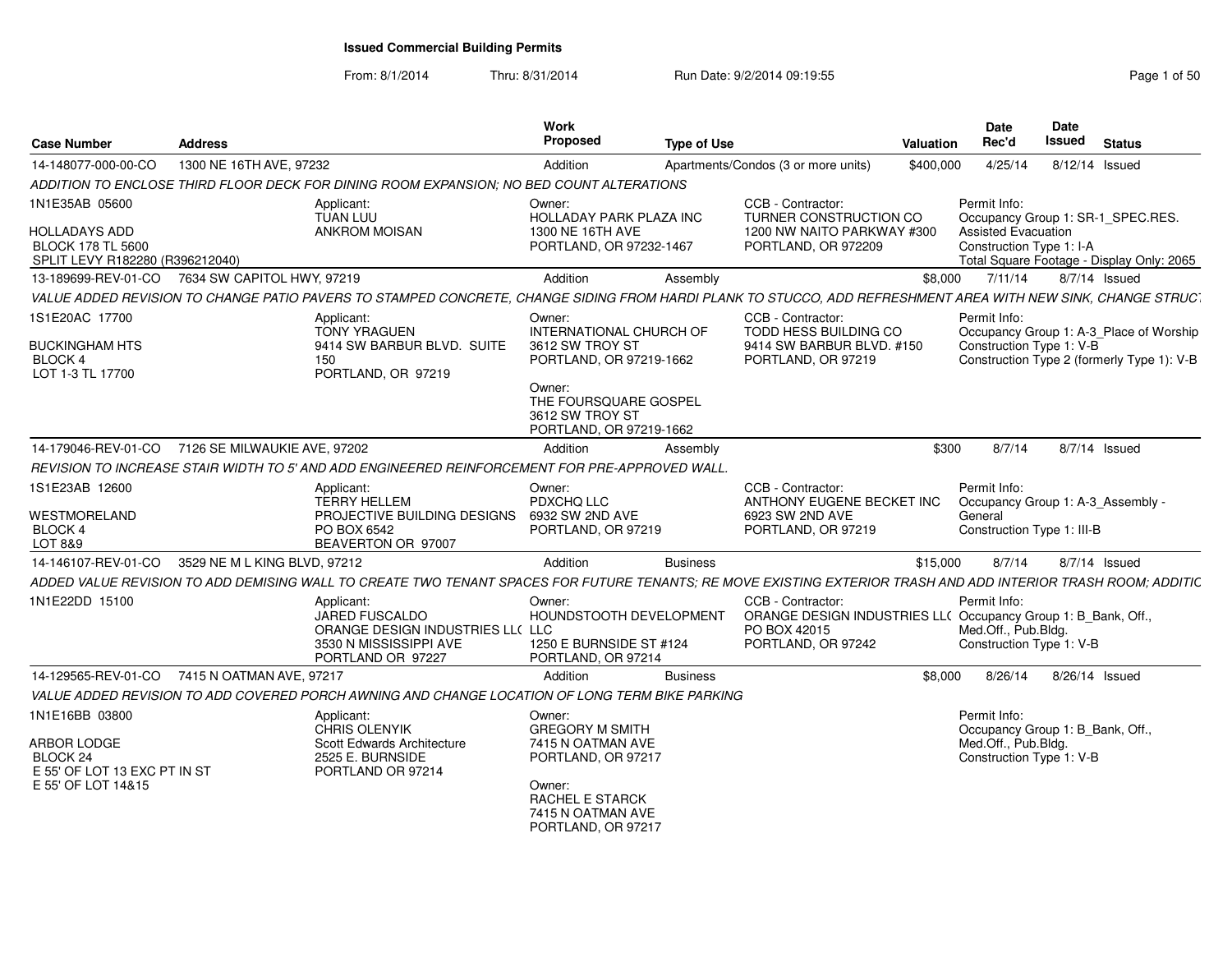From: 8/1/2014Thru: 8/31/2014 Run Date: 9/2/2014 09:19:55 Rege 2 of 50

| <b>Case Number</b>                                                                              | <b>Address</b>           |                                                                                                                                                                | Work<br><b>Proposed</b>                                                                                                                                               | <b>Type of Use</b> |                                                                                                 | <b>Valuation</b> | Date<br>Rec'd                                                                                                                                                                                        | Date<br>Issued | <b>Status</b>   |  |
|-------------------------------------------------------------------------------------------------|--------------------------|----------------------------------------------------------------------------------------------------------------------------------------------------------------|-----------------------------------------------------------------------------------------------------------------------------------------------------------------------|--------------------|-------------------------------------------------------------------------------------------------|------------------|------------------------------------------------------------------------------------------------------------------------------------------------------------------------------------------------------|----------------|-----------------|--|
| 13-171828-000-00-CO                                                                             | 1225 NE 2ND AVE, 97232   |                                                                                                                                                                | Addition                                                                                                                                                              | <b>Business</b>    |                                                                                                 | \$10,777,051     | 6/28/13                                                                                                                                                                                              |                | 8/27/14 Issued  |  |
|                                                                                                 |                          | 2-story addition to existing lab building, small renovations on basement, first and second floors of existing building, and all site work.                     |                                                                                                                                                                       |                    |                                                                                                 |                  |                                                                                                                                                                                                      |                |                 |  |
| 1N1E34AA 01700<br><b>HOLLADAYS ADD</b><br>BLOCK 57-60&63&64 TL 1700                             |                          | Applicant:<br>KIMBERLY RITTER<br><b>GBJ ARCHITECTURE</b><br>815 SW 2ND AVE<br>PORTLAND OR 97204                                                                | Owner:<br><b>HOLLADAY PARK HOSPITAL</b><br>1919 NW LOVEJOY ST<br>PORTLAND, OR 97209                                                                                   |                    | CCB - Contractor:<br><b>SKANSKA USA</b><br>222 SW Columbia St., Suite 300<br>Portland, OR 97201 |                  | Permit Info:<br>Occupancy Group 1: B Bank, Off.,<br>Med.Off., Pub.Bldg.<br>Construction Type 1: II-B<br>Construction Type 2 (formerly Type 1): II-B<br>Total Square Footage - Display Only:<br>76976 |                |                 |  |
| 13-171828-REV-01-CO  1225 NE 2ND AVE, 97232                                                     |                          |                                                                                                                                                                | Addition                                                                                                                                                              | <b>Business</b>    |                                                                                                 |                  | 7/7/14<br>$\mathbb{S}$                                                                                                                                                                               |                | 8/27/14 Issued  |  |
| Rev 01 - Add temporary gravel parking lot to site                                               |                          |                                                                                                                                                                |                                                                                                                                                                       |                    |                                                                                                 |                  |                                                                                                                                                                                                      |                |                 |  |
| 1N1E34AA 01700<br>HOLLADAYS ADD<br>BLOCK 57-60&63&64 TL 1700                                    |                          | Applicant:<br>KIMBERLY RITTER<br><b>GBJ ARCHITECTURE</b><br>815 SW 2ND AVE<br>PORTLAND OR 97204                                                                | Owner:<br>LEGACY EMANUEL HOSPITAL<br>1919 NW LOVEJOY ST<br>PORTLAND, OR 97209-1503<br>Owner:<br><b>HEALTH CENTER</b><br>1919 NW LOVEJOY ST<br>PORTLAND, OR 97209-1503 |                    | CCB - Contractor:<br><b>SKANSKA USA</b><br>222 SW Columbia St., Suite 300<br>Portland, OR 97201 |                  | Permit Info:<br>Occupancy Group 1: B Bank, Off.,<br>Med.Off., Pub.Bldg.<br>Construction Type 1: II-B<br>Construction Type 2 (formerly Type 1): II-B                                                  |                |                 |  |
| 14-165559-000-00-CO                                                                             | 8250 N ALBINA AVE, 97217 |                                                                                                                                                                | Addition                                                                                                                                                              | <b>Business</b>    |                                                                                                 | \$343,965        | 6/5/14                                                                                                                                                                                               |                | 8/20/14 Issued  |  |
|                                                                                                 |                          | NEW 10,534 SF PRE-ENGINEERED METAL STRUCTURE ATTACHED TO EXISTING STRUCTURE, OPEN ON ALL FOUR SIDES FOR COVERED RECYCLING MATERIAL*PRE-FAB METAL BUILDING SUBN |                                                                                                                                                                       |                    |                                                                                                 |                  |                                                                                                                                                                                                      |                |                 |  |
| 1N1E10CA 02100<br><b>SWINTON</b><br>BLOCK 14<br>LOT 11-27                                       |                          | Applicant:<br>ALGIRDAS CONTRACTING INC<br>2006 SE 131ST AVE<br>VANCOUVER WA 98683                                                                              | Owner:<br>KONSTANTINOS ALEXAKIS<br>P O BOX 17423<br>PORTLAND, OR 97217                                                                                                |                    | CCB - Contractor:<br>ALGIRDAS CONTRACTING INC<br>2006 SE 131ST AVE<br>VANCOUVER WA 98683        |                  | Permit Info:<br>Occupancy Group 1: F-2_Industrial Plant -<br>Factory, Low Hazard<br>Construction Type 1: II-B<br>Total Square Footage - Display Only:<br>10534                                       |                |                 |  |
| 14-205058-000-00-CO                                                                             | 5427 NE 42ND AVE, 97218  |                                                                                                                                                                | Addition                                                                                                                                                              | <b>Business</b>    |                                                                                                 | \$25,000         | 8/29/14                                                                                                                                                                                              |                | 8/29/14 Issued  |  |
|                                                                                                 |                          | TENANT IMPROVEMENT FOR NEW RESTAURANT TENANT, ADD KITCHEN AND ASSOCIATED EQUIPMENT, SEATING, BAR COUNTER, ADDITION OF ATTACHED COVERED TRASH ENCLOSURE AT R.   |                                                                                                                                                                       |                    |                                                                                                 |                  |                                                                                                                                                                                                      |                |                 |  |
|                                                                                                 |                          | Applicant:<br>PAUL WOLFE<br><b>DOMINEK ARCHITECTURE</b><br>330 SE MLK BLVD, SUITE 350<br>PORTLAND, OR 97214                                                    | Owner:<br>NE 42ND LLC<br>211 NE WEIDLER ST<br>PORTLAND, OR 97232                                                                                                      |                    | CCB - Contractor:<br>ANDREW NATHAN BLISS<br>PO BOX 2053<br>PORTLAND, OR 97208                   |                  | Permit Info:<br>Occupancy Group 1: B_Bank, Off.,<br>Med.Off., Pub.Bldg.<br>Construction Type 1: V-B<br>Construction Type 2 (formerly Type 1): V-B<br>Total Square Footage - Display Only: 624        |                |                 |  |
| 14-129565-000-00-CO                                                                             | 7415 N OATMAN AVE, 97217 |                                                                                                                                                                | Addition                                                                                                                                                              | <b>Business</b>    |                                                                                                 | \$136,400        | 3/21/14                                                                                                                                                                                              |                | $8/1/14$ Issued |  |
|                                                                                                 |                          | CHANGE OF OCCUPANCY FROM SINGLE FAMILY RESIDENCE TO BUSINESS, COUNSELING/TREATMENT ROOMS IN BASEMENT AND MAIN FLOOR, OFFICE SPACE IN ATTIC; NEW ACCESSIBLE RAI |                                                                                                                                                                       |                    |                                                                                                 |                  |                                                                                                                                                                                                      |                |                 |  |
| 1N1E16BB 03800<br>ARBOR LODGE<br>BLOCK 24<br>E 55' OF LOT 13 EXC PT IN ST<br>E 55' OF LOT 14&15 |                          | Applicant:<br><b>CHRIS OLENYIK</b><br>Scott Edwards Architecture<br>2525 E. BURNSIDE<br>PORTLAND OR 97214                                                      | Owner:<br><b>GREGORY M SMITH</b><br>7415 N OATMAN AVE<br>PORTLAND, OR 97217<br>Owner:<br><b>RACHEL E STARCK</b><br>7415 N OATMAN AVE<br>PORTLAND, OR 97217            |                    |                                                                                                 |                  | Permit Info:<br>Occupancy Group 1: B_Bank, Off.,<br>Med.Off., Pub.Bldg.<br>Construction Type 1: V-B<br>Total Square Footage - Display Only: 2888                                                     |                |                 |  |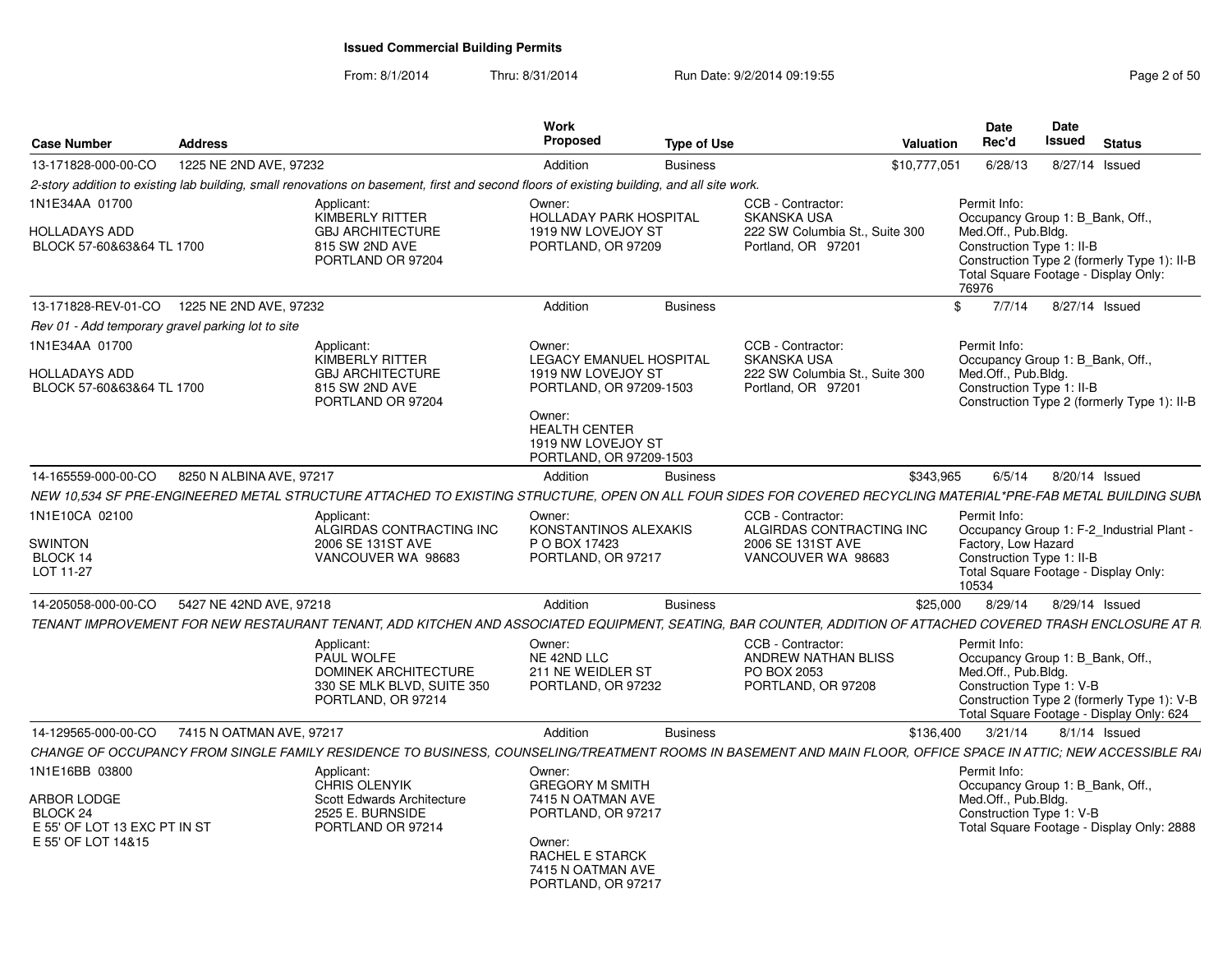From: 8/1/2014Thru: 8/31/2014 Run Date: 9/2/2014 09:19:55 Research 2010 12:55

| <b>Case Number</b>                                                 | <b>Address</b>            |                                                                                                                                                                | Work<br><b>Proposed</b>                                                                        | <b>Type of Use</b> |                                                                                                              | Valuation | <b>Date</b><br>Rec'd                                                                     | Date<br><b>Issued</b> | <b>Status</b>                                |
|--------------------------------------------------------------------|---------------------------|----------------------------------------------------------------------------------------------------------------------------------------------------------------|------------------------------------------------------------------------------------------------|--------------------|--------------------------------------------------------------------------------------------------------------|-----------|------------------------------------------------------------------------------------------|-----------------------|----------------------------------------------|
| 14-155256-000-00-CO                                                | 3707 NE FREMONT ST, 97212 |                                                                                                                                                                | Addition                                                                                       | <b>Business</b>    |                                                                                                              | \$147,280 | 5/16/14                                                                                  |                       | 8/8/14 Under Inspection                      |
|                                                                    |                           | CHANGE OF OCCUPANCY TO CONVERT MARKET TO RESTAURANT; ADDITION COVERED TRASH ENCLOSURE; NEW STOREFRONT WINDOWS; PARKING LOT RESTRIPING, separate mechanical per |                                                                                                |                    |                                                                                                              |           |                                                                                          |                       |                                              |
| 1N1E24DD 17700<br><b>FULLERTON</b><br>BLOCK <sub>3</sub>           |                           | Applicant:<br>MICHELLE JERESEK<br><b>IVON STREET STUDIO</b><br>1524 SE IVON ST                                                                                 | Owner:<br><b>WILSHIRE MARKET LLC</b><br>PO BOX 13679<br>PORTLAND, OR 97213-0679                |                    | CCB - Contractor:<br>FIRE & STONE LLC<br>5734 NE GOING ST<br>PORTLAND, OR 97218                              |           | Permit Info:<br>Occupancy Group 1: A-2_Restaurant<br>Construction Type 1: V-B            |                       | Total Square Footage - Display Only: 3682    |
| LOT 1 EXC PT IN ST<br>W 47' OF LOT 2 EXC PT IN ST                  |                           | PORTLAND OR 97202                                                                                                                                              |                                                                                                |                    |                                                                                                              |           |                                                                                          |                       |                                              |
| 13-167594-REV-05-CO                                                | 107 SE GRAND AVE, 97214   |                                                                                                                                                                | Addition                                                                                       | <b>Business</b>    |                                                                                                              | \$50,000  | 5/28/14                                                                                  |                       | 8/21/14 Issued                               |
|                                                                    |                           | VALUE ADDED REVISION TO REMOVE AND REPLACE GROUND FLOOR ALUMINUM STOREFRONT SYSTEMS ON ANKENY AND GRAND; SEE 14-130657-LU                                      |                                                                                                |                    |                                                                                                              |           |                                                                                          |                       |                                              |
| 1N1E35CC 03300<br><b>EAST PORTLAND</b>                             |                           | Applicant:<br><b>STEVEN MAGUIRE</b><br>AXIS DESIGN GROUP                                                                                                       | Owner:<br>WENTWORTH LAND CO<br>107 SE GRAND AVE                                                |                    | CCB - Contractor:<br>R & H CONSTRUCTION<br>1530 SW TAYLOR STREET                                             |           | Permit Info:<br>Occupancy Group 1: S-1_Storage -<br>Moderate Hazard, Warehouse           |                       |                                              |
| BLOCK 105<br>LOT 1-4<br>LOT 5-8 EXC PT IN ST                       |                           | 11104 SE STARK<br>PORTLAND OR 97216                                                                                                                            | PORTLAND, OR 97214-1113                                                                        |                    | PORTLAND, OR 97205                                                                                           |           | Construction Type 1: III-B                                                               |                       | Construction Type 2 (formerly Type 1): III-B |
| 14-146890-DFS-01-CO                                                | 3701 NE 131ST PL, 97230   |                                                                                                                                                                | Addition                                                                                       | Educational        |                                                                                                              | \$40,000  | 7/8/14                                                                                   | 8/4/14 Final          |                                              |
| DFS FOR CURTAIN WALLS                                              |                           |                                                                                                                                                                |                                                                                                |                    |                                                                                                              |           |                                                                                          |                       |                                              |
| 1N2E23CD 02000<br>SECTION 23 1N 2E<br>TL 2000 8.73 ACRES           |                           | Applicant:<br><b>DENNIS BARSTAD</b><br><b>EMERICK</b><br>8850 SE OTTY ROAD<br>PORTLAND OR 97086                                                                | Owner:<br>SCHOOL DISTRICT NO 3 M CO<br>10636 NE PRESCOTT ST<br>PORTLAND, OR 97220-2648         |                    | CCB - Contractor:<br><b>EMERICK CONSTRUCTION CO</b><br>PO BOX 66100<br>PORTLAND, OR 97290-6100               |           | Permit Info:<br>Occupancy Group 1: E School<br>Construction Type 1: V-B                  |                       | Construction Type 2 (formerly Type 1): V-B   |
| 14-157019-000-00-CO                                                | 12000 SW 49TH AVE, 97219  |                                                                                                                                                                | Addition                                                                                       | Educational        |                                                                                                              | \$950,000 | 5/15/14                                                                                  |                       | 8/27/14 Issued                               |
|                                                                    |                           | ENCLOSE EXISTING COURTYARD ON EAST SIDE WITH NEW ROOF AND GLAZED EXTERIOR WALL FOR A NEW ENTRY IN THE PCC SYLVANIA CC BUILDING                                 |                                                                                                |                    |                                                                                                              |           |                                                                                          |                       |                                              |
| 1S1E31D 00200                                                      |                           | Applicant:<br><b>RYAN BURT</b><br><b>GBD ARCITECTS</b><br>1120 NW COUCH ST SUITE 300<br>PORTLAND, OR 97209                                                     | Owner:<br>PORTLAND COMMUNITY<br><b>COLLEGE DIST</b><br>PO BOX 19000<br>PORTLAND, OR 97280-0990 |                    | CCB - Contractor:<br><b>HOWARD S WRIGHT</b><br><b>CONSTRUCTORS LP</b><br>P. O. BOX 3764<br>SEATTLE, WA 98124 |           | Permit Info:<br>Occupancy Group 1: A-3_Assembly -<br>General<br>Construction Type 1: I-B |                       | Total Square Footage - Display Only: 3349    |
| 14-114508-DFS-02-CO                                                | 13132 SE RAMONA ST, 97236 |                                                                                                                                                                | Addition                                                                                       | Educational        |                                                                                                              | \$31,000  | 7/8/14                                                                                   | 8/19/14 Final         |                                              |
| <b>DFS FOR IRRIGATION SYSTEM</b>                                   |                           |                                                                                                                                                                |                                                                                                |                    |                                                                                                              |           |                                                                                          |                       |                                              |
| 1S2E14CA 05200<br><b>LAMARGENT PK NO 2</b>                         |                           | Applicant:<br><b>DENNIS BARSTAD</b><br><b>EMERICK</b>                                                                                                          | Owner:<br><b>SCHOOL DISTRICT #40</b><br>1500 SE 130TH AVE                                      |                    | CCB - Contractor:<br><b>EMERICK CONSTRUCTION CO</b><br>PO BOX 66100                                          |           | Permit Info:<br>Occupancy Group 1: E_School<br>Construction Type 1: V-B                  |                       |                                              |
| LOT <sub>4</sub><br>9&10 TL 5200<br>SPLIT MAP R201356 (R466201100) |                           | 8850 SE OTTY ROAD<br>PORTLAND OR 97086                                                                                                                         | PORTLAND, OR 97233-1719                                                                        |                    | PORTLAND, OR 97290-6100                                                                                      |           |                                                                                          |                       |                                              |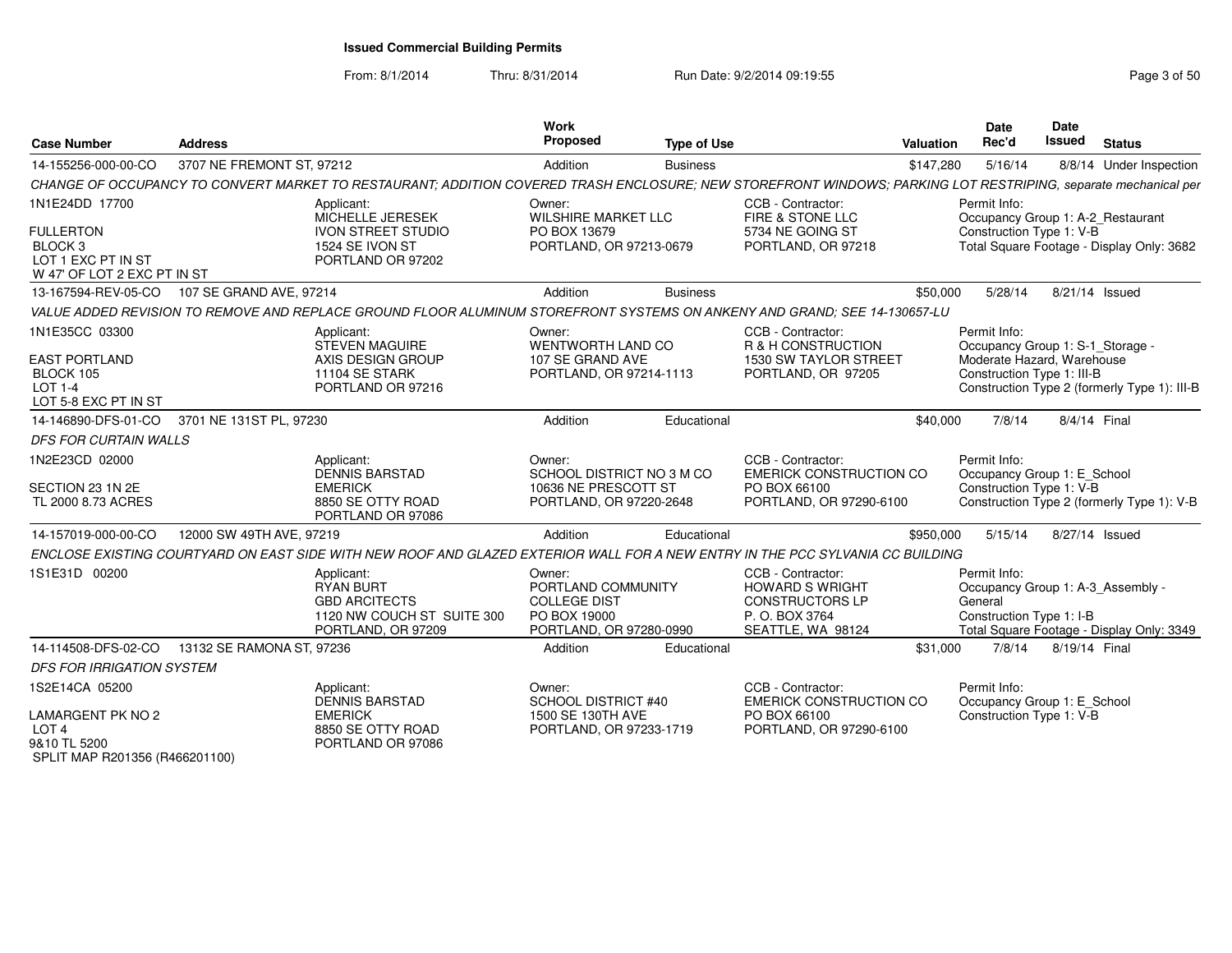From: 8/1/2014Thru: 8/31/2014 Run Date: 9/2/2014 09:19:55 Research 2010 12:00 Page 4 of 50

| <b>Case Number</b>                                                                      | <b>Address</b>                                                    |                                                                                                                                               | Work<br><b>Proposed</b>                                                                                  | <b>Type of Use</b> |                                                                                               | Valuation   | Date<br>Rec'd                                                               | <b>Date</b><br>Issued | <b>Status</b>                                                                     |
|-----------------------------------------------------------------------------------------|-------------------------------------------------------------------|-----------------------------------------------------------------------------------------------------------------------------------------------|----------------------------------------------------------------------------------------------------------|--------------------|-----------------------------------------------------------------------------------------------|-------------|-----------------------------------------------------------------------------|-----------------------|-----------------------------------------------------------------------------------|
| 12-119274-REV-02-CO                                                                     | 2401 SE STARK ST, 97214                                           |                                                                                                                                               | Addition                                                                                                 | Educational        |                                                                                               |             | \$<br>8/26/14                                                               | 8/26/14               | Issued                                                                            |
|                                                                                         |                                                                   | REVISION - MODIFICATION TO OCCUPANCY SAFETY PLANS AND REMOVE STRUCTURAL NOTES FROM S PAGES - NO EXTERIOR CHANGES                              |                                                                                                          |                    |                                                                                               |             |                                                                             |                       |                                                                                   |
| 1N1E36CC 10600<br>SECTION 36 1N 1E<br>TL 10600 5.29 ACRES                               |                                                                   | Applicant:<br><b>ABBY DACEY</b><br><b>BOORA ARCHITECTS</b><br>720 SW WASHINGTON SUITE 800 PORTLAND, OR 97214-1759<br>PORTLAND OR 97205        | Owner:<br>CENTRAL CATHOLIC HIGH<br>2401 SE STARK ST<br>Owner:<br>SCHOOL PORTLAND OREGON                  |                    | CCB - Contractor:<br>FORTIS CONSTRUCTION<br>1705 SW TAYLOR ST SUITE 200<br>PORTLAND, OR 97205 |             | Permit Info:<br>Occupancy Group 1: E_School<br>Construction Type 1: II-B    |                       |                                                                                   |
|                                                                                         |                                                                   |                                                                                                                                               | 2401 SE STARK ST<br>PORTLAND, OR 97214-1759                                                              |                    |                                                                                               |             |                                                                             |                       |                                                                                   |
| 14-114508-DFS-03-CO                                                                     | 13132 SE RAMONA ST, 97236                                         |                                                                                                                                               | Addition                                                                                                 | Educational        |                                                                                               | \$1         | 8/13/14                                                                     | 8/21/14 Final         |                                                                                   |
| DFS 3 - Mechanical unit attachment to curb                                              |                                                                   |                                                                                                                                               |                                                                                                          |                    |                                                                                               |             |                                                                             |                       |                                                                                   |
| 1S2E14CA 05200                                                                          |                                                                   | Applicant:                                                                                                                                    | Owner:                                                                                                   |                    | CCB - Contractor:                                                                             |             | Permit Info:                                                                |                       |                                                                                   |
| LAMARGENT PK NO 2<br>LOT <sub>4</sub><br>9&10 TL 5200<br>SPLIT MAP R201356 (R466201100) |                                                                   | <b>CHERYL PIN</b><br><b>CORNERSTONE MANAGEMENT</b><br><b>GROUP</b><br>1600 SW Tualatin Sherwood Rd.,<br>Suite 202<br>Sherwood, OR 97140       | <b>SCHOOL DISTRICT #40</b><br>1500 SE 130TH AVE<br>PORTLAND, OR 97233-1719                               |                    | <b>EMERICK CONSTRUCTION CO</b><br>PO BOX 66100<br>PORTLAND, OR 97290-6100                     |             | Occupancy Group 1: E_School<br>Construction Type 1: V-B                     |                       |                                                                                   |
| 14-138190-000-00-CO                                                                     | 7805 SE STARK ST, 97215                                           |                                                                                                                                               | Addition                                                                                                 | Factory/Industrial |                                                                                               | \$122.317   | 4/9/14                                                                      |                       | 8/8/14 Issued                                                                     |
|                                                                                         |                                                                   | ADDITION ON NORTH END OF BUILDING(540SF)REMODEL OF AUTO GARAGE INTO BREWERY/TAPROOM CHANGE OF OCCUPANCY FROM S1 TO F2,S2 AND A2.              |                                                                                                          |                    |                                                                                               |             |                                                                             |                       |                                                                                   |
| 1N2E32DD 16400<br><b>MT TABOR VILLA</b><br>BLOCK 5<br>W 1/2 OF LOT 7&8                  |                                                                   |                                                                                                                                               | Owner:<br>ARS PROPERTY INVESTMENTS I<br><b>LLC</b><br>5300 MEADOWS RD #200<br>LAKE OSWEGO, OR 97035-8225 |                    | CCB - Contractor:<br>DARRYL O'BEIRNE<br>SOLAS, LLC<br>2100 SE 29TH AVE<br>PORTLAND, OR 97214  |             | Permit Info:<br>Hazard, Parking Garage<br>Construction Type 1: II-A         |                       | Occupancy Group 1: S-2 Storage - Low<br>Total Square Footage - Display Only: 492  |
| 14-137713-STR-01-CO                                                                     | 3181 SW SAM JACKSON PARK RD, 97201                                |                                                                                                                                               | Addition                                                                                                 | Institutional      |                                                                                               | \$3,173,805 | 5/1/14                                                                      |                       | $8/8/14$ Issued                                                                   |
|                                                                                         | addition - 10,000 SF addtional to Doernbecher Children's Hospital |                                                                                                                                               |                                                                                                          |                    |                                                                                               |             |                                                                             |                       |                                                                                   |
| 1S1E09 00600<br>SECTION 09 1S 1E<br>TL 600 14.19 ACRES                                  |                                                                   | Applicant:<br><b>BRYAN HIGGINS</b><br><b>SRG PARTNERSHIP</b><br>621 SW MORRISON ST SUITE 200 3181 SW SAM JACKSON PARK RD<br>PORTLAND OR 97205 | Owner:<br>OREGON STATE OF (MEDICAL<br><b>DEPT</b><br>PORTLAND, OR 97239                                  |                    |                                                                                               |             | Permit Info:<br>Occupancy Group 1: I-2_Hospital<br>Construction Type 1: I-A |                       |                                                                                   |
| 13-126837-DFS-04-CO                                                                     | 100 NW 20TH AVE, 97209                                            |                                                                                                                                               | Addition                                                                                                 | Mercantile         |                                                                                               | \$41,000    | 7/16/14                                                                     |                       | 8/6/14 Issued                                                                     |
| DFS FOR SUSPENDED CEILING SYSTEM                                                        |                                                                   |                                                                                                                                               |                                                                                                          |                    |                                                                                               |             |                                                                             |                       |                                                                                   |
| 1N1E33CA 14500<br>KINGS 2ND ADD<br><b>BLOCK 29 TL 14500</b>                             |                                                                   | Applicant:<br><b>RYAN SCHERA</b><br><b>MACKENZIE</b><br>1515 SE WATER AVENUE #100<br>PORTLAND OR 97214                                        | Owner:<br>FRED MEYER INC<br>1014 VINE ST 7TH FLOOR<br>CINCINNATI, OH 45202-1141                          |                    | CCB - Contractor:<br>R & O CONSTRUCTION CO<br>933 WALL AVE<br>OGDEN, UT 84404                 |             | Permit Info:<br>Station<br>Construction Type 1: I-B                         |                       | Occupancy Group 1: M Store, Service<br>Construction Type 2 (formerly Type 1): I-B |
| 13-126837-DFS-03-CO                                                                     | 100 NW 20TH AVE, 97209                                            |                                                                                                                                               | Addition                                                                                                 | Mercantile         |                                                                                               | \$125,000   | 7/15/14                                                                     |                       | 8/18/14 Issued                                                                    |
| <b>DFS FOR METAL STAIRS</b>                                                             |                                                                   |                                                                                                                                               |                                                                                                          |                    |                                                                                               |             |                                                                             |                       |                                                                                   |
| 1N1E33CA 14500<br>KINGS 2ND ADD                                                         |                                                                   | Applicant:<br><b>SCOT MCGONEGAL</b><br>933 WALL AVE                                                                                           | Owner:<br>FRED MEYER INC<br>1014 VINE ST 7TH FLOOR                                                       |                    | CCB - Contractor:<br>R & O CONSTRUCTION CO<br>933 WALL AVE                                    |             | Permit Info:<br>Station                                                     |                       | Occupancy Group 1: M_Store, Service                                               |
| <b>BLOCK 29 TL 14500</b>                                                                |                                                                   | OGDEN UTAH 94404                                                                                                                              | CINCINNATI, OH 45202-1141                                                                                |                    | <b>OGDEN, UT 84404</b>                                                                        |             | Construction Type 1: I-B                                                    |                       | Construction Type 2 (formerly Type 1): I-B                                        |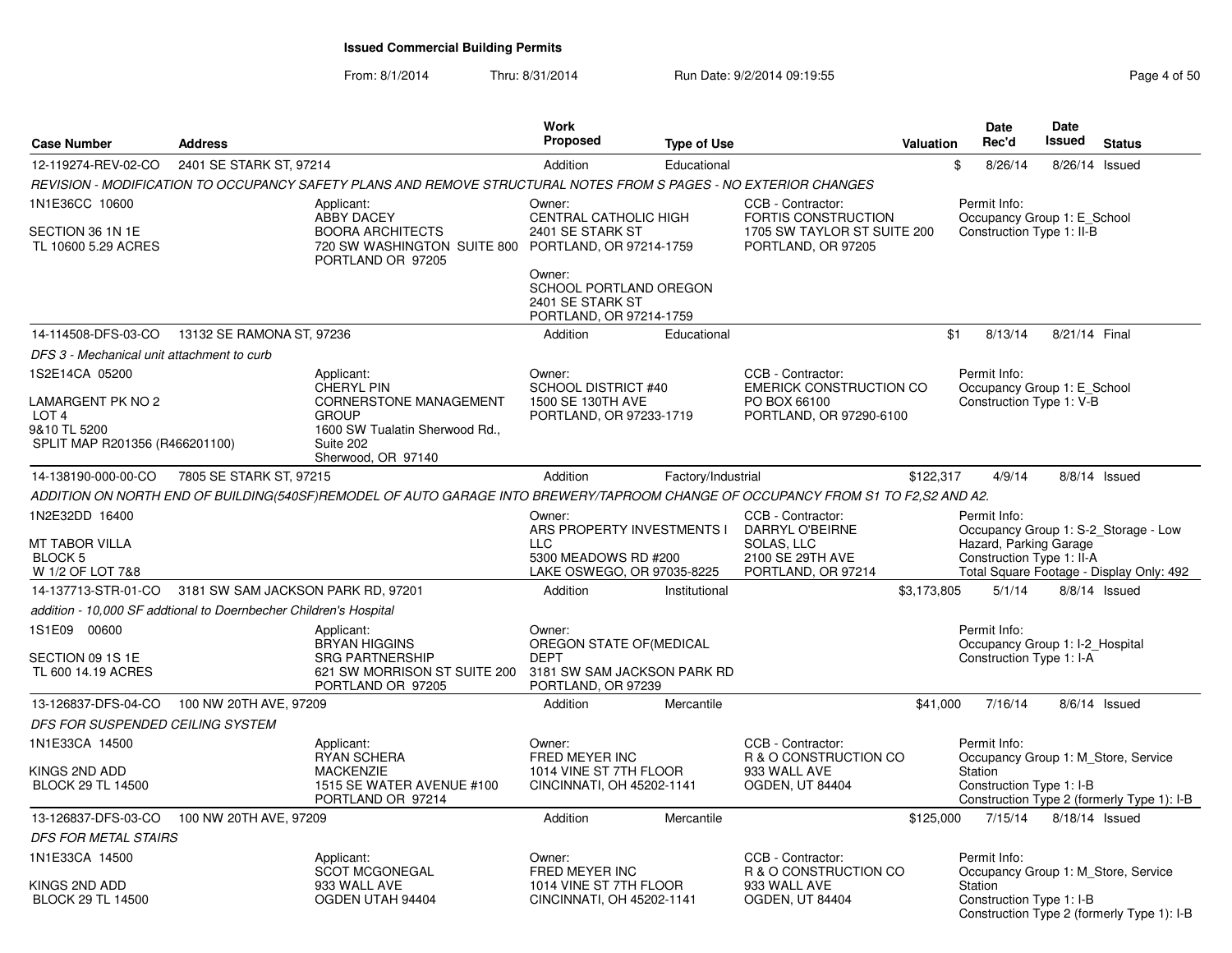From: 8/1/2014

Thru: 8/31/2014 Run Date: 9/2/2014 09:19:55 Rege 5 of 50

| <b>Case Number</b>                                          | <b>Address</b>                     |                                                                                                                                              | <b>Work</b><br><b>Proposed</b>                                                  | <b>Type of Use</b> |                                                                                           | Valuation | <b>Date</b><br>Rec'd                                                 | Date<br>Issued | <b>Status</b>                                                                     |
|-------------------------------------------------------------|------------------------------------|----------------------------------------------------------------------------------------------------------------------------------------------|---------------------------------------------------------------------------------|--------------------|-------------------------------------------------------------------------------------------|-----------|----------------------------------------------------------------------|----------------|-----------------------------------------------------------------------------------|
| 13-126837-REV-05-CO                                         | 100 NW 20TH AVE, 97209             |                                                                                                                                              | Addition                                                                        | Mercantile         |                                                                                           | \$        | 8/13/14                                                              |                | 8/13/14 Issued                                                                    |
|                                                             |                                    | Revision 5 - add sidewalk paving at recycling center, revise floor slab at recyling center, revise floor layout, revisions to plumbing plans |                                                                                 |                    |                                                                                           |           |                                                                      |                |                                                                                   |
| 1N1E33CA 14500<br>KINGS 2ND ADD<br><b>BLOCK 29 TL 14500</b> |                                    | Applicant:<br><b>RYAN SCHERA</b><br><b>MACKENZIE</b><br>1515 SE WATER AVENUE #100<br>PORTLAND OR 97214                                       | Owner:<br>FRED MEYER INC<br>1014 VINE ST 7TH FLOOR<br>CINCINNATI, OH 45202-1141 |                    | CCB - Contractor:<br>R & O CONSTRUCTION CO<br>933 WALL AVE<br><b>OGDEN, UT 84404</b>      |           | Permit Info:<br>Station<br>Construction Type 1: I-B                  |                | Occupancy Group 1: M_Store, Service<br>Construction Type 2 (formerly Type 1): I-B |
| 13-126837-REV-06-CO                                         | 100 NW 20TH AVE, 97209             |                                                                                                                                              | Addition                                                                        | Mercantile         |                                                                                           | \$        | 7/17/14                                                              |                | $8/6/14$ Issued                                                                   |
| Change to OSP                                               |                                    |                                                                                                                                              |                                                                                 |                    |                                                                                           |           |                                                                      |                |                                                                                   |
| 1N1E33CA 14500                                              |                                    | Applicant:                                                                                                                                   | Owner:                                                                          |                    | CCB - Contractor:                                                                         |           | Permit Info:                                                         |                |                                                                                   |
| KINGS 2ND ADD<br><b>BLOCK 29 TL 14500</b>                   |                                    | SCOT McGONEGAL<br>R & O CONSTRUCTION CO.<br>933 WALL AVE<br>OGDEN, UTAH. 84404                                                               | FRED MEYER INC<br>1014 VINE ST 7TH FLOOR<br>CINCINNATI, OH 45202-1141           |                    | R & O CONSTRUCTION CO<br>933 WALL AVE<br>OGDEN, UT 84404                                  |           | Station<br>Construction Type 1: I-B                                  |                | Occupancy Group 1: M_Store, Service<br>Construction Type 2 (formerly Type 1): I-B |
| 13-126837-DFS-08-CO                                         | 100 NW 20TH AVE, 97209             |                                                                                                                                              | Addition                                                                        | Mercantile         |                                                                                           | \$35,000  | 8/6/14                                                               |                | 8/18/14 Issued                                                                    |
| DFS FOR SKYLIGHTS AND THEIR ATTACHMENTS                     |                                    |                                                                                                                                              |                                                                                 |                    |                                                                                           |           |                                                                      |                |                                                                                   |
| 1N1E33CA 14500<br>KINGS 2ND ADD                             |                                    | Applicant:<br><b>SCOT MCGONEGAL</b><br>933 WALL AVE                                                                                          | Owner:<br>FRED MEYER INC<br>1014 VINE ST 7TH FLOOR                              |                    | CCB - Contractor:<br>R & O CONSTRUCTION CO<br>933 WALL AVE                                |           | Permit Info:<br>Station                                              |                | Occupancy Group 1: M Store, Service                                               |
| <b>BLOCK 29 TL 14500</b>                                    |                                    | OGDEN UTAH 94404                                                                                                                             | CINCINNATI, OH 45202-1141                                                       |                    | OGDEN, UT 84404                                                                           |           | Construction Type 1: I-B                                             |                | Construction Type 2 (formerly Type 1): I-B                                        |
| 13-126837-DFS-01-CO                                         | 100 NW 20TH AVE, 97209             |                                                                                                                                              | Addition                                                                        | Mercantile         |                                                                                           | \$65,000  | 7/15/14                                                              |                | $8/4/14$ Issued                                                                   |
| DFS 01-BRB Frames                                           |                                    |                                                                                                                                              |                                                                                 |                    |                                                                                           |           |                                                                      |                |                                                                                   |
| 1N1E33CA 14500<br>KINGS 2ND ADD<br><b>BLOCK 29 TL 14500</b> |                                    | Applicant:<br><b>SCOT MCGONEGAL</b><br>933 WALL AVE<br>OGDEN UTAH 94404                                                                      | Owner:<br>FRED MEYER INC<br>1014 VINE ST 7TH FLOOR<br>CINCINNATI, OH 45202-1141 |                    | CCB - Contractor:<br>R & O CONSTRUCTION CO<br>933 WALL AVE<br>OGDEN, UT 84404             |           | Permit Info:<br>Station<br>Construction Type 1: I-B                  |                | Occupancy Group 1: M_Store, Service<br>Construction Type 2 (formerly Type 1): I-B |
| 13-126837-DFS-05-CO                                         | 100 NW 20TH AVE, 97209             |                                                                                                                                              | Addition                                                                        | Mercantile         |                                                                                           | \$7,500   | 7/28/14                                                              |                | 8/13/14 Issued                                                                    |
| DFS FOR PRE CAST WINDOW SILLS                               |                                    |                                                                                                                                              |                                                                                 |                    |                                                                                           |           |                                                                      |                |                                                                                   |
| 1N1E33CA 14500<br>KINGS 2ND ADD                             |                                    | Applicant:<br>SCOT MCGONEGAL<br>933 WALL AVE                                                                                                 | Owner:<br>FRED MEYER INC<br>1014 VINE ST 7TH FLOOR                              |                    | CCB - Contractor:<br>R & O CONSTRUCTION CO<br>933 WALL AVE                                |           | Permit Info:<br>Station                                              |                | Occupancy Group 1: M_Store, Service                                               |
| <b>BLOCK 29 TL 14500</b>                                    |                                    | OGDEN UTAH 94404                                                                                                                             | CINCINNATI, OH 45202-1141                                                       |                    | <b>OGDEN, UT 84404</b>                                                                    |           | Construction Type 1: I-B                                             |                | Construction Type 2 (formerly Type 1): I-B                                        |
| 14-167365-000-00-CO                                         | 4601 SE CESAR E CHAVEZ BLVD, 97202 |                                                                                                                                              | Addition                                                                        | Utility            |                                                                                           | \$10,000  | 6/10/14                                                              |                | 8/26/14 Issued                                                                    |
|                                                             |                                    | INSTALL AT&T ANTENNA ARRAY  ON ROOFTOP AND CABINET MOUNTED TO EXISTING ROOFTOP PLATFORM                                                      |                                                                                 |                    |                                                                                           |           |                                                                      |                |                                                                                   |
| 1S1E13AA 13600<br>GRACELAND<br><b>BLOCK 2 TL 13600</b>      |                                    | Applicant:<br>ZACH PHILLIPS<br><b>PTS</b><br>1001 SE WATER AVE STE 180<br>PORTLAND OR 97214                                                  | Owner:<br>HOUSING AUTHORITY OF<br>135 SW ASH ST<br>PORTLAND, OR 97204-3540      |                    | CCB - Contractor:<br><b>VELOCITEL INC</b><br>2415 CAMPUS DR SUITE 200<br>IRVINE, CA 92612 |           | Permit Info:<br>Occupancy Group 1: U_Private<br>Garage\Utility Misc. |                |                                                                                   |
|                                                             |                                    |                                                                                                                                              | Owner:<br>PORTLAND OREGON<br>135 SW ASH ST<br>PORTLAND, OR 97204-3540           |                    |                                                                                           |           |                                                                      |                |                                                                                   |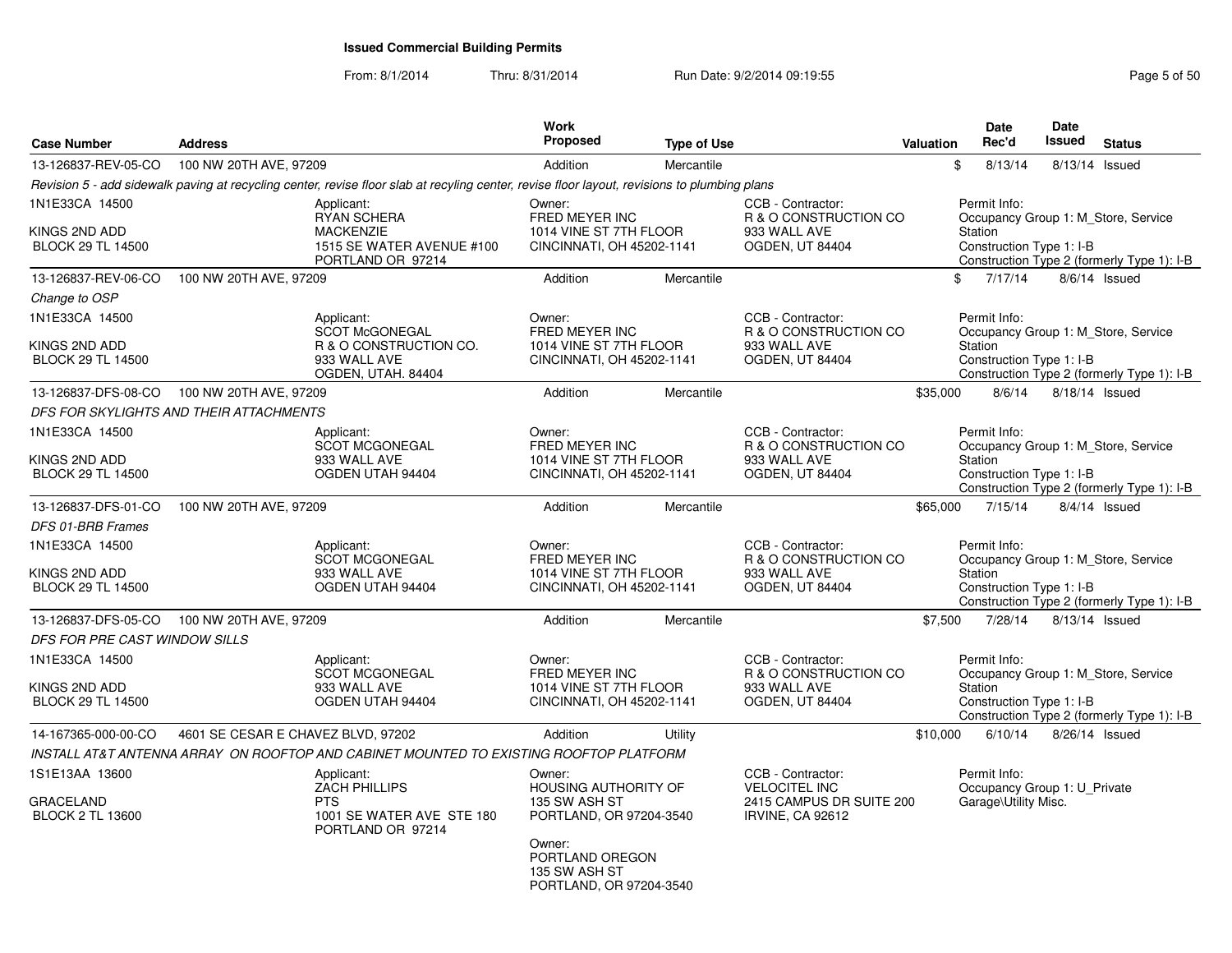From: 8/1/2014Thru: 8/31/2014 Run Date: 9/2/2014 09:19:55 Rege 6 of 50

| <b>Case Number</b>                                                                                                                                      | <b>Address</b>                              |                                                                                                                                                        | Work<br><b>Proposed</b>                                                                                                | <b>Type of Use</b> |                                                                                                                                                 | <b>Valuation</b> | Date<br>Rec'd                                                                                     | Date<br>Issued | <b>Status</b>                          |
|---------------------------------------------------------------------------------------------------------------------------------------------------------|---------------------------------------------|--------------------------------------------------------------------------------------------------------------------------------------------------------|------------------------------------------------------------------------------------------------------------------------|--------------------|-------------------------------------------------------------------------------------------------------------------------------------------------|------------------|---------------------------------------------------------------------------------------------------|----------------|----------------------------------------|
| 14-151416-000-00-CO                                                                                                                                     | 4404 SW MULTNOMAH BLVD, 97219               |                                                                                                                                                        | Addition                                                                                                               | Utility            |                                                                                                                                                 | \$12,000         | 5/1/14                                                                                            | 8/26/14        | Issued                                 |
|                                                                                                                                                         |                                             | REPLACE ONE PANEL ANTENNA AND ADD ONE REMOTE RADIO UNIT PER SECTOR (3 SECTORS) ON EXISTING MONOPOLE                                                    |                                                                                                                        |                    |                                                                                                                                                 |                  |                                                                                                   |                |                                        |
| 1S1E20CB 02100<br>SECTION 20 1S 1E<br>TL 2100 0.78 ACRES                                                                                                |                                             | Applicant:<br>AMANDA HOFFMAN<br><b>SMARTLINK LLC</b><br>621 SW ALDER ST SUITE 660<br>PORTLAND OR                                                       | Owner:<br>L & N FOURTH L L C<br>PO BOX 822316<br>VANCOUVER, WA 98682                                                   |                    | CCB - Contractor:<br>NORTH SKY COMMUNICATIONS<br>PO BOX 87550<br>VANCOUVER WA 98687                                                             |                  |                                                                                                   |                |                                        |
| 14-127109-000-00-CO                                                                                                                                     | 7198 SE 92ND AVE, 97266                     |                                                                                                                                                        | Addition                                                                                                               | Utility            |                                                                                                                                                 | \$20,000         | 3/14/14                                                                                           | 8/21/14 Issued |                                        |
|                                                                                                                                                         |                                             | INSTALLATION OF 3 PANEL ANTENNAS AND 3 REMOTE RADIO HEADS WITH ANCILLARY EQUIPMENT AND CABLING                                                         |                                                                                                                        |                    |                                                                                                                                                 |                  |                                                                                                   |                |                                        |
| 1S2E21AC 00100<br>MT SCOTT AC AMD<br>LOT 13 TL 100                                                                                                      |                                             | Applicant:<br><b>SANDRA WALDEN</b><br><b>CROWN CASTLE USA</b><br>8432 154TH AVE NE, BLDG C<br>REDMOND, WA 98054                                        | Owner:<br>NORCO INC<br>3741 SE 21ST AVE<br>PORTLAND, OR 97202-2912                                                     |                    | CCB - Contractor:<br><b>TEATHER BAILEY</b><br>LEGACY WIRELESS SERVICES IN Garage\Utility Misc.<br>15580 SE FOR MOR COURT<br>CLACKAMAS, OR 97015 |                  | Permit Info:<br>Occupancy Group 1: U_Private                                                      |                |                                        |
| 14-129098-000-00-CO                                                                                                                                     | 5298 SE LONG ST, 97206                      |                                                                                                                                                        | Addition                                                                                                               | Utility            |                                                                                                                                                 | \$20,000         | 3/20/14                                                                                           | 8/21/14 Issued |                                        |
|                                                                                                                                                         |                                             | ADD 3 ANTENNAS TO EXISTING MONOPOLE, 3 REMOTE RADIO HEADS WITH ANCILLARY EQUPMENT AND CABLING                                                          |                                                                                                                        |                    |                                                                                                                                                 |                  |                                                                                                   |                |                                        |
| 1S2E18AB 07800                                                                                                                                          |                                             | Applicant:<br>SANDRA WALDEN<br><b>CROWN CASTLE USA</b><br>8432 154TH AVE NE, BLDG C<br>REDMOND, WA 98054                                               | Owner:<br>PORTLAND GENERAL ELECTRIC<br>CO.<br><b>1WTCO501-CORPORATE TAX</b><br>DEPT 121 SW SALMO<br>PORTLAND, OR 97204 |                    | CCB - Contractor:<br>NORTH SKY COMMUNICATIONS<br>PO BOX 87550<br>VANCOUVER WA 98687                                                             |                  |                                                                                                   |                |                                        |
| 14-160401-000-00-CO                                                                                                                                     | 407 N BROADWAY, 97227                       |                                                                                                                                                        | Addition                                                                                                               | Utility            |                                                                                                                                                 | \$26,666         | 5/22/14                                                                                           | 8/20/14 Issued |                                        |
|                                                                                                                                                         |                                             | ADD 3 NEW ANTENNAS, REPLACE 8 EXISTING ANTENNAS; ADD RADIO RECEIVING UNITS, SURGE SUPPRESORS AND HYBRID CABLE FOR VERIZON ON EXISTING ROOFTOP FACILITY |                                                                                                                        |                    |                                                                                                                                                 |                  |                                                                                                   |                |                                        |
| 1N1E27DC 04300<br>ELIZABETH IRVINGS ADD<br>BLOCK 15<br>LOT 1-5<br>LOT 6 EXC PT IN ST<br>LOT 8-12; LAND & IMPS SEE R156127<br>(R244901631) FOR BILLBOARD |                                             | Applicant:<br><b>REID STEWART</b><br>LEXCOM DEVELOPMENT<br>(VERIZON WIRELESS)<br>4015 SW BATTAGLIA AVE<br>GRESHAM OR 97080                             | Owner:<br>WESTON INVESTMENT CO LLC<br>2154 NE BROADWAY RM 200<br>PORTLAND, OR 97232-1590                               |                    | CCB - Contractor:<br><b>HARBOR TELECOM LLC</b><br>PO BOX 309<br><b>BURLEY, WA 98329</b>                                                         |                  |                                                                                                   |                |                                        |
| 14-138090-000-00-CO                                                                                                                                     | 14721 SE STARK ST, 97233                    |                                                                                                                                                        | Addition                                                                                                               | Utility            |                                                                                                                                                 | \$20,000         | 4/9/14                                                                                            | 8/18/14 Issued |                                        |
|                                                                                                                                                         |                                             | REPLACE 3 ANTENNAS, REPLACE 3 RADIO HEADS WITH ANCILLARY EQUIPMENT AND CABLING ON EXISTING MONOPOLE                                                    |                                                                                                                        |                    |                                                                                                                                                 |                  |                                                                                                   |                |                                        |
| 1N2E36CD 05500<br>ASCOT AC<br>LOT 217&218 TL 5500                                                                                                       |                                             | Applicant:<br>SANDRA WALDEN<br><b>CROWN CASTLE USA</b><br>8432 154TH AVE NE, BLDG C<br>REDMOND, WA 98054                                               | Owner:<br>RITA J DOCKEN<br>14741 SE STARK ST<br>PORTLAND, OR 97233-2807                                                |                    | Primary Contractor:<br>TO BID                                                                                                                   |                  | Permit Info:<br>Occupancy Group 1: U Private<br>Garage\Utility Misc.<br>Construction Type 1: II-B |                | Total Square Footage - Display Only: 1 |
| 14-163051-000-00-CO                                                                                                                                     | 17622 NW ST HELENS RD                       |                                                                                                                                                        | Addition                                                                                                               | Utility            |                                                                                                                                                 | \$15,000         | 5/30/14                                                                                           | 8/18/14 Issued |                                        |
|                                                                                                                                                         | ADD ONE MICROWAVE DISH TO EXISTING MONOPOLE |                                                                                                                                                        |                                                                                                                        |                    |                                                                                                                                                 |                  |                                                                                                   |                |                                        |
| 2N1W18D 00200<br>SECTION 18 2N 1W<br>TL 200 7.64 ACRES<br>DEFERRAL-POTENTIAL ADDITIONAL TAX                                                             |                                             | Applicant:<br>NOAH GRODZIN<br><b>CASCADIA PM</b><br>5501 NE 109TH CT SUITE A2<br>VANCOUVER WA 98662                                                    | Owner:<br><b>JOSHUA H ENYART</b><br>20803 NW REEDER RD<br>PORTLAND, OR 97231-1412                                      |                    | CCB - Contractor:<br><b>KEVIN MARTIN</b><br><b>GENERAL DYNAMICS</b><br>INFORMATION TECHNOLOGY INC<br>77 A STREET<br>NEEDHAM, MA 02494           |                  | Permit Info:<br>Occupancy Group 1: U Private<br>Garage\Utility Misc.<br>Construction Type 1: II-B |                |                                        |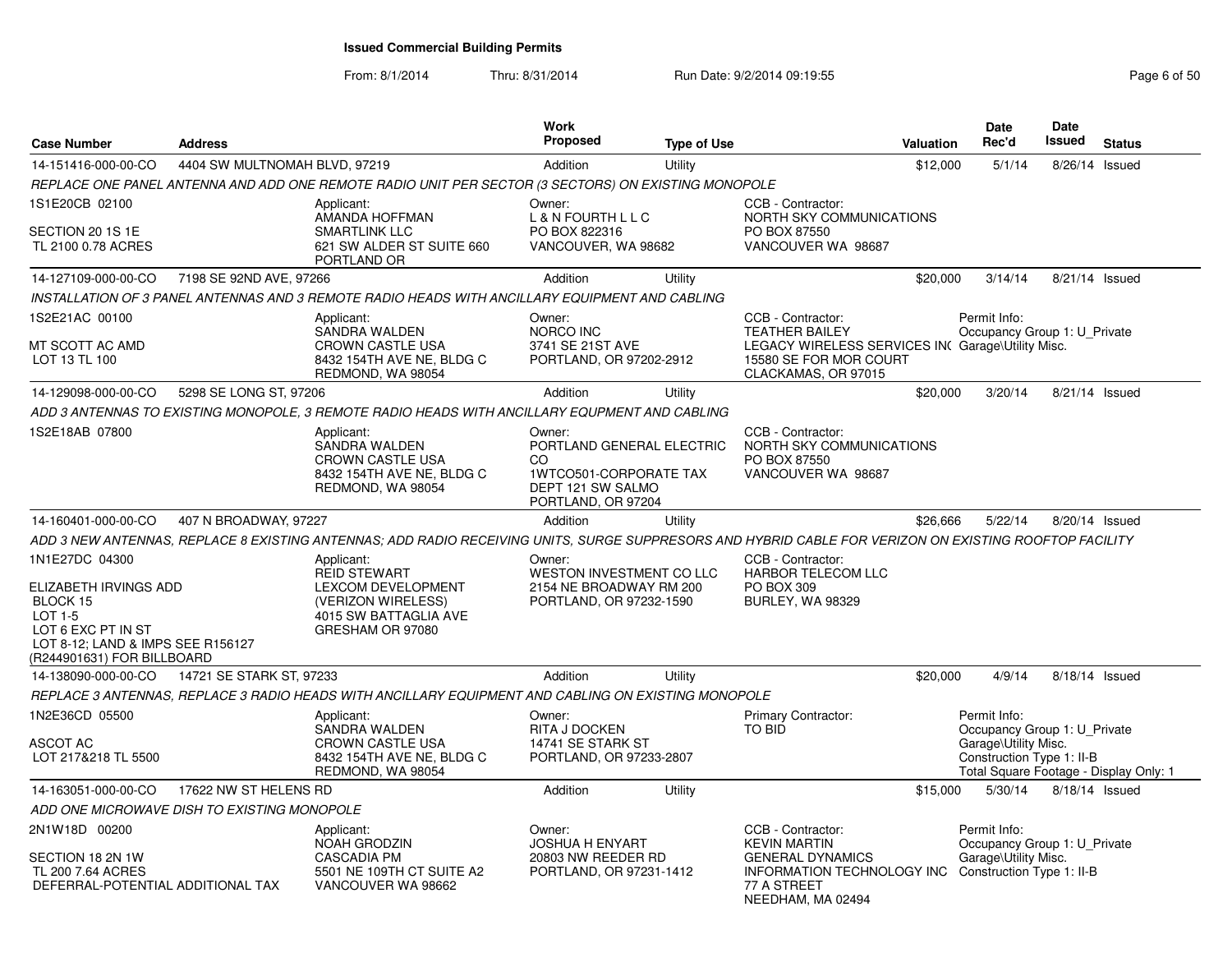From: 8/1/2014Thru: 8/31/2014 Run Date: 9/2/2014 09:19:55 Rege 7 of 50

| <b>Case Number</b>                                       | <b>Address</b>               |                                                                                                                                                              | <b>Work</b><br>Proposed                                                         | <b>Type of Use</b> |                                                                                                                      | Valuation | <b>Date</b><br>Rec'd                                                             | Date<br>Issued | <b>Status</b>                                               |
|----------------------------------------------------------|------------------------------|--------------------------------------------------------------------------------------------------------------------------------------------------------------|---------------------------------------------------------------------------------|--------------------|----------------------------------------------------------------------------------------------------------------------|-----------|----------------------------------------------------------------------------------|----------------|-------------------------------------------------------------|
| 14-129335-000-00-CO                                      | 8856 SE 13TH AVE             |                                                                                                                                                              | Addition                                                                        | Utility            |                                                                                                                      | \$20,000  | 3/20/14                                                                          | 8/13/14 Issued |                                                             |
|                                                          |                              | ADD 3 ANTENNAS, 3 REMOTE RADIO HEADS WITH ANCILLARY EQUIPMENT AND CABLING TO EXISTING MONOPOLE                                                               |                                                                                 |                    |                                                                                                                      |           |                                                                                  |                |                                                             |
| 1S1E26BA 06900                                           |                              | Applicant:<br>SANDRA WALDEN<br><b>CROWN CASTLE USA</b><br>8432 154TH AVE NE, BLDG C<br>REDMOND, WA 98054                                                     | Owner:<br>PORTLAND TRACTION CO<br>1640 SE WATER AVE<br>PORTLAND, OR 97214       |                    | CCB - Contractor:<br>NORTH SKY COMMUNICATIONS<br>PO BOX 87550<br>VANCOUVER WA 98687<br>Primary Contractor:<br>TO BID |           |                                                                                  |                |                                                             |
| 14-127116-000-00-CO                                      | 5330 N COLUMBIA CT, 97203    |                                                                                                                                                              | Addition                                                                        | Utility            |                                                                                                                      | \$20,000  | 3/14/14                                                                          |                | 8/6/14 Issued                                               |
|                                                          |                              | INSTALL 3 PANEL ANTENNAS AND 3 REMOTE RADIO HEADS WITH ANCILLARY EQUIPMENT CABLING                                                                           |                                                                                 |                    |                                                                                                                      |           |                                                                                  |                |                                                             |
| 1N1E05CC 01000                                           |                              | Applicant:                                                                                                                                                   | Owner:                                                                          |                    | CCB - Contractor:                                                                                                    |           | Permit Info:                                                                     |                |                                                             |
| <b>COLLEGE PL</b><br>BLOCK 28<br><b>LOT 3&amp;4</b>      |                              | SANDRA WALDEN<br><b>CROWN CASTLE USA</b><br>8432 154TH AVE NE, BLDG C<br>REDMOND, WA 98054                                                                   | DAVID R ADAMS<br>6614 N CURTIS AVE<br>PORTLAND, OR 97217-4062                   |                    | STEVEN MARTIN ARMSTRONG<br>1977 NW PENROSE AVE<br>ALBANY, OR 97321                                                   |           | Occupancy Group 1: U Private<br>Garage\Utility Misc.<br>Construction Type 1: V-B |                |                                                             |
|                                                          |                              |                                                                                                                                                              | Owner:<br>LINDA I ADAMS<br>6614 N CURTIS AVE<br>PORTLAND, OR 97217-4062         |                    |                                                                                                                      |           |                                                                                  |                |                                                             |
| 14-128263-000-00-CO                                      | 1621 NE 71ST AVE, 97213      |                                                                                                                                                              | Addition                                                                        | Utility            |                                                                                                                      | \$20,000  | 3/18/14                                                                          |                | 8/5/14 Issued                                               |
|                                                          |                              | MODIFICATION OF EXISTING MONOPOLE TELECOMMUNICATIONS FACILITY, INSTALL 3 ANTENNAS WITH REMOTE RADIO HEADS AND ANCILLARY EQUIPMENT PREVIOUSLY REMOVED IN 2013 |                                                                                 |                    |                                                                                                                      |           |                                                                                  |                |                                                             |
| 1N2E29CD 01200<br>SECTION 29 1N 2E<br>TL 1200 1.79 ACRES |                              | Applicant:<br><b>SANDRA WALDEN</b><br><b>CROWN CASTLE USA</b><br>8432 154TH AVE NE, BLDG C                                                                   | Owner:<br>P O BOX 25025<br>GLENDALE, CA 91201                                   |                    | CCB - Contractor:<br>PARTNERS PREFERRED YIELD IN NORTH SKY COMMUNICATIONS<br>PO BOX 87550<br>VANCOUVER WA 98687      |           |                                                                                  |                |                                                             |
| 14-128007-000-00-CO                                      | 2627 SW STEPHENSON ST, 97219 | REDMOND, WA 98054                                                                                                                                            | Addition                                                                        | Utility            |                                                                                                                      | \$12,000  | 3/19/14                                                                          | 8/1/14 Final   |                                                             |
|                                                          |                              |                                                                                                                                                              |                                                                                 |                    |                                                                                                                      |           |                                                                                  |                |                                                             |
| 1S1E32AD 08400                                           |                              | REPLACE 3 ANTENNAS AND ADD ANCILLARY EQUIPMENT TO EXISTING ROOF TOP CELL SITE                                                                                | Owner:                                                                          |                    | CCB - Contractor:                                                                                                    |           | Permit Info:                                                                     |                |                                                             |
| SECTION 32 1S 1E<br>TL 8400 2.73 ACRES                   |                              | Applicant:<br><b>SARAH BLANCHARD</b><br>ACOM CONSULTING<br>5430 NE 122ND AVE<br>PORTLAND, OR 97230                                                           | SCHOOL DISTRICT NO 1(LEASED<br>PO BOX 3107<br>PORTLAND, OR 97208-3107<br>Owner: |                    | MIKE BENNETT<br>MONTI ELECTRIC INC<br><b>PO BOX 220</b><br>TROUTDALE, OR 97060                                       |           | Occupancy Group 1: E School<br>Construction Type 1: V-B                          |                | Total Square Footage - Display Only: 1                      |
|                                                          |                              |                                                                                                                                                              | <b>VERIZON (QWEST)</b><br>PO BOX 3107<br>PORTLAND, OR 97208-3107                |                    |                                                                                                                      |           |                                                                                  |                |                                                             |
| Total # of CO Addition permits issued: 37                |                              |                                                                                                                                                              |                                                                                 |                    |                                                                                                                      |           |                                                                                  |                | Total valuation of CO Addition permits issued: \$16,697,285 |
| 14-196023-000-00-CO                                      | 9457 N BRISTOL AVE, 97203    |                                                                                                                                                              | Alteration                                                                      |                    | Apartments/Condos (3 or more units)                                                                                  | \$80,000  | 8/19/14                                                                          | 8/19/14 Issued |                                                             |
| STRUCTURAL REPAIRS TO FOUNDATION                         |                              |                                                                                                                                                              |                                                                                 |                    |                                                                                                                      |           |                                                                                  |                |                                                             |
| 1N1W01AC 07000                                           |                              | Applicant:<br><b>RAHIM ABBASI</b>                                                                                                                            | Owner:<br>9457 N BRISTOL AVENUE LLC                                             |                    | CCB - Contractor:<br><b>TERRAFIRMA FOUNDATION</b>                                                                    |           | Permit Info:                                                                     |                | Occupancy Group 1: R-3 Residential One                      |
| OAK PARK ADD<br>BLOCK <sub>9</sub><br>LOT <sub>2</sub>   |                              | ABBASI DESIGN WORKS<br>79 SE TAYLOR, SUITE401<br>PORTLAND, OR 97214                                                                                          | 3129 NE BRYCE ST<br>PORTLAND, OR 97212-1721                                     |                    | <b>SYSTEMS</b><br>1308 NW PARK ST<br>ROSEBURG, OR 97470                                                              |           | and Two Family<br>Construction Type 1: V-B                                       |                |                                                             |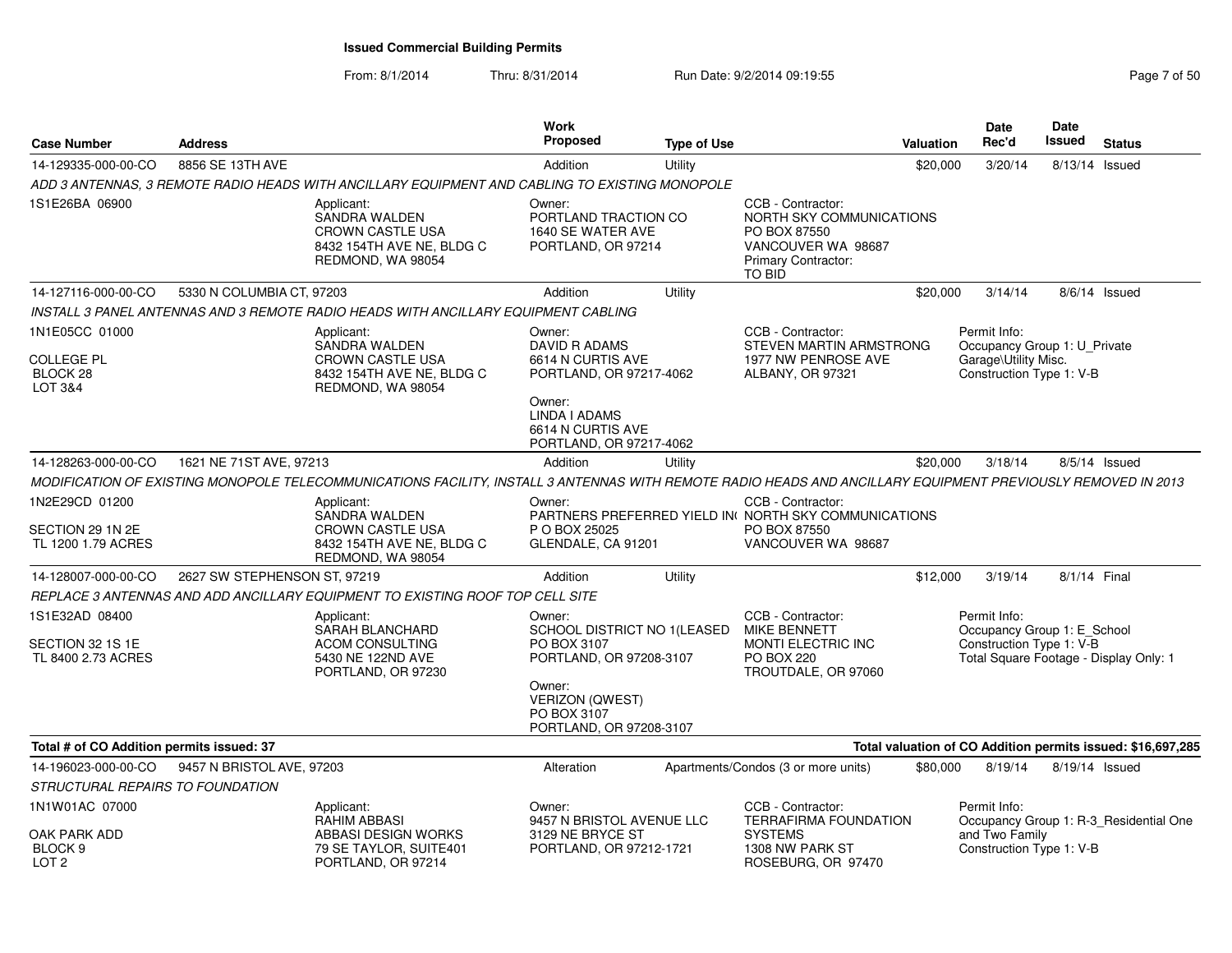### From: 8/1/2014Thru: 8/31/2014 Run Date: 9/2/2014 09:19:55 Rege 8 of 50

| <b>Case Number</b>                                      | <b>Address</b>                                                                                                                                                  | Work<br><b>Proposed</b>                                                                                                                                                                                                                             | <b>Type of Use</b> |                                                                                                                                                                        | Valuation | Date<br>Rec'd                                                                                  | <b>Date</b><br>Issued | <b>Status</b> |
|---------------------------------------------------------|-----------------------------------------------------------------------------------------------------------------------------------------------------------------|-----------------------------------------------------------------------------------------------------------------------------------------------------------------------------------------------------------------------------------------------------|--------------------|------------------------------------------------------------------------------------------------------------------------------------------------------------------------|-----------|------------------------------------------------------------------------------------------------|-----------------------|---------------|
| 14-199868-000-00-CO                                     | 2323 SW PARK PL, 97205                                                                                                                                          | Alteration                                                                                                                                                                                                                                          |                    | Apartments/Condos (3 or more units)                                                                                                                                    | \$97,000  | 8/18/14                                                                                        | 8/18/14 Issued        |               |
|                                                         | ALL INTERIOR WORK; RECONFIGURE EXISTING APARTMENT. 4th foor north side of bldg                                                                                  |                                                                                                                                                                                                                                                     |                    |                                                                                                                                                                        |           |                                                                                                |                       |               |
| 1N1E33CC 00500<br><b>CEDAR HILL</b><br>LOT 39-42        | Applicant:<br><b>DOUG STANTON</b><br><b>STANTON CUSTOM HOMES</b><br>6400 SW CANYON CT #10                                                                       | Owner:<br>PARK VISTA CORPORATION<br>2323 SW PARK PL<br>PORTLAND, OR 97205-1055                                                                                                                                                                      |                    | CCB - Contractor:<br>STANTON CUSTOM HOMES LLC<br>3890 SW 94TH AVE<br>PORTLAND, OR 97225                                                                                |           | Permit Info:<br>Occupancy Group 1: R-2 Residential<br>Multi-family<br>Construction Type 1: I-A |                       |               |
| 14-201613-000-00-CO                                     | 1010 NW 17TH AVE, 97209                                                                                                                                         | Alteration                                                                                                                                                                                                                                          |                    | Apartments/Condos (3 or more units)                                                                                                                                    | \$1,500   | 8/21/14                                                                                        | 8/21/14 Final         |               |
|                                                         | REPAIR 3RD FLOOR BALCONY AT FRONT OF BUILDING; NEW BEAMS AND DECKING                                                                                            |                                                                                                                                                                                                                                                     |                    |                                                                                                                                                                        |           |                                                                                                |                       |               |
| 1N1E33AB 02400                                          | Applicant:                                                                                                                                                      | Owner:                                                                                                                                                                                                                                              |                    | CCB - Contractor:                                                                                                                                                      |           | Permit Info:                                                                                   |                       |               |
| <b>COUCHS ADD</b><br>BLOCK 181<br>W 1/2 OF LOT 2&3      | <b>BUELL PROPERTY 3 LLC</b><br>1007 NW 16TH AVE<br>PORTLAND, OR 97209                                                                                           | BUELL PROPERTY 3 LLC<br>1007 NW 16TH AVE<br>PORTLAND, OR 97209                                                                                                                                                                                      |                    | <b>HAROLD BUELL</b><br>1007 NW 16th AVE<br>PORTLAND, OR 97209                                                                                                          |           | Occupancy Group 1: R-2 Residential<br>Multi-family                                             |                       |               |
| 14-202194-000-00-CO                                     | 1640 SE 162ND AVE, 97233                                                                                                                                        | Alteration                                                                                                                                                                                                                                          |                    | Apartments/Condos (3 or more units)                                                                                                                                    | \$24,547  | 8/22/14                                                                                        | 8/22/14 Issued        |               |
|                                                         | REPLACING EXISTING WINDOWS IN UNITS 1 - 10; NO SIZE, STRUCTURE OR ROUGH OPENING ALTERATION                                                                      |                                                                                                                                                                                                                                                     |                    |                                                                                                                                                                        |           |                                                                                                |                       |               |
| 1S3E06CB 00200<br>SECTION 06 1S 3E<br>TL 200 1.41 ACRES | Applicant:<br>JONATHAN ELWING<br><b>ENERGY COMFORT &amp;</b><br>CONSTRUCTION LLC<br>12125 SE SOLETICE CT<br>12125 SE SOLETICE CT.<br>CLACKAMAS, OR 97015        | Owner:<br>CARLO TAMBURRINO<br>1515 VIA LUCAS<br>SAN LORENZO, CA 94580-2135<br>Owner:<br><b>RICARDO CAVIGLIA</b><br><b>1515 VIA LUCAS</b><br>SAN LORENZO, CA 94580-2135<br>Owner:<br>DAVID J BOZZONE<br>1515 VIA LUCAS<br>SAN LORENZO, CA 94580-2135 |                    | CCB - Contractor:<br><b>JONATHAN ELWING</b><br><b>ENERGY COMFORT &amp;</b><br>CONSTRUCTION LLC<br>12125 SE SOLETICE CT<br>12125 SE SOLETICE CT.<br>CLACKAMAS, OR 97015 |           | Permit Info:<br>Occupancy Group 1: R-2_Residential<br>Multi-family<br>Construction Type 1: V-B |                       |               |
| 14-202207-000-00-CO                                     | 1640 SE 162ND AVE, 97233                                                                                                                                        | Alteration                                                                                                                                                                                                                                          |                    | Apartments/Condos (3 or more units)                                                                                                                                    | \$19,638  | 8/22/14                                                                                        | 8/22/14 Issued        |               |
|                                                         | REPLACING EXISTING WINDOWS IN UNITS 15-22; NO SIZE, STRUCTURE OR ROUGH OPENING ALTERATION                                                                       |                                                                                                                                                                                                                                                     |                    |                                                                                                                                                                        |           |                                                                                                |                       |               |
| 1S3E06CB 00200<br>SECTION 06 1S 3E<br>TL 200 1.41 ACRES | Applicant:<br><b>JONATHAN ELWING</b><br><b>ENERGY COMFORT &amp;</b><br>CONSTRUCTION LLC<br>12125 SE SOLETICE CT<br>12125 SE SOLETICE CT.<br>CLACKAMAS, OR 97015 | Owner:<br>CARLO TAMBURRINO<br>1515 VIA LUCAS<br>SAN LORENZO, CA 94580-2135<br>Owner:<br><b>RICARDO CAVIGLIA</b><br>1515 VIA LUCAS<br>SAN LORENZO, CA 94580-2135<br>Owner:<br>DAVID J BOZZONE<br>1515 VIA LUCAS<br>SAN LORENZO, CA 94580-2135        |                    | CCB - Contractor:<br><b>JONATHAN ELWING</b><br><b>ENERGY COMFORT &amp;</b><br>CONSTRUCTION LLC<br>12125 SE SOLETICE CT<br>12125 SE SOLETICE CT.<br>CLACKAMAS, OR 97015 |           | Permit Info:<br>Occupancy Group 1: R-2_Residential<br>Multi-family<br>Construction Type 1: V-B |                       |               |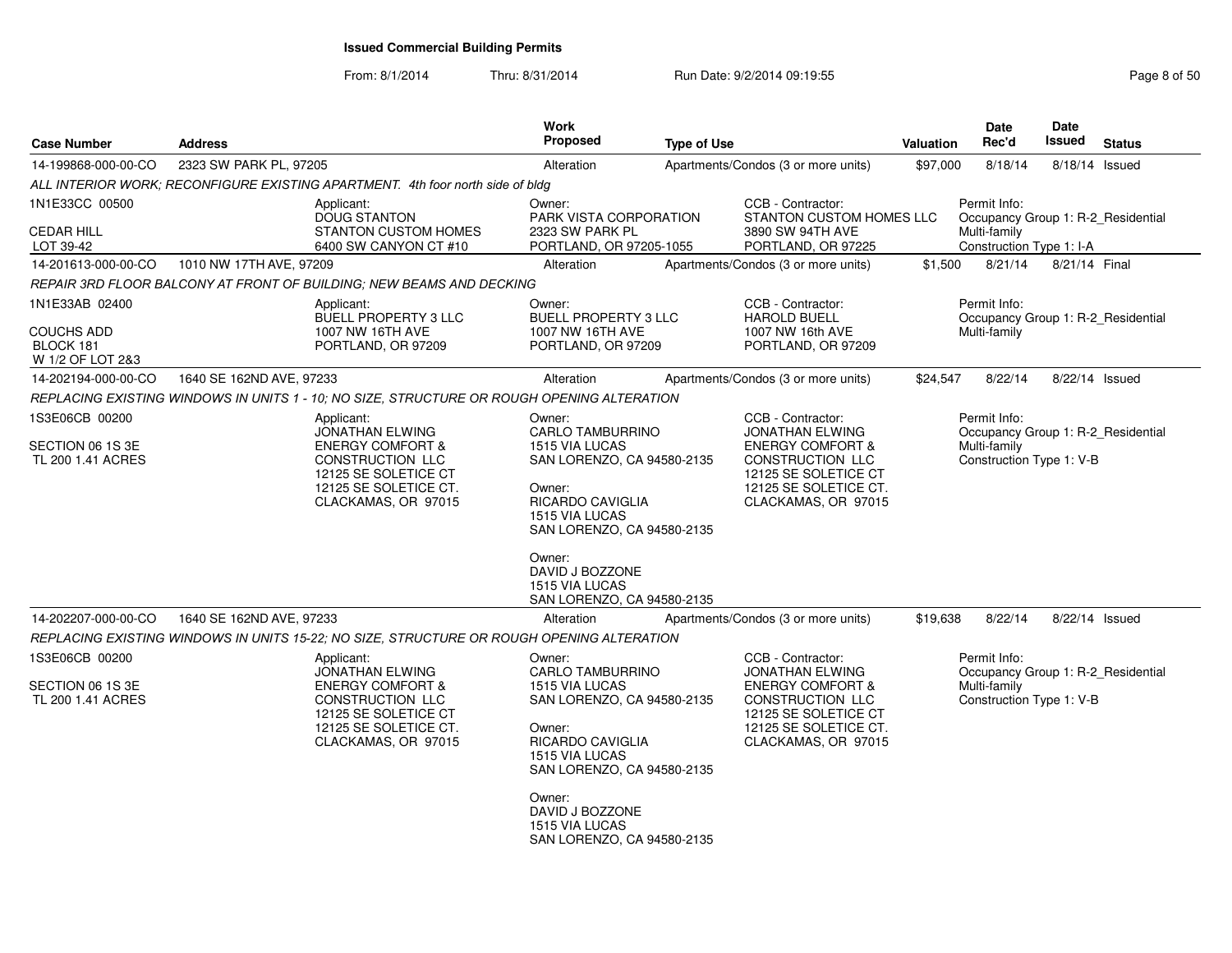From: 8/1/2014Thru: 8/31/2014 Run Date: 9/2/2014 09:19:55 Rege 9 of 50

| <b>Case Number</b>                    | <b>Address</b>                                                                                                                 | <b>Work</b><br>Proposed                                                                                                                  | <b>Type of Use</b> |                                                                                                                         | Valuation | <b>Date</b><br>Rec'd                                     | Date<br>Issued | <b>Status</b>                      |
|---------------------------------------|--------------------------------------------------------------------------------------------------------------------------------|------------------------------------------------------------------------------------------------------------------------------------------|--------------------|-------------------------------------------------------------------------------------------------------------------------|-----------|----------------------------------------------------------|----------------|------------------------------------|
| 14-202204-000-00-CO                   | 1640 SE 162ND AVE, 97233                                                                                                       | Alteration                                                                                                                               |                    | Apartments/Condos (3 or more units)                                                                                     | \$9,819   | 8/22/14                                                  | 8/22/14 Issued |                                    |
|                                       | REPLACING EXISTING WINDOWS IN UNITS 11-14; NO SIZE, STRUCTURE OR ROUGH OPENING ALTERATION                                      |                                                                                                                                          |                    |                                                                                                                         |           |                                                          |                |                                    |
| 1S3E06CB 00200                        | Applicant:<br><b>JONATHAN ELWING</b>                                                                                           | Owner:<br><b>CARLO TAMBURRINO</b>                                                                                                        |                    | CCB - Contractor:<br><b>JONATHAN ELWING</b>                                                                             |           | Permit Info:                                             |                | Occupancy Group 1: R-2_Residential |
| SECTION 06 1S 3E<br>TL 200 1.41 ACRES | <b>ENERGY COMFORT &amp;</b><br><b>CONSTRUCTION LLC</b><br>12125 SE SOLETICE CT<br>12125 SE SOLETICE CT.<br>CLACKAMAS, OR 97015 | 1515 VIA LUCAS<br>SAN LORENZO, CA 94580-2135<br>Owner:<br><b>RICARDO CAVIGLIA</b><br><b>1515 VIA LUCAS</b><br>SAN LORENZO, CA 94580-2135 |                    | <b>ENERGY COMFORT &amp;</b><br>CONSTRUCTION LLC<br>12125 SE SOLETICE CT<br>12125 SE SOLETICE CT.<br>CLACKAMAS, OR 97015 |           | Multi-family<br>Construction Type 1: V-B                 |                |                                    |
|                                       |                                                                                                                                | Owner:<br>DAVID J BOZZONE<br>1515 VIA LUCAS<br>SAN LORENZO, CA 94580-2135                                                                |                    |                                                                                                                         |           |                                                          |                |                                    |
| 14-202216-000-00-CO                   | 1640 SE 162ND AVE, 97233                                                                                                       | Alteration                                                                                                                               |                    | Apartments/Condos (3 or more units)                                                                                     | \$14,728  | 8/22/14                                                  | 8/22/14 Issued |                                    |
|                                       | REPLACING EXISTING WINDOWS IN UNITS 23-28; NO SIZE, STRUCTURE OR ROUGH OPENING ALTERATION                                      |                                                                                                                                          |                    |                                                                                                                         |           |                                                          |                |                                    |
| 1S3E06CB 00200                        | Applicant:<br><b>JONATHAN ELWING</b>                                                                                           | Owner:<br><b>CARLO TAMBURRINO</b>                                                                                                        |                    | CCB - Contractor:<br><b>JONATHAN ELWING</b>                                                                             |           | Permit Info:                                             |                | Occupancy Group 1: R-2_Residential |
| SECTION 06 1S 3E<br>TL 200 1.41 ACRES | <b>ENERGY COMFORT &amp;</b><br>CONSTRUCTION LLC<br>12125 SE SOLETICE CT<br>12125 SE SOLETICE CT.<br>CLACKAMAS, OR 97015        | 1515 VIA LUCAS<br>SAN LORENZO, CA 94580-2135<br>Owner:<br><b>RICARDO CAVIGLIA</b><br>1515 VIA LUCAS<br>SAN LORENZO, CA 94580-2135        |                    | <b>ENERGY COMFORT &amp;</b><br>CONSTRUCTION LLC<br>12125 SE SOLETICE CT<br>12125 SE SOLETICE CT.<br>CLACKAMAS, OR 97015 |           | Multi-family<br>Construction Type 1: V-B                 |                |                                    |
|                                       |                                                                                                                                | Owner:<br>DAVID J BOZZONE<br>1515 VIA LUCAS<br>SAN LORENZO, CA 94580-2135                                                                |                    |                                                                                                                         |           |                                                          |                |                                    |
| 14-199441-000-00-CO                   | 13410 SE POWELL BLVD, 97236                                                                                                    | Alteration                                                                                                                               |                    | Apartments/Condos (3 or more units)                                                                                     | \$7,500   | 8/22/14                                                  | 8/22/14 Issued |                                    |
|                                       | REPLACE FRONT AND REAR WINDOWS AND SLIDING GLASS DOORS FOR BUILDING A***see 14-189090-HS & 14-190263-AL***                     |                                                                                                                                          |                    |                                                                                                                         |           |                                                          |                |                                    |
| 1S2E11DB 06100                        | Applicant:<br><b>DAVID PUHA</b><br>6295 SW 188TH AVE<br>ALOHA OR 97007                                                         | Owner:<br><b>DAN PUHA</b><br>6921 SE 116TH AVE<br>PORTLAND, OR 97266                                                                     |                    |                                                                                                                         |           | Permit Info:<br>Multi-family<br>Construction Type 1: V-B |                | Occupancy Group 1: R-2_Residential |
|                                       |                                                                                                                                | Owner:<br><b>GABRIELA PUHA</b><br>6921 SE 116TH AVE<br>PORTLAND, OR 97266                                                                |                    |                                                                                                                         |           |                                                          |                |                                    |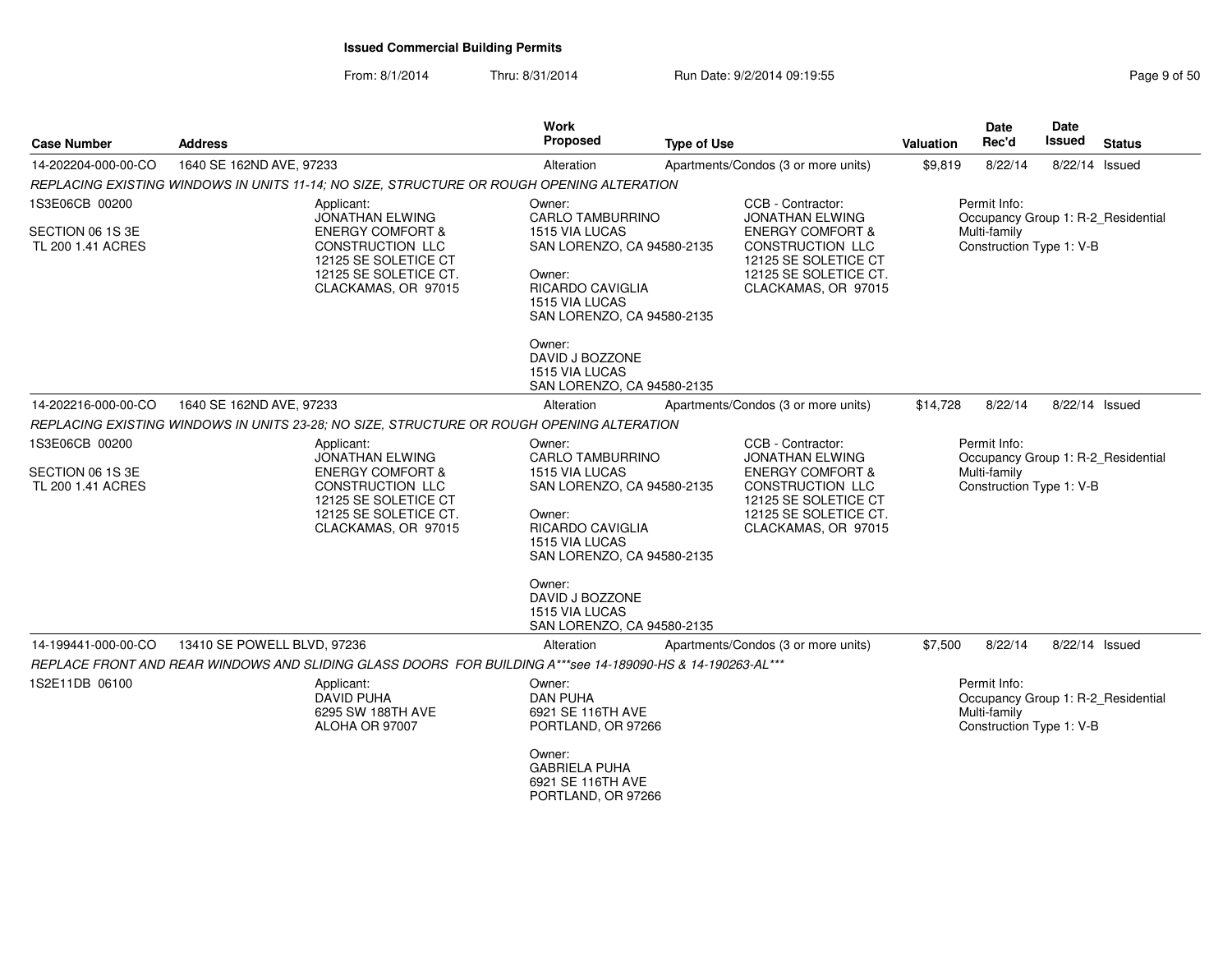| <b>Case Number</b>                           | <b>Address</b>              |                                                                                       | <b>Work</b><br><b>Proposed</b>                                                                 | <b>Type of Use</b> |                                                                                               | Valuation | Date<br>Rec'd                                                                                  | <b>Date</b><br>Issued | <b>Status</b>            |
|----------------------------------------------|-----------------------------|---------------------------------------------------------------------------------------|------------------------------------------------------------------------------------------------|--------------------|-----------------------------------------------------------------------------------------------|-----------|------------------------------------------------------------------------------------------------|-----------------------|--------------------------|
| 14-196589-000-00-CO                          | 13410 SE POWELL BLVD, 97236 |                                                                                       | Alteration                                                                                     |                    | Apartments/Condos (3 or more units)                                                           | \$12,500  | 8/22/14                                                                                        | 8/22/14 Issued        |                          |
|                                              |                             | REPLACE FRONT AND REAR WINDOWS FOR BUILDING B***see 14-189090-HS & 14-190263-AL***    |                                                                                                |                    |                                                                                               |           |                                                                                                |                       |                          |
| 1S2E11DB 06100                               |                             | Applicant:<br>DAVID PUHA<br>6295 SW 188TH AVE<br>ALOHA OR 97007                       | Owner:<br><b>DAN PUHA</b><br>6921 SE 116TH AVE<br>PORTLAND, OR 97266<br>Owner:                 |                    |                                                                                               |           | Permit Info:<br>Occupancy Group 1: R-2 Residential<br>Multi-family<br>Construction Type 1: V-B |                       |                          |
|                                              |                             |                                                                                       | <b>GABRIELA PUHA</b><br>6921 SE 116TH AVE<br>PORTLAND, OR 97266                                |                    |                                                                                               |           |                                                                                                |                       |                          |
| 14-203722-000-00-CO                          | 2900 SW PEACEFUL LN, 97201  |                                                                                       | Alteration                                                                                     |                    | Apartments/Condos (3 or more units)                                                           | \$2,500   | 8/25/14                                                                                        | 8/25/14 Final         |                          |
| CREATE OPENING BETWEEN CLASSROOMS            |                             |                                                                                       |                                                                                                |                    |                                                                                               |           |                                                                                                |                       |                          |
| 1S1E17 00100<br>SECTION 17 1S 1E             |                             | Applicant:<br><b>DAVID ATKINSON</b><br><b>NORTH RIM PARTNERS</b>                      | Owner:<br>2900 SW PEACEFUL LN                                                                  |                    | CCB - Contractor:<br>CONGREGATION NEVEH SHALOM NORTH RIM PARTNERS<br>819 SE MORRISON ST, #110 |           | Permit Info:<br>Occupancy Group 1: E School<br>Construction Type 1: III-B                      |                       |                          |
| TL 100 8.65 ACRES                            |                             | 819 SE MORRISON ST, STE 110<br>PORTLAND, OR<br>97214                                  | PORTLAND, OR 97239-1162                                                                        |                    | PORTLAND, OR 97214                                                                            |           |                                                                                                |                       |                          |
| 14-204091-000-00-CO                          | 9706 N MIDWAY AVE, 97203    |                                                                                       | Alteration                                                                                     |                    | Apartments/Condos (3 or more units)                                                           | \$9,500   | 8/26/14                                                                                        | 8/26/14 Issued        |                          |
|                                              |                             | FRAME IN NEW BATHROOM IN EXISTING LIVING ROOM AREA, INFILL ONE ENTRY DOOR, UNIT #2    |                                                                                                |                    |                                                                                               |           |                                                                                                |                       |                          |
| 1N1E06CD 02200                               |                             | Applicant:<br><b>JIMMY LEE HAMMER</b><br>1726 N EMERSON ST<br>PORTLAND, OR 97217-3853 | Owner:<br><b>JOHN F SMITH</b><br>5703 N DETROIT AVE<br>PORTLAND, OR 97217-4332                 |                    | CCB - Contractor:<br><b>JIMMY LEE HAMMER</b><br>1726 N EMERSON ST<br>PORTLAND, OR 97217-3853  |           | Permit Info:<br>Occupancy Group 1: R-2 Residential<br>Multi-family<br>Construction Type 1: V-B |                       |                          |
|                                              |                             |                                                                                       | Owner:<br><b>GARY L AMELL</b><br>5703 N DETROIT AVE<br>PORTLAND, OR 97217-4332                 |                    |                                                                                               |           |                                                                                                |                       |                          |
| 14-203774-000-00-CO                          | 1611 SE NEHALEM ST - Unit 1 |                                                                                       | Alteration                                                                                     |                    | Apartments/Condos (3 or more units)                                                           | \$7,500   | 8/27/14                                                                                        |                       | 8/27/14 Under Inspection |
| <b>RE-SIDE ENTIRE CONDO BUILDING</b>         |                             |                                                                                       |                                                                                                |                    |                                                                                               |           |                                                                                                |                       |                          |
| 1S1E23DB 90001                               |                             | Applicant:                                                                            | Owner:                                                                                         |                    | CCB - Contractor:                                                                             |           |                                                                                                |                       |                          |
| CASA DEL SOL CONDOMINIUM<br>LOT <sub>1</sub> |                             | <b>WILLIAM KELLY JR</b><br>1001 LEONARD STREET<br>OREGON CITY, OR 97045               | ASSOCIATION OF UNIT OWNERS<br>2627 PARK RD<br>LAKE OSWEGO, OR 97034                            |                    | <b>WILLIAM KELLY JR</b><br>1001 LEONARD STREET<br>OREGON CITY, OR 97045                       |           |                                                                                                |                       |                          |
|                                              |                             |                                                                                       | Owner:<br>OF CASA DEL SOL CONDOMINIUM<br>2627 PARK RD<br>LAKE OSWEGO, OR 97034                 |                    |                                                                                               |           |                                                                                                |                       |                          |
|                                              |                             |                                                                                       | Owner:<br><b>WILLIAM C HELZER</b><br>28593 SW ASH MEADOWS BLVD<br>#19<br>WILSONVILLE, OR 97070 |                    |                                                                                               |           |                                                                                                |                       |                          |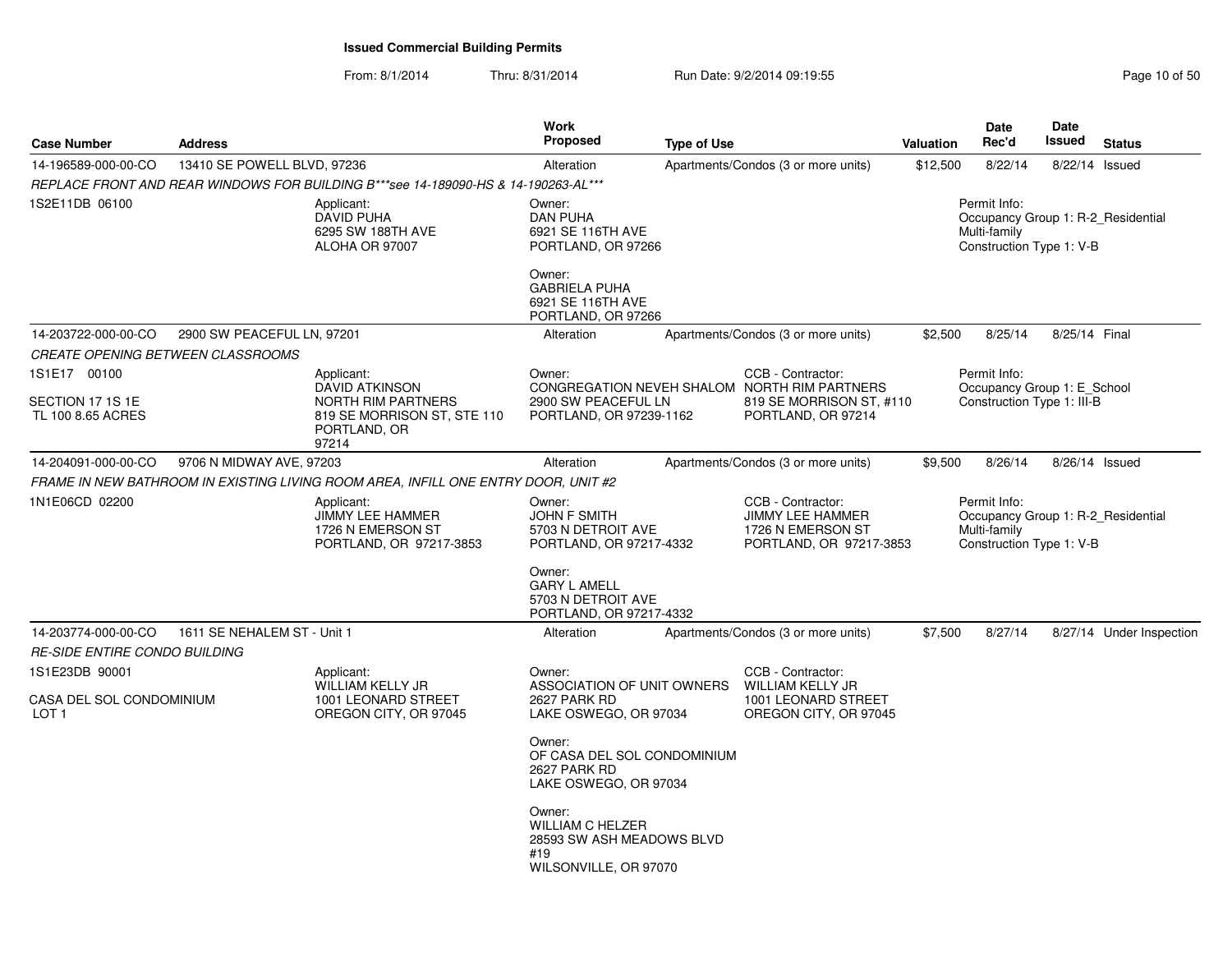From: 8/1/2014Thru: 8/31/2014 Run Date: 9/2/2014 09:19:55 Research 2010 11 of 50

| <b>Case Number</b>                                                                                                              | <b>Address</b>              |                                                                                                                                     | Work<br>Proposed                                                                                                                      | <b>Type of Use</b> |                                                                                                      | <b>Valuation</b> | Date<br>Rec'd                                                                                    | Date<br><b>Issued</b> | <b>Status</b>            |
|---------------------------------------------------------------------------------------------------------------------------------|-----------------------------|-------------------------------------------------------------------------------------------------------------------------------------|---------------------------------------------------------------------------------------------------------------------------------------|--------------------|------------------------------------------------------------------------------------------------------|------------------|--------------------------------------------------------------------------------------------------|-----------------------|--------------------------|
| 14-203782-000-00-CO                                                                                                             | 1625 SE NEHALEM ST - Unit 7 |                                                                                                                                     | Alteration                                                                                                                            |                    | Apartments/Condos (3 or more units)                                                                  | \$7,500          | 8/27/14                                                                                          |                       | 8/27/14 Under Inspection |
| <b>RE-SIDE ENTIRE BUILDING</b>                                                                                                  |                             |                                                                                                                                     |                                                                                                                                       |                    |                                                                                                      |                  |                                                                                                  |                       |                          |
| 1S1E23DB 90005                                                                                                                  |                             | Applicant:<br>WILLIAM KELLY JR                                                                                                      | Owner:<br><b>JOSEPHINE M KEARNEY</b>                                                                                                  |                    | CCB - Contractor:<br>WILLIAM KELLY JR                                                                |                  |                                                                                                  |                       |                          |
| CASA DEL SOL CONDOMINIUM<br>LOT <sub>7</sub>                                                                                    |                             | 1001 LEONARD STREET<br>OREGON CITY, OR 97045                                                                                        | 12 GREENRIDGE CT<br>LAKE OSWEGO, OR 97035-1429                                                                                        |                    | 1001 LEONARD STREET<br>OREGON CITY, OR 97045                                                         |                  |                                                                                                  |                       |                          |
|                                                                                                                                 |                             |                                                                                                                                     | Owner:<br>ASSOCIATION OF UNIT OWNERS<br>2627 PARK RD<br>LAKE OSWEGO, OR 97034                                                         |                    |                                                                                                      |                  |                                                                                                  |                       |                          |
|                                                                                                                                 |                             |                                                                                                                                     | Owner:<br>OF CASA DEL SOL CONDOMINIUM<br>2627 PARK RD<br>LAKE OSWEGO, OR 97034                                                        |                    |                                                                                                      |                  |                                                                                                  |                       |                          |
| 14-206020-000-00-CO                                                                                                             | 1834 SW 5TH AVE, 97201      |                                                                                                                                     | Alteration                                                                                                                            |                    | Apartments/Condos (3 or more units)                                                                  | \$218,000        | 8/29/14                                                                                          | 8/29/14 Issued        |                          |
|                                                                                                                                 |                             | RE-ROOF ENTIRE BUILDING, REINFORCE EXISTING CORNICE AT ROOF PERIMETER, REFRAME EXISTING ROOF-HATCH                                  |                                                                                                                                       |                    |                                                                                                      |                  |                                                                                                  |                       |                          |
| 1S1E03CB 02700                                                                                                                  |                             | Applicant:<br><b>KATHY JOHNSON</b>                                                                                                  | Owner:<br><b>HARRISON COURT LLC</b>                                                                                                   |                    | CCB - Contractor:<br>R & H CONSTRUCTION                                                              |                  | Permit Info:<br>Occupancy Group 1: R-2_Residential                                               |                       |                          |
| <b>PORTLAND</b><br>BLOCK 153<br>LOT <sub>5</sub><br>S 15' OF LOT 6<br>HISTORIC PROPERTY 15 YR 2006;<br>POTENTIAL ADDITIONAL TAX |                             | HENNEBERY EDDY ARCHITECTS.<br>INC.<br>921 SW WASHINGTON ST, SUITE<br>250<br>PORTLAND OR 97205                                       | 333 S STATE ST STE V-249<br>LAKE OSWEGO, OR 97034                                                                                     |                    | 1530 SW TAYLOR STREET<br>PORTLAND, OR 97205                                                          |                  | Multi-family<br>Construction Type 1: V-B                                                         |                       |                          |
| 14-131797-000-00-CO                                                                                                             | 3211 SW 10TH AVE, 97201     |                                                                                                                                     | Alteration                                                                                                                            |                    | Apartments/Condos (3 or more units)                                                                  | \$20,000         | 3/27/14                                                                                          |                       | $8/4/14$ Issued          |
|                                                                                                                                 |                             | BRACING OF EXISTING ROOFTOP PARAPET AND BRACING AT EXISITNG CHIMNEY. ROOFING MATERIAL NOT INCLUDED IN THIS PERMIT. STRUCTURAL ONLY. |                                                                                                                                       |                    |                                                                                                      |                  |                                                                                                  |                       |                          |
| 1S1E09AC 04200<br>PORTLAND CITY HMSTD<br>BLOCK 81                                                                               |                             | Applicant:<br><b>BRAD CRAM</b><br>PIONEER WATERPROOFING<br>14830 SW 72nd Ave                                                        | Owner:<br><b>LLC</b><br>2038 SW MAIN ST                                                                                               |                    | CCB - Contractor:<br>MARQUAM MANOR APARTMENTS PIONEER WATERPROOFING CO<br>INC.<br>1800 SE WATER AVE. |                  | Permit Info:<br>Occupancy Group 1: R-2_Residential<br>Multi-family<br>Construction Type 1: III-B |                       |                          |
| LOT 3&4                                                                                                                         |                             | Tigard, OR 97224-7964                                                                                                               | PORTLAND, OR 97205                                                                                                                    |                    | PORTLAND, OR 97214                                                                                   |                  |                                                                                                  |                       |                          |
| 14-186883-REV-01-CO                                                                                                             | 4810 SW CALDEW ST - Unit D  |                                                                                                                                     | Alteration                                                                                                                            |                    | Apartments/Condos (3 or more units)                                                                  | \$               | 8/4/14                                                                                           |                       | 8/4/14 Under Inspection  |
|                                                                                                                                 |                             | REVISION TO USE EXISTING SLAB INSTEAD OF POURING ENTIRE NEW FOOTING.                                                                |                                                                                                                                       |                    |                                                                                                      |                  |                                                                                                  |                       |                          |
| 1S1E19AD 90013<br>GLENNBROOKE RIDGE CONDOMINIUM<br>LOT 13C                                                                      |                             | Applicant:<br><b>CHRIS MARQUAND</b><br><b>DECK MASTERS LLC</b><br>4839 NE 41ST AVE<br>PORTLAND, OR 97211                            | Owner:<br>GLENNBROOKE RIDGE PROPERTY CHRIS MARQUAND<br>4606 SW CALDEW ST<br>PORTLAND, OR 97219<br>Owner:<br><b>OWNERS ASSOCIATION</b> |                    | CCB - Contractor:<br>DECK MASTERS LLC<br>4839 NE 41ST AVE<br>PORTLAND, OR 97211                      |                  | Permit Info:<br>Occupancy Group 1: R-2_Residential<br>Multi-family<br>Construction Type 1: V-B   |                       |                          |
|                                                                                                                                 |                             |                                                                                                                                     | 4606 SW CALDEW ST<br>PORTLAND, OR 97219                                                                                               |                    |                                                                                                      |                  |                                                                                                  |                       |                          |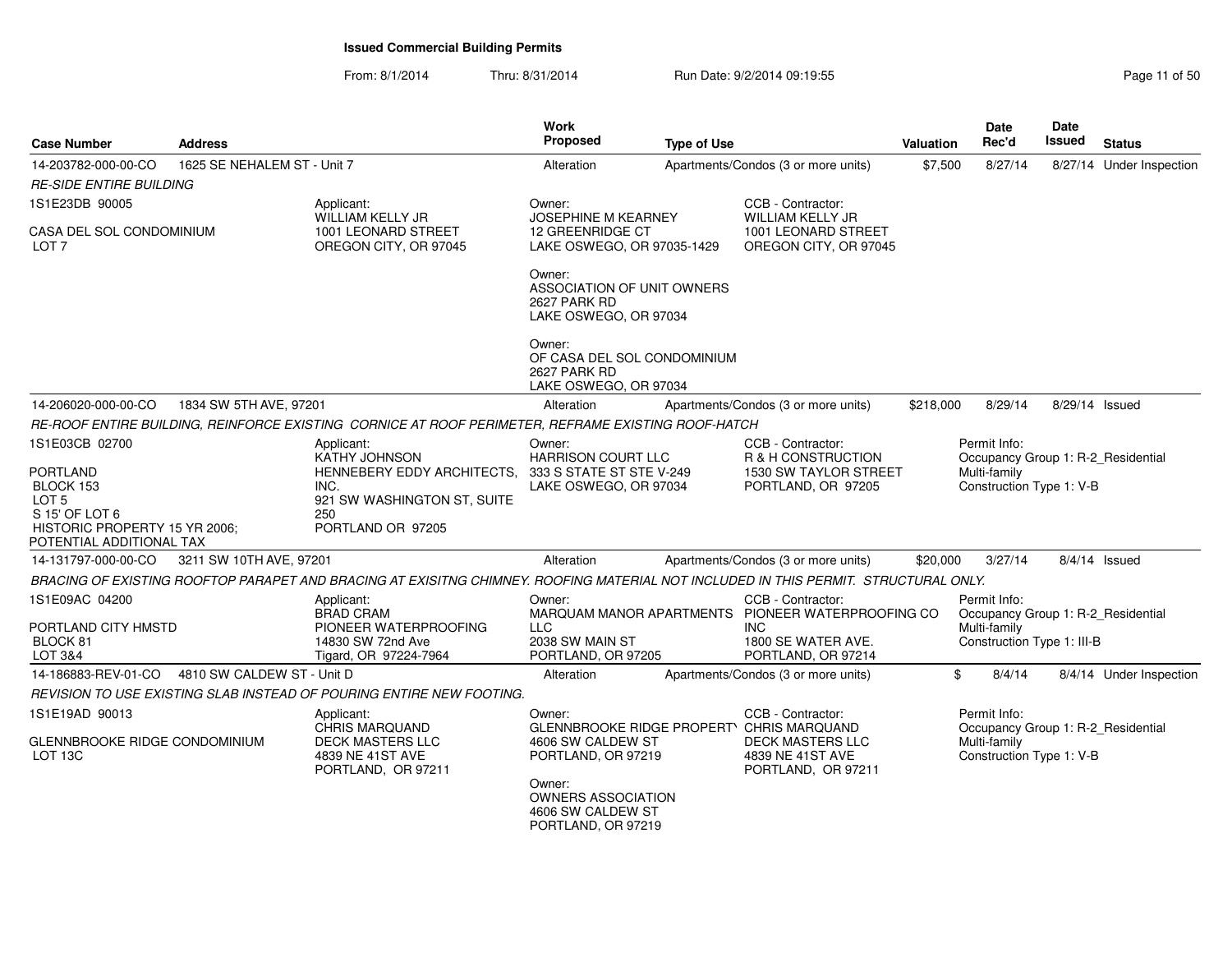| <b>Case Number</b>                                                                     | <b>Address</b>           |                                                                                                                                                                                  | Work<br><b>Proposed</b>                                                                                          | <b>Type of Use</b> |                                                                                                                           | Valuation | <b>Date</b><br>Rec'd                                                                                | <b>Date</b><br>Issued | <b>Status</b>                                |
|----------------------------------------------------------------------------------------|--------------------------|----------------------------------------------------------------------------------------------------------------------------------------------------------------------------------|------------------------------------------------------------------------------------------------------------------|--------------------|---------------------------------------------------------------------------------------------------------------------------|-----------|-----------------------------------------------------------------------------------------------------|-----------------------|----------------------------------------------|
| 14-102472-000-00-CO                                                                    | 6415 NE GLISAN ST, 97213 |                                                                                                                                                                                  | Alteration                                                                                                       |                    | Apartments/Condos (3 or more units)                                                                                       | \$57,651  | 2/6/14                                                                                              |                       | $8/4/14$ Issued                              |
|                                                                                        |                          | VOLUNTARY RETAINING WALL UPGRADES AND REPAIRS, REPLACEMENT OF STAIRS AND GUARDRAIL, REPLACE SOME SIDEWALK, TEMPORARY SCAFFOLDING FOR PEDESTRIAN WALKWAY                          |                                                                                                                  |                    |                                                                                                                           |           |                                                                                                     |                       |                                              |
| 1N2E32BC 08900                                                                         |                          | Applicant:<br>Zach Stokes<br>ZCS ENGINEERING, INC<br>900 KLAMATH AVE<br>KLAMATH FALLS, OR 97601                                                                                  | Owner:<br>PARK ONE LLC<br>9320 SW BARBUR BLVD #300<br>PORTLAND, OR 97219                                         |                    | CCB - Contractor:<br>MOORE EXCAVATION INC<br>PO BOX 30569<br>PORTLAND, OR 97294-3569                                      |           |                                                                                                     |                       |                                              |
| 14-193682-000-00-CO                                                                    | 2547 SE 174TH AVE, 97236 |                                                                                                                                                                                  | Alteration                                                                                                       |                    | Apartments/Condos (3 or more units)                                                                                       | \$1,600   | 8/5/14                                                                                              |                       | 8/5/14 Issued                                |
|                                                                                        |                          | ADD WALLS TO CREATE OFFICE SPACE WITHIN EXISTING LAUNDRY ROOM. NEW DOOR AND RELITE. NO EXTERIOR WORK.                                                                            |                                                                                                                  |                    |                                                                                                                           |           |                                                                                                     |                       |                                              |
| 1S3E07AB 11800<br>SHELTON GROVE<br>LOT <sub>4</sub>                                    |                          | Applicant:<br><b>GETTER FIXED HANDYMAN LLC</b><br>PO BOX 11555<br>PORTLAND, OR 97211                                                                                             | Owner:<br><b>HAWAII AINA MANAGEMENT &amp;</b><br><b>COMPANY LLC</b><br>1100 ALAKEA ST #201<br>HONOLULU, HI 96813 |                    | CCB - Contractor:<br><b>GETTER FIXED HANDYMAN LLC</b><br>PO BOX 11555<br>PORTLAND, OR 97211                               |           | Permit Info:<br>Occupancy Group 1: B Bank, Off.,<br>Med.Off., Pub.Bldg.<br>Construction Type 1: V-B |                       |                                              |
| 14-121635-REV-01-CO                                                                    | 10 NW 3RD AVE, 97209     |                                                                                                                                                                                  | Alteration                                                                                                       |                    | Apartments/Condos (3 or more units)                                                                                       | \$4,000   | 8/5/14                                                                                              |                       | 8/5/14 Issued                                |
|                                                                                        |                          | VALUE ADDED REVISION TO CUT TRENCH IN STREET FOR SEWER CONNECTION INSTEAD OF TUNNEL BORING                                                                                       |                                                                                                                  |                    |                                                                                                                           |           |                                                                                                     |                       |                                              |
| 1N1E34CA 10000                                                                         |                          | Applicant:<br>JANET FOZ JACOBS<br><b>240 N BROADWAY STREET SUITE</b><br>202<br>PORTLAND, 97227                                                                                   |                                                                                                                  |                    | CCB - Contractor:<br><b>DON SILVEY</b><br>SILCO COMMERCIAL<br>CONSTRUCTION INC<br>8316 N LOMBARD ST<br>PORTLAND, OR 97203 |           | Permit Info:<br>Occupancy Group 1: R-2 Residential<br>Multi-family<br>Construction Type 1: III-B    |                       | Construction Type 2 (formerly Type 1): III-B |
| 13-189023-000-00-CO                                                                    | 924 SW 16TH AVE, 97205   |                                                                                                                                                                                  | Alteration                                                                                                       |                    | Apartments/Condos (3 or more units)                                                                                       | \$92,000  | 1/21/14                                                                                             |                       | 8/6/14 Issued                                |
|                                                                                        |                          | "Structural Repairs and Testing for Certification of Fire Escape"REPLACE EXISTING CONCRETE DECK OF FAILING FRONT FIRE ESCAPE WITH METAL GRATE AND DIAMOND PLATE; REPAIR STRUCTUR |                                                                                                                  |                    |                                                                                                                           |           |                                                                                                     |                       |                                              |
| 1N1E33DC 04900<br><b>PORTLAND</b><br>TL 4900 LOT 6 BLOCK 319                           |                          | Applicant:<br>EARTHOLIS CONSTRUCTION INC<br>9233 N BRISTOL AVE<br>PORTLAND, OR 97203                                                                                             | Owner:<br>JAN M DUFF<br>924 SW 16TH AVE #103<br>PORTLAND, OR 97205                                               |                    | CCB - Contractor:<br>EARTHOLIS CONSTRUCTION INC<br>9233 N BRISTOL AVE<br>PORTLAND, OR 97203                               |           | Permit Info:<br>Occupancy Group 1: R-2 Residential<br>Multi-family<br>Construction Type 1: III-B    |                       |                                              |
| 14-161682-000-00-CO                                                                    | 3600 SE 28TH AVE         |                                                                                                                                                                                  | Alteration                                                                                                       |                    | Apartments/Condos (3 or more units)                                                                                       | \$141,500 | 5/28/14                                                                                             |                       | 8/7/14 Under Inspection                      |
| REPLACE/REBUILD (2) ELEVATED DECKS ON BUILDING 1                                       |                          |                                                                                                                                                                                  |                                                                                                                  |                    |                                                                                                                           |           |                                                                                                     |                       |                                              |
| 1S1E12CB 11701<br>PARTITION PLAT 2004-92<br>LOT 1 TL 11701<br>POTENTIAL ADDITIONAL TAX |                          | Applicant:<br><b>JERRY GOMOLL</b><br><b>FORENSIC BUILDING</b><br><b>CONSULTANTS</b><br>1200 NW NAITO PARKWAY<br>PORTLAND, OR 97209                                               | Owner:<br>KATERI PARK LTD PARTNERSHIP<br>2740 SE POWELL BLVD<br>PORTLAND, OR 97202-2069                          |                    | CCB - Contractor:<br><b>R&amp;H CONSTRUCTION</b><br>1530 SW TAYLOR ST<br>PORTLAND OR 97205                                |           | Permit Info:<br>Occupancy Group 1: R-2_Residential<br>Multi-family<br>Construction Type 1: V-B      |                       |                                              |
| 14-161687-000-00-CO                                                                    | 3600 SE 28TH AVE         |                                                                                                                                                                                  | Alteration                                                                                                       |                    | Apartments/Condos (3 or more units)                                                                                       | \$141,500 | 5/28/14                                                                                             |                       | 8/7/14 Issued                                |
| REPLACE/REBUILD (2) ELEVATED DECKS ON BUILDING 4                                       |                          |                                                                                                                                                                                  |                                                                                                                  |                    |                                                                                                                           |           |                                                                                                     |                       |                                              |
| 1S1E12CB 11701<br>PARTITION PLAT 2004-92<br>LOT 1 TL 11701<br>POTENTIAL ADDITIONAL TAX |                          | Applicant:<br><b>JERRY GOMOLL</b><br><b>FORENSIC BUILDING</b><br><b>CONSULTANTS</b><br>1200 NW NAITO PARKWAY<br>PORTLAND, OR 97209                                               | Owner:<br>KATERI PARK LTD PARTNERSHIP<br>2740 SE POWELL BLVD<br>PORTLAND, OR 97202-2069                          |                    | CCB - Contractor:<br><b>R&amp;H CONSTRUCTION</b><br>1530 SW TAYLOR ST<br>PORTLAND OR 97205                                |           | Permit Info:<br>Occupancy Group 1: R-2 Residential<br>Multi-family<br>Construction Type 1: V-B      |                       |                                              |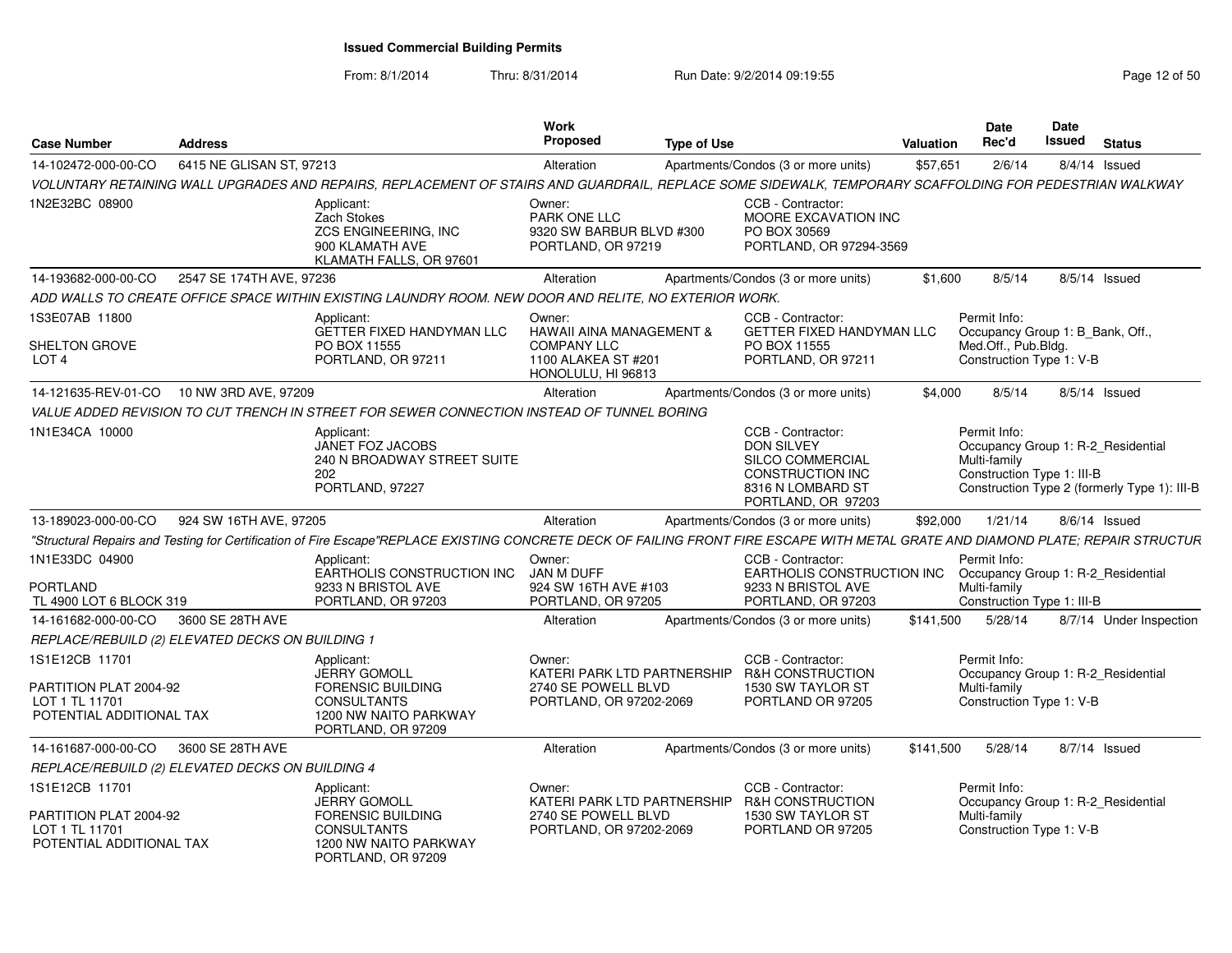| <b>Case Number</b>                                             | <b>Address</b>              |                                                                                                                                       | <b>Work</b><br>Proposed                                                                 | <b>Type of Use</b> |                                                                                                                                      | Valuation | <b>Date</b><br>Rec'd                                                                           | <b>Date</b><br>Issued | <b>Status</b>                          |
|----------------------------------------------------------------|-----------------------------|---------------------------------------------------------------------------------------------------------------------------------------|-----------------------------------------------------------------------------------------|--------------------|--------------------------------------------------------------------------------------------------------------------------------------|-----------|------------------------------------------------------------------------------------------------|-----------------------|----------------------------------------|
| 14-195910-000-00-CO                                            | 1226 NW 20TH AVE, 97209     |                                                                                                                                       | Alteration                                                                              |                    | Apartments/Condos (3 or more units)                                                                                                  | \$15,000  | 8/8/14                                                                                         |                       | 8/8/14 Under Inspection                |
|                                                                |                             | FOUNDATION UNDERPINNING AT BUMPOUTS AT REAR OF APARTMENTS                                                                             |                                                                                         |                    |                                                                                                                                      |           |                                                                                                |                       |                                        |
| 1N1E33AB 09200                                                 |                             | Applicant:<br><b>JEFF TORSON</b>                                                                                                      | Owner:<br><b>FULLER APARTMENTS LLC</b>                                                  |                    | CCB - Contractor:<br><b>JEFF TORSON</b>                                                                                              |           | Permit Info:<br>Construction Type 1: V-B                                                       |                       |                                        |
| COUCHS ADD<br>BLOCK 266<br>LOT 15&16                           |                             | LZB INC<br>619 SE 12TH AVE<br>PORTLAND, OR 97214                                                                                      | <b>16 BROOKHILL LN</b><br>NORWALK, CT 06851-1630                                        |                    | LZB INC<br>619 SE 12TH AVE<br>PORTLAND, OR 97214                                                                                     |           |                                                                                                |                       |                                        |
| 14-195920-000-00-CO                                            | 620 NW WESTOVER TER         |                                                                                                                                       | Alteration                                                                              |                    | Apartments/Condos (3 or more units)                                                                                                  | \$50,000  | 8/11/14                                                                                        | 8/11/14 Issued        |                                        |
|                                                                |                             | RECONFIGURING WALL LOCATIONS IN FAMILY ROOM AND BATHROOM AREA FOR REMODEL; WIDENING DOOR OPENING BETWEEN KITCHEN AND DINING ROOM      |                                                                                         |                    |                                                                                                                                      |           |                                                                                                |                       |                                        |
| 1N1E32AD 90019<br>THE TERRACES CONDOMINIUM                     |                             | Applicant:<br><b>FRANCIS J SUSAK</b><br>444 NW HERMOSA BLVD                                                                           | Owner:<br>ASSOCIATION OF UNIT OWNERS<br>727 NW WESTOVER TER                             |                    |                                                                                                                                      |           | Permit Info:<br>Occupancy Group 1: R-2 Residential<br>Multi-family                             |                       |                                        |
| LOT <sub>19</sub>                                              |                             | PORTLAND, OR 97210-3314                                                                                                               | PORTLAND, OR 97210-3135                                                                 |                    |                                                                                                                                      |           | Construction Type 1: V-A                                                                       |                       |                                        |
|                                                                |                             |                                                                                                                                       | Owner:<br>OF THE TERRACES CONDOMINIUM<br>727 NW WESTOVER TER<br>PORTLAND, OR 97210-3135 |                    |                                                                                                                                      |           |                                                                                                |                       |                                        |
|                                                                |                             |                                                                                                                                       | Owner:<br><b>FRANCIS J SUSAK</b><br>444 NW HERMOSA BLVD<br>PORTLAND, OR 97210-3314      |                    |                                                                                                                                      |           |                                                                                                |                       |                                        |
|                                                                |                             |                                                                                                                                       | Owner:<br><b>FRANCES E SUSAK</b><br>444 NW HERMOSA BLVD<br>PORTLAND, OR 97210-3314      |                    |                                                                                                                                      |           |                                                                                                |                       |                                        |
| 14-197783-000-00-CO                                            | 16804 SE POWELL BLVD, 97236 |                                                                                                                                       | Alteration                                                                              |                    | Apartments/Condos (3 or more units)                                                                                                  | \$2,000   | 8/13/14                                                                                        |                       | 8/13/14 Under Inspection               |
| REPLACE UPPER DECK IN SAME FOOTPRINT FOR UNIT 6204             |                             |                                                                                                                                       |                                                                                         |                    |                                                                                                                                      |           |                                                                                                |                       |                                        |
| 1S3E07CD 01100<br>ANDEREGG MEADOWS<br>BLOCK 1<br>LOT 1 TL 1100 |                             | Applicant:<br><b>RICKS CUSTOM FENCING &amp;</b><br><b>DECKING INC</b><br>4543 SE TV HIGHWAY<br>HILLSBORO, OR 97123                    | Owner:<br><b>SAN GATIANO COMPANY LP</b><br>425 VIA CHICO<br>PLS VRDS EST, CA 90274-1309 |                    | CCB - Contractor:<br><b>RICKS CUSTOM FENCING &amp;</b><br><b>DECKING INC</b><br>4543 SE TV HIGHWAY<br>HILLSBORO, OR 97123            |           | Permit Info:<br>Occupancy Group 1: R-2 Residential<br>Multi-family<br>Construction Type 1: V-B |                       |                                        |
| 14-182501-000-00-CO                                            | 2218 SW HOFFMAN AVE         |                                                                                                                                       | Alteration                                                                              |                    | Apartments/Condos (3 or more units)                                                                                                  | \$40,000  | 8/13/14                                                                                        | 8/13/14 Issued        |                                        |
|                                                                |                             | REMODEL 4TH FLOOR LIVING ROOM TO RELOCATE KITCHEN FROM 3RD LEVEL (DEMO OF EXIST'G KITCHEN AT END OF PROJECT, UNDER SEPARATE REVISION) |                                                                                         |                    |                                                                                                                                      |           |                                                                                                |                       |                                        |
| 1S1E04DD 90008<br>STARRIDGE CONDOMINIUM<br>LOT <sub>3</sub>    |                             | Applicant:<br><b>JEFF BURNS</b><br><b>BURNS ORGANIC MODERN</b><br>1336 SE 20TH AVE                                                    | Owner:<br>DONOVAN M LYTLE<br>2218 SW HOFFMAN AVE #3<br>PORTLAND, OR 97201               |                    | CCB - Contractor:<br>YAKER RENOVATIONS LLC DBA<br>VANILLAWOOD PROPERTIES<br>6663 SW BVRTN HLSDL HWY, #296 Construction Type 1: III-A |           | Permit Info:<br>and Two Family                                                                 |                       | Occupancy Group 1: R-3_Residential One |
|                                                                |                             | PORTLAND, OR 97214                                                                                                                    | Owner:<br><b>TERESA S TURNBULL</b><br>2218 SW HOFFMAN AVE #3<br>PORTLAND, OR 97201      |                    | PORTLAND OR 97225                                                                                                                    |           |                                                                                                |                       |                                        |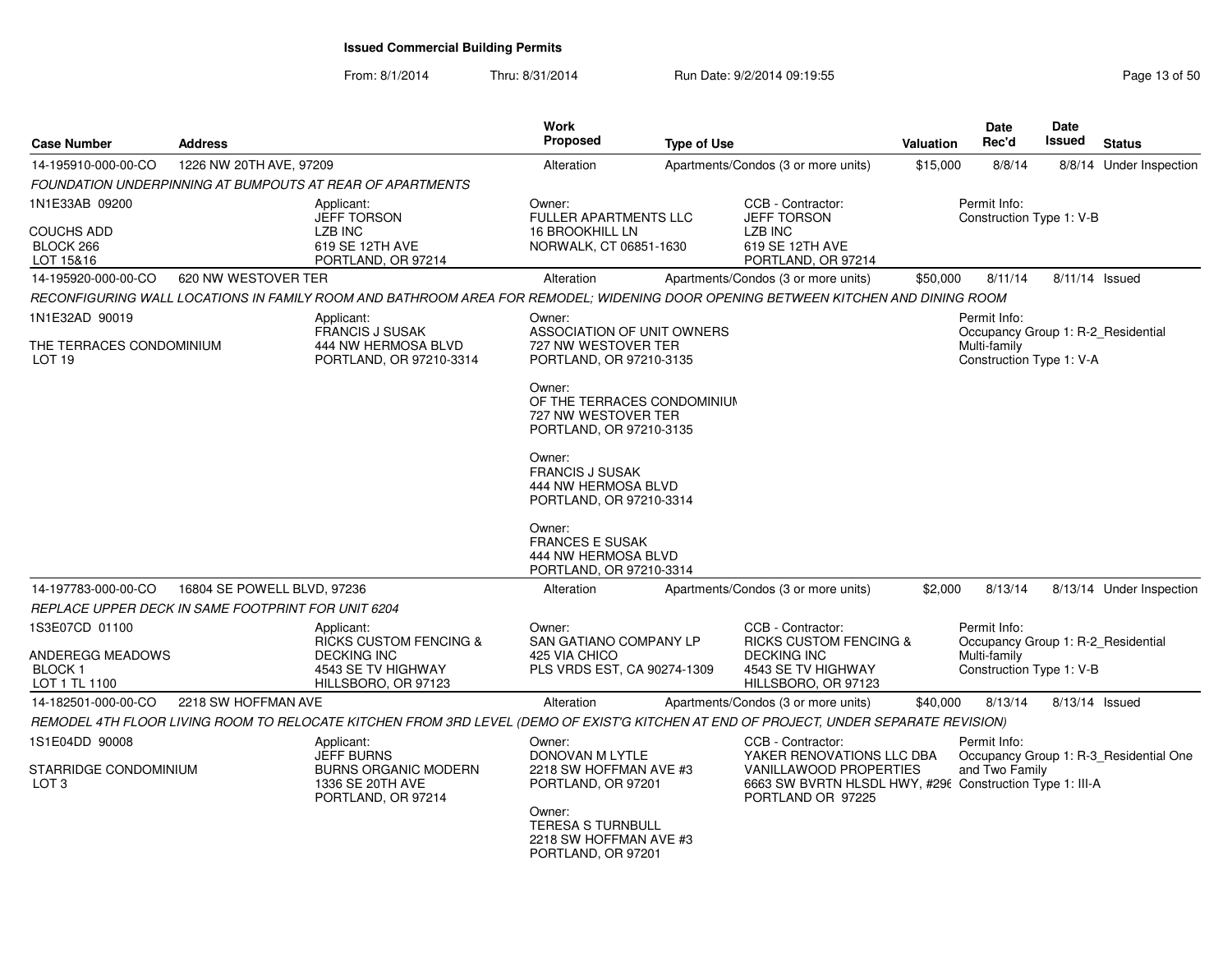From: 8/1/2014Thru: 8/31/2014 Run Date: 9/2/2014 09:19:55

| Page 14 of 50 |  |
|---------------|--|
|---------------|--|

| <b>Case Number</b>                                       | <b>Address</b>                                         |                                                                                                                  | <b>Work</b><br><b>Proposed</b>                                                      | <b>Type of Use</b> |                                                                                                                  | Valuation | Date<br>Rec'd                                                                                  | Date<br>Issued | <b>Status</b> |
|----------------------------------------------------------|--------------------------------------------------------|------------------------------------------------------------------------------------------------------------------|-------------------------------------------------------------------------------------|--------------------|------------------------------------------------------------------------------------------------------------------|-----------|------------------------------------------------------------------------------------------------|----------------|---------------|
| 14-188952-000-00-CO                                      | 1509 NE 10TH AVE                                       |                                                                                                                  | Alteration                                                                          |                    | Apartments/Condos (3 or more units)                                                                              | \$2,000   | 7/24/14                                                                                        | 8/14/14 Issued |               |
| FIRE ESCAPE TESTING FOR CERTIFICATION                    |                                                        |                                                                                                                  |                                                                                     |                    |                                                                                                                  |           |                                                                                                |                |               |
| 1N1E26CD 50000                                           |                                                        | Applicant:                                                                                                       | Owner:                                                                              |                    | CCB - Contractor:                                                                                                |           |                                                                                                |                |               |
| LLOYD PARK CONDOMINIUM<br><b>GENERAL COMMON ELEMENTS</b> |                                                        | <b>DONIA BRADEN</b><br>NJP CONSTRUCTION, LLC<br>PO BOX 3804<br>TUALATIN, OR 97062                                | ASSOCIATION OF UNIT OWNERS<br>2722 NE 33RD AVE<br>PORTLAND, OR 97212                |                    | NJP CONSTRUCTION, LLC<br>PO BOX 3804<br>TUALATIN OR 97062                                                        |           |                                                                                                |                |               |
|                                                          |                                                        |                                                                                                                  | Owner:<br>OF LLOYD PARK CONDOMINIUM<br>2722 NE 33RD AVE<br>PORTLAND, OR 97212       |                    |                                                                                                                  |           |                                                                                                |                |               |
| 14-161369-REV-02-CO                                      | 3629 SE DIVISION ST, 97214                             |                                                                                                                  | Alteration                                                                          |                    | Apartments/Condos (3 or more units)                                                                              |           | \$<br>8/14/14                                                                                  | 8/14/14 Issued |               |
|                                                          |                                                        | REVISION TO REPLACE OUTRIGER WELDED CONNECTIONS WITH BOLTED CONNECTIONS                                          |                                                                                     |                    |                                                                                                                  |           |                                                                                                |                |               |
| 1S1E01DC 09300<br><b>SWAN ADD</b>                        |                                                        | Applicant:<br>Robert Hayden<br>Delta Studios, Architecture and                                                   | Owner:<br>JUN O LEE<br>14801 NE 11TH ST                                             |                    | CCB - Contractor:<br>RAPID INTERVENTION TEAM INC<br>PO BOX 51                                                    |           | Permit Info:<br>Occupancy Group 1: R-2 Residential<br>Multi-family                             |                |               |
| BLOCK <sub>3</sub><br>LOT 1&11&12                        |                                                        | Planning, LLC<br>3344 NE 25th Avenue                                                                             | VANCOUVER, WA 98684-3667                                                            |                    | GLADSTONE, OR 97027                                                                                              |           | Construction Type 1: V-B                                                                       |                |               |
|                                                          |                                                        | Portland, OR 97212                                                                                               | Owner:<br><b>ARRIELLE MALI</b><br>14801 NE 11TH ST<br>VANCOUVER, WA 98684-3667      |                    |                                                                                                                  |           |                                                                                                |                |               |
| 14-198905-000-00-CO                                      | 525 SE MARION ST                                       |                                                                                                                  | Alteration                                                                          |                    | Apartments/Condos (3 or more units)                                                                              | \$1,200   | 8/15/14                                                                                        | 8/15/14 Issued |               |
|                                                          | INFILL DOOR OPENING BETWEEN TWO EXISITNG UNITS #4 & #5 |                                                                                                                  |                                                                                     |                    |                                                                                                                  |           |                                                                                                |                |               |
| 1S1E26BB 06600                                           |                                                        | Applicant:<br>MICHELLE PLATTER<br>THE WATERMARK GROUP<br>2404 NW 94TH ST<br>VANCOUVER, WA 98665                  |                                                                                     |                    | Primary Contractor:<br><b>TO BID</b>                                                                             |           | Permit Info:<br>Occupancy Group 1: R-2_Residential<br>Multi-family<br>Construction Type 1: V-A |                |               |
| 14-198916-000-00-CO                                      | 2230 SE MORRISON ST, 97214                             |                                                                                                                  | Alteration                                                                          |                    | Apartments/Condos (3 or more units)                                                                              | \$1,500   | 8/15/14                                                                                        | 8/15/14 Issued |               |
|                                                          | REMOVE SHED ATTACHED TO 5 PLEX AT BASEMENT LEVEL       |                                                                                                                  |                                                                                     |                    |                                                                                                                  |           |                                                                                                |                |               |
| 1S1E02AA 06000                                           |                                                        | Applicant:<br><b>MIKE MONTGOMERY</b>                                                                             | Owner:<br>2230 SE MORRISON LLC                                                      |                    |                                                                                                                  |           | Permit Info:<br>Occupancy Group 1: S-1_Storage -                                               |                |               |
| <b>TILTONS ADD</b><br>BLOCK <sub>3</sub><br>LOT 1&2      |                                                        | 5531 SW BUDDINGTON ST<br>PORTLAND, OR 97219                                                                      | 2525 NE GLISAN ST #100<br>PORTLAND, OR 97232-2325                                   |                    |                                                                                                                  |           | Moderate Hazard, Warehouse<br>Construction Type 1: V-B                                         |                |               |
| 14-201565-000-00-CO                                      | 311 NW 12TH AVE, 97209                                 |                                                                                                                  | Alteration                                                                          |                    | Apartments/Condos (3 or more units)                                                                              | \$2,000   | 8/21/14                                                                                        | 8/21/14 Issued |               |
|                                                          |                                                        | CONSTRUCT SCAFFOLD TUNNEL FOR PEDESTRIANS IN RIGHT OF WAY                                                        |                                                                                     |                    |                                                                                                                  |           |                                                                                                |                |               |
| 1N1E33DA 02500                                           |                                                        | Applicant:<br><b>STEVE CONNER</b><br>NORTHWEST SCAFFOLD<br><b>SERVICES</b><br>PO BOX 33863<br>PORTLAND, OR 97292 | Owner:<br><b>CASEY INVESTORS LLC</b><br>1120 NW COUCH ST #600<br>PORTLAND, OR 97209 |                    | CCB - Contractor:<br>STEVE CONNER<br>NORTHWEST SCAFFOLD<br><b>SERVICES</b><br>PO BOX 33863<br>PORTLAND, OR 97292 |           |                                                                                                |                |               |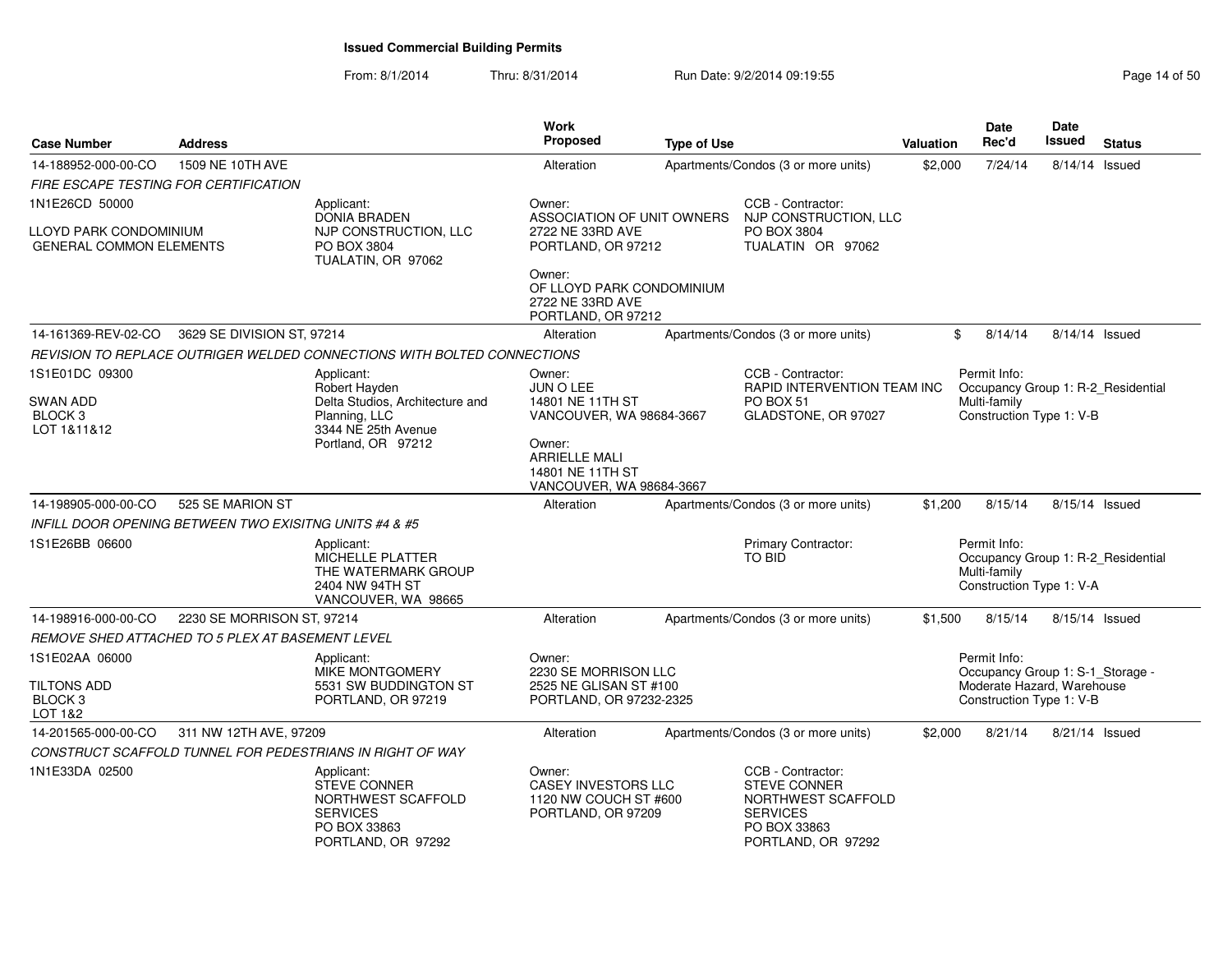From: 8/1/2014

| <b>Case Number</b>                                                                                                                 | <b>Address</b>               |                                                                                                                     | Work<br>Proposed                                                                                           | <b>Type of Use</b> | <b>Valuation</b>                                                                                                                                                                           | <b>Date</b><br>Rec'd                                                                        | <b>Date</b><br>Issued | <b>Status</b> |                                            |
|------------------------------------------------------------------------------------------------------------------------------------|------------------------------|---------------------------------------------------------------------------------------------------------------------|------------------------------------------------------------------------------------------------------------|--------------------|--------------------------------------------------------------------------------------------------------------------------------------------------------------------------------------------|---------------------------------------------------------------------------------------------|-----------------------|---------------|--------------------------------------------|
| 13-222229-000-00-CO                                                                                                                | 7805 SE OAKS PARK WAY, 97202 |                                                                                                                     | Alteration                                                                                                 | Assembly           | \$125,000                                                                                                                                                                                  | 10/29/13                                                                                    | 8/20/14 Issued        |               |                                            |
|                                                                                                                                    |                              | VOLUNTARY LIFE SAFETY AND STRUCTURAL UPGRADES. NEW FIRE WALL AND ACCESSIBLE ENTRANCE RAMP                           |                                                                                                            |                    |                                                                                                                                                                                            |                                                                                             |                       |               |                                            |
| 1S1E22 00100                                                                                                                       |                              | Applicant:<br>STEWART THOMPSON<br><b>FLETCHER FARR AYOTTE</b><br>708 SW 3rd Avenue, #200<br>Portland, OR 97204      | Owner:<br>OAKS PARK ASSOCIATION<br>7805 SE OAKS PARK WAY<br>PORTLAND, OR 97202                             |                    | CCB - Contractor:<br>RUSSELL CONSTRUCTION INC<br>20915 SW 105TH AVE<br>TUALATIN OR 97062                                                                                                   | Permit Info:<br>Occupancy Group 1: A-5_Stadiums,<br>Grandstands<br>Construction Type 1: V-B |                       |               |                                            |
| 14-196831-000-00-CO                                                                                                                | 2390 NW THURMAN ST, 97210    |                                                                                                                     | Alteration                                                                                                 | Assembly           | \$8.300                                                                                                                                                                                    | 8/29/14                                                                                     | 8/29/14 Issued        |               |                                            |
|                                                                                                                                    |                              |                                                                                                                     |                                                                                                            |                    | TENANT IMPROVEMENT FOR TWO NEW TENANTS IN ADJACENT SPACES: RECONFIGURE KITCHEN FOR NANCY'S KITCHEN: ADD INTERIOR OPENING AND HALLWAY TO NEW SHARED ACCESSIE                                |                                                                                             |                       |               |                                            |
| 1N1E28CC 08700<br><b>BALCHS ADD</b><br>BLOCK 312<br>LOT 13&14                                                                      |                              | Applicant:<br><b>BRENT DOUGLAS</b><br>PO BOX 10005<br>PORTLAND, OR 97296-0005                                       | Owner:<br><b>BRENT DOUGLAS</b><br>PO BOX 10005<br>PORTLAND, OR 97296-0005                                  |                    | CCB - Contractor:<br>VAN ASSELT CONSTRUCTION INC Occupancy Group 1: B_Bank, Off.,<br>4200 NE FLANDERS ST<br>PORTLAND, OR 97213                                                             | Permit Info:<br>Med.Off., Pub.Bldg.<br>Construction Type 1: V-B                             |                       |               | Construction Type 2 (formerly Type 1): V-B |
| 14-206215-000-00-CO                                                                                                                | 3500 SW RIVER PKY            |                                                                                                                     | Alteration                                                                                                 | Assembly           | \$35,000                                                                                                                                                                                   | 8/29/14                                                                                     | 8/29/14 Issued        |               |                                            |
|                                                                                                                                    |                              | TI FOR NEW TENANT - RECONFIGURE BAR LAYOUT, ADD ACCESSIBLE RAMP AND FINISHES                                        |                                                                                                            |                    |                                                                                                                                                                                            |                                                                                             |                       |               |                                            |
| 1S1E10AC 00305                                                                                                                     |                              | Applicant:<br><b>JOHN SARGENT</b><br>SARGENT DESIGN WORKS<br>2225 NE CESAR CHAVEZ BLVD<br>PORTLAND, OR 97212        |                                                                                                            |                    | CCB - Contractor:<br><b>BROCKAMP &amp; JAEGER INC</b><br>15796 S BOARDWALK ST<br>OREGON CITY, OR 970451196                                                                                 | Permit Info:<br>Occupancy Group 1: A-2_Restaurant<br>Construction Type 1: I-A               |                       |               |                                            |
| 14-170430-000-00-CO                                                                                                                | 808 SE BELMONT ST, 97214     |                                                                                                                     | Alteration                                                                                                 | Assembly           | \$200,000                                                                                                                                                                                  | 6/17/14                                                                                     |                       |               | 8/4/14 Under Inspection                    |
|                                                                                                                                    |                              |                                                                                                                     |                                                                                                            |                    | TI FOR NEW TENANT IN SE CORNER OF BUILDING; RENOVATION OF 3 COMMERCIAL SPACES INCLUDING REMOVAL OF 1 DEMISING WALL, ADDING 1 INTERIOR GARAGE DOOR, INSTALLING BAR                          |                                                                                             |                       |               |                                            |
| 1S1E02BB 06500<br><b>EAST PORTLAND</b><br>BLOCK 178<br>LOT 1-8 TL 6500<br>HISTORIC PROPERTY 15 YR 2007<br>POTENTIAL ADDITIONAL TAX |                              | Applicant:<br><b>KATE PIPER</b><br>SITEWORKS DESIGN BUILD<br>1255 NW 9TH AVE #17<br>PORTLAND, OR 97209              | Owner:<br><b>CONCEPT REAL ESTATE-THREE</b><br><b>LLC</b><br>829 SE 9TH AVE #201<br>PORTLAND, OR 97214-2260 |                    | CCB - Contractor:<br><b>JEAN PIERRE VEILLET</b><br>SITEWORKS INC<br>1255 NW 9TH #17<br>PORTLAND, OR 97209                                                                                  | Permit Info:<br>Occupancy Group 1: A-2_Restaurant<br>Construction Type 1: III-B             |                       |               |                                            |
| 14-193239-000-00-CO                                                                                                                | 1844 SW MORRISON ST, 97205   |                                                                                                                     | Alteration                                                                                                 | Assembly           | \$10,000                                                                                                                                                                                   | 8/6/14                                                                                      | $8/6/14$ Issued       |               |                                            |
|                                                                                                                                    |                              |                                                                                                                     |                                                                                                            |                    | TEMPORARY TRUSS STRUCTURE FOR PRE GAME BANNER DISPLAY - SEE 14-191305-IQ FOR COMMENTS - Banners will be deployed temporarily before the start of the allstar gameThis permit is for this i |                                                                                             |                       |               |                                            |
| 1N1E33DC 00800<br>SECTION 33 1N 1E<br><b>TL 800</b><br><b>ACRES 6.95</b><br>SEE R645766 (R941330531) FOR LEASED<br><b>ACCOUNT</b>  |                              | Applicant:<br><b>BRODIE BRICKER</b><br>TURNER CONSTRUCTION CO<br>1200 NW NAITO PKY, SUITE 300<br>PORTLAND, OR 97209 | Owner:<br>PORTLAND CITY OF<br>1120 SW 5TH AVE #1204<br>PORTLAND, OR 97204-1912                             |                    | CCB - Contractor:<br>TURNER CONSTRUCTION CO<br>1200 NW NAITO PARKWAY #300<br>PORTLAND, OR 972209                                                                                           | Permit Info:<br>Occupancy Group 1: A-5_Stadiums,<br>Grandstands<br>Construction Type 1: I-B |                       |               |                                            |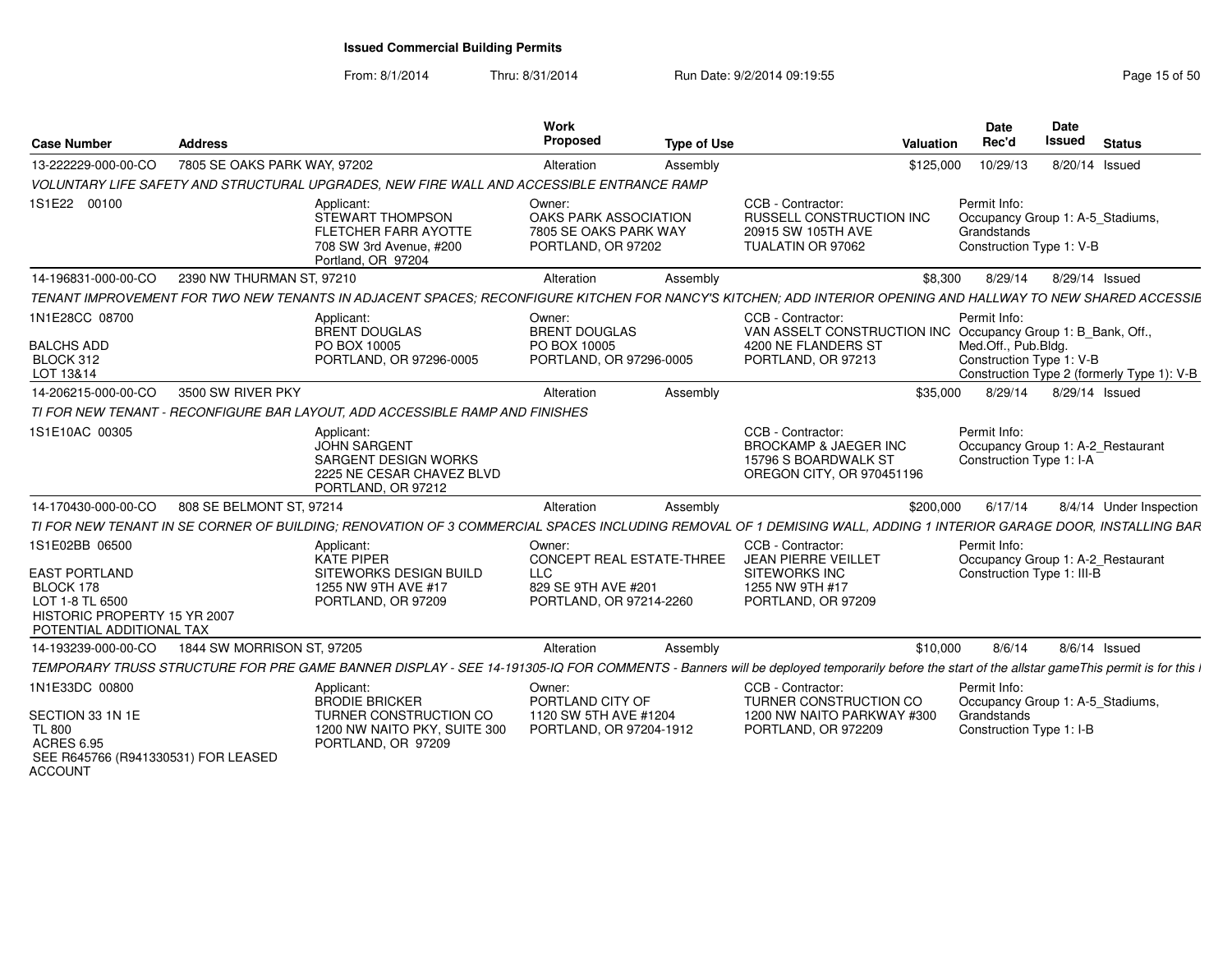#### From: 8/1/2014Thru: 8/31/2014 Run Date: 9/2/2014 09:19:55

| <b>Case Number</b>  | <b>Address</b>                             |                                                                                                                                      | Work<br><b>Proposed</b>                                                                                | <b>Type of Use</b> | Valuation                                                                                                                                                      | Date<br>Rec'd                                                                                         | Date<br><b>Issued</b> | <b>Status</b>                                |
|---------------------|--------------------------------------------|--------------------------------------------------------------------------------------------------------------------------------------|--------------------------------------------------------------------------------------------------------|--------------------|----------------------------------------------------------------------------------------------------------------------------------------------------------------|-------------------------------------------------------------------------------------------------------|-----------------------|----------------------------------------------|
| 13-200004-REV-01-CO | 160 NE M L KING BLVD - Unit MAIN, 97232    |                                                                                                                                      | Alteration                                                                                             | Assembly           | \$70,000                                                                                                                                                       | 8/6/14                                                                                                |                       | 8/6/14 Issued                                |
|                     |                                            | ADDED VALUE REVISION - REROOF AND SEISMIC UPGRADE TO WEST BUILDING                                                                   |                                                                                                        |                    |                                                                                                                                                                |                                                                                                       |                       |                                              |
| 1N1E35CB 03600      |                                            | Applicant:<br><b>NICK BYERS</b><br><b>HENNEBERY EDDY ARCHITECTS</b><br>921 SW WASHINGTON, Ste. 250<br>Portland, OR 97205             | Owner:<br><b>STARK'S GRAND AVENUE</b><br><b>PROPERTY</b><br>107 NE GRAND AVE<br>PORTLAND, OR 97232     |                    | CCB - Contractor:<br><b>BROCKAMP &amp; JAEGER INC</b><br>15796 S BOARDWALK ST<br>OREGON CITY, OR 970451196                                                     | Permit Info:<br>Occupancy Group 1: M Store, Service<br>Station<br>Construction Type 1: III-B          |                       | Construction Type 2 (formerly Type 1): III-B |
|                     |                                            |                                                                                                                                      | Owner:<br><b>INVESTMENTS LLC</b><br>107 NE GRAND AVE<br>PORTLAND, OR 97232                             |                    |                                                                                                                                                                |                                                                                                       |                       |                                              |
| 14-111911-REV-01-CO | 131 NW 13TH AVE, 97209                     |                                                                                                                                      | Alteration                                                                                             | Assembly           |                                                                                                                                                                | 6/19/14<br>\$                                                                                         |                       | 8/8/14 Issued                                |
|                     |                                            |                                                                                                                                      |                                                                                                        |                    | REVISION TO CHANGE CONSTRUCTION DETAILS INCLUDING KITCHEN LAYOUT PLAN, STOREFRONT LAYOUT, BARREL ROOM SIZE, AND ADDITIONAL SINKS PER MULTNOMAH COUNTY HEALTH I |                                                                                                       |                       |                                              |
| 1N1E33DA 04600      |                                            | Applicant:<br>SUGANDHA PAI<br><b>MCA ARCHITECTS</b><br>30 NW 1ST AVE<br>PORTLAND OR 97209                                            | Owner:<br>HARSCH INVESTMENT<br><b>PROPERTIES LLC</b><br>1121 SW SALMON ST 5TH FL<br>PORTLAND, OR 97205 |                    | CCB - Contractor:<br>DLA CONSTRUCTION SERVICES<br><b>LLC</b><br>1307 COLUMBIA ST<br>VANCOUVER, WA 98660                                                        | Permit Info:<br>Occupancy Group 1: A-2_Restaurant<br>Construction Type 1: III-B                       |                       | Construction Type 2 (formerly Type 1): III-B |
| 14-192966-000-00-CO | 204 SW YAMHILL ST, 97204                   |                                                                                                                                      | Alteration                                                                                             | Assembly           | \$18,000                                                                                                                                                       | 8/11/14                                                                                               | 8/11/14 Issued        |                                              |
|                     |                                            | ADD TWO RESTROOMS TO SPACE, NO OCCUPANCY THIS PERMIT;NO EXTERIOR WORK WITH THIS PERMIT- ALL INTERIOR                                 |                                                                                                        |                    |                                                                                                                                                                |                                                                                                       |                       |                                              |
| 1S1E03BA 04500      |                                            | Applicant:<br>DAN YOUNG<br><b>OREGON BUSINESS</b><br><b>ARCHITECTURE</b><br>PO BOX 80301<br>PORTLAND, OR 97280                       | Owner:<br><b>ASETT LLC</b><br>621 SW MORRISON ST STE 800<br>PORTLAND, OR 97205-3825                    |                    | CCB - Contractor:<br>ROBERT TODD CONSTRUCTION<br><b>INC</b><br>4080 SE INTERNATIONAL WAY<br><b>B113</b><br>MILWAUKIE, OR 97222                                 | Permit Info:<br>Occupancy Group 1: A-2_Restaurant<br>Construction Type 1: III-B                       |                       |                                              |
| 14-188913-000-00-CO | 405 NW PARK AVE, 97209                     |                                                                                                                                      | Alteration                                                                                             | Assembly           | \$51,000                                                                                                                                                       | 8/11/14                                                                                               | 8/11/14 Issued        |                                              |
|                     | TENANT IMPROVEMENT FOR NEW WINE BAR TENANT |                                                                                                                                      |                                                                                                        |                    |                                                                                                                                                                |                                                                                                       |                       |                                              |
| 1N1E34CB 01300      |                                            | Applicant:<br>RALPH TAHRAN<br><b>TAHRAN ARCHITECTURE &amp;</b><br><b>PLANNING LLC</b><br>2333 SW STEPHENSON ST<br>PORTLAND, OR 97219 | Owner:<br><b>GENERAL AUTO BUILDING LLC</b><br>4800 SW MACADAM AVE STE 120<br>PORTLAND, OR 97239        |                    | CCB - Contractor:<br><b>CHARLES MALONEY BUILDING</b><br>CO INC<br>PO BOX 1946<br>LAKE OSWEGO, OR 97035                                                         | Permit Info:<br>Occupancy Group 1: B Bank, Off.,<br>Med.Off., Pub.Bldg.<br>Construction Type 1: III-B |                       |                                              |
| 14-197336-000-00-CO | 204 SW YAMHILL ST, 97204                   |                                                                                                                                      | Alteration                                                                                             | Assembly           | \$2,000                                                                                                                                                        | 8/12/14                                                                                               | 8/12/14 Issued        |                                              |
|                     |                                            | PROVIDE UNDER FLOOR STRUCTURAL SUPPORT FOR PIZZA OVEN. NO OCCUPANCY                                                                  |                                                                                                        |                    |                                                                                                                                                                |                                                                                                       |                       |                                              |
| 1S1E03BA 04500      |                                            | Applicant:<br><b>DAN YOUNG</b><br><b>OREGON BUSINESS</b><br><b>ARCHITECTURE</b><br>PO BOX 80301<br>PORTLAND, OR 97280                | Owner:<br><b>ASETT LLC</b><br>621 SW MORRISON ST STE 800<br>PORTLAND, OR 97205-3825                    |                    | CCB - Contractor:<br>ROBERT TODD CONSTRUCTION<br><b>INC</b><br>4080 SE INTERNATIONAL WAY<br><b>B113</b><br>MILWAUKIE, OR 97222                                 |                                                                                                       |                       |                                              |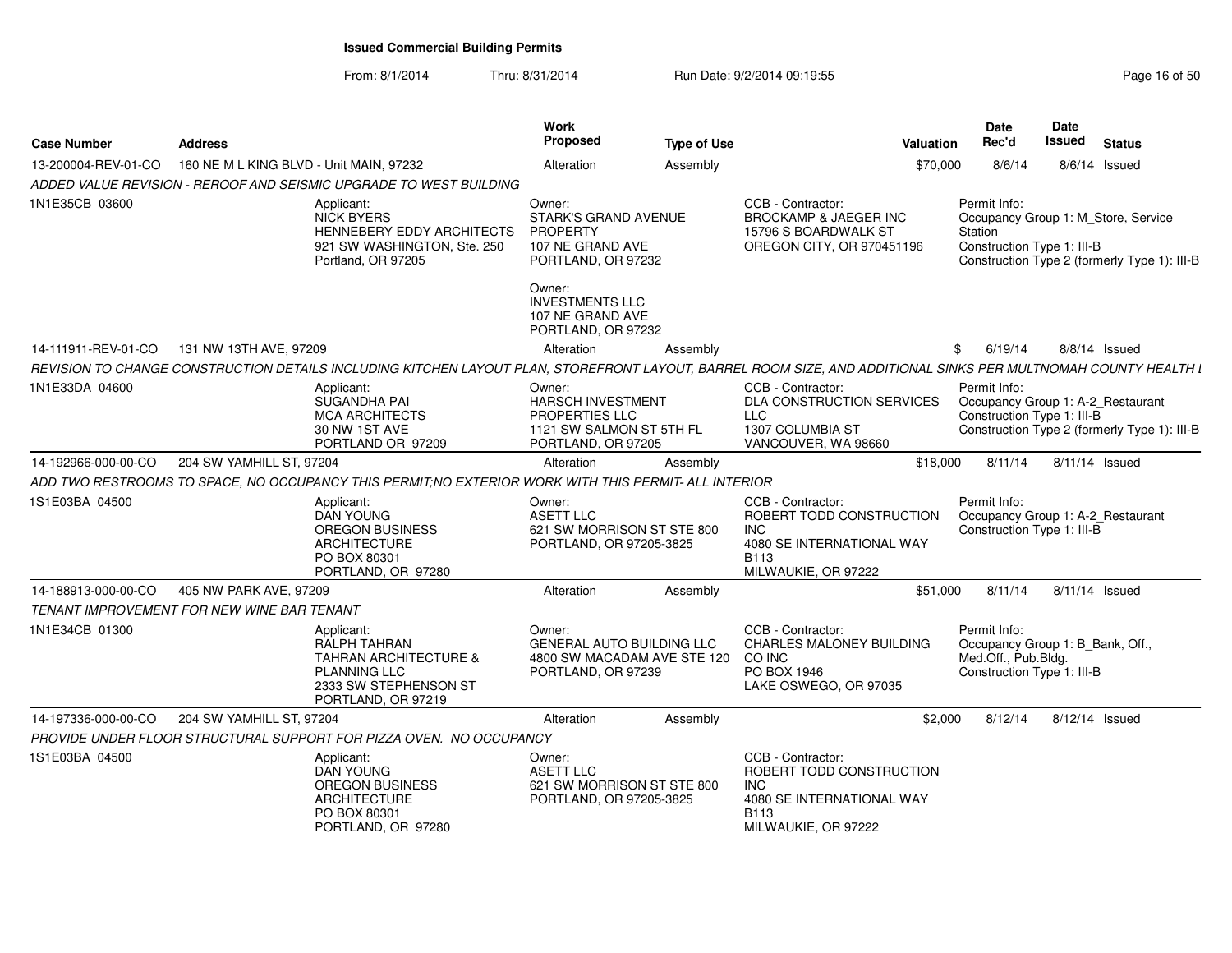| <b>Case Number</b>                                                             | <b>Address</b>              |                                                                                                                                                            | Work<br>Proposed                                                                                                                                                                                                                                                                                      | <b>Type of Use</b> |                                                                                    | <b>Valuation</b> | Date<br>Rec'd                                                                            | <b>Date</b><br>Issued | <b>Status</b>                              |
|--------------------------------------------------------------------------------|-----------------------------|------------------------------------------------------------------------------------------------------------------------------------------------------------|-------------------------------------------------------------------------------------------------------------------------------------------------------------------------------------------------------------------------------------------------------------------------------------------------------|--------------------|------------------------------------------------------------------------------------|------------------|------------------------------------------------------------------------------------------|-----------------------|--------------------------------------------|
| 14-197714-000-00-CO                                                            | 147 NW 19TH AVE, 97209      |                                                                                                                                                            | Alteration                                                                                                                                                                                                                                                                                            | Assembly           |                                                                                    | \$200.000        | 8/14/14                                                                                  | 8/14/14 Issued        |                                            |
|                                                                                |                             | ADDITION OF CHILDRENS RESTROOM AT LOWER LEVEL; DEMO EXISTING MENS AND WOMENS RESTROOMS ON MAIN FLOOR AND RECONFIGURE, ADD NEW MENS RESTROOM AT EXISTING OI |                                                                                                                                                                                                                                                                                                       |                    |                                                                                    |                  |                                                                                          |                       |                                            |
| 1N1E33DB 07700<br>COUCHS ADD<br>BLOCK 276<br>LOT 1-10<br>BLOCK 277<br>LOT 1&12 |                             | Applicant:<br>NICOLE HOLT<br>419 SW 11TH AVE<br>PORTLAND OR 97205                                                                                          | Owner:<br><b>TRINITY EPISCOPAL</b><br>147 NW 19TH AVE<br>PORTLAND, OR 97209-1901<br>Owner:<br>CATHEDRAL PORTLAND OREGON<br><b>147 NW 19TH AVE</b><br>PORTLAND, OR 97209-1901                                                                                                                          |                    | CCB - Contractor:<br>H & A CONSTRUCTION<br>PO BOX 23755<br><b>TIGARD, OR 97281</b> |                  | Permit Info:<br>Construction Type 1: III-B                                               |                       | Occupancy Group 1: A-3 Place of Worship    |
| 14-143065-REV-01-CO                                                            | 1838 SW JEFFERSON ST, 97201 |                                                                                                                                                            | Alteration                                                                                                                                                                                                                                                                                            | Assembly           |                                                                                    | -SS              | 8/14/14                                                                                  | 8/14/14 Issued        |                                            |
|                                                                                |                             | REVISION TO RELOCATE NEW WALL AT WOMENS RESTROOM, REPLACE EXISTING STRUCTURAL SLAB IN SAME AREA                                                            |                                                                                                                                                                                                                                                                                                       |                    |                                                                                    |                  |                                                                                          |                       |                                            |
| 1S1E04BA 06900<br>CARTERS ADD TO P<br>BLOCK A TL 6900                          |                             | Applicant:<br><b>CAMERON DUTZ</b><br>12365 SW MARION<br><b>TIGARD, OR 97223</b>                                                                            | Owner:<br>FIRST METHODIST CHURCH OF<br>PORTLAND OREGON<br>1838 SW JEFFERSON ST<br>PORTLAND, OR 97201-2463                                                                                                                                                                                             |                    | CCB - Contractor:<br>H & A CONSTRUCTION<br>PO BOX 23755<br><b>TIGARD, OR 97281</b> |                  | Permit Info:<br>Construction Type 1: V-A                                                 |                       | Occupancy Group 1: A-3_Place of Worship    |
| 14-164274-REV-01-CO                                                            | 3582 SE POWELL BLVD, 97202  |                                                                                                                                                            | Alteration                                                                                                                                                                                                                                                                                            | Assembly           |                                                                                    | \$5.000          | 8/15/14                                                                                  | 8/15/14 Issued        |                                            |
|                                                                                |                             | VALUE ADDED REVISION: SEE 11-177219VI-RESPONSE TO LEGALIZING BAR THAT                                                                                      |                                                                                                                                                                                                                                                                                                       |                    | WAS BUILT DIFFERENTLY THAN CONFIGURATION APPROVED UNDER PERMIT 99-00234-CO         |                  |                                                                                          |                       |                                            |
| 1S1E12DB 00300<br>SECTION 12 1S 1E<br>TL 300 2.83 ACRES                        |                             | Applicant:<br><b>GABE DOMINEK</b><br><b>DOMINEK ARCHITECTURE</b><br>330 SE MLK BLVD #350<br>PORTLAND, OR 97214                                             | Owner:<br>POWELL BLVD PROPERTY LLC<br>6312 SW CAPITOL HWY #411<br>PORTLAND, OR 97239-1938                                                                                                                                                                                                             |                    |                                                                                    |                  | Permit Info:<br>Occupancy Group 1: A-2 Nightclub<br>Construction Type 1: V-B             |                       |                                            |
| 14-195355-000-00-CO                                                            | 2215 NE 106TH AVE, 97220    |                                                                                                                                                            | Alteration                                                                                                                                                                                                                                                                                            | Assembly           |                                                                                    | \$10.000         | 8/19/14                                                                                  | 8/19/14 Issued        |                                            |
| REPAIR TRUSS IN THE GYM AREA OF THE CHURCH                                     |                             |                                                                                                                                                            |                                                                                                                                                                                                                                                                                                       |                    |                                                                                    |                  |                                                                                          |                       |                                            |
| 1N2E27CB 10500<br><b>STUERHOFF ADD</b><br>LOT 12&13<br>LOT A                   |                             | Applicant:<br><b>BRANDON ERICKSON</b><br><b>ERICKSON STRUCTURAL</b><br>CONSULTING ENGINEERS<br>10000 NE 7TH AVE SUITE 130<br>VANCOUVER WA 98685            | Owner:<br>CORPORATION OF THE PRESIDIN EAGLE MOUNTAIN<br>50 E NORTH TEMPLE<br>SALT LAKE CITY, UT 84150<br>Owner:<br>BISHOP OF THE CHURCH OF<br><b>JESUS</b><br>50 E NORTH TEMPLE<br>SALT LAKE CITY, UT 84150<br>Owner:<br>CHRIST OF LATTER-DAY SAINTS<br>50 E NORTH TEMPLE<br>SALT LAKE CITY, UT 84150 |                    | CCB - Contractor:<br><b>CONSTRUCTION INC</b><br>PO BOX 8000<br>BEND, OR 97708-8000 |                  | Permit Info:<br>Occupancy Group 1: A-3 Assembly -<br>General<br>Construction Type 1: V-A |                       |                                            |
| 14-159344-000-00-CO                                                            | 325 NE 20TH AVE, 97232      |                                                                                                                                                            | Alteration                                                                                                                                                                                                                                                                                            | <b>Business</b>    |                                                                                    | \$25,000         | 6/9/14                                                                                   |                       | 8/19/14 Under Inspection                   |
| SOLAR - 9kW ROOF MOUNTED BALASTED PV SYSTEM                                    |                             |                                                                                                                                                            |                                                                                                                                                                                                                                                                                                       |                    |                                                                                    |                  |                                                                                          |                       |                                            |
| 1N1E35DA 02800                                                                 |                             | Applicant:<br><b>GREG KAMPS</b>                                                                                                                            | Owner:                                                                                                                                                                                                                                                                                                |                    | CCB - Contractor:<br>MUSICIANS 99 BUILDING ASSN IN SYNCHRO SOLAR, LLC.             |                  | Permit Info:<br>Occupancy Group 1: A-3 Assembly -                                        |                       |                                            |
| <b>BYRNES ADD</b><br>BLOCK <sub>2</sub><br>LOT 6&7                             |                             | SYNCHRO SOLAR<br>1339 SE 8TH AVE SUITE B<br>PORTLAND, OR 97214                                                                                             | 325 NE 20TH AVE<br>PORTLAND, OR 97232-2804                                                                                                                                                                                                                                                            |                    | 1111 E BURNSIDE ST, #308<br>PORTLAND, OR 97214                                     |                  | General<br>Construction Type 1: V-B                                                      |                       | Construction Type 2 (formerly Type 1): V-B |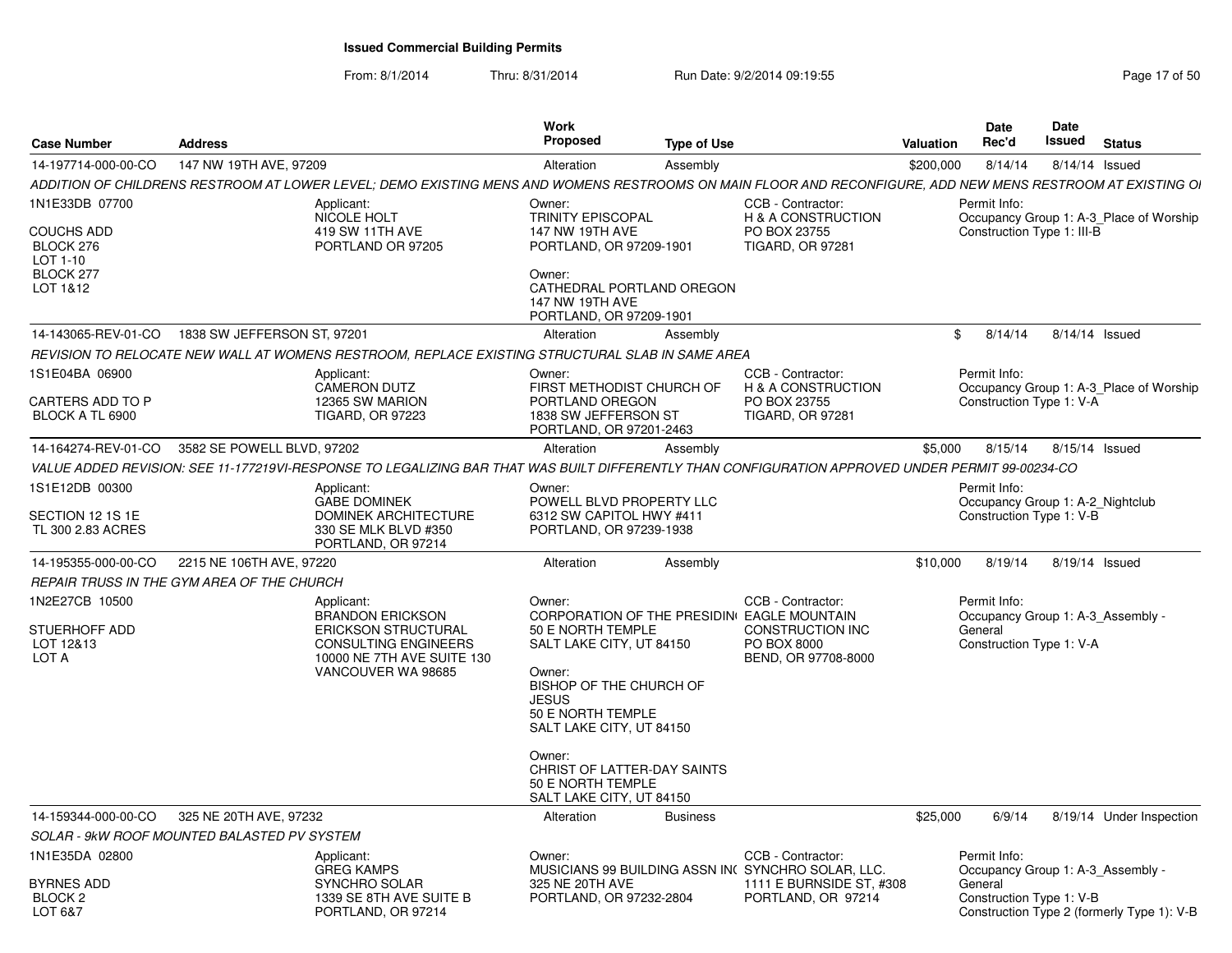| 8475 N IVANHOE ST, 97203<br>8/19/14<br>8/19/14 Issued<br>Alteration<br><b>Business</b><br>\$<br>REVISION TO COLUMN LOCATION, MOVE FROM OUTSIDE TO INSIDE PLANE OF WALL<br>CCB - Contractor:<br>Permit Info:<br>Applicant:<br>Owner:<br>TS GRAY CONSTRUCTION LLC<br><b>BARB ANDERSON</b><br>JOHN P LAURIN<br>Occupancy Group 1: F-1 Industrial Plant -<br>Factory, Mod.Hazard<br><b>BRIDGETOWN DESIGN</b><br>2420 SW CRESTDALE DR<br>5300 MEADOWS STE 200<br>7433 N LEAVITT AVE<br>LAKE OSWEGO, OR 97034<br>Construction Type 1: III-B<br>PORTLAND, OR 97225<br>PORTLAND, OR 97203<br>Owner:<br>MICHAEL J PETERSEN<br>2420 SW CRESTDALE DR<br>PORTLAND, OR 97225<br>7435 SE 52ND AVE, 97206<br>\$25,000<br>8/19/14<br>8/19/14 Issued<br>Alteration<br><b>Business</b><br>TI FOR NEW TENANT AND CHANGE OF OCCUPANCY TO B AND M; NEW WALLS TO RECONFIGURE EXISTING SPACE FOR RETAIL AND OFFICE SPACE; NEW BATHROOM; ADA UPGRADES<br>Applicant:<br>Owner:<br>CCB - Contractor:<br>Permit Info:<br><b>SEAN GRUMMER</b><br>AARON MITCHELL<br>SECURITY FIRST ALARM LLC<br>Occupancy Group 1: M_Store, Service<br><b>DOMINEK ARCHITECTURE</b><br>PO BOX 2393<br>13607 NW CORNELL RD #130<br>Station<br>330 SE MLK BLVD SUITE #350<br>WHITE CITY, OR 97503<br>BEAVERTON, OR 97229<br>Construction Type 1: V-B<br>PORTLAND, OR 97214<br>Construction Type 2 (formerly Type 1): V-B<br>7238 SE FOSTER RD, 97206<br>Alteration<br><b>Business</b><br>\$1,100,000<br>4/18/14<br>8/19/14 Issued<br>CCB - Contractor:<br>Owner:<br>Permit Info:<br>Applicant:<br><b>LISA MCCLELLAN</b><br>PORTLAND CITY OF(PORTLAND<br><b>BREMIK CONSTRUCTION</b><br>Occupancy Group 1: B_Bank, Off.,<br>Med.Off., Pub.Bldg.<br>SCOTT EDWARDS ARCHITECTURI 222 NW 5TH AVE<br>1026 SE STARK ST<br>1630 SW MORRISON ST #210<br>PORTLAND, OR 97209-3812<br>Construction Type 1: V-B<br>INC PT VAC ALLEY LOT 8-10&29<br>PORTLAND, OR 97214<br>PORTLAND OR 97205<br>EXC PT IN ST INC PT VAC ALLEY LOT 7&31<br>Owner:<br>DEVELOPMENT COMMISSION<br>222 NW 5TH AVE<br>PORTLAND, OR 97209-3812<br>1966 SW 5TH AVE, 97201<br>8/19/14<br>8/19/14 Issued<br>Alteration<br><b>Business</b><br>\$<br>REVISION TO INSTALL DIVIDING CURTAIN IN LIEU OF INSTALLING GLASS WALL IN BANQUET ROOM<br>CCB - Contractor:<br>Permit Info:<br>Applicant:<br>Owner:<br><b>RICHARD BARBIS</b><br>SOUTHWEST 5TH<br>Chris Harris<br>Occupancy Group 1: A-2_Restaurant<br>90472 WOODRUFF ST<br>835 E PARK ST<br>MCINTYRE CONSTRUCTION INC<br>Construction Type 1: I-B<br>1500 WESTEC DR<br>EUGENE OR 97402<br>EUGENE, OR 97401-2909<br><b>EUGENE, OR 97402</b><br>Owner:<br><b>COLLEGE</b><br>835 E PARK ST<br>EUGENE, OR 97401-2909<br>Owner:<br><b>LLC</b><br>835 E PARK ST<br>EUGENE, OR 97401-2909 | <b>Case Number</b>                                        | <b>Address</b> | Work<br>Proposed | <b>Type of Use</b> | <b>Valuation</b> | Date<br>Rec'd | Date<br>Issued | <b>Status</b> |  |
|--------------------------------------------------------------------------------------------------------------------------------------------------------------------------------------------------------------------------------------------------------------------------------------------------------------------------------------------------------------------------------------------------------------------------------------------------------------------------------------------------------------------------------------------------------------------------------------------------------------------------------------------------------------------------------------------------------------------------------------------------------------------------------------------------------------------------------------------------------------------------------------------------------------------------------------------------------------------------------------------------------------------------------------------------------------------------------------------------------------------------------------------------------------------------------------------------------------------------------------------------------------------------------------------------------------------------------------------------------------------------------------------------------------------------------------------------------------------------------------------------------------------------------------------------------------------------------------------------------------------------------------------------------------------------------------------------------------------------------------------------------------------------------------------------------------------------------------------------------------------------------------------------------------------------------------------------------------------------------------------------------------------------------------------------------------------------------------------------------------------------------------------------------------------------------------------------------------------------------------------------------------------------------------------------------------------------------------------------------------------------------------------------------------------------------------------------------------------------------------------------------------------------------------------------------------------------------------------------------------------------------------------------------------------------------------------------------------------------------------------|-----------------------------------------------------------|----------------|------------------|--------------------|------------------|---------------|----------------|---------------|--|
|                                                                                                                                                                                                                                                                                                                                                                                                                                                                                                                                                                                                                                                                                                                                                                                                                                                                                                                                                                                                                                                                                                                                                                                                                                                                                                                                                                                                                                                                                                                                                                                                                                                                                                                                                                                                                                                                                                                                                                                                                                                                                                                                                                                                                                                                                                                                                                                                                                                                                                                                                                                                                                                                                                                                            | 13-226971-REV-01-CO                                       |                |                  |                    |                  |               |                |               |  |
| Construction Type 2 (formerly Type 1): III-B                                                                                                                                                                                                                                                                                                                                                                                                                                                                                                                                                                                                                                                                                                                                                                                                                                                                                                                                                                                                                                                                                                                                                                                                                                                                                                                                                                                                                                                                                                                                                                                                                                                                                                                                                                                                                                                                                                                                                                                                                                                                                                                                                                                                                                                                                                                                                                                                                                                                                                                                                                                                                                                                                               |                                                           |                |                  |                    |                  |               |                |               |  |
| REMODEL OF A 6928SF TWO STORY COMMERCIAL BUILDING INTO A LATINO MARKETPLACE WITH LEASABLE RETAIL SPACE. OFFICE USE AND COMMISSARY KITCHEN.  ASSOCIATED SITE IMPR                                                                                                                                                                                                                                                                                                                                                                                                                                                                                                                                                                                                                                                                                                                                                                                                                                                                                                                                                                                                                                                                                                                                                                                                                                                                                                                                                                                                                                                                                                                                                                                                                                                                                                                                                                                                                                                                                                                                                                                                                                                                                                                                                                                                                                                                                                                                                                                                                                                                                                                                                                           | 1N1W12AB 08300                                            |                |                  |                    |                  |               |                |               |  |
|                                                                                                                                                                                                                                                                                                                                                                                                                                                                                                                                                                                                                                                                                                                                                                                                                                                                                                                                                                                                                                                                                                                                                                                                                                                                                                                                                                                                                                                                                                                                                                                                                                                                                                                                                                                                                                                                                                                                                                                                                                                                                                                                                                                                                                                                                                                                                                                                                                                                                                                                                                                                                                                                                                                                            | 14-199705-000-00-CO                                       |                |                  |                    |                  |               |                |               |  |
|                                                                                                                                                                                                                                                                                                                                                                                                                                                                                                                                                                                                                                                                                                                                                                                                                                                                                                                                                                                                                                                                                                                                                                                                                                                                                                                                                                                                                                                                                                                                                                                                                                                                                                                                                                                                                                                                                                                                                                                                                                                                                                                                                                                                                                                                                                                                                                                                                                                                                                                                                                                                                                                                                                                                            |                                                           |                |                  |                    |                  |               |                |               |  |
|                                                                                                                                                                                                                                                                                                                                                                                                                                                                                                                                                                                                                                                                                                                                                                                                                                                                                                                                                                                                                                                                                                                                                                                                                                                                                                                                                                                                                                                                                                                                                                                                                                                                                                                                                                                                                                                                                                                                                                                                                                                                                                                                                                                                                                                                                                                                                                                                                                                                                                                                                                                                                                                                                                                                            | 1S2E19BD 06200<br><b>ERROL HTS</b><br>BLOCK 14<br>LOT 7&8 |                |                  |                    |                  |               |                |               |  |
|                                                                                                                                                                                                                                                                                                                                                                                                                                                                                                                                                                                                                                                                                                                                                                                                                                                                                                                                                                                                                                                                                                                                                                                                                                                                                                                                                                                                                                                                                                                                                                                                                                                                                                                                                                                                                                                                                                                                                                                                                                                                                                                                                                                                                                                                                                                                                                                                                                                                                                                                                                                                                                                                                                                                            | 14-142955-000-00-CO                                       |                |                  |                    |                  |               |                |               |  |
|                                                                                                                                                                                                                                                                                                                                                                                                                                                                                                                                                                                                                                                                                                                                                                                                                                                                                                                                                                                                                                                                                                                                                                                                                                                                                                                                                                                                                                                                                                                                                                                                                                                                                                                                                                                                                                                                                                                                                                                                                                                                                                                                                                                                                                                                                                                                                                                                                                                                                                                                                                                                                                                                                                                                            |                                                           |                |                  |                    |                  |               |                |               |  |
|                                                                                                                                                                                                                                                                                                                                                                                                                                                                                                                                                                                                                                                                                                                                                                                                                                                                                                                                                                                                                                                                                                                                                                                                                                                                                                                                                                                                                                                                                                                                                                                                                                                                                                                                                                                                                                                                                                                                                                                                                                                                                                                                                                                                                                                                                                                                                                                                                                                                                                                                                                                                                                                                                                                                            | 1S2E17AC 05200<br>ANNA MARIE PK<br>EXC PT IN ST LOT 6&30  |                |                  |                    |                  |               |                |               |  |
|                                                                                                                                                                                                                                                                                                                                                                                                                                                                                                                                                                                                                                                                                                                                                                                                                                                                                                                                                                                                                                                                                                                                                                                                                                                                                                                                                                                                                                                                                                                                                                                                                                                                                                                                                                                                                                                                                                                                                                                                                                                                                                                                                                                                                                                                                                                                                                                                                                                                                                                                                                                                                                                                                                                                            | 13-212623-REV-05-CO                                       |                |                  |                    |                  |               |                |               |  |
|                                                                                                                                                                                                                                                                                                                                                                                                                                                                                                                                                                                                                                                                                                                                                                                                                                                                                                                                                                                                                                                                                                                                                                                                                                                                                                                                                                                                                                                                                                                                                                                                                                                                                                                                                                                                                                                                                                                                                                                                                                                                                                                                                                                                                                                                                                                                                                                                                                                                                                                                                                                                                                                                                                                                            |                                                           |                |                  |                    |                  |               |                |               |  |
|                                                                                                                                                                                                                                                                                                                                                                                                                                                                                                                                                                                                                                                                                                                                                                                                                                                                                                                                                                                                                                                                                                                                                                                                                                                                                                                                                                                                                                                                                                                                                                                                                                                                                                                                                                                                                                                                                                                                                                                                                                                                                                                                                                                                                                                                                                                                                                                                                                                                                                                                                                                                                                                                                                                                            | 1S1E04DA 02000                                            |                |                  |                    |                  |               |                |               |  |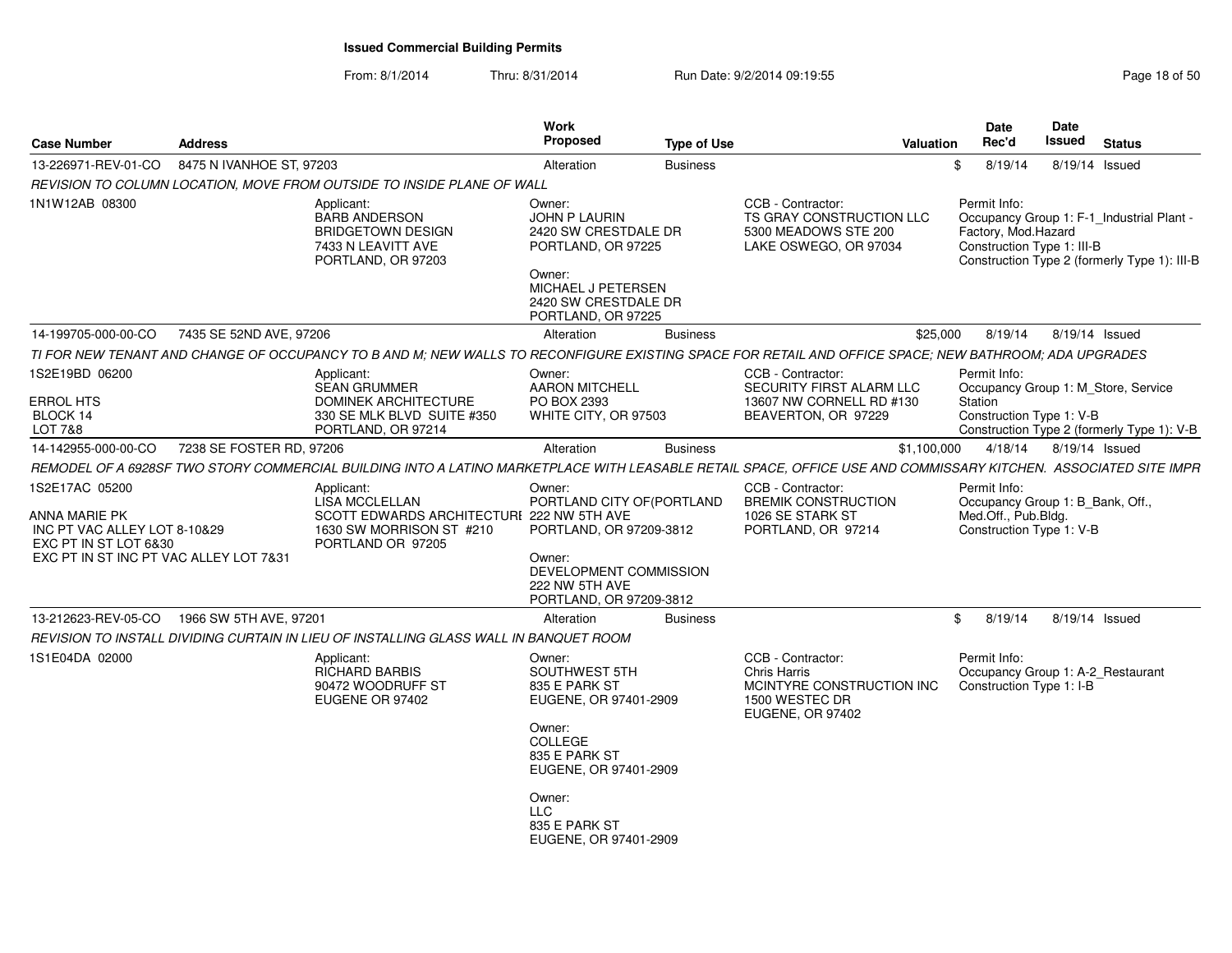| Case Number                                                        | <b>Address</b>                  |                                                                                                                                                                   | Work<br><b>Proposed</b>                                                                                                                                        | <b>Type of Use</b> |                                                                                                                | <b>Valuation</b> | <b>Date</b><br>Rec'd                                              | Date<br>Issued | <b>Status</b>                                                                    |  |
|--------------------------------------------------------------------|---------------------------------|-------------------------------------------------------------------------------------------------------------------------------------------------------------------|----------------------------------------------------------------------------------------------------------------------------------------------------------------|--------------------|----------------------------------------------------------------------------------------------------------------|------------------|-------------------------------------------------------------------|----------------|----------------------------------------------------------------------------------|--|
| 14-200789-000-00-CO                                                | 3445 SE HAWTHORNE BLVD, 97214   |                                                                                                                                                                   | Alteration                                                                                                                                                     | <b>Business</b>    |                                                                                                                | \$100            | 8/19/14                                                           |                | 8/19/14 Issued                                                                   |  |
| REMOVAL OF HALF WALLS AND DOOR IN PATIO                            |                                 |                                                                                                                                                                   |                                                                                                                                                                |                    |                                                                                                                |                  |                                                                   |                |                                                                                  |  |
| 1S1E01AC 12600                                                     |                                 | Applicant:                                                                                                                                                        | Owner:                                                                                                                                                         |                    | CCB - Contractor:                                                                                              |                  | Permit Info:                                                      |                |                                                                                  |  |
| SUNNYSIDE & PLAT 2 & 3<br>BLOCK 54<br>E 1/2 OF LOT 10<br>LOT 13-16 |                                 | DANIEL JAY MORLAN<br>19520 SW ALEXANDER ST<br><b>ALOHA, OR 97006</b>                                                                                              | <b>VIRGINIA BRUNISH</b><br>17190 WALL ST<br>LAKE OSWEGO, OR 97034                                                                                              |                    | DANIEL JAY MORLAN<br>19520 SW ALEXANDER ST<br>ALOHA, OR 97006                                                  |                  | Med.Off., Pub.Bldg.<br>Construction Type 1: V-B                   |                | Occupancy Group 1: B Bank, Off.,                                                 |  |
| 14-171374-REV-01-CO                                                | 2001 SW JEFFERSON ST, 97205     |                                                                                                                                                                   | Alteration                                                                                                                                                     | <b>Business</b>    |                                                                                                                | \$1,000          | 8/20/14                                                           |                | 8/20/14 Issued                                                                   |  |
| REVISION - ADD NEW INTERIOR DOOR ON 2ND FLOOR                      |                                 |                                                                                                                                                                   |                                                                                                                                                                |                    |                                                                                                                |                  |                                                                   |                |                                                                                  |  |
| 1S1E04BA 03100<br>AMOS N KINGS<br>BLOCK 9&15 TL 3100               |                                 | Applicant:<br><b>BOB SCHATZ</b><br>ALLUSA ARCHICTECTURE<br>2118 SE DIVISION ST                                                                                    | Owner:<br>LITHIA REAL ESTATE INC<br>150 N BARTLETT ST<br>MEDFORD, OR 97501                                                                                     |                    | CCB - Contractor:<br>DON RUE<br>JHC COMMERCIAL<br>11125 SW BARBUR BLVD                                         |                  | Permit Info:<br>Med.Off., Pub.Bldg.<br>Construction Type 1: III-B |                | Occupancy Group 1: B Bank, Off.,                                                 |  |
|                                                                    |                                 | PORTLAND, OR 97202                                                                                                                                                |                                                                                                                                                                |                    | PORTLAND OR 97219                                                                                              |                  |                                                                   |                |                                                                                  |  |
| 14-161549-000-00-CO                                                | 205 NE M L KING BLVD, 97232     |                                                                                                                                                                   | Alteration                                                                                                                                                     | <b>Business</b>    |                                                                                                                | \$32,000         | 7/1/14                                                            |                | 8/20/14 Issued                                                                   |  |
|                                                                    |                                 | BUILD NEW WALLS TO CREATE COMMISARY KITCHEN IN EXISTING WAREHOUSE SPACE, INCLUDES PREP TABLES, SHELVING, EXISTING RESTROOM, PLUMBING EQUIPMENT                    |                                                                                                                                                                |                    |                                                                                                                |                  |                                                                   |                |                                                                                  |  |
| 1N1E34DA 00900                                                     |                                 | Applicant:<br>Nick Armour<br>Swedish Italian Construction<br>8026 SE Taylor ct<br>Portland OR, 97215                                                              | Owner:<br>JOSEPH P TOOMBS<br>9306 NE 87TH CT<br>VANCOUVER, WA 98662-3203<br>Owner:<br><b>CHRISTINE M TOOMBS</b><br>9306 NE 87TH CT<br>VANCOUVER, WA 98662-3203 |                    | CCB - Contractor:<br>JOSEPH FRANCIS FRUSCELLO<br>8026 SE TAYLOR CT<br>PORTLAND, OR 97215                       |                  | Permit Info:<br>Med.Off., Pub.Bldg.<br>Construction Type 1: III-B |                | Occupancy Group 1: B_Bank, Off.,<br>Construction Type 2 (formerly Type 1): III-B |  |
| 14-201114-000-00-CO                                                | 4908 N LOMBARD ST, 97203        |                                                                                                                                                                   | Alteration                                                                                                                                                     | <b>Business</b>    |                                                                                                                | \$24,000         | 8/20/14                                                           |                | 8/20/14 Issued                                                                   |  |
| REMODEL CUSTOMER LOBBY AREA                                        |                                 |                                                                                                                                                                   |                                                                                                                                                                |                    |                                                                                                                |                  |                                                                   |                |                                                                                  |  |
| 1N1E08CC 03400<br>UNIVERSITY PK<br>BLOCK 71<br>LOT 1-3             |                                 | Applicant:<br>JEREMY ASHDOWN<br>LUNAR ECLIPSE PIZZA LLC<br>4908 N LOMBARD ST<br>PORTLAND, OR 97203                                                                | Owner:<br>ROSEHILL INVESTMENTS LLC<br>2001 6TH AVE #2300<br>SEATTLE, WA 98121-2522                                                                             |                    | CCB - Contractor:<br>PACIFIC NORTHERN<br><b>ENVIRONMENTAL CORP</b><br>1081 COLUMBIA BLDV<br>LONGVIEW, WA 98632 |                  | Permit Info:<br>Med.Off., Pub.Bldg.<br>Construction Type 1: V-B   |                | Occupancy Group 1: B Bank, Off.,                                                 |  |
| 14-198544-000-00-CO                                                | 851 N FAILING ST, 97227         |                                                                                                                                                                   | Alteration                                                                                                                                                     | <b>Business</b>    |                                                                                                                | \$16,350         | 8/20/14                                                           |                | 8/20/14 Issued                                                                   |  |
|                                                                    |                                 | BUILD OUT FOR FIRST TIME TENANT FOR NEW SPA TENANT: BUILD PARTITION WALLS TO CREATE FACIAL ROOM AND BREAK ROOM, RESTROOM IS EXISTING UNDER PERMIT 12-174098CO, AD |                                                                                                                                                                |                    |                                                                                                                |                  |                                                                   |                |                                                                                  |  |
| 1N1E22CD 04000                                                     |                                 | Applicant:<br><b>KEVIN MAC</b><br>MISSISSIPPI NAILS AND SPA<br>851 N FAILING ST<br>PORTLAND, OR 97227                                                             | Owner:<br>EDGEWATER LLC<br>PO BOX 2436<br>WILSONVILLE, OR 97070-2436                                                                                           |                    | CCB - Contractor:<br>THANH DO<br>4908 NE 72ND AVE<br>PORTLAND, OR 97218                                        |                  | Permit Info:<br>Station<br>Construction Type 1: V-B               |                | Occupancy Group 1: M Store, Service                                              |  |
| 14-186025-000-00-CO                                                | 8303 NE KILLINGSWORTH ST. 97220 |                                                                                                                                                                   | Alteration                                                                                                                                                     | <b>Business</b>    |                                                                                                                | \$20,000         | 7/18/14                                                           |                | 8/20/14 Under Inspection                                                         |  |
|                                                                    |                                 | VOLUNTARY SEISMIC UPGRADE OF COMMERCIAL BUILDING, INSTALL ROOF DIAPHRAGM/IN PLANE AND OUT OF PLANE WALL CONNECTIONS                                               |                                                                                                                                                                |                    |                                                                                                                |                  |                                                                   |                |                                                                                  |  |
| 1N2E16CC 00900                                                     |                                 | Applicant:<br><b>ALAN VOLM</b>                                                                                                                                    | Owner:<br><b>BLAUER BUILDING K LLC</b>                                                                                                                         |                    | CCB - Contractor:<br><b>ALAN VOLM</b>                                                                          |                  |                                                                   |                |                                                                                  |  |
| SECTION 16 1N 2E<br>TL 900 3.50 ACRES                              |                                 | PACIFIC CREST STRUCTURES<br>17750 SW UPPER BOONES<br>FERRY RD 190<br>DURHAM OR 97224                                                                              | 7275 SW CHAPEL CT<br>PORTLAND, OR 97223-4504                                                                                                                   |                    | PACIFIC CREST STRUCTURES<br>17750 SW UPPER BOONES<br>FERRY RD 190<br>DURHAM OR 97224                           |                  |                                                                   |                |                                                                                  |  |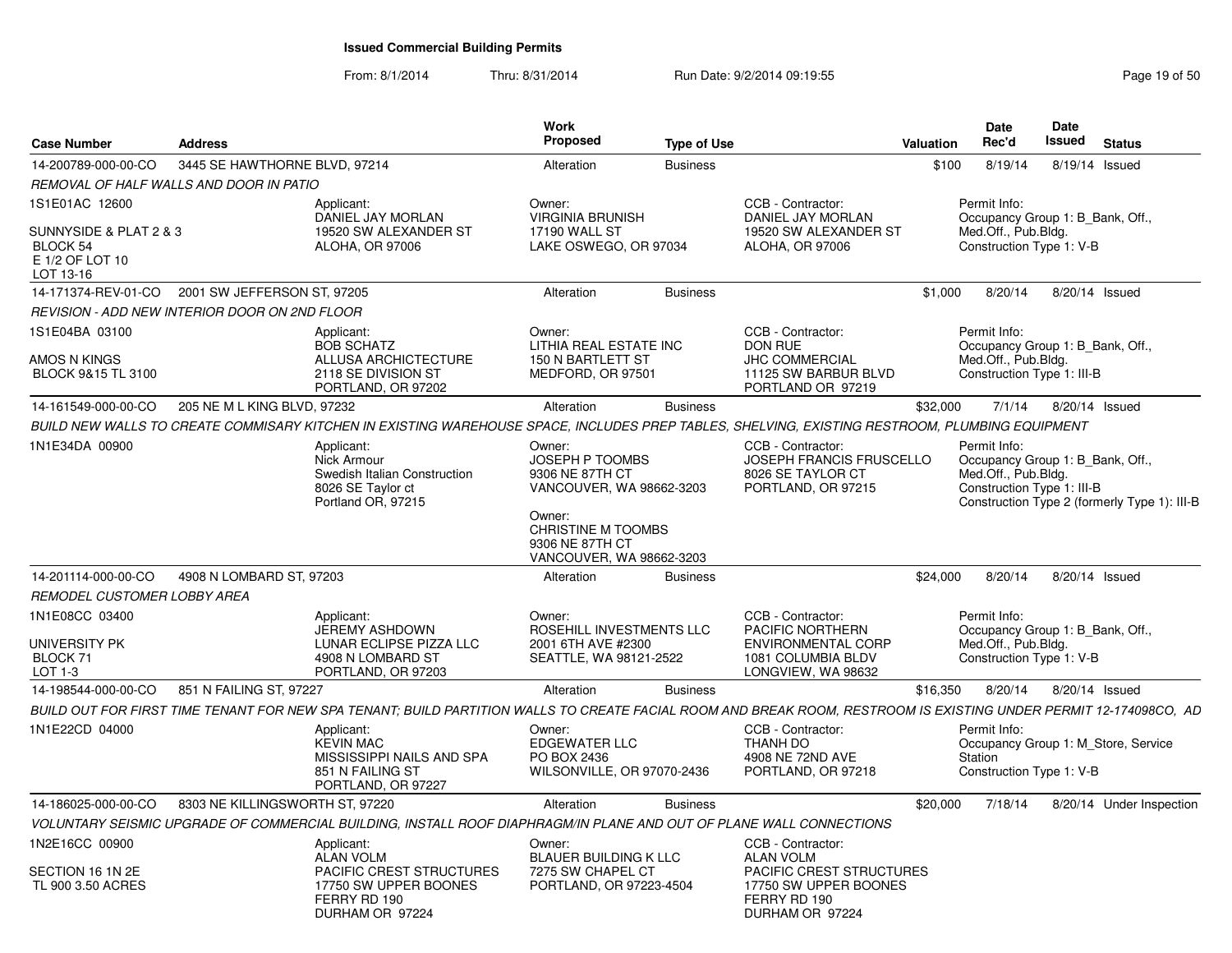| <b>Case Number</b>                                                     | <b>Address</b>              |                                                                                                      | <b>Work</b><br>Proposed                                                                                                                                               | <b>Type of Use</b> | Valuation                                                                                                                                                       | <b>Date</b><br>Rec'd                                                                  | Date<br>Issued                   | <b>Status</b> |                                              |
|------------------------------------------------------------------------|-----------------------------|------------------------------------------------------------------------------------------------------|-----------------------------------------------------------------------------------------------------------------------------------------------------------------------|--------------------|-----------------------------------------------------------------------------------------------------------------------------------------------------------------|---------------------------------------------------------------------------------------|----------------------------------|---------------|----------------------------------------------|
| 14-196698-000-00-CO                                                    | 1640 NW 19TH AVE, 97209     |                                                                                                      | Alteration                                                                                                                                                            | <b>Business</b>    | \$2,000                                                                                                                                                         | 8/21/14                                                                               | 8/21/14 Issued                   |               |                                              |
| MOVE EXISTING ATM COVER 3 INCHES OUT                                   |                             |                                                                                                      |                                                                                                                                                                       |                    |                                                                                                                                                                 |                                                                                       |                                  |               |                                              |
| 1N1E28DC 04700                                                         |                             | Applicant:<br><b>CAL HAMREUS</b>                                                                     | Owner:<br>FIRST INTERSTATE BANK OF OR                                                                                                                                 |                    | CCB - Contractor:<br><b>INTEGRITY FINANCIAL</b>                                                                                                                 | Permit Info:<br>Occupancy Group 1: B_Bank, Off.,                                      |                                  |               |                                              |
| WATSONS ADD<br><b>BLOCK 8 TL 4700</b>                                  |                             | CAL HAMREUS ARCHITECT<br>12578 SW BROADWAY<br>BEAVERTON OR 97005                                     | PO BOX 2609<br>CARLSBAD, CA 92018-2609                                                                                                                                |                    | SOLUTIONS GROUP LLC<br>3315 NE 112TH AVE SUITE A-11<br>VANCOUVER, WA 98682                                                                                      | Med.Off., Pub.Bldg.<br>Construction Type 1: V-B                                       |                                  |               |                                              |
| 14-161549-REV-01-CO 205 NE M L KING BLVD, 97232                        |                             |                                                                                                      | Alteration                                                                                                                                                            | <b>Business</b>    |                                                                                                                                                                 | 8/21/14<br>\$                                                                         | 8/21/14 Issued                   |               |                                              |
|                                                                        |                             | REVISION TO CHANGE PLANS TO SHOW EXISTING FLOOR DRAIN BYPASSING GREASE TRAP                          |                                                                                                                                                                       |                    |                                                                                                                                                                 |                                                                                       |                                  |               |                                              |
| 1N1E34DA 00900                                                         |                             | Applicant:<br>Nick Armour<br>Swedish Italian Construction<br>8026 SE Taylor ct<br>Portland OR, 97215 | Owner:<br><b>JOSEPH P TOOMBS</b><br>9306 NE 87TH CT<br>VANCOUVER, WA 98662-3203<br>Owner:<br><b>CHRISTINE M TOOMBS</b><br>9306 NE 87TH CT<br>VANCOUVER, WA 98662-3203 |                    | CCB - Contractor:<br>JOSEPH FRANCIS FRUSCELLO<br>8026 SE TAYLOR CT<br>PORTLAND, OR 97215                                                                        | Permit Info:<br>Med.Off., Pub.Blda.<br>Construction Type 1: III-B                     | Occupancy Group 1: B Bank, Off., |               | Construction Type 2 (formerly Type 1): III-B |
| 14-151383-000-00-CO                                                    | 80 SE MADISON ST, 97214     |                                                                                                      | Alteration                                                                                                                                                            | <b>Business</b>    | \$2,113,548                                                                                                                                                     | 5/1/14                                                                                | 8/21/14 Issued                   |               |                                              |
|                                                                        |                             |                                                                                                      |                                                                                                                                                                       |                    | ALTERATION AND CHANGE OF OCCUPANCY TO EXISTING BUILDING INCLUDING SEISMIC UPGRADE TO ASCE 31 STANDARD. INTERIOR IMPROVEMENTS TO CREATE 'WARM SHELL' WITH NO TEI |                                                                                       |                                  |               |                                              |
| 1S1E03AD 06400                                                         |                             | Applicant:                                                                                           | Owner:                                                                                                                                                                |                    | CCB - Contractor:                                                                                                                                               | Permit Info:                                                                          |                                  |               |                                              |
| <b>EAST PORTLAND</b><br>BLOCK 12<br>N 30' OF LOT 7<br>LOT <sub>8</sub> |                             | <b>SHEM HARDING</b><br>DECA ARCHITECTURE, INC<br>935 SE ALDER<br>PORTLAND OR 97214                   | 80 SE MADISON LLC<br>819 SE MORRISON ST #110<br>PORTLAND, OR 97214-6308                                                                                               |                    | SD DEACON CORP OF OREGON<br>901 NE GLISAN ST STE 100<br>PORTLAND OR 97232                                                                                       | Occupancy Group 1: B_Bank, Off.,<br>Med.Off., Pub.Bldg.<br>Construction Type 1: III-B |                                  |               | Construction Type 2 (formerly Type 1): III-B |
| 14-175527-000-00-CO                                                    | 5949 NE 30TH AVE, 97211     |                                                                                                      | Alteration                                                                                                                                                            | <b>Business</b>    | \$90,000                                                                                                                                                        | 7/2/14                                                                                | 8/22/14 Issued                   |               |                                              |
|                                                                        |                             |                                                                                                      |                                                                                                                                                                       |                    | INTERIOR TENANT IMPROVEMENT FOR NEW TENANT, CHANGE OCCUPANCY FROM (M) TO (B), NEW WALLS TO CREATE 4 CLASSROOMS, RESTROOMS ARE EXISTING (08-104321CO) RECONFIG   |                                                                                       |                                  |               |                                              |
| 1N1E13CD 09300<br><b>IRVINGTON PK</b><br><b>BLOCK 37</b>               |                             | Applicant:<br><b>MIKE COYLE</b><br><b>FASTER PERMITS</b><br>14334 NW EAGLERIDGE LANE                 | Owner:<br>3855 SW 153RD DR<br>BEAVERTON, OR 97006                                                                                                                     |                    | CCB - Contractor:<br>BAEK AINSWORTH PROPERTY LL( UNION CORNER CONSTRUCTION<br>INC<br>6500A NE ST JOHNS RD                                                       | Permit Info:<br>Occupancy Group 1: B_Bank, Off.,<br>Med.Off., Pub.Bldg.               | Construction Type 1: V-B         |               |                                              |
| LOT 5-8                                                                |                             | PORTLAND, OR 97229                                                                                   |                                                                                                                                                                       |                    | VANCOUVER, WA 986611230                                                                                                                                         |                                                                                       |                                  |               |                                              |
| 14-150930-DFS-01-CO 3330 SE DIVISION ST, 97202                         |                             |                                                                                                      | Alteration                                                                                                                                                            | <b>Business</b>    | \$14,000                                                                                                                                                        | 8/22/14                                                                               | 8/22/14 Issued                   |               |                                              |
| <b>DFS FOR LIGHTING ENERGY REVIEW</b>                                  |                             |                                                                                                      |                                                                                                                                                                       |                    |                                                                                                                                                                 |                                                                                       |                                  |               |                                              |
| 1S1E12BA 00100                                                         |                             | Applicant:<br><b>CHRIS HODNEY</b>                                                                    | Owner:<br>3330 DIVISION LLC                                                                                                                                           |                    | CCB - Contractor:<br><b>ROB YORKE</b>                                                                                                                           | Permit Info:                                                                          | Occupancy Group 1: B Bank, Off   |               |                                              |
| EAST PORTLAND HTS<br>BLOCK <sub>9</sub><br>E 1/2 OF LOT 2<br>LOT 3&4   |                             | THA ARCHITECTURE<br>733 SW OAK AVE<br>PORTLAND OR 97205                                              | 116 NE 6TH AVE #400<br>PORTLAND, OR 97232-2904                                                                                                                        |                    | YORKE & CURTIS INC<br>4480 SW 101 ST AVE<br>BEAVERTON, OR 970053427                                                                                             | Med.Off., Pub.Bldg.                                                                   | Construction Type 1: I-A         |               |                                              |
| 14-202072-000-00-CO                                                    | 5400 NE 30TH AVE - Unit 106 |                                                                                                      | Alteration                                                                                                                                                            | <b>Business</b>    |                                                                                                                                                                 | \$2,000<br>8/22/14                                                                    | 8/22/14 Issued                   |               |                                              |
|                                                                        |                             |                                                                                                      |                                                                                                                                                                       |                    | TENANT IMPROVEMENT FOR NEW LAW OFFICE TENANT. NEW PARTITION WALLS IN EXISTING OPEN SPACE TO CREATE BREAK ROOM WITH SINK. LOBBY AND 2 OFFICES. RESTROOM IS EXIST |                                                                                       |                                  |               |                                              |
| 1N1E24BA 90019                                                         |                             | Applicant:<br>SPENCER PARSONS                                                                        | Owner:<br>STATION 85 LLC                                                                                                                                              |                    |                                                                                                                                                                 | Permit Info:<br>Occupancy Group 1: B_Bank, Off.,                                      |                                  |               |                                              |
| REXALL CONDOMINIUM<br><b>LOT 106</b>                                   |                             | PARSONS LAW FIRM<br>6032 NE 31ST AVE<br>PORTLAND, OR 97211                                           | 1956 E OJAI AVE<br>OJAI, CA 93023                                                                                                                                     |                    |                                                                                                                                                                 | Med.Off., Pub.Bldg.                                                                   | Construction Type 1: V-A         |               |                                              |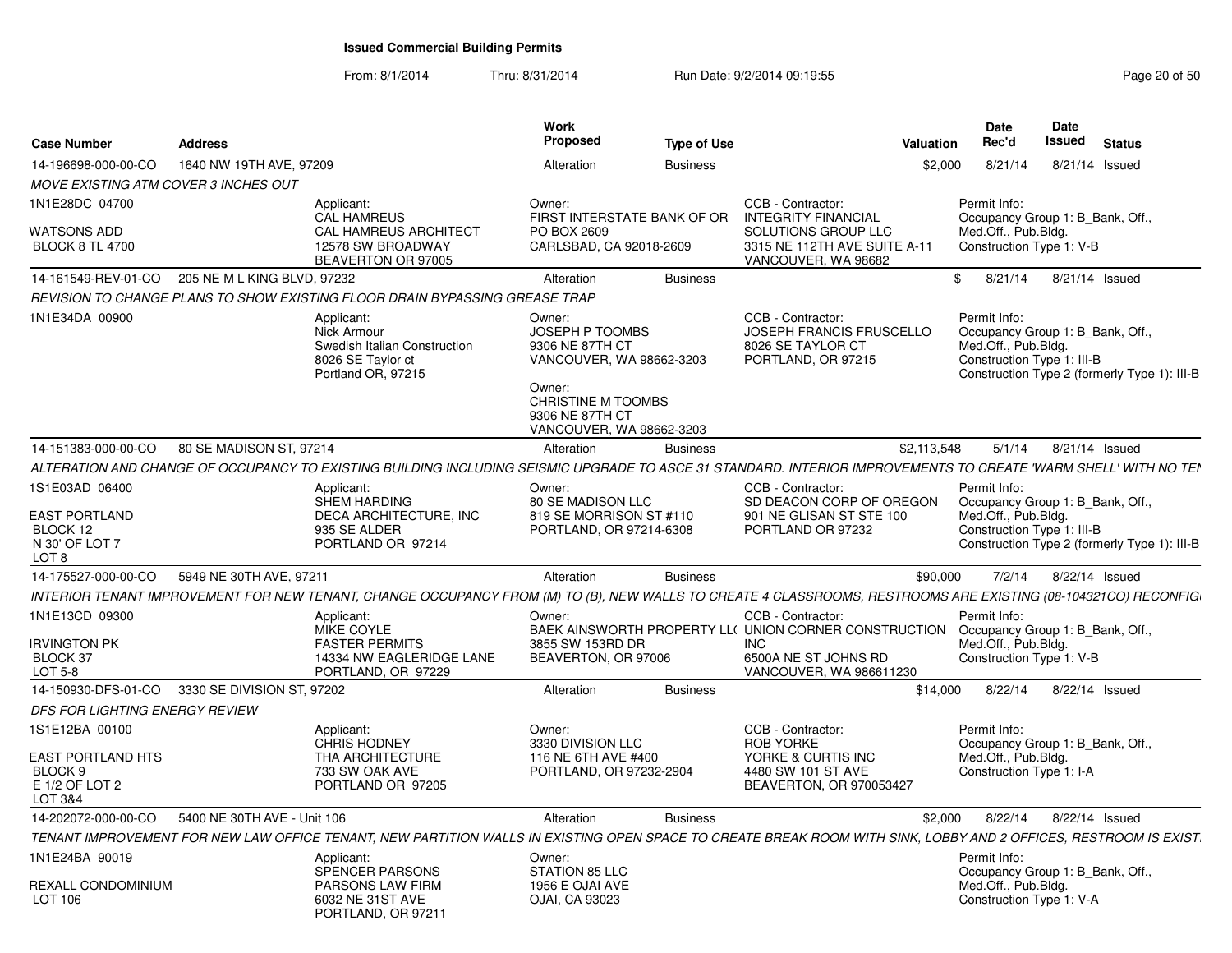|                                                  |                                 |                                                                                        | Proposed                                                                                | <b>Type of Use</b> | Valuation                                                                                                                                                            | Rec'd                                                                                                        | Issued                 | <b>Status</b>  |  |
|--------------------------------------------------|---------------------------------|----------------------------------------------------------------------------------------|-----------------------------------------------------------------------------------------|--------------------|----------------------------------------------------------------------------------------------------------------------------------------------------------------------|--------------------------------------------------------------------------------------------------------------|------------------------|----------------|--|
| 14-189434-000-00-CO                              | 11549 NE GLENN WIDING DR. 97220 |                                                                                        | Alteration                                                                              | <b>Business</b>    | \$5,000                                                                                                                                                              | 7/25/14                                                                                                      |                        | 8/22/14 Issued |  |
| INSTALL WALK-IN COOLER AT INTERIOR OF BUILDING   |                                 |                                                                                        |                                                                                         |                    |                                                                                                                                                                      |                                                                                                              |                        |                |  |
| 1N2E15AC 00400                                   |                                 | Applicant:<br><b>TIM YARNOT</b><br>11811 NE 72ND AVE<br>VANCOUVER WA 98686             | Owner:<br>MAJ WOODSTOCK LLC<br>300 W 15TH ST #200<br>VANCOUVER, WA 98660-2927<br>Owner: |                    | CCB - Contractor:<br>REFRIGERATION CONTRACTORS<br>INC.<br>PO BOX 661<br>GRESHAM, OR 970300163                                                                        | Permit Info:<br>Occupancy Group 1: F-1_Industrial Plant -<br>Factory, Mod.Hazard<br>Construction Type 1: V-B |                        |                |  |
|                                                  |                                 |                                                                                        | MAJ TACOMA STREET<br>300 W 15TH ST #200<br>VANCOUVER, WA 98660-2927                     |                    |                                                                                                                                                                      |                                                                                                              |                        |                |  |
|                                                  |                                 |                                                                                        | Owner:<br><b>LLC</b><br>300 W 15TH ST #200<br>VANCOUVER, WA 98660-2927                  |                    |                                                                                                                                                                      |                                                                                                              |                        |                |  |
| 14-201753-000-00-CO                              | 5800 NE COLUMBIA BLVD, 97218    |                                                                                        | Alteration                                                                              | <b>Business</b>    | \$5.000                                                                                                                                                              |                                                                                                              | 8/22/14 8/22/14 Issued |                |  |
|                                                  |                                 |                                                                                        |                                                                                         |                    | LIGHT INTERIOR DEMO WORK. REMOVAL OF ALL SHEETROCK NO CHANGE TO WALL STRUCTURE. REMOVAL OF ALL SHEETROCK: INSTALL 6' FENCE AT PERIMETER TO SECURE PROPERTY. RI       |                                                                                                              |                        |                |  |
|                                                  |                                 |                                                                                        |                                                                                         |                    |                                                                                                                                                                      |                                                                                                              |                        |                |  |
| 1N2E18DA 01300                                   |                                 | Applicant:<br>VYACHESLAV KARKHU                                                        | Owner:<br>VYACHESLAV KARKHU                                                             |                    |                                                                                                                                                                      | Permit Info:<br>Occupancy Group 1: B_Bank, Off.,                                                             |                        |                |  |
| SECTION 18 1N 2E                                 |                                 | 11530 NE MORRIS ST                                                                     | 11530 NE MORRIS ST                                                                      |                    |                                                                                                                                                                      | Med.Off., Pub.Bldg.                                                                                          |                        |                |  |
| TL 1300 0.47 ACRES                               |                                 | PORTLAND, OR 97220-1719                                                                | PORTLAND, OR 97220-1719                                                                 |                    |                                                                                                                                                                      | Construction Type 1: V-B                                                                                     |                        |                |  |
| 14-185274-000-00-CO                              | 1033 NE 6TH AVE, 97232          |                                                                                        | Alteration                                                                              | <b>Business</b>    | \$22,506                                                                                                                                                             |                                                                                                              | 7/17/14 8/22/14 Issued |                |  |
| INSTALL SHELVING SYSTEM AT FILE STORAGE AREA     |                                 |                                                                                        |                                                                                         |                    |                                                                                                                                                                      |                                                                                                              |                        |                |  |
| 1N1E35BB 03400                                   |                                 | Applicant:                                                                             | Owner:                                                                                  |                    | CCB - Contractor:                                                                                                                                                    | Permit Info:                                                                                                 |                        |                |  |
|                                                  |                                 | <b>JIM MCCORD</b>                                                                      | CONSOLIDATED COMMUNITY                                                                  |                    | <b>JIM MCCORD</b>                                                                                                                                                    | Occupancy Group 1: B_Bank, Off.,                                                                             |                        |                |  |
| <b>HOLLADAYS ADD</b>                             |                                 | SPACESAVER SPECIALISTS INC                                                             | <b>CREDIT UNION</b>                                                                     |                    | SPACESAVER SPECIALISTS INC                                                                                                                                           | Med.Off., Pub.Bldg.                                                                                          |                        |                |  |
| BLOCK 45<br>LOT 7&8                              |                                 | 9730 SW Herman Rd.<br>Tualatin, OR 97062                                               | 2021 NE SANDY BLVD<br>PORTLAND, OR 97232                                                |                    | 9730 SW Herman Rd.<br>Tualatin, OR 97062                                                                                                                             | Construction Type 1: V-B                                                                                     |                        |                |  |
|                                                  |                                 |                                                                                        |                                                                                         |                    |                                                                                                                                                                      |                                                                                                              |                        |                |  |
| 14-115623-REV-01-CO 4724 SW MACADAM AVE, 97201   |                                 |                                                                                        | Alteration                                                                              | <b>Business</b>    | \$25,000                                                                                                                                                             |                                                                                                              | 3/6/14 8/22/14 Issued  |                |  |
|                                                  |                                 |                                                                                        |                                                                                         |                    | VALUE ADDED REVISION TO CONVERT PORTION OF LOWER FLOOR TO (E) EDUCATIONAL OCCUPANCY. REWORK EXTERIOR RAMP AND ACCESSIBLE PARKING STALL; Smoke detection tied to fire |                                                                                                              |                        |                |  |
| 1S1E15BA 00800                                   |                                 | Applicant:                                                                             | Owner:                                                                                  |                    | CCB - Contractor:                                                                                                                                                    | Permit Info:                                                                                                 |                        |                |  |
|                                                  |                                 | PETER KIM                                                                              | PAT RICK BARRETT LLC                                                                    |                    | TODD HESS BUILDING CO                                                                                                                                                | Occupancy Group 1: B Bank, Off.,                                                                             |                        |                |  |
| SECTION 15 1S 1E<br>TL 800 0.48 ACRES            |                                 | TONI KING AND ASSOCIATES<br>330 SE MLK BLVD, SUITE 350                                 | 02425 SW MILITARY RD<br>PORTLAND, OR 97219                                              |                    | 9414 SW BARBUR BLVD, #150<br>PORTLAND, OR 97219                                                                                                                      | Med.Off., Pub.Bldg.<br>Construction Type 1: V-B                                                              |                        |                |  |
|                                                  |                                 | PORTLAND, OR 97214                                                                     |                                                                                         |                    |                                                                                                                                                                      | Construction Type 2 (formerly Type 1): V-B                                                                   |                        |                |  |
| 13-140192-REV-01-CO 5009 N INTERSTATE AVE, 97217 |                                 |                                                                                        | Alteration                                                                              | <b>Business</b>    |                                                                                                                                                                      | \$ 8/25/14 8/25/14 Issued                                                                                    |                        |                |  |
|                                                  |                                 | REVISION TO REDUCE THE SIZE OF THE STORAGE AREA, KITCHEN EQUIPEMTN TO BE IN OPEN SPACE |                                                                                         |                    |                                                                                                                                                                      |                                                                                                              |                        |                |  |
|                                                  |                                 |                                                                                        |                                                                                         |                    |                                                                                                                                                                      |                                                                                                              |                        |                |  |
| 1N1E21AA 22500                                   |                                 | Applicant:<br>KWANG (KEVIN) LEE                                                        | Owner:<br><b>HELEN'S INVESTMENT</b>                                                     |                    | CCB - Contractor:<br><b>ISAIAS PAINTING</b>                                                                                                                          | Permit Info:<br>Occupancy Group 1: A-2_Restaurant                                                            |                        |                |  |
| RIVERSIDE ADD                                    |                                 | <b>HELEN'S INVESTMENT</b>                                                              | 14608 SE 28TH ST                                                                        |                    | <b>CONSTRUCTION INC</b>                                                                                                                                              | Construction Type 1: V-B                                                                                     |                        |                |  |
| BLOCK 12                                         |                                 | PROPERTY, LLC                                                                          | VANCOUVER, WA 98683                                                                     |                    | 8619 NE CLACKAMAS ST                                                                                                                                                 |                                                                                                              |                        |                |  |
| LOT 13&14 EXC PT IN ST                           |                                 | 1726 SW 4TH AVE                                                                        |                                                                                         |                    | PORTLAND OR 97220                                                                                                                                                    |                                                                                                              |                        |                |  |
|                                                  |                                 | PORTLAND, OR 97201                                                                     | Owner:                                                                                  |                    |                                                                                                                                                                      |                                                                                                              |                        |                |  |
|                                                  |                                 |                                                                                        | PROPERTY LLC<br>14608 SE 28TH ST<br>VANCOUVER, WA 98683                                 |                    |                                                                                                                                                                      |                                                                                                              |                        |                |  |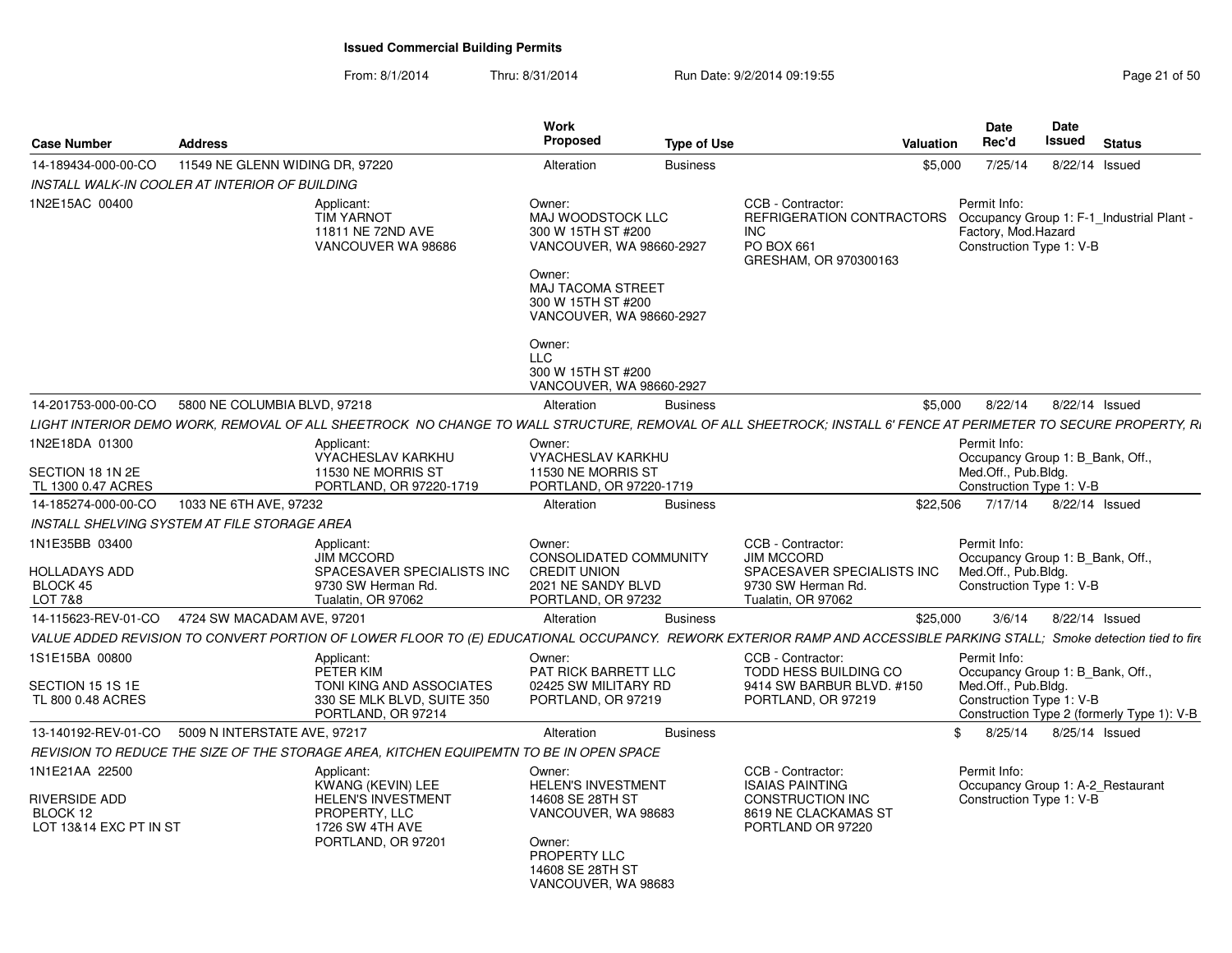From: 8/1/2014

| <b>Case Number</b>                                                     | <b>Address</b>               |                                                                                                                                                                | Work<br><b>Proposed</b>                                                       | <b>Type of Use</b> | Valuation                                                                         |              | Date<br>Rec'd                                    | Date<br>Issued | <b>Status</b>                              |
|------------------------------------------------------------------------|------------------------------|----------------------------------------------------------------------------------------------------------------------------------------------------------------|-------------------------------------------------------------------------------|--------------------|-----------------------------------------------------------------------------------|--------------|--------------------------------------------------|----------------|--------------------------------------------|
| 14-125806-STR-01-CO                                                    | 14625 SE STARK ST. 97233     |                                                                                                                                                                | Alteration                                                                    | <b>Business</b>    |                                                                                   | \$135,000    | 8/15/14                                          |                | 8/26/14 Issued                             |
|                                                                        |                              | TENANT IMP FOR NEW TENANT; ONE STORY, MIXED USE SALES, PARTS, REPAIR AND OFFICES. ADD NON-BEARING WALLS, DOORS AND RELITES; UPGRADE EXISTNG MENS AND WOMENS RE |                                                                               |                    |                                                                                   |              |                                                  |                |                                            |
| 1N2E36CC 01600                                                         |                              | Applicant:<br>MIKE COYLE                                                                                                                                       | Owner:<br>PACIFIC DETROIT REALTY LLC                                          |                    | CCB - Contractor:<br>PACIFIC POWER PRODUCTS                                       |              | Permit Info:<br>Occupancy Group 1: B Bank, Off., |                |                                            |
| <b>ASCOT AC</b>                                                        |                              | <b>FASTER PERMITS</b><br>LOT 215 EXC N 65' OF W 100' & EXC PT IN ST 14334 NW EAGLERIDGE LANE<br>PORTLAND, OR 97229                                             | 600 S 56TH PL<br>RIDGEFIELD, WA 98642                                         |                    | COMPANY LLC A WA LLC<br>600 S 56TH PL<br>RIDGEFIELD, WA 98642                     |              | Med.Off., Pub.Bldg.<br>Construction Type 1: V-B  |                | Construction Type 2 (formerly Type 1): V-B |
| 14-202463-000-00-CO                                                    | 3220 SW 1ST AVE, 97201       |                                                                                                                                                                | Alteration                                                                    | <b>Business</b>    |                                                                                   | \$50,000     | 8/26/14                                          |                | 8/26/14 Issued                             |
|                                                                        |                              | TENANT IMPROVEMENT FOR NEW TENANT: NEW PARTITIONS. NEW ACCOUSTICAL CEILING GRID. NEW LIGHT FIXTURES                                                            |                                                                               |                    |                                                                                   |              |                                                  |                |                                            |
| 1S1E10BC 05000                                                         |                              | Applicant:<br>KRISTIE FULTZ                                                                                                                                    | Owner:<br>DULCICH MODLINE LLC                                                 |                    | CCB - Contractor:<br><b>BILL JORGENS</b>                                          |              | Permit Info:<br>Occupancy Group 1: B Bank, Off., |                |                                            |
| <b>CARUTHERS ADD</b><br>BLOCK 113<br>LOT 5&6&7                         |                              | <b>FLUENT DESIGN</b><br>427 SW 6TH AVE<br>PORTLAND, OR 97209                                                                                                   | PO BOX 97<br>CLACKAMAS, OR 97015                                              |                    | JORGENS CONSTRUCTION CO<br>PO BOX 634<br>WILSONVILLE, OR 97070-0634               |              | Med.Off., Pub.Bldg.<br>Construction Type 1: V-B  |                |                                            |
| 11-187374-REV-01-CO                                                    | 3934 NE M L KING BLVD, 97212 |                                                                                                                                                                | Alteration                                                                    | <b>Business</b>    |                                                                                   | $\mathbb{S}$ | 6/20/14                                          |                | 8/26/14 Issued                             |
|                                                                        |                              | REVISION - MEZZANINIE WILL BE CONSTRUCTED OF WOOD INSTEAD OF STEEL                                                                                             |                                                                               |                    |                                                                                   |              |                                                  |                |                                            |
| 1N1E23CC 08900                                                         |                              | Applicant:<br><b>KINA VOELZ</b>                                                                                                                                | Owner:<br>HERITAGE BUILDING LLC                                               |                    |                                                                                   |              | Permit Info:<br>Occupancy Group 1: B_Bank, Off., |                |                                            |
| NORTH IRVINGTON<br>BLOCK 1<br>LOT 5&6&11-14 TL 8900                    |                              | <b>CONSTRUCTIVE FORM</b><br>ARCHITECTURE AND DESIGN LLC PORTLAND, OR 97208-3406<br>2975 SW UPPER DR<br>PORTLAND OR 97201                                       | PO BOX 3406                                                                   |                    |                                                                                   |              | Med.Off., Pub.Bldg.<br>Construction Type 1: V-A  |                |                                            |
| 14-185432-REV-02-CO                                                    | 4700 SW MACADAM AVE, 97201   |                                                                                                                                                                | Alteration                                                                    | <b>Business</b>    |                                                                                   | \$3,000      | 8/26/14                                          |                | 8/26/14 Issued                             |
|                                                                        |                              | REVISION TO ADJUST FIRST FLOOR ENTRY, ADD AUTOMATIC OPENER, MAINTAIN LOCATION OF EXISTING WALL                                                                 |                                                                               |                    |                                                                                   |              |                                                  |                |                                            |
| 1S1E15BA 01100                                                         |                              | Applicant:<br><b>CHELSEA RODGERS</b>                                                                                                                           | Owner:<br>4700 SW MACADAM AVE LLC                                             |                    | CCB - Contractor:<br>PAVILION CONSTRUCTION NW LL(Occupancy Group 1: B Bank, Off., |              | Permit Info:                                     |                |                                            |
| SECTION 15 1S 1E<br>TL 1100 0.58 ACRES                                 |                              | TONI KING AND ASSOCIATES<br>330 SE MLK JR BLVD, SUITE 350<br>PORTLAND, OR 97214                                                                                | 6720 SW MACADAM AVE #310<br>PORTLAND, OR 97219-2370                           |                    | 6720 SW MACADAM AVE #310<br>PORTLAND, OR 97219                                    |              | Med.Off., Pub.Bldg.<br>Construction Type 1: V-A  |                |                                            |
| 14-182173-000-00-CO                                                    | 221 NW 21ST AVE, 97210       |                                                                                                                                                                | Alteration                                                                    | <b>Business</b>    |                                                                                   | \$145,000    | 7/10/14                                          |                | 8/26/14 Issued                             |
|                                                                        |                              | TI FOR EXISTING TENANT TO REMOVE PARTION WALL AND CREATE NEW SAFETY DEPOSIT ROOM: EXTERIOR WORK TO REPAVE NE SIDE OF PARKING LOT AND IMPROVE SIDEWALK          |                                                                               |                    |                                                                                   |              |                                                  |                |                                            |
| 1N1E33CA 07500                                                         |                              | Applicant:<br><b>RON PIZARRO</b>                                                                                                                               | Owner:<br><b>DAVID L HARRIS</b>                                               |                    | CCB - Contractor:<br>ANDERSEN CONSTRUCTION                                        |              | Permit Info:<br>Occupancy Group 1: B Bank, Off., |                |                                            |
| KINGS 2ND ADD<br><b>BLOCK 32 TL 7500</b>                               |                              | <b>NELSON ARCHITECTS</b><br>4004 NE STREET, SUITE 107-506<br><b>RENTON, WA 98056</b>                                                                           | 101 N TRYON ST<br>CHARLOTTE, NC 28255                                         |                    | <b>COMPANY</b><br>PO BOX 6712<br>PORTLAND, OR 97228-6712                          |              | Med.Off., Pub.Bldg.<br>Construction Type 1: V-B  |                |                                            |
| 14-142955-REV-01-CO                                                    | 7238 SE FOSTER RD. 97206     |                                                                                                                                                                | Alteration                                                                    | <b>Business</b>    |                                                                                   | $\mathbb{S}$ | 8/26/14                                          |                | 8/26/14 Issued                             |
|                                                                        |                              | REVISION TO RELOCATE EXISTING TRENCH DRAIN, REMOVAL OF SIGN                                                                                                    |                                                                               |                    |                                                                                   |              |                                                  |                |                                            |
| 1S2E17AC 05200                                                         |                              | Applicant:<br>LISA MCCLELLAN                                                                                                                                   | Owner:<br>PORTLAND CITY OF (PORTLAND                                          |                    | CCB - Contractor:<br><b>BREMIK CONSTRUCTION</b>                                   |              | Permit Info:<br>Occupancy Group 1: B_Bank, Off., |                |                                            |
| ANNA MARIE PK<br>INC PT VAC ALLEY LOT 8-10&29<br>EXC PT IN ST LOT 6&30 |                              | <b>SCOTT EDWARDS ARCHITECTURE</b><br>1630 SW MORRISON ST #210<br>PORTLAND OR 97205                                                                             | 222 NW 5TH AVE<br>PORTLAND, OR 97209-3812                                     |                    | 1026 SE STARK ST<br>PORTLAND, OR 97214                                            |              | Med.Off., Pub.Bldg.<br>Construction Type 1: V-B  |                |                                            |
| EXC PT IN ST INC PT VAC ALLEY LOT 7&31                                 |                              |                                                                                                                                                                | Owner:<br>DEVELOPMENT COMMISSION<br>222 NW 5TH AVE<br>PORTLAND, OR 97209-3812 |                    |                                                                                   |              |                                                  |                |                                            |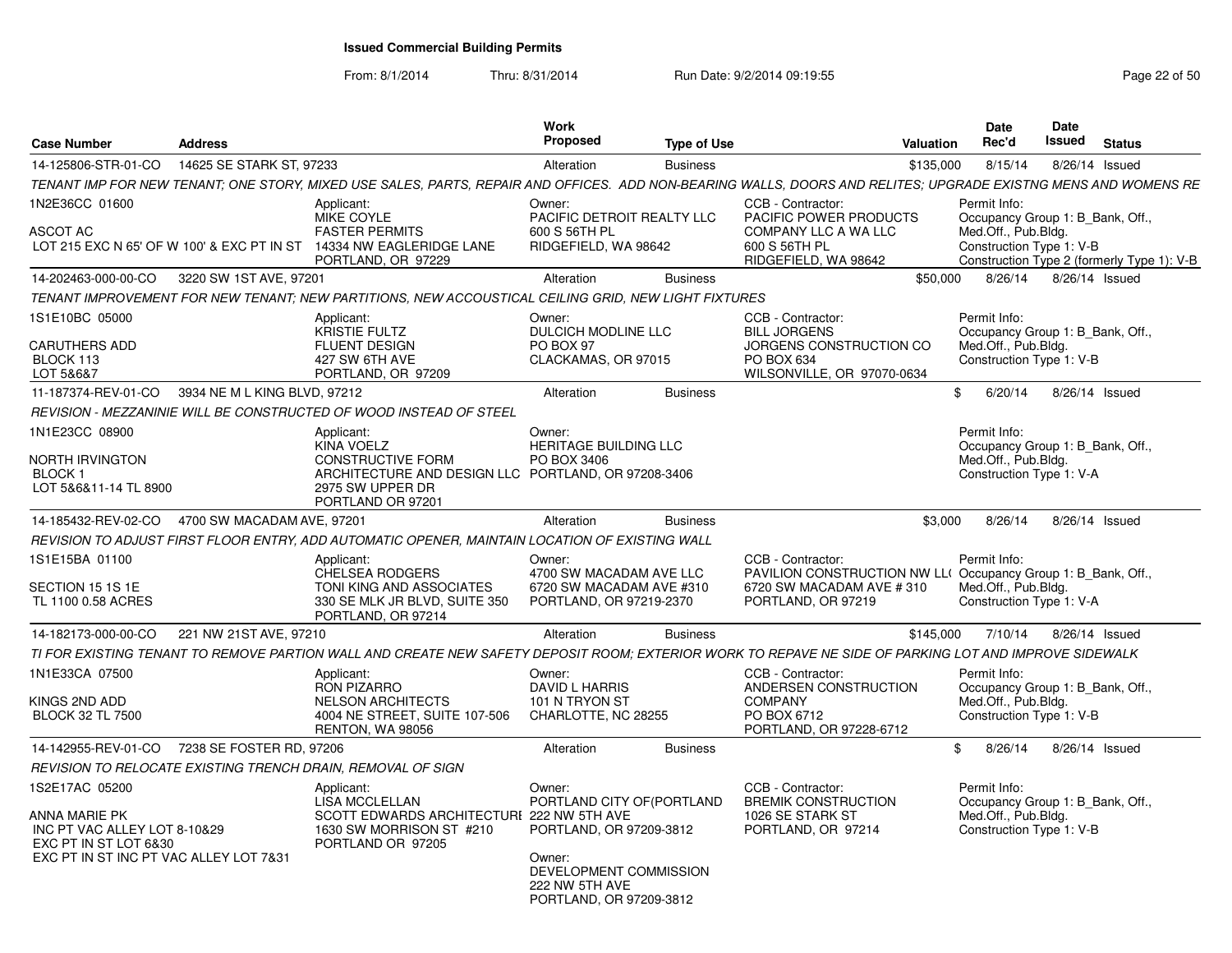| <b>Case Number</b>                                                                      | <b>Address</b>                                 |                                                                                                                                                                  | Work<br>Proposed                                                                                                                                                         | <b>Type of Use</b> |                                                                                                                                      | Valuation | <b>Date</b><br>Rec'd                                            | <b>Date</b><br><b>Issued</b> | <b>Status</b>                       |
|-----------------------------------------------------------------------------------------|------------------------------------------------|------------------------------------------------------------------------------------------------------------------------------------------------------------------|--------------------------------------------------------------------------------------------------------------------------------------------------------------------------|--------------------|--------------------------------------------------------------------------------------------------------------------------------------|-----------|-----------------------------------------------------------------|------------------------------|-------------------------------------|
| 14-156660-000-00-CO                                                                     | 219 NW 4TH AVE, 97209                          |                                                                                                                                                                  | Alteration                                                                                                                                                               | <b>Business</b>    |                                                                                                                                      | \$500     | 5/14/14                                                         |                              | 8/27/14 Issued                      |
|                                                                                         |                                                | REPAIR ROOF TRUSSES; SEE 13-159205-VI AND 13-209445-IQWQBF not required                                                                                          |                                                                                                                                                                          |                    |                                                                                                                                      |           |                                                                 |                              |                                     |
| 1N1E34CA 05600<br><b>COUCHS ADD</b><br>BLOCK 34<br>LOT 1&4                              |                                                | Applicant:<br>SUEY WING BENEVOLENT<br><b>ASSOCIATION</b><br>TO THE NEW ERA CLUB BLDG<br>211 NW 4TH AVE<br>PORTLAND, OR 97209-3805                                | Owner:<br><b>SUEY WING BENEVOLENT</b><br><b>ASSOCIATION</b><br>TO THE NEW ERA CLUB BLDG<br>211 NW 4TH AVE<br>PORTLAND, OR 97209-3805                                     |                    |                                                                                                                                      |           | Permit Info:<br>Construction Type 1: III-B                      |                              | Occupancy Group 1: A-2 Restaurant   |
| 14-204032-000-00-CO                                                                     | 438 NW BROADWAY, 97209                         |                                                                                                                                                                  | Alteration                                                                                                                                                               | <b>Business</b>    |                                                                                                                                      | \$55,000  | 8/27/14                                                         |                              | 8/27/14 Issued                      |
|                                                                                         |                                                | NON-STRUCTURAL DEMOLITION OF INTERIOR PARTITIONS FINISHES AND STAIRS ON MAIN FLOOR AND BASEMENT OF NW PORTION OF BUILDING, NON-SPRINKLED, DEMO PARTITION WALLS / |                                                                                                                                                                          |                    |                                                                                                                                      |           |                                                                 |                              |                                     |
| 1N1E34CB 00200<br><b>COUCHS ADD</b><br>BLOCK 48<br>W 50' 1 1/2' OF LOT 6&7 EXC PT IN ST |                                                | Applicant:<br><b>CHRIS BIXBY</b><br>ALLIED WORKS ARCHITECTURE<br><b>INC</b><br>1532 SW MORRISON STREET<br>PORTLAND OR 97205                                      | Owner:<br>HARSCH INVESTMENT<br>1121 SW SALMON ST #500<br>PORTLAND, OR 97205-2022<br>Owner:<br>PROPERTIES LLC<br>1121 SW SALMON ST #500<br>PORTLAND, OR 97205-2022        |                    | CCB - Contractor:<br><b>ALAN VOLM</b><br>PACIFIC CREST STRUCTURES<br>17750 SW UPPER BOONES<br>FERRY RD 190<br>DURHAM OR 97224        |           |                                                                 |                              |                                     |
| 14-197518-000-00-CO                                                                     | 414 NW 6TH AVE, 97209                          |                                                                                                                                                                  | Alteration                                                                                                                                                               | <b>Business</b>    |                                                                                                                                      | \$12,000  | 8/27/14                                                         |                              | 8/27/14 Issued                      |
|                                                                                         |                                                | INTERIOR DEMO OF PARTITION WALLS, FINISHES, AND RESTROOMS. NO OCCUPANCY ON THIS PERMIT. SCOPE DOES NOT INCLUDE STRUCTURAL OR ENVELOPE ALTERATIONS.               |                                                                                                                                                                          |                    |                                                                                                                                      |           |                                                                 |                              |                                     |
| 1N1E34CA 01900<br><b>COUCHS ADD</b><br><b>BLOCK 37</b><br>LOT <sub>3</sub>              |                                                | Applicant:<br><b>CHRIS BIXBY</b><br>ALLIED WORKS ARCHITECTURE<br>INC.<br>1532 SW MORRISON STREET<br>PORTLAND OR 97205                                            | Owner:<br><b>HARSCH INVESTMENT</b><br>1121 SW SALMON ST #500<br>PORTLAND, OR 97205-2022<br>Owner:<br>PROPERTIES LLC<br>1121 SW SALMON ST #500<br>PORTLAND, OR 97205-2022 |                    | CCB - Contractor:<br><b>ALAN VOLM</b><br>PACIFIC CREST STRUCTURES<br>17750 SW UPPER BOONES<br>FERRY RD 190<br>DURHAM OR 97224        |           |                                                                 |                              |                                     |
|                                                                                         | 14-185432-REV-01-CO 4700 SW MACADAM AVE, 97201 |                                                                                                                                                                  | Alteration                                                                                                                                                               | <b>Business</b>    |                                                                                                                                      | \$3.000   | 8/27/14                                                         |                              | 8/27/14 Issued                      |
|                                                                                         |                                                | REVISION - STRUCTURAL UPGADES FOR THE REMOVAL OF INTERIOR BEARING WALLS, REMOVAL OF STRUCTURAL COLUMN, RELOCATE STRUCTURAL COLUMN, ADD NEW BEAMS AND NEW C       |                                                                                                                                                                          |                    |                                                                                                                                      |           |                                                                 |                              |                                     |
| 1S1E15BA 01100<br>SECTION 15 1S 1E<br>TL 1100 0.58 ACRES                                |                                                | Applicant:<br><b>JERRY KORSMO</b><br>6720 SW MACADAM SUITE 310<br>PORTLAND, OR 97219                                                                             | Owner:<br>4700 SW MACADAM AVE LLC<br>6720 SW MACADAM AVE #310<br>PORTLAND, OR 97219-2370                                                                                 |                    | CCB - Contractor:<br>PAVILION CONSTRUCTION NW LL(Occupancy Group 1: B_Bank, Off.,<br>6720 SW MACADAM AVE # 310<br>PORTLAND, OR 97219 |           | Permit Info:<br>Med.Off., Pub.Bldg.<br>Construction Type 1: V-A |                              |                                     |
| 14-198544-REV-01-CO                                                                     | 851 N FAILING ST. 97227                        |                                                                                                                                                                  | Alteration                                                                                                                                                               | <b>Business</b>    |                                                                                                                                      | \$25.049  | 8/28/14                                                         |                              | 8/28/14 Issued                      |
|                                                                                         |                                                | ADDED VALUE REVISION TO EXPAND TENANT SPACE INTO ADJACENT SPACE: SEPARATE MECHANICAL PERMIT REQUIRED.                                                            |                                                                                                                                                                          |                    |                                                                                                                                      |           |                                                                 |                              |                                     |
| 1N1E22CD 04000                                                                          |                                                | Applicant:<br><b>KEVIN MAC</b><br>MISSISSIPPI NAILS AND SPA<br>851 N FAILING ST<br>PORTLAND, OR 97227                                                            | Owner:<br><b>EDGEWATER LLC</b><br>PO BOX 2436<br>WILSONVILLE, OR 97070-2436                                                                                              |                    | CCB - Contractor:<br>THANH DO<br>4908 NE 72ND AVE<br>PORTLAND, OR 97218                                                              |           | Permit Info:<br>Station<br>Construction Type 1: V-B             |                              | Occupancy Group 1: M_Store, Service |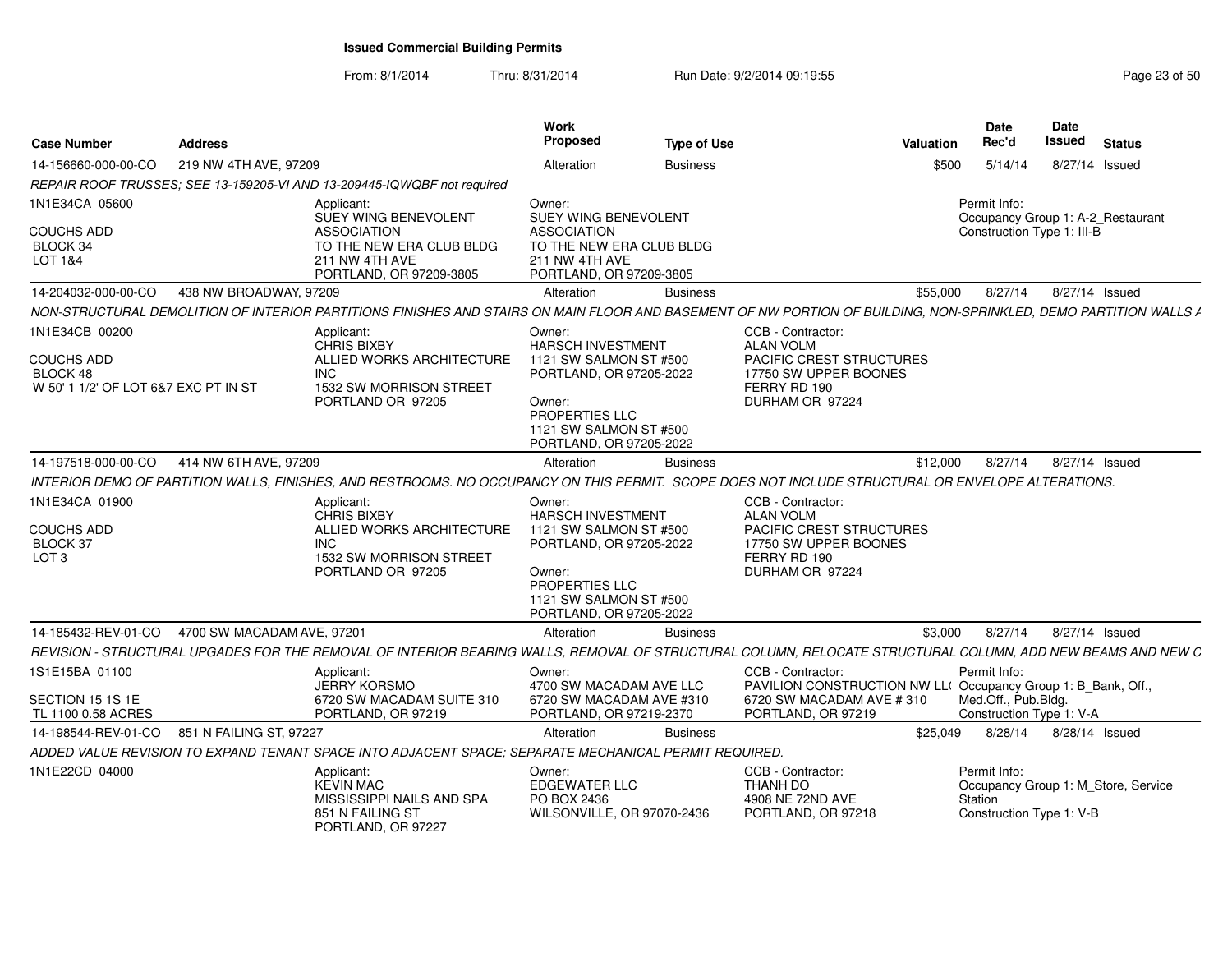| <b>Case Number</b>                                                                      | <b>Address</b>               |                                                                                                                                                              | <b>Work</b><br>Proposed                                                                                                                                                                   | <b>Type of Use</b> |                                                                                                                 | <b>Valuation</b> | <b>Date</b><br>Rec'd                                                                                  | Date<br><b>Issued</b> | <b>Status</b> |
|-----------------------------------------------------------------------------------------|------------------------------|--------------------------------------------------------------------------------------------------------------------------------------------------------------|-------------------------------------------------------------------------------------------------------------------------------------------------------------------------------------------|--------------------|-----------------------------------------------------------------------------------------------------------------|------------------|-------------------------------------------------------------------------------------------------------|-----------------------|---------------|
| 14-190837-000-00-CO                                                                     | 2875 SE POWELL BLVD, 97202   |                                                                                                                                                              | Alteration                                                                                                                                                                                | <b>Business</b>    |                                                                                                                 | \$15,000         | 7/31/14                                                                                               | 8/29/14 Issued        |               |
|                                                                                         |                              | INSTALL MENUBOARD, RCE (ARCHES), AND CLEARANCE BARS; ALL SIGNS UNDER SEPARATE PERMIT                                                                         |                                                                                                                                                                                           |                    |                                                                                                                 |                  |                                                                                                       |                       |               |
| 1S1E12BC 07000<br><b>WAVERLEIGH HTS</b><br>BLOCK 10<br>LOT 1-7 EXC PT IN ST<br>LOT 8-11 |                              | Applicant:<br><b>GARRETT GIBSON</b><br><b>RAMSAY SIGNS INC</b><br>9160 SE 74TH AVE<br>PORTLAND, OR 97206-9345                                                | Owner:<br><b>JEMA PROPERTIES LLC</b><br>P O BOX 90608<br>PORTLAND, OR 97290                                                                                                               |                    | CCB - Contractor:<br>RICH DUNCAN CONSTRUCTION<br><b>INC</b><br>PO BOX 21183<br>KEIZER OR 97307                  |                  | Permit Info:<br>Occupancy Group 1: A-2_Restaurant<br>Construction Type 1: V-B                         |                       |               |
| 14-175299-000-00-CO                                                                     | 2011 W BURNSIDE ST, 97209    |                                                                                                                                                              | Alteration                                                                                                                                                                                | <b>Business</b>    |                                                                                                                 | \$225,000        | 6/27/14                                                                                               | 8/29/14 Issued        |               |
|                                                                                         |                              | BUILD OUT TENANT SPACE FOR FIRST TIME TENANT, RESTROOMS AND MECHANICAL ROOM EXISTING PER 13-126837CO, NEW WALLS FOR OFFICES, NEW ATM MACHINE NEAR FRONT DOOR |                                                                                                                                                                                           |                    |                                                                                                                 |                  |                                                                                                       |                       |               |
| 1N1E33CA 14500                                                                          |                              | Applicant:<br><b>CAROL GOSS</b><br>SODERSTROM ARCHITECTS<br>1200 NW NAITO PKW SUITE 410<br>PORTLAND OR 97209                                                 | Owner:<br>FRED MEYER INC<br>1014 VINE ST 7TH FLOOR<br>CINCINNATI, OH 45202-1141                                                                                                           |                    | CCB - Contractor:<br><b>STEVE BARTELL</b><br>P & C CONSTRUCTION CO<br>2133 NW YORK ST<br>PORTLAND, OR 97210     |                  | Permit Info:<br>Occupancy Group 1: B Bank, Off.,<br>Med.Off., Pub.Bldg.<br>Construction Type 1: I-B   |                       |               |
| 14-202308-000-00-CO                                                                     | 3530 N VANCOUVER AVE, 97227  |                                                                                                                                                              | Alteration                                                                                                                                                                                | <b>Business</b>    |                                                                                                                 | \$20,000         | 8/29/14                                                                                               | 8/29/14 Issued        |               |
|                                                                                         |                              | TENANT IMPROVEMENT IN SHELL SPACE FOR FIRST TIME TAKE OUT FOOD TENANT; ADD ISLAND AND KITCHEN EQUIPMENT, NEW RESTROOM, NO SEATING (B- Occupancy).            |                                                                                                                                                                                           |                    |                                                                                                                 |                  |                                                                                                       |                       |               |
| 1N1E22DC 14300<br><b>ALBINA HMSTD</b><br>BLOCK 30<br>LOT 11&12                          |                              | Applicant:<br>Tali Ovadia<br>The Whole Bowl<br>8026 SE Morrison Street<br>Portland OR 97215                                                                  | Owner:<br><b>DECO DINER LLC</b><br>5229 NE M L KING BLVD<br>PORTLAND, OR 97211                                                                                                            |                    | CCB - Contractor:<br>KAISER GROUP LLC<br>5229 NE M L KING JR BLVD, STE<br>101<br>PORTLAND OR 97211              |                  | Permit Info:<br>Occupancy Group 1: B_Bank, Off.,<br>Med.Off., Pub.Bldg.<br>Construction Type 1: III-A |                       |               |
| 13-207779-000-00-CO                                                                     | 13521 NE WHITAKER WAY, 97230 |                                                                                                                                                              | Alteration                                                                                                                                                                                | <b>Business</b>    |                                                                                                                 | \$100,000        | 11/7/13                                                                                               | 8/29/14 Issued        |               |
|                                                                                         |                              | TI FOR EXISTING TENANT; CONSTRUCTION OF NEW MEZZANINE TO INCLUDE NEW OFFICES AND TRAINING ROOMS; SEE COMMENTS                                                |                                                                                                                                                                                           |                    |                                                                                                                 |                  |                                                                                                       |                       |               |
| 1N2E23AC 00400<br>SPACE INDUSTRIAL PK<br><b>BLOCK 4&amp;8 TL 400</b>                    |                              | Applicant:<br><b>REBECCA KERR</b><br><b>CIDA INC</b><br>15895 SW 72ND AVE<br>PORTLAND, OR 97224                                                              | Owner:<br><b>DEAN M SHYSHLAK</b><br>10490 SW EASTRIDGE ST #110B<br>PORTLAND, OR 97225-5030<br>Owner:<br><b>KYM-MARIE HARRIS</b><br>10490 SW EASTRIDGE ST #110B<br>PORTLAND, OR 97225-5030 |                    | CCB - Contractor:<br><b>RON HANSON</b><br><b>SCHOMMER &amp; SON</b><br>6421 NE COLWOOD WY.<br>PORTLAND OR 97218 |                  | Permit Info:<br>Occupancy Group 1: B Bank, Off.,<br>Med.Off., Pub.Bldg.<br>Construction Type 1: V-B   |                       |               |
| 14-184446-000-00-CO                                                                     | 7434 N VANCOUVER WAY, 97217  |                                                                                                                                                              | Alteration                                                                                                                                                                                | <b>Business</b>    |                                                                                                                 | \$141,750        | 8/29/14                                                                                               | 8/29/14 Issued        |               |
|                                                                                         |                              | TI FOR NEW TENANT - RECONFIGURE EXISTING BUILDING WITH DRIVE THRU FOR NEW COFFEE SHOP AND ADD WALK IN COOLER. NEW TRASH ENCLOSURE                            |                                                                                                                                                                                           |                    |                                                                                                                 |                  |                                                                                                       |                       |               |
| 1N1E15AB 00600                                                                          |                              | Applicant:<br><b>JACK BRAND</b><br><b>BDTWO, LLC</b><br>7966 SW KELSO COURT<br><b>TIGARD, OR 97224</b>                                                       | Owner:<br><b>FFCA ACQUISITION CORP</b><br>8377 E HARTFORD DR #200<br>SCOTTSDALE, AZ 85255-5687                                                                                            |                    |                                                                                                                 |                  | Permit Info:<br>Occupancy Group 1: U Private<br>Garage\Utility Misc.<br>Construction Type 1: V-B      |                       |               |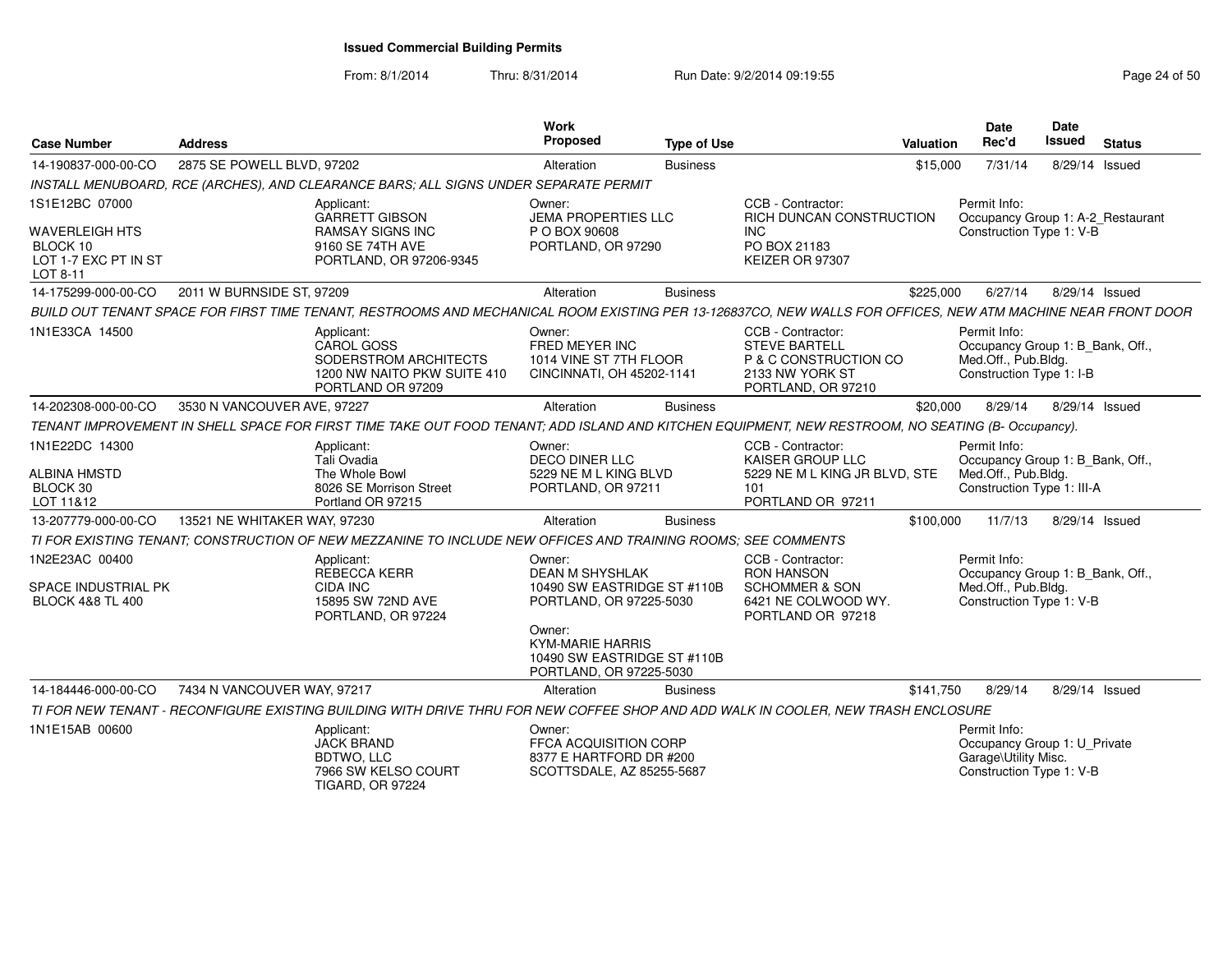| Case Number                                                            | <b>Address</b>                |                                                                                                                                                                   | Work<br><b>Proposed</b>                                                                                                  | <b>Type of Use</b> |                                                                                                                            | Valuation | <b>Date</b><br>Rec'd                                            | Date<br>Issued | <b>Status</b>                                                                  |
|------------------------------------------------------------------------|-------------------------------|-------------------------------------------------------------------------------------------------------------------------------------------------------------------|--------------------------------------------------------------------------------------------------------------------------|--------------------|----------------------------------------------------------------------------------------------------------------------------|-----------|-----------------------------------------------------------------|----------------|--------------------------------------------------------------------------------|
| 14-192622-000-00-CO                                                    | 4803 NE 7th AVE, 97211        |                                                                                                                                                                   | Alteration                                                                                                               | <b>Business</b>    |                                                                                                                            | \$6,000   | 8/1/14                                                          |                | $8/1/14$ Issued                                                                |
| <b>NEW OFFICE TENANT</b><br>1N1E23BC 08700                             |                               | Applicant:<br>Kristin Wells<br>Portland Public Schools Facilities &<br>Asset Management<br>501 N Dixon St.<br>Portland, OR 97227                                  | Owner:<br>SCHOOL DISTRICT NO 1(LEASED<br>PO BOX 3107<br>PORTLAND, OR 97208-3107<br>Owner:<br>NE COALITION<br>PO BOX 3107 |                    | CCB - Contractor:<br>COLAS CONSTRUCTION INC<br>5319 SW WESTGATE DR., STE 207 Med.Off., Pub.Bldg.<br>PORTLAND OR 97229-7542 |           | Permit Info:<br>Construction Type 1: V-B                        |                | Occupancy Group 1: B Bank, Off.,                                               |
|                                                                        |                               |                                                                                                                                                                   | PORTLAND, OR 97208-3107                                                                                                  |                    |                                                                                                                            |           |                                                                 |                |                                                                                |
| 14-192415-000-00-CO                                                    | 1426 SE HAWTHORNE BLVD, 97214 |                                                                                                                                                                   | Alteration                                                                                                               | <b>Business</b>    |                                                                                                                            | \$3.600   | 8/1/14                                                          |                | $8/1/14$ Issued                                                                |
|                                                                        |                               | INTERIOR ONLY DEMOLITION OF NON-STRUCTURAL PARTION WALLS, BATHROOMS - NO TENANT THIS SPACE                                                                        |                                                                                                                          |                    |                                                                                                                            |           |                                                                 |                |                                                                                |
| 1S1E02DB 12300<br><b>LADDS ADD</b><br>BLOCK 14<br>LOT 1-3 EXC PT IN ST |                               | Applicant:<br>DARIN BOUSKA<br>NW PRECISION DESIGN<br>22605 SW PINEHURST CT<br>SHERWOOD, OR 97140                                                                  | Owner:<br>HERING PROPERTIES 1 LLC<br>PO BOX 9295<br>PORTLAND, OR 97207-9295                                              |                    | CCB - Contractor:<br>R P ELECTRIC LLC<br>890 SE FRANCIS AVE<br>GRESHAM, OR 97080                                           |           | Permit Info:<br>Med.Off., Pub.Bldg.<br>Construction Type 1: V-B |                | Occupancy Group 1: B_Bank, Off.,                                               |
| 14-192999-000-00-CO                                                    | 1033 SE MAIN ST, 97214        |                                                                                                                                                                   | Alteration                                                                                                               | <b>Business</b>    |                                                                                                                            | \$25,000  | 8/4/14                                                          |                | 8/4/14 Under Inspection                                                        |
|                                                                        |                               | ADD 4 INCH HIGH RAISED PLATFORM AND WALLS TO CREATE 3 PRIVACY BOOTHS ON NEW RAISED PLATFORM AREA OF WORK SPACE AND 2 PRIVACY BOOTHS ADJACENT TO PLATFORM.         |                                                                                                                          |                    |                                                                                                                            |           |                                                                 |                |                                                                                |
| 1S1E02BD 06200                                                         |                               |                                                                                                                                                                   |                                                                                                                          |                    |                                                                                                                            |           | Permit Info:                                                    |                |                                                                                |
| HAWTHORNE PK<br>BLOCK 214<br>LOT 3-6                                   |                               | Applicant:<br>TRAVIS WEEDMAN<br>7007 NE MALLORY                                                                                                                   | Owner:<br>MAIN VENTURE LLC<br><b>PO BOX 513</b><br>WILSONVILLE, OR 97070-0513<br>Owner:<br>SUMPTER HOLDINGS LLC          |                    |                                                                                                                            |           | Factory, Mod.Hazard<br>Construction Type 1: V-B                 |                | Occupancy Group 1: F-1_Industrial Plant -                                      |
|                                                                        |                               |                                                                                                                                                                   | <b>PO BOX 513</b><br>WILSONVILLE, OR 97070-0513                                                                          |                    |                                                                                                                            |           |                                                                 |                |                                                                                |
| 14-170446-000-00-CO                                                    | 415 NW 13TH AVE, 97209        |                                                                                                                                                                   | Alteration                                                                                                               | <b>Business</b>    |                                                                                                                            | \$188,094 | 6/17/14                                                         |                | 8/4/14 Under Inspection                                                        |
|                                                                        |                               | *SEE COMMENTS*NEW TENANT EXISTING OFFICE RENOVATION 3,876 SF of 5,474 SF TOTAL TENANT SPACE.; NEW PARTITION WALLS TO CREATE NEW OFFICE SPACES AND 2 NEW ADA RESTF |                                                                                                                          |                    |                                                                                                                            |           |                                                                 |                |                                                                                |
| 1N1E33DA 01300                                                         |                               | Applicant:<br>JESSAMYN GRIFFIN<br>SITEWORKS DESIGN/BUILD<br>1255 NW 9TH AVE SUITE 17<br>PORTLAND OR 97209                                                         |                                                                                                                          |                    | CCB - Contractor:<br><b>JEAN PIERRE VEILLET</b><br><b>SITEWORKS INC</b><br>1255 NW 9TH #17<br>PORTLAND, OR 97209           |           | Permit Info:<br>Med.Off., Pub.Bldg.<br>Construction Type 1: V-B |                | Occupancy Group 1: B_Bank, Off.,<br>Construction Type 2 (formerly Type 1): V-B |
| 14-163892-000-00-CO                                                    | 3530 N VANCOUVER AVE, 97227   |                                                                                                                                                                   | Alteration                                                                                                               | <b>Business</b>    |                                                                                                                            | \$800,000 | 6/2/14                                                          |                | $8/5/14$ Issued                                                                |
|                                                                        |                               | TENANT IMPROVEMENT BUILDOUT FOR FIRST TIME TENANT ON 4TH AND 5TH FLOOR; 4TH FLOOR INCLUDES CONFERENCE ROOM, OFFICES, WAITING AREA, THERAPY ROOMS AND 4 NEW RE     |                                                                                                                          |                    |                                                                                                                            |           |                                                                 |                |                                                                                |
| 1N1E22DC 14300                                                         |                               | Applicant:<br><b>KRISTIN SLAVIN</b>                                                                                                                               | Owner:<br>DECO DINER LLC                                                                                                 |                    | CCB - Contractor:<br><b>KAISER GROUP LLC</b>                                                                               |           | Permit Info:                                                    |                | Occupancy Group 1: B_Bank, Off.,                                               |
| <b>ALBINA HMSTD</b><br>BLOCK 30<br>LOT 11&12                           |                               | PATH ARCHITECTURE<br>5229 NE MLK BLVD, STE 101<br>PORTLAND, OR 97211                                                                                              | 5229 NE M L KING BLVD<br>PORTLAND, OR 97211                                                                              |                    | 5229 NE M L KING JR BLVD. STE<br>101<br>PORTLAND OR 97211                                                                  |           | Med.Off., Pub.Bldg.<br>Construction Type 1: III-A               |                |                                                                                |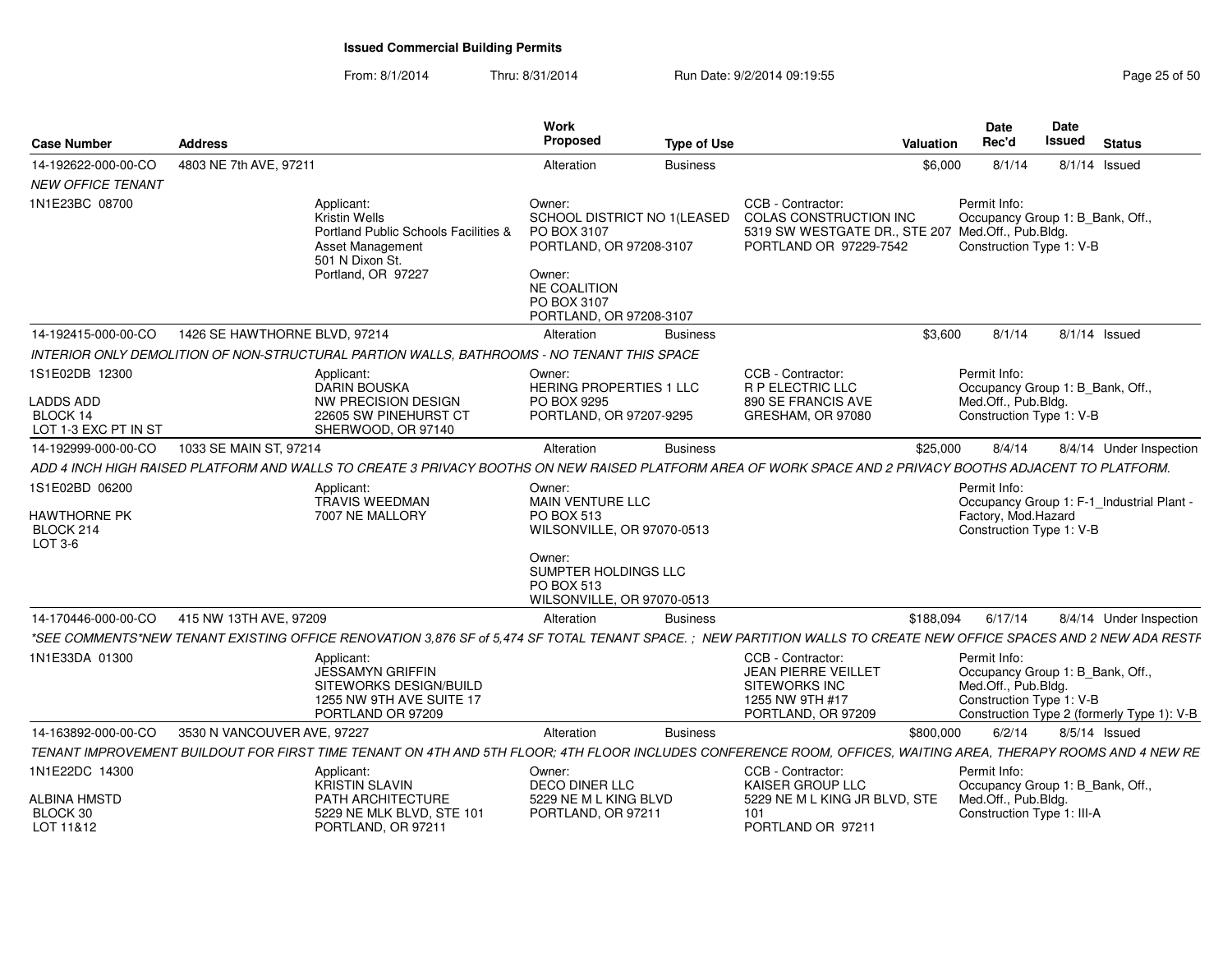| <b>Case Number</b>                                                   | <b>Address</b>                |                                                                                                                                                          | <b>Work</b><br>Proposed                                                                                                                              | <b>Type of Use</b> |                                                                                                                                      | <b>Valuation</b> | <b>Date</b><br>Rec'd                                                                                  | Date<br><b>Issued</b> | <b>Status</b>                                |
|----------------------------------------------------------------------|-------------------------------|----------------------------------------------------------------------------------------------------------------------------------------------------------|------------------------------------------------------------------------------------------------------------------------------------------------------|--------------------|--------------------------------------------------------------------------------------------------------------------------------------|------------------|-------------------------------------------------------------------------------------------------------|-----------------------|----------------------------------------------|
| 14-194413-000-00-CO                                                  | 625 NW 17TH AVE, 97209        |                                                                                                                                                          | Alteration                                                                                                                                           | <b>Business</b>    |                                                                                                                                      | \$18,000         | 8/6/14                                                                                                |                       | $8/6/14$ Issued                              |
| <b>REROOF ENTIRE BUILDING</b>                                        |                               |                                                                                                                                                          |                                                                                                                                                      |                    |                                                                                                                                      |                  |                                                                                                       |                       |                                              |
| 1N1E33AC 04500<br><b>COUCHS ADD</b>                                  |                               | Applicant:<br>ANDY LEE PERDEW<br>45763 NW HILLSIDE RD                                                                                                    | Owner:<br>HARRIS PROPERTIES NW LLC<br>1300 SW 5TH AVE STE 2900                                                                                       |                    | CCB - Contractor:<br>ANDY LEE PERDEW<br>45763 NW HILLSIDE RD                                                                         |                  | Permit Info:<br>Occupancy Group 1: B Bank, Off.,<br>Med.Off., Pub.Bldg.                               |                       |                                              |
| BLOCK 162<br><b>LOT 5&amp;8</b>                                      |                               | FOREST GROVE, OR 97116                                                                                                                                   | PORTLAND, OR 97201-5635                                                                                                                              |                    | FOREST GROVE, OR 97116                                                                                                               |                  | Construction Type 1: V-B                                                                              |                       |                                              |
| 14-185432-000-00-CO                                                  | 4700 SW MACADAM AVE, 97201    |                                                                                                                                                          | Alteration                                                                                                                                           | <b>Business</b>    |                                                                                                                                      | \$271,000        | 8/6/14                                                                                                |                       | 8/6/14 Under Inspection                      |
|                                                                      |                               | TI FOR NEW TENANT; ADDING NEW WALLS FOR PRIVATE OFFICE SPACES, CONFERENCE ROOMS, OPEN WORKPLACE, ACCESSIBLE RESTROOMS, AND RELOCATING INTERIOR STAIRCASE |                                                                                                                                                      |                    |                                                                                                                                      |                  |                                                                                                       |                       |                                              |
| 1S1E15BA 01100<br>SECTION 15 1S 1E<br>TL 1100 0.58 ACRES             |                               | Applicant:<br>CHELSEA RODGERS<br>TONI KING AND ASSOCIATES<br>330 SE MLK JR BLVD, SUITE 350<br>PORTLAND, OR 97214                                         | Owner:<br>4700 SW MACADAM AVE LLC<br>6720 SW MACADAM AVE #310<br>PORTLAND, OR 97219-2370                                                             |                    | CCB - Contractor:<br>PAVILION CONSTRUCTION NW LL( Occupancy Group 1: B_Bank, Off.,<br>6720 SW MACADAM AVE #310<br>PORTLAND, OR 97219 |                  | Permit Info:<br>Med.Off., Pub.Bldg.<br>Construction Type 1: V-A                                       |                       |                                              |
| 14-188989-000-00-CO                                                  | 4260 SE HAWTHORNE BLVD, 97215 |                                                                                                                                                          | Alteration                                                                                                                                           | <b>Business</b>    |                                                                                                                                      | \$1              | 8/6/14                                                                                                |                       | 8/6/14 Final                                 |
|                                                                      |                               | TENANT IMPROVEMENT FOR NEW TENANT, RECONFIGURE BAR, ADD GREASE TRAP, NEW DETACHED TRASH ENCLOSURE, LESS THAN 120 SF                                      |                                                                                                                                                      |                    |                                                                                                                                      |                  |                                                                                                       |                       |                                              |
| 1S2E06CB 18200<br>HAWTHORNE AVE ADD<br>BLOCK <sub>3</sub><br>LOT 1&2 |                               | Applicant:<br><b>MATT WALKER</b><br><b>RANGER STATION</b><br>4260 SE HAWTHORNE<br>PORTLAND, OR 97215                                                     | Owner:<br>NIRAMON WUNGJIRANIRUN<br>2915 NE 37TH AVE<br>PORTLAND, OR 97212<br>Owner:<br>SUTEE WUNGJIRANIRUN<br>2915 NE 37TH AVE<br>PORTLAND, OR 97212 |                    |                                                                                                                                      |                  | Permit Info:<br>Occupancy Group 1: B Bank, Off.,<br>Med.Off., Pub.Bldg.<br>Construction Type 1: V-B   |                       |                                              |
| 14-195023-000-00-CO                                                  | 12829 NE AIRPORT WAY, 97230   |                                                                                                                                                          | Alteration                                                                                                                                           | <b>Business</b>    |                                                                                                                                      | \$50,000         | 8/7/14                                                                                                |                       | 8/7/14 Under Inspection                      |
|                                                                      |                               | NEW WALLS FOR OFFICE AREA, GRINDING ROOM, NEW RESTROOM                                                                                                   |                                                                                                                                                      |                    |                                                                                                                                      |                  |                                                                                                       |                       |                                              |
| 1N2E14C 00101                                                        |                               | Applicant:<br>Dave Spitzer<br>DMS Architects Inc.<br>2325 NE 19TH AVE<br>PORTLAND, OR 97212                                                              | Owner:<br>1 SW COLUMBIA ST #435<br>PORTLAND, OR 97258-2036                                                                                           |                    | CCB - Contractor:<br>COPPER MOUNTAIN TRUST CORP JAEGER AND ERWERT<br>CONTRACTOR<br>601 S MCLOUGHLIN BLVD<br>OREGON CITY, OR 97045    |                  | Permit Info:<br>Occupancy Group 1: B_Bank, Off.,<br>Med.Off., Pub.Bldg.<br>Construction Type 1: III-B |                       | Construction Type 2 (formerly Type 1): III-B |
| 14-195698-000-00-CO                                                  | 820 SW OAK ST, 97205          |                                                                                                                                                          | Alteration                                                                                                                                           | <b>Business</b>    |                                                                                                                                      | \$75,000         | 8/8/14                                                                                                |                       | 8/8/14 Under Inspection                      |
|                                                                      |                               | 2ND FLOOR ANNEX TI FOR EXISTING TENANT; REMOVE KITCHENETTE, BUILD NEW WALLS FOR OFFICES, MEETING ROOM AND OPEN SPACE                                     |                                                                                                                                                      |                    |                                                                                                                                      |                  |                                                                                                       |                       |                                              |
| 1N1E34CC 02900                                                       |                               | Applicant:<br>DAVE OTTE<br>HOLST ARCHITECTURE<br>110 SE 8TH<br>PORTLAND OR 97214                                                                         | Owner:<br>NEW AVENUES FOR YOUTH INC<br>1220 SW COLUMBIA ST<br>PORTLAND, OR 97201                                                                     |                    | Primary Contractor:<br>TO BID                                                                                                        |                  | Permit Info:<br>Occupancy Group 1: B_Bank, Off.,<br>Med.Off., Pub.Bldg.<br>Construction Type 1: V-B   |                       |                                              |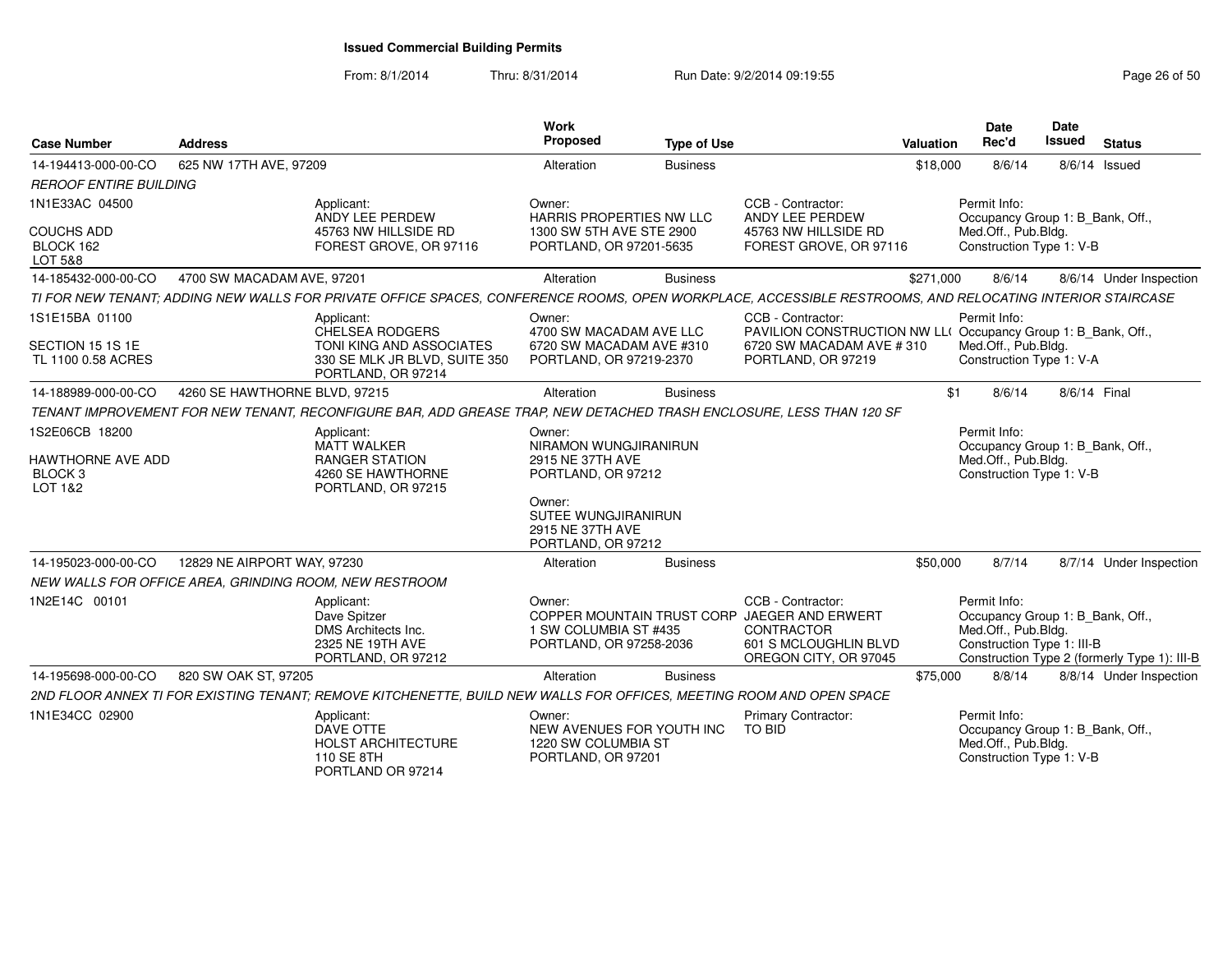| <b>Case Number</b>                                       | <b>Address</b>          |                                                                                                                                   | Work<br>Proposed                                                                                  | <b>Type of Use</b> |                                                                                                                  | Valuation | Date<br>Rec'd                                                                                       | Date<br>Issued   | <b>Status</b>            |
|----------------------------------------------------------|-------------------------|-----------------------------------------------------------------------------------------------------------------------------------|---------------------------------------------------------------------------------------------------|--------------------|------------------------------------------------------------------------------------------------------------------|-----------|-----------------------------------------------------------------------------------------------------|------------------|--------------------------|
| 14-165081-REV-01-CO                                      | 110 NE 82ND AVE, 97220  |                                                                                                                                   | Alteration                                                                                        | <b>Business</b>    |                                                                                                                  | \$600     | 8/11/14                                                                                             | $8/11/14$ Issued |                          |
|                                                          |                         | VALUE ADDED REVISION TO TILT OUT REMAINING ROOF OVER SMALL ROOF                                                                   |                                                                                                   |                    |                                                                                                                  |           |                                                                                                     |                  |                          |
| 1N2E33CB 08700                                           |                         | Applicant:<br><b>KEVIN MORAN</b>                                                                                                  | Owner:<br>CALVIN J NGUYEN                                                                         |                    | CCB - Contractor:<br>EIRN CONSTRUCTION INC                                                                       |           | Permit Info:<br>Construction Type 1: V-B                                                            |                  |                          |
| <b>TERRACE PK</b><br>BLOCK 11<br>LOT 7 EXC PT IN ST      |                         | 17443 NE FLANDERS<br>PORTLAND, OR 97230                                                                                           | 110 NE 82ND AVE<br>PORTLAND, OR 97220                                                             |                    | 17443 NE FLANDERS ST<br>PORTLAND, OR 972306642                                                                   |           |                                                                                                     |                  |                          |
|                                                          |                         |                                                                                                                                   | Owner:<br>YEN TN PHAM<br>110 NE 82ND AVE<br>PORTLAND, OR 97220                                    |                    |                                                                                                                  |           |                                                                                                     |                  |                          |
| 14-196596-000-00-CO                                      | 3910 SE 11TH AVE, 97202 |                                                                                                                                   | Alteration                                                                                        | <b>Business</b>    |                                                                                                                  | \$15,000  | 8/11/14                                                                                             |                  | 8/11/14 Under Inspection |
|                                                          |                         | RECONFIGURE EXISTING RESTROOM ON MAIN FLOOR FOR ACCESSIBILITY                                                                     |                                                                                                   |                    |                                                                                                                  |           |                                                                                                     |                  |                          |
| 1S1E11CA 17500                                           |                         | Applicant:<br><b>KEVIN SAXTON</b><br><b>KASA ARCHITECTS</b><br>4119 NE CESAR E CHAVEZ BLVD<br>PORTLAND, OR 97211                  | Owner:<br>SACRED HEART CATHOLIC<br><b>CHURCH</b><br>3910 SE 11TH AVE<br>PORTLAND, OR 97202        |                    | CCB - Contractor:<br>JAEGER AND ERWERT<br>CONTRACTOR<br>601 S MCLOUGHLIN BLVD<br>OREGON CITY, OR 97045           |           | Permit Info:<br>Occupancy Group 1: B_Bank, Off.,<br>Med.Off., Pub.Bldg.<br>Construction Type 1: V-B |                  |                          |
|                                                          |                         |                                                                                                                                   | Owner:<br>PORTLAND OREGON<br>3910 SE 11TH AVE<br>PORTLAND, OR 97202                               |                    |                                                                                                                  |           |                                                                                                     |                  |                          |
| 14-184777-000-00-CO                                      | 1150 SE 12TH AVE, 97214 |                                                                                                                                   | Alteration                                                                                        | <b>Business</b>    |                                                                                                                  | \$35,000  | 7/16/14                                                                                             |                  | 8/11/14 Under Inspection |
|                                                          |                         | TENANT IMPROVEMENT FOR FIRST TIME TENANT IN SW CORNER - COFFEE BAR AND NEW ACCESSIBLE RESTROOM; SEE 13-128934-CO FOR SHELL PERMIT |                                                                                                   |                    |                                                                                                                  |           |                                                                                                     |                  |                          |
| 1S1E02BD 03300                                           |                         | Applicant:<br><b>BEN KING</b><br><b>STEM ARCHITECTURE</b><br>P O BOX 2124<br>PORTLAND, OR 97208                                   | Owner:<br><b>TAYLOR STREET LOFTS LLC</b><br>4200 SE COLUMBIA WAY #300<br>VANCOUVER, WA 98661-5572 |                    | CCB - Contractor:<br>PATH CONSTRUCTION<br>5331 SW MACADAM AVE #258-110 Med.Off., Pub.Bldg.<br>PORTLAND, OR 97239 |           | Permit Info:<br>Occupancy Group 1: B_Bank, Off.,<br>Construction Type 1: V-A                        |                  |                          |
| 14-190703-000-00-CO                                      | 433 NW 10TH AVE, 97209  |                                                                                                                                   | Alteration                                                                                        | <b>Business</b>    |                                                                                                                  | \$48,408  | 8/12/14                                                                                             | $8/12/14$ Issued |                          |
| TI FOR NEW TENANT: NEW BAR AREA                          |                         |                                                                                                                                   |                                                                                                   |                    |                                                                                                                  |           |                                                                                                     |                  |                          |
| 1N1E34CB 02400                                           |                         | Applicant:<br><b>VICKY DAVIES</b><br>GP                                                                                           |                                                                                                   |                    | CCB - Contractor:<br>SUMMIT INDUSTRIES INC<br>PO BOX 10345<br>PORTLAND, OR 972960345                             |           | Permit Info:<br>Occupancy Group 1: B Bank, Off.,<br>Med.Off., Pub.Bldg.<br>Construction Type 1: I-A |                  |                          |
| 14-143082-DFS-01-CO     1127 NE BROADWAY AVE - Unit 1000 |                         |                                                                                                                                   | Alteration                                                                                        | <b>Business</b>    |                                                                                                                  | \$1       | 7/29/14                                                                                             | 8/12/14 Final    |                          |
| <b>DFS FOR LIGHTING COMM CHECK</b>                       |                         |                                                                                                                                   |                                                                                                   |                    |                                                                                                                  |           |                                                                                                     |                  |                          |
| 1N1E26CD 90008                                           |                         | Applicant:<br><b>ROBBE ABELL</b><br>7235 SW STEPHENS LANE<br>PORTLAND OR 97225                                                    | Owner:<br><b>BIXBY IRVINGTON LLC</b><br>3525 NW DIMPLE HILL RD<br>CORVALLIS, OR 97330-3295        |                    | CCB - Contractor:<br>NORWEST CONTRACTORS INC<br>PO BOX 25305<br>PORTLAND, OR 97225                               |           | Permit Info:<br>Occupancy Group 1: B_Bank, Off.,<br>Med.Off., Pub.Bldg.<br>Construction Type 1: I-A |                  |                          |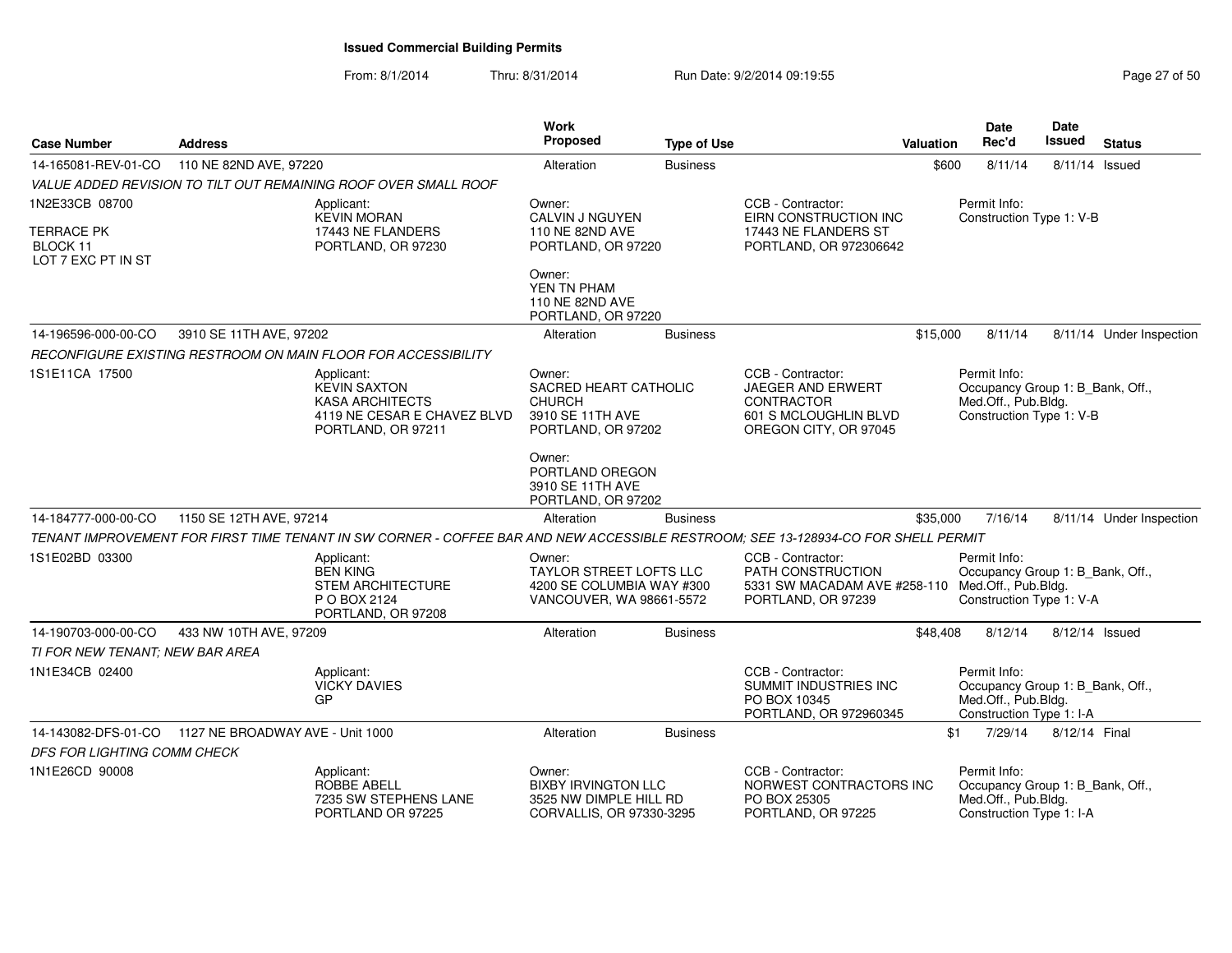From: 8/1/2014

| <b>Case Number</b>                                         | <b>Address</b>                                                                                                                                                 | Work<br><b>Proposed</b><br><b>Type of Use</b>                                                                                              | Valuation                                                                                                           | Date<br>Rec'd                                                                                                | <b>Date</b><br>Issued | <b>Status</b>                                |
|------------------------------------------------------------|----------------------------------------------------------------------------------------------------------------------------------------------------------------|--------------------------------------------------------------------------------------------------------------------------------------------|---------------------------------------------------------------------------------------------------------------------|--------------------------------------------------------------------------------------------------------------|-----------------------|----------------------------------------------|
| 14-146770-000-00-CO                                        | 4515 NE FREMONT ST, 97213                                                                                                                                      | Alteration<br><b>Business</b>                                                                                                              |                                                                                                                     | 6/5/14<br>\$16,000                                                                                           | 8/13/14 Issued        |                                              |
|                                                            | CHANGE OF OCCUPANCY FROM SFR TO COMMERCIAL USE; ANCHOR BUILDING TO FOUNDATION PER ASCE 31, ADD ACCESSIBLE RAMP AND HANDRAILS AT STAIRS, PROVIDE FIRE PROTECTE. |                                                                                                                                            |                                                                                                                     |                                                                                                              |                       |                                              |
| 1N2E19CC 13900                                             | Applicant:<br>TOM STRANGE                                                                                                                                      | Owner:<br>F & E STRANGE FAMILY LIMITED                                                                                                     |                                                                                                                     | Permit Info:<br>Occupancy Group 1: B Bank, Off.,                                                             |                       |                                              |
| SECTION 19 1N 2E<br>TL 13900 0.11 ACRES                    | 2115 NE 48TH<br>PORTLAND OR 97213                                                                                                                              | <b>PARTNERSHIP III</b><br>1825 NE MARINE DR<br>PORTLAND, OR 97211-1537                                                                     |                                                                                                                     | Med.Off., Pub.Bldg.<br>Construction Type 1: V-B                                                              |                       |                                              |
| 14-163821-000-00-CO                                        | 12315 E BURNSIDE ST, 97230                                                                                                                                     | Alteration<br><b>Business</b>                                                                                                              |                                                                                                                     | 6/2/14<br>\$12,000                                                                                           | 8/13/14 Issued        |                                              |
|                                                            | ALTERATION TO OPEN PARTITIONS FOR LARGER PASS THROUGH BETWEEN SERVICE DESKS AND SERVICE DRIVE                                                                  |                                                                                                                                            |                                                                                                                     |                                                                                                              |                       |                                              |
| 1N2E35CB 03700<br>SECTION 35 1N 2E<br>TL 3700 3.13 ACRES   | Applicant:<br><b>SCOTT ALDINGER</b><br>PRECISION CONSTRUCTION<br>SERVICES, INC.<br>2008 C STREET<br>VANCOUVER, WA 98663                                        | Owner:<br>H & H CHARTERS INC<br>PO BOX 1679<br>VANCOUVER, WA 98668-1679<br>Owner:<br><b>JJHO LLC</b><br>PO BOX 1679<br>VANCOUVER, WA 98668 | CCB - Contractor:<br>PRECISION CONSTRUCTION<br>SERVICES INC<br>9523 SW OCHOCO DR<br>TUALATIN, OR 97062              | Permit Info:<br>Occupancy Group 1: S-1 Storage -<br>Moderate Hazard, Warehouse<br>Construction Type 1: III-B |                       |                                              |
| 13-228400-DFS-05-CO                                        | 1005 W BURNSIDE ST, 97209                                                                                                                                      | <b>Business</b><br>Alteration                                                                                                              |                                                                                                                     | 5/16/14<br>\$200                                                                                             | 8/13/14 Issued        |                                              |
|                                                            | DFS - RE-ATTACHMENT OF EXISTING SIGN TO NEW WALL                                                                                                               |                                                                                                                                            |                                                                                                                     |                                                                                                              |                       |                                              |
| 1N1E34CB 11500<br><b>COUCHS ADD</b><br>BLOCK 68<br>LOT 1&4 | Applicant:<br><b>CRAIG NAUCK</b><br><b>CULVER GLASS</b><br>2619 NW INDUSTRIAL ST<br>PORTLAND, OR 97210                                                         | Owner:<br><b>COMPANY LLC</b><br>7 NW 9TH AVE<br>PORTLAND, OR 97209-3301                                                                    | CCB - Contractor:<br>POWELL FAMILY REAL ESTATE & WALSH CONSTRUCTION CO<br>2905 SW 1ST AVE<br>PORTLAND, OR 972014707 | Permit Info:<br>Occupancy Group 1: M_Store, Service<br>Station<br>Construction Type 1: III-B                 |                       | Construction Type 2 (formerly Type 1): III-B |
| 13-228400-REV-01-CO                                        | 1005 W BURNSIDE ST, 97209                                                                                                                                      | Alteration<br><b>Business</b>                                                                                                              |                                                                                                                     | \$6,000<br>2/27/14                                                                                           | 8/13/14 Issued        |                                              |
|                                                            | REVISION TO REPAIR EXISTING CRACKED WOOD BEAM                                                                                                                  |                                                                                                                                            |                                                                                                                     |                                                                                                              |                       |                                              |
| 1N1E34CB 11500<br><b>COUCHS ADD</b><br>BLOCK 68<br>LOT 1&4 | Applicant:<br><b>BRENT MATTHIAS</b><br><b>WESTERN WOOD STRUCTURES</b><br>INC.<br>20675 SW 105TH AVE<br>TUALATIN OR 97062                                       | Owner:<br><b>COMPANY LLC</b><br>7 NW 9TH AVE<br>PORTLAND, OR 97209-3301                                                                    | CCB - Contractor:<br>POWELL FAMILY REAL ESTATE & WALSH CONSTRUCTION CO<br>2905 SW 1ST AVE<br>PORTLAND, OR 972014707 | Permit Info:<br>Occupancy Group 1: M Store, Service<br>Station<br>Construction Type 1: III-B                 |                       | Construction Type 2 (formerly Type 1): III-B |
| 14-197379-000-00-CO                                        | 801 SW ALDER ST, 97205                                                                                                                                         | Alteration<br><b>Business</b>                                                                                                              |                                                                                                                     | \$50,000<br>8/14/14                                                                                          | 8/14/14 Issued        |                                              |
|                                                            | NO OCCUPANCY THIS PERMIT. DEMO NON BEARING PARTITION WALLS IN THE BASEMENT AND ON THE GROUND LEVEL, REMOVE BATHROOMS AND STAIRS.                               |                                                                                                                                            |                                                                                                                     |                                                                                                              |                       |                                              |
| 1N1E34CC 06400                                             | Applicant:<br>MIKE COYLE<br><b>FASTER PERMITS</b><br>14334 NW EAGLERIDGE LANE<br>PORTLAND, OR 97229                                                            | Owner:<br>STEVENS-CORNELIUS<br>PROPERTY LLC<br>5331 SW MACADAM AVE #269<br>PORTLAND, OR 97239                                              | CCB - Contractor:<br>PATH CONSTRUCTION<br>5331 SW MACADAM AVE #258-110<br>PORTLAND, OR 97239                        | Permit Info:<br>Construction Type 1: III-A                                                                   |                       |                                              |
| 14-197144-000-00-CO                                        | 0650 SW GAINES ST, 97201                                                                                                                                       | Alteration<br><b>Business</b>                                                                                                              |                                                                                                                     | \$32,400<br>8/14/14                                                                                          | 8/14/14 Issued        |                                              |
|                                                            | INTERIOR TENANT IMPROVEMENT FOR FIRST TIME TENANT, RESTROOM IS EXISTING UNDER SHELL, ADD PARTITION WALL FOR HAIR STATION AND RECEPTION AREA                    |                                                                                                                                            |                                                                                                                     |                                                                                                              |                       |                                              |
| 1S1E10DB 00900                                             | Applicant:<br><b>DARIN BOUSKA</b>                                                                                                                              | Owner:<br>RIVA PORTLAND LLC                                                                                                                | CCB - Contractor:<br>BNK CONSTRUCTION INC                                                                           | Permit Info:<br>Occupancy Group 1: B Bank, Off.,                                                             |                       |                                              |
| <b>CARUTHERS ADD</b><br><b>BLOCK 158 TL 900</b>            | NW PRECISION DESIGN<br>22605 SW PINEHURST CT<br>SHERWOOD, OR 97140                                                                                             | 1 FINANCIAL PLZ #1700<br>HARTFORD, CT 06103-2604                                                                                           | 45 82nd dr. ste 53b<br>gladstone, or 97027                                                                          | Med.Off., Pub.Bldg.<br>Construction Type 1: I-A                                                              |                       |                                              |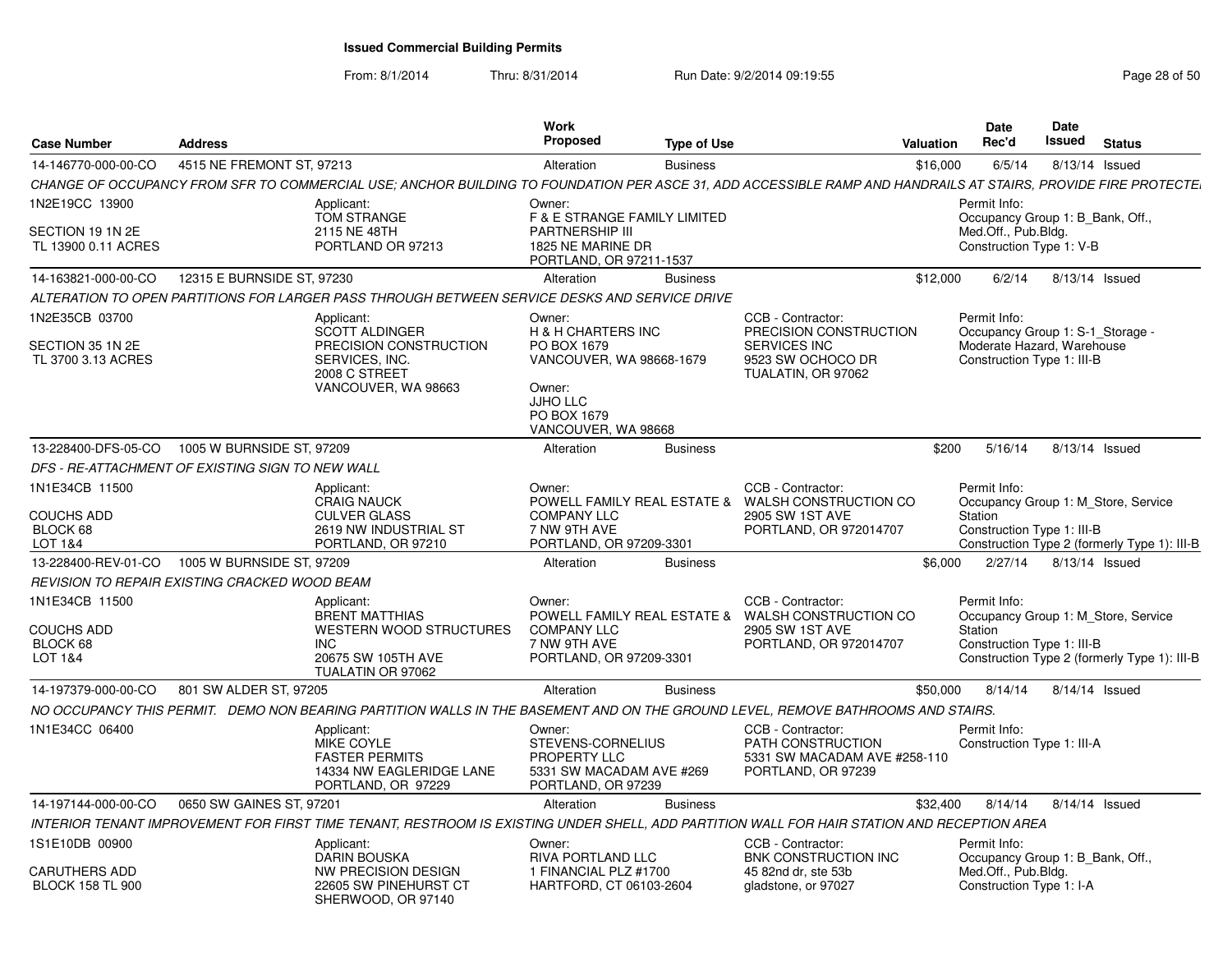#### From: 8/1/2014Thru: 8/31/2014 Run Date: 9/2/2014 09:19:55

| <b>Case Number</b>                                                                                                                                                                                | <b>Address</b>            |                                                                                                                                                         | Work<br><b>Proposed</b>                                                                                                                                      | <b>Type of Use</b> | <b>Valuation</b>                                                                                                                | <b>Date</b><br>Rec'd    | Date<br>Issued                                                                      | <b>Status</b>                                |
|---------------------------------------------------------------------------------------------------------------------------------------------------------------------------------------------------|---------------------------|---------------------------------------------------------------------------------------------------------------------------------------------------------|--------------------------------------------------------------------------------------------------------------------------------------------------------------|--------------------|---------------------------------------------------------------------------------------------------------------------------------|-------------------------|-------------------------------------------------------------------------------------|----------------------------------------------|
| 14-198435-000-00-CO                                                                                                                                                                               | 1219 NW EVERETT ST        |                                                                                                                                                         | Alteration                                                                                                                                                   | <b>Business</b>    |                                                                                                                                 | \$1,850                 | 8/14/14                                                                             | 8/14/14 Under Inspection                     |
|                                                                                                                                                                                                   |                           | <b>BUILD UNISTRUT RACK: FRAME FOR 75KVA TRANSFORMER AND SEISMIC SUPPORT</b>                                                                             |                                                                                                                                                              |                    |                                                                                                                                 |                         |                                                                                     |                                              |
| 1N1E33DA 50001                                                                                                                                                                                    |                           | Applicant:<br>COCHRAN INC/BROADWAY<br><b>ELECTRIC</b><br>626 SE MAIN ST<br>PORTLAND, OR 972140000                                                       | Owner:<br><b>ROLINR CASEY II LLC</b><br>2936 SE TAYLOR ST<br>PORTLAND, OR 97214-4033<br>Owner:<br>ROLINL CASEY II LLC                                        |                    | CCB - Contractor:<br>COCHRAN INC/BROADWAY<br><b>ELECTRIC</b><br>626 SE MAIN ST<br>PORTLAND, OR 972140000                        | Permit Info:            | Occupancy Group 1: B Bank, Off.,<br>Med.Off., Pub.Bldg.<br>Construction Type 1: I-A |                                              |
|                                                                                                                                                                                                   |                           |                                                                                                                                                         | 2936 SE TAYLOR ST<br>PORTLAND, OR 97214-4033                                                                                                                 |                    |                                                                                                                                 |                         |                                                                                     |                                              |
| 14-171363-000-00-CO                                                                                                                                                                               | 725 SW 10TH AVE, 97205    |                                                                                                                                                         | Alteration                                                                                                                                                   | <b>Business</b>    |                                                                                                                                 | \$9.000                 | 6/18/14                                                                             | 8/14/14 Issued                               |
|                                                                                                                                                                                                   |                           | TENANT IMPROVEMENT FOR EXISTING TENANT TO EXPAND INTO SPACE NEXT DOOR; PARTIAL CHANGE OF OCCUPANCY; NEW TENANT TO THE SPACE NEXT DOOR                   |                                                                                                                                                              |                    |                                                                                                                                 |                         |                                                                                     |                                              |
| 1N1E33DD 04800                                                                                                                                                                                    |                           | Applicant:<br><b>BOB SCHATZ</b><br>ALLUSA ARCHICTECTURE<br>2118 SE DIVISION ST<br>PORTLAND, OR 97202                                                    | Owner:<br>WARD V COOK<br>13611 SE RIVERCREST DR<br>VANCOUVER, WA 98683<br>Owner:                                                                             |                    | CCB - Contractor:<br>TODD OF ALL TRADES INC<br>PO BOX 91421<br>PORTLAND, OR 97291                                               | Permit Info:            | Occupancy Group 1: B_Bank, Off.,<br>Med.Off., Pub.Bldg.<br>Construction Type 1: V-B |                                              |
|                                                                                                                                                                                                   |                           |                                                                                                                                                         | LOIS A COOK<br>13611 SE RIVERCREST DR<br>VANCOUVER, WA 98683                                                                                                 |                    |                                                                                                                                 |                         |                                                                                     |                                              |
| 14-126647-000-00-CO                                                                                                                                                                               | 1027 E BURNSIDE ST, 97232 |                                                                                                                                                         | Alteration                                                                                                                                                   | <b>Business</b>    | \$137,000                                                                                                                       |                         | 8/14/14                                                                             | 8/14/14 Issued                               |
|                                                                                                                                                                                                   |                           | INTERIOR ONLY-RENOVATE EXISTING RESTROOMS, ASSOCIATED OFFICE/HOUSEKEEPING                                                                               |                                                                                                                                                              |                    |                                                                                                                                 |                         |                                                                                     |                                              |
| 1N1E35CA 05800                                                                                                                                                                                    |                           | Applicant:<br><b>JESSICA FAUST</b><br><b>MCA ARCHITECTS</b><br>630 SW 5TH AV STE 200<br>PORTLAND, OR 97204                                              | Owner:<br><b>COMPREHENSIVE OPTIONS FOR</b><br>1027 E BURNSIDE ST<br>PORTLAND, OR 97214-1328                                                                  |                    | CCB - Contractor:<br><b>JACK HAEDINGER</b><br>PACIFIC CREST CONSTRUCTION<br>24111 NE HALSEY ST #400<br>TROUTDALE, OR 97060-1030 | Permit Info:            | Occupancy Group 1: B_Bank, Off.,<br>Med.Off., Pub.Bldg.<br>Construction Type 1: I-B |                                              |
| 14-142702-000-00-CO                                                                                                                                                                               | 230 E BURNSIDE ST, 97214  |                                                                                                                                                         | Alteration                                                                                                                                                   | <b>Business</b>    |                                                                                                                                 | \$118,000               | 4/16/14                                                                             | 8/14/14 Issued                               |
|                                                                                                                                                                                                   |                           | TI AND CHANGE OF OCCUPANCY FOR NEW 2.793 SF RESTAURANT: NEW KITCHEN AND SEATING AREAS                                                                   |                                                                                                                                                              |                    |                                                                                                                                 |                         |                                                                                     |                                              |
| 1N1E34DD 00700<br><b>EAST PORTLAND</b><br>BLOCK 66<br>LOT 7&8 TL 700<br>LAND & IMPS SEE R149992 (R226504171)<br><b>FOR BILLBOARD</b><br>HISTORIC PROPERTY 15 YR 2006;<br>POTENTIAL ADDITIONAL TAX |                           | Applicant:<br>MIKE COYLE<br><b>FASTER PERMITS</b><br>14334 NW EAGLERIDGE LANE<br>PORTLAND, OR 97229                                                     | Owner:<br>TEMPLETON OFFICE<br><b>INVESTMENTS</b><br>7371 SE 92ND AVE<br>PORTLAND, OR 97266<br>Owner:<br><b>LLC</b><br>7371 SE 92ND AVE<br>PORTLAND, OR 97266 |                    | CCB - Contractor:<br>PATH CONSTRUCTION<br>5331 SW MACADAM AVE #258-110<br>PORTLAND, OR 97239                                    | Permit Info:            | Occupancy Group 1: A-2 Restaurant<br>Construction Type 1: III-B                     | Construction Type 2 (formerly Type 1): III-B |
| 14-168674-000-00-CO                                                                                                                                                                               | 600 NW 10TH AVE, 97209    |                                                                                                                                                         | Alteration                                                                                                                                                   | <b>Business</b>    |                                                                                                                                 | \$72,000                | 8/15/14                                                                             | 8/15/14 Under Inspection                     |
|                                                                                                                                                                                                   |                           | TI FOR EXISTING TENANT TO CREATE NEW CONSULTATION ROOM, REPLACE COUNTERTOPS, REPLACE SHELVING, NEW COOLERS ON NORTH SIDE OF THE STORE, NEW WELCOME AREA |                                                                                                                                                              |                    |                                                                                                                                 |                         |                                                                                     |                                              |
| 1N1E34BC 07200                                                                                                                                                                                    |                           | Applicant:<br>Howard Kimura<br><b>HG Kimura Architects</b><br>PO BOX 59415<br>Renton, WA 98058                                                          | Owner:<br>API PROPERTIES 1048 LLC<br>1900 S NORFOLK ST #150<br>SAN MATEO, CA 94403                                                                           |                    | CCB - Contractor:<br>TONE GIBSON<br><b>BOOCO CONSTRUCTION INC</b><br>PO BOX 30149<br>PORTLAND, OR 97294-0835                    | Permit Info:<br>Station | Construction Type 1: I-A                                                            | Occupancy Group 1: M Store, Service          |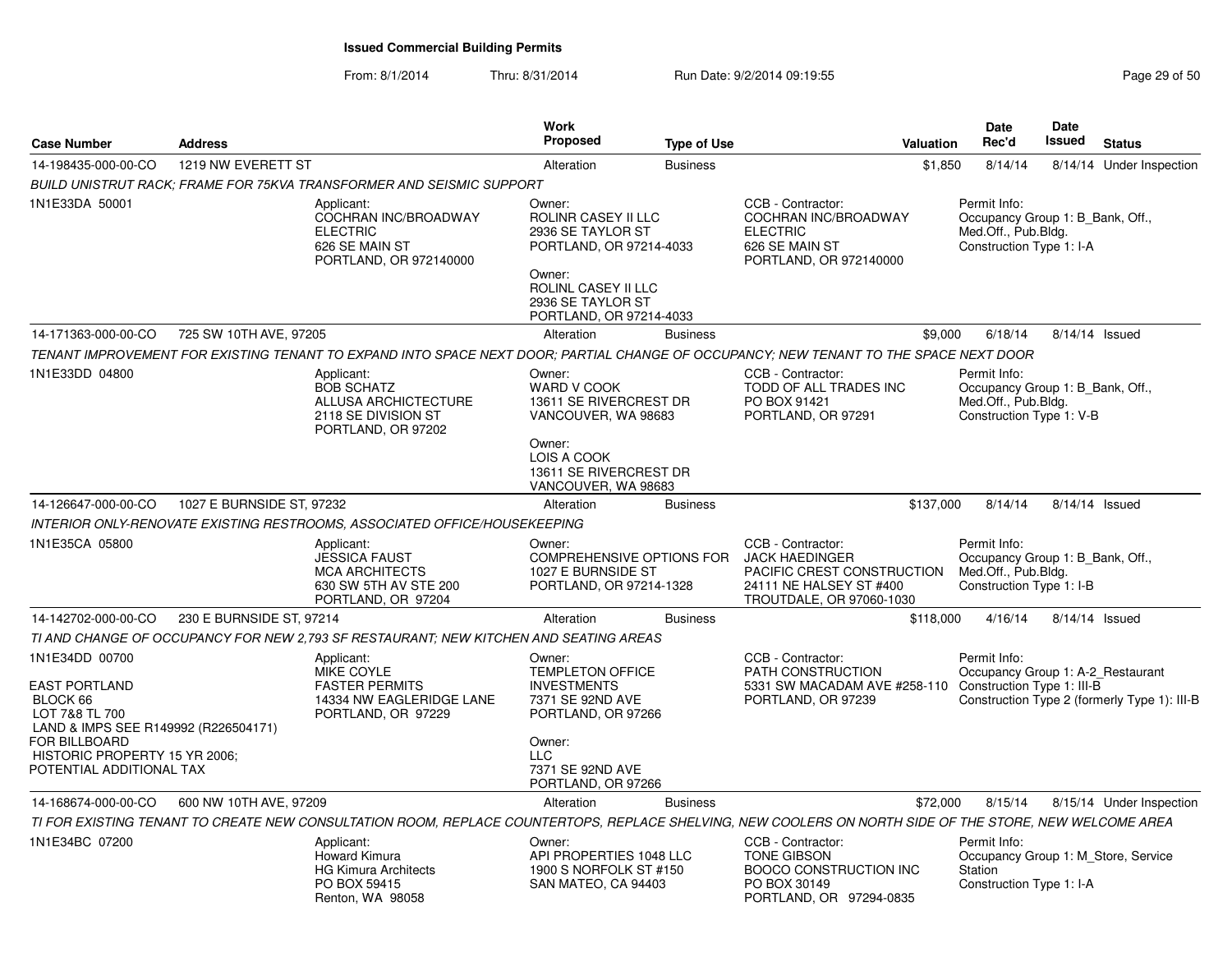| <b>Case Number</b>                                                                               | <b>Address</b>               |                                                                                                                                       | <b>Work</b><br><b>Proposed</b>                                                           | <b>Type of Use</b> |                                                                                                             | Valuation | Date<br>Rec'd                                                                                       | <b>Date</b><br>Issued | <b>Status</b>                                |
|--------------------------------------------------------------------------------------------------|------------------------------|---------------------------------------------------------------------------------------------------------------------------------------|------------------------------------------------------------------------------------------|--------------------|-------------------------------------------------------------------------------------------------------------|-----------|-----------------------------------------------------------------------------------------------------|-----------------------|----------------------------------------------|
| 14-175438-REV-01-CO                                                                              | 2226 NE BROADWAY, 97232      |                                                                                                                                       | Alteration                                                                               | <b>Business</b>    |                                                                                                             |           | \$<br>8/15/14                                                                                       | 8/15/14 Issued        |                                              |
| <b>REVISION TO RELOCATE BAR FIXTURES</b>                                                         |                              |                                                                                                                                       |                                                                                          |                    |                                                                                                             |           |                                                                                                     |                       |                                              |
| 1N1E26DD 04100                                                                                   |                              | Applicant:                                                                                                                            | Owner:                                                                                   |                    |                                                                                                             |           | Permit Info:                                                                                        |                       |                                              |
| JOHN IRVINGS 1ST ADD<br>BLOCK <sub>8</sub><br>LOT 11 EXC PT IN ST                                |                              | <b>DARIN BOUSKA</b><br>NW PRECISION DESIGN<br>22605 SW PINEHURST CT<br>SHERWOOD, OR 97140                                             | <b>SIXTY ONE TWO LLC</b><br>4800 SW MACADAM AVE #120<br>PORTLAND, OR 97239               |                    |                                                                                                             |           | Occupancy Group 1: B_Bank, Off.,<br>Med.Off., Pub.Bldg.<br>Construction Type 1: V-B                 |                       |                                              |
| 14-177638-000-00-CO                                                                              | 1450 N PRESCOTT ST, 97217    |                                                                                                                                       | Alteration                                                                               | <b>Business</b>    |                                                                                                             | \$62,000  | 7/1/14                                                                                              |                       | 8/18/14 Under Inspection                     |
|                                                                                                  |                              | TENANT IMPROVEMENT FOR FIRST TIME TENANT, NEW WALLS FOR OFFICE, INSTALL WALK IN COOLER, BAR AREA WITH SEATING, DISHWASHER AND 2 SINKS |                                                                                          |                    |                                                                                                             |           |                                                                                                     |                       |                                              |
| 1N1E22CB 04700                                                                                   |                              | Applicant:<br><b>LISA MCARTHUR</b><br>UNTAPPED LLC<br>3811 NE 70TH AVE<br>PORTLAND, OR 97213                                          | Owner:<br>PRESCOTT APARTMENTS LLC<br>39401 224TH AVE SE<br>ENUMCLAW, WA 98022-8982       |                    | CCB - Contractor:<br>CRONEN BUILDING CO. LLC.<br>8110 SE 45TH<br>PORTLAND, OR 97206                         |           | Permit Info:<br>Occupancy Group 1: B_Bank, Off.,<br>Med.Off., Pub.Bldg.<br>Construction Type 1: I-A |                       | Construction Type 2 (formerly Type 1): III-B |
| 14-199921-000-00-CO                                                                              | 16427 NE AIRPORT WAY, 97230  |                                                                                                                                       | Alteration                                                                               | <b>Business</b>    |                                                                                                             | \$16,000  | 8/18/14                                                                                             | 8/18/14 Issued        |                                              |
|                                                                                                  |                              | TI FOR EXISTING TENANT; DEMO INTERIOR WALLS IN LOBBY AREA AND BUILD NEW TO RECONFIGURE AREA                                           |                                                                                          |                    |                                                                                                             |           |                                                                                                     |                       |                                              |
| 1N3E19B 00212                                                                                    |                              | Applicant:<br>DANIEL J MCGARRY                                                                                                        | Owner:<br><b>JCS PROPERTIES LLC</b>                                                      |                    | CCB - Contractor:<br><b>DANIEL J MCGARRY</b>                                                                |           | Permit Info:<br>Occupancy Group 1: B Bank, Off.,                                                    |                       |                                              |
| <b>INTERSTATE CROSSROADS</b><br>LOT 18                                                           |                              | PO BOX 334<br>KALAMA, WA 98625                                                                                                        | 16427 NE AIRPORT WAY<br>PORTLAND, OR 97230                                               |                    | PO BOX 334<br>KALAMA, WA 98625                                                                              |           | Med.Off., Pub.Bldg.<br>Construction Type 1: III-B                                                   |                       |                                              |
| 14-200097-000-00-CO                                                                              | 6400 SE FOSTER RD, 97206     |                                                                                                                                       | Alteration                                                                               | <b>Business</b>    |                                                                                                             | \$10,000  | 8/18/14                                                                                             |                       | 8/18/14 Issued                               |
| REMOVE EXISTING 8'x100' AWNING AT NORTH ELEVATION                                                |                              |                                                                                                                                       |                                                                                          |                    |                                                                                                             |           |                                                                                                     |                       |                                              |
| 1S2E17BB 03600                                                                                   |                              | Applicant:<br><b>STEVEN R KEM</b><br><b>KEM'S WOODWORKS INC</b><br>PO BOX 396<br>CORNELIUS, OR 97113                                  | Owner:<br><b>HARRY M HANNA</b><br>10001 SE SUNNYSIDE RD #200<br>CLACKAMAS, OR 97015-9739 |                    | CCB - Contractor:<br><b>STEVEN R KEM</b><br><b>KEM'S WOODWORKS INC</b><br>PO BOX 396<br>CORNELIUS, OR 97113 |           |                                                                                                     |                       |                                              |
| 14-200291-000-00-CO                                                                              | 5933 NE WIN SIVERS DR, 97220 |                                                                                                                                       | Alteration                                                                               | <b>Business</b>    |                                                                                                             | \$65,000  | 8/19/14                                                                                             |                       | 8/19/14 Under Inspection                     |
|                                                                                                  |                              | TENANT IMPROVEMENT FOR NEW ACCOUNTING TENANT, DEMO WALLS ADD NEW WALLS FOR CONFERENCE ROOM, FILE ROOM AND BREAK ROOM WITH NEW SINK    |                                                                                          |                    |                                                                                                             |           |                                                                                                     |                       |                                              |
| 1N2E15DA 01300<br>WIN SIVERS BUSINESS PARK                                                       |                              | Applicant:<br><b>DAN YOUNG</b><br><b>OREGON BUSINESS</b>                                                                              | Owner:<br>D W SIVERS CO INC<br>4730 SW MACADAM AVE #101                                  |                    | CCB - Contractor:<br>DW SIVERS CO<br>4730 SW MACADAM AVE STE 101                                            |           | Permit Info:<br>Occupancy Group 1: B_Bank, Off.,<br>Med.Off., Pub.Bldg.                             |                       |                                              |
| LOT 2 TL 1300                                                                                    |                              | ARCHITECTURE<br>PO BOX 80301<br>PORTLAND, OR 97280                                                                                    | PORTLAND, OR 97239-6417                                                                  |                    | PORTLAND, OR 97201                                                                                          |           | Construction Type 1: III-B                                                                          |                       |                                              |
| 14-191913-000-00-CO                                                                              | 4701 SE BUSH ST, 97206       |                                                                                                                                       | Alteration                                                                               | Educational        |                                                                                                             | \$10,000  | 8/5/14                                                                                              |                       | $8/5/14$ Issued                              |
|                                                                                                  |                              | REMOVAL OF 2200 SQ FT OF ASPHALT AND ADDITION OF SOFT SURFACE AREAS AND LANDSCAPING: NEW CONCRETE RAMP                                |                                                                                          |                    |                                                                                                             |           |                                                                                                     |                       |                                              |
| 1S2E07CA 09600                                                                                   |                              | Applicant:<br>Kristin Wells                                                                                                           | Owner:<br>SCHOOL DISTRICT NO 1                                                           |                    |                                                                                                             |           |                                                                                                     |                       |                                              |
| SECTION 07 1S 2E<br>TL 9600 8.09 ACRES<br>SEE R645272 (R992070461) FOR LEASED<br><b>SUB ACCT</b> |                              | Portland Public Schools Facilities &<br>Asset Management<br>501 N Dixon St.<br>Portland, OR 97227                                     | PO BOX 3107<br>PORTLAND, OR 97208-3107                                                   |                    |                                                                                                             |           |                                                                                                     |                       |                                              |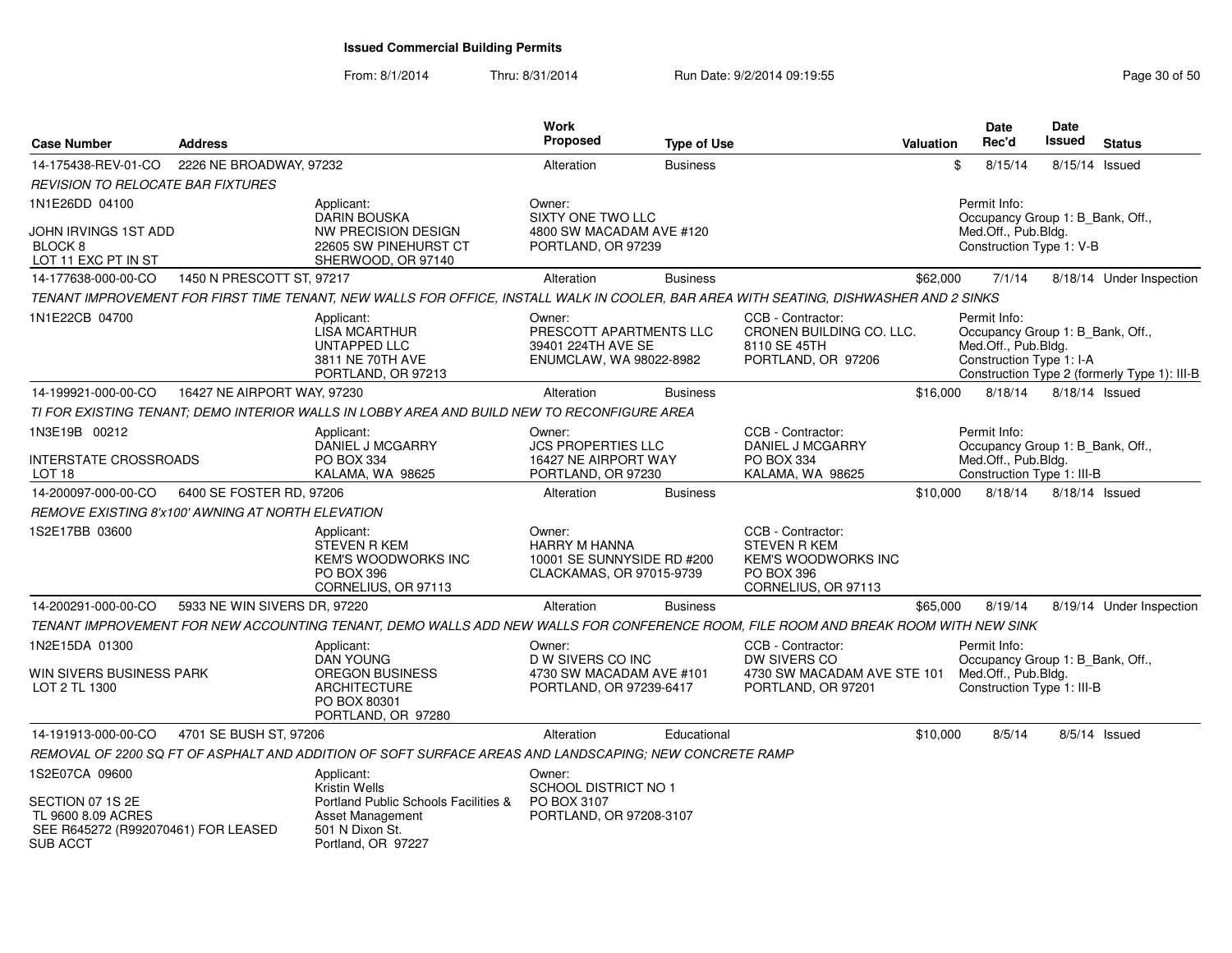| <b>Case Number</b>                                                                                     | <b>Address</b>                |                                                                                                                                  | Work<br><b>Proposed</b>                                                     | <b>Type of Use</b> | <b>Valuation</b>                                                                | <b>Date</b><br>Rec'd | <b>Date</b><br><b>Issued</b>                                  | <b>Status</b>                              |
|--------------------------------------------------------------------------------------------------------|-------------------------------|----------------------------------------------------------------------------------------------------------------------------------|-----------------------------------------------------------------------------|--------------------|---------------------------------------------------------------------------------|----------------------|---------------------------------------------------------------|--------------------------------------------|
| 14-177315-000-00-CO                                                                                    | 5000 N WILLAMETTE BLVD, 97217 |                                                                                                                                  | Alteration                                                                  | Educational        | \$50,000                                                                        | 6/30/14              |                                                               | 8/14/14 Under Inspection                   |
|                                                                                                        |                               | RECONFIGURE EXISTING CLASSROOM ON THIRD FLOOR TO CREATE 2 NURSING SIMULATION LABS WITH SINKS***PLAN DOES CONTAIN MED GAS***      |                                                                             |                    |                                                                                 |                      |                                                               |                                            |
| 1N1E18A 00100                                                                                          |                               | Applicant:                                                                                                                       | Owner:                                                                      |                    | CCB - Contractor:                                                               | Permit Info:         |                                                               |                                            |
| SECTION 18 1N 1E<br>TL 100 80.73 ACRES                                                                 |                               | <b>TOM BYRNE</b><br>SODERSTROM ARCHITECTS P C<br>1200 NW NAITO PARKWAY, STE<br>410<br>PORTLAND OR 97209                          | UNIVERSITY OF PORTLAND<br>5000 N WILLAMETTE BLVD<br>PORTLAND, OR 97203-5798 |                    | FORTIS CONSTRUCTION<br>1705 SW TAYLOR ST SUITE 200<br>PORTLAND, OR 97205        | Med.Off., Pub.Bldg.  | Occupancy Group 1: B_Bank, Off.,<br>Construction Type 1: II-B |                                            |
| 14-198408-000-00-CO                                                                                    | 161 NE 82ND AVE, 97213        |                                                                                                                                  | Alteration                                                                  | Educational        | \$31,500                                                                        | 8/14/14              |                                                               | 8/14/14 Issued                             |
| REPLACE ROOF ON PORTABLE CLASSROOM #3                                                                  |                               |                                                                                                                                  |                                                                             |                    |                                                                                 |                      |                                                               |                                            |
| 1N2E32DA 03800                                                                                         |                               | Applicant:<br><b>KRISTIN WELLS</b>                                                                                               | Owner:<br><b>SCHOOL DISTRICT NO 1</b>                                       |                    | CCB - Contractor:<br>TODD HESS BUILDING CO                                      | Permit Info:         | Occupancy Group 1: E_School                                   |                                            |
| MT TABOR HMS<br><b>BLOCK 1-4 TL 3800</b>                                                               |                               | PORTLAND PUBLIC SCHOOLS<br>501 N DIXON ST<br>PORTLAND, OR 97277                                                                  | PO BOX 3107<br>PORTLAND, OR 97208-3107                                      |                    | 9414 SW BARBUR BLVD. #150<br>PORTLAND, OR 97219                                 |                      | Construction Type 1: V-B                                      |                                            |
| 14-199818-000-00-CO                                                                                    | 5105 SE 97TH AVE, 97266       |                                                                                                                                  | Alteration                                                                  | Educational        | \$38,350                                                                        | 8/18/14              |                                                               | 8/18/14 Under Inspection                   |
| SOLAR - INSTALL 9.9KW ROOF MOUNTED SOLAR ARRAY                                                         |                               |                                                                                                                                  |                                                                             |                    |                                                                                 |                      |                                                               |                                            |
| 1S2E16 00100                                                                                           |                               | Applicant:                                                                                                                       | Owner:                                                                      |                    | CCB - Contractor:                                                               | Permit Info:         |                                                               |                                            |
| <b>CADWELLS ADD</b><br><b>BLOCK 7 TL 100</b><br>SEE R645277 (R125901791) FOR LEASED<br><b>SUB ACCT</b> |                               | <b>KRISTIN WELLS</b><br>PORTLAND PUBLIC SCHOOLS<br>501 N DIXON<br>PORTLAND OR 97227                                              | <b>SCHOOL DISTRICT NO 1</b><br>PO BOX 3107<br>PORTLAND, OR 97208-3107       |                    | NEIL KELLY CO INC<br>804 N ALBERTA ST<br>PORTLAND, OR 97217-2693                |                      | Occupancy Group 1: E_School<br>Construction Type 1: II-A      |                                            |
| 14-173307-000-00-CO                                                                                    | 2222 NE 92ND AVE, 97220       |                                                                                                                                  | Alteration                                                                  | Educational        |                                                                                 | \$5,000<br>6/23/14   |                                                               | 8/19/14 Issued                             |
|                                                                                                        |                               | MINOR TENANT IMPROVEMENT INCLUDING DEMOLITION OF WALLS, CONSTRUCT NEW WALLS, DOOR AND FINISHES                                   |                                                                             |                    |                                                                                 |                      |                                                               |                                            |
| 1N2E28DB 06300<br>SECTION 28 1N 2E<br>TL 300 9.06 ACRES                                                |                               | Applicant:<br>Kristin Wells<br>Portland Public Schools Facilities &<br>Asset Management<br>501 N Dixon St.<br>Portland, OR 97227 | Owner:<br>SCHOOL DISTRICT NO 1<br>PO BOX 3107<br>PORTLAND, OR 97208-3107    |                    | CCB - Contractor:<br>IN LINE COMMERCIAL CONST<br>PO BOX 5837<br>ALOHA, OR 97006 | Permit Info:         | Occupancy Group 1: E_School<br>Construction Type 1: V-B       |                                            |
| 14-137359-REV-02-CO                                                                                    | 5816 SW HOOD AVE, 97201       |                                                                                                                                  | Alteration                                                                  | Educational        |                                                                                 | \$<br>8/25/14        |                                                               | 8/25/14 Issued                             |
| <b>REVISION - ADD INTERIOR KNEE WALL</b>                                                               |                               |                                                                                                                                  |                                                                             |                    |                                                                                 |                      |                                                               |                                            |
| 1S1E15CA 05400                                                                                         |                               | Applicant:<br><b>SCOTT POPE</b>                                                                                                  | Owner:<br>JAMES A THOMPSEN LLC                                              |                    |                                                                                 | Permit Info:         | Occupancy Group 1: E_School                                   |                                            |
| <b>GREENS ADD</b><br><b>BLOCK 5 TL 5400</b>                                                            |                               | 2933 SE MARKET ST<br>PORTLAND, OR 97214-4952                                                                                     | PO BOX 69161<br>PORTLAND, OR 97239-0161                                     |                    |                                                                                 |                      | Construction Type 1: V-B                                      | Construction Type 2 (formerly Type 1): V-B |
| 14-204394-000-00-CO                                                                                    | 15300 NE GLISAN ST, 97230     |                                                                                                                                  | Alteration                                                                  | Educational        |                                                                                 | \$9,670<br>8/27/14   |                                                               | 8/27/14 Issued                             |
|                                                                                                        |                               | FRAME IN INTERIOR WALL WITH DOOR AND WINDOW OPENING TO ENCLOSE VICE PRINCIPALS'S OFFICE                                          |                                                                             |                    |                                                                                 |                      |                                                               |                                            |
| 1N2E36DB 06300                                                                                         |                               | Applicant:<br>JAMES E ANDERSON                                                                                                   | Owner:<br>SCHOOL DIST NO 7                                                  |                    | CCB - Contractor:<br><b>JAMES E ANDERSON</b>                                    | Permit Info:         | Occupancy Group 1: E_School                                   |                                            |
| SECTION 36 1N 2E<br>TL 6300 10.89 ACRES                                                                |                               | CEDAR MILL CONSTRUCTION<br>19465 SW 89th Ave<br>Tualatin, OR 97062                                                               | 1204 NE 201ST AVE<br>FAIRVIEW, OR 97024                                     |                    | <b>CEDAR MILL CONSTRUCTION</b><br>19465 SW 89th Ave<br>Tualatin, OR 97062       |                      | Construction Type 1: V-B                                      |                                            |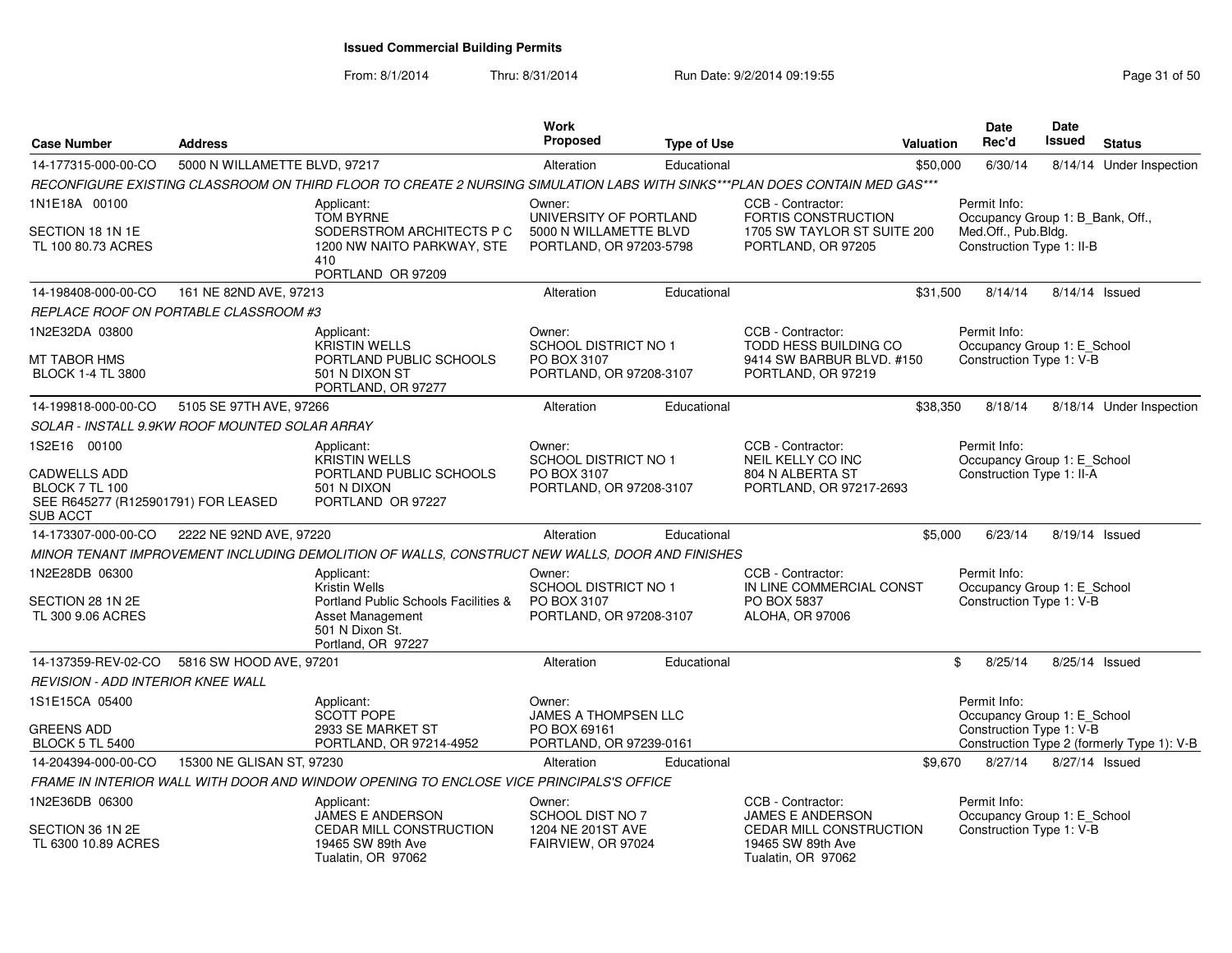| <b>Case Number</b>                                                                                       | Address                      |                                                                                                                                                             | Work<br>Proposed                                                                                                                          | <b>Type of Use</b> |                                                                                                                          | Valuation | Date<br>Rec'd                                     | <b>Date</b><br>Issued<br><b>Status</b>                                                    |
|----------------------------------------------------------------------------------------------------------|------------------------------|-------------------------------------------------------------------------------------------------------------------------------------------------------------|-------------------------------------------------------------------------------------------------------------------------------------------|--------------------|--------------------------------------------------------------------------------------------------------------------------|-----------|---------------------------------------------------|-------------------------------------------------------------------------------------------|
| 14-104031-DFS-01-CO                                                                                      | 2921 SE 116TH AVE, 97266     |                                                                                                                                                             | Alteration                                                                                                                                | Educational        |                                                                                                                          | \$169,130 | 6/10/14                                           | 8/29/14 Issued                                                                            |
| <b>DFS FOR STOREFRONT</b>                                                                                |                              |                                                                                                                                                             |                                                                                                                                           |                    |                                                                                                                          |           |                                                   |                                                                                           |
| 1S2E10AB 00800                                                                                           |                              | Applicant:                                                                                                                                                  | Owner:                                                                                                                                    |                    | CCB - Contractor:                                                                                                        |           | Permit Info:                                      |                                                                                           |
| SECTION 10 1S 2E<br>TL 800 4.87 ACRES                                                                    |                              | <b>DERRICK DINGMAN</b><br>2133 NW YORK ST<br>PORTLAND OR 97210                                                                                              | <b>SCHOOL DISTRICT #40</b><br>1500 SE 130TH AVE<br>PORTLAND, OR 97233-1719                                                                |                    | <b>STEVE BARTELL</b><br>P & C CONSTRUCTION CO<br>2133 NW YORK ST<br>PORTLAND, OR 97210                                   |           | Construction Type 1: III-B                        | Occupancy Group 1: E_School<br>Construction Type 2 (formerly Type 1): V-B                 |
| 14-198167-000-00-CO                                                                                      | 900 N THUNDERBIRD WAY, 97227 |                                                                                                                                                             | Alteration                                                                                                                                | Factory/Industrial |                                                                                                                          | \$50,000  |                                                   | 8/13/14 8/13/14 Issued                                                                    |
|                                                                                                          |                              | RECONFIGURING AND CONVERTING EXISTING BATHROOMS TO ADA RESTROOMS                                                                                            |                                                                                                                                           |                    |                                                                                                                          |           |                                                   |                                                                                           |
| 1N1E34AC 00400                                                                                           |                              | Applicant:                                                                                                                                                  | Owner:                                                                                                                                    |                    | CCB - Contractor:                                                                                                        |           | Permit Info:                                      |                                                                                           |
| <b>WHEELERS ADD</b><br>BLOCK 16&33-35 TL 400<br>LAND & IMPS SEE R646366 (R903701951)<br>FOR MACH & EQUIP |                              | DAVID WILLIAMS<br>70 NW COUCH ST SUITE 401<br>PORTLAND OR                                                                                                   | LD COMMODITIES NORTHWEST<br>PO BOX 810<br>WILTON, CT 06897-0810<br>Owner:<br><b>FACILITIES LLC</b><br>PO BOX 810<br>WILTON, CT 06897-0810 |                    | <b>MARK HAMLETT</b><br><b>CENTER LINE CONST &amp;</b><br><b>REMODELING INC</b><br>4714 SE 71ST AVE<br>PORTLAND, OR 97206 |           | Med.Off., Pub.Bldg.<br>Construction Type 1: V-B   | Occupancy Group 1: B_Bank, Off.,                                                          |
| 14-186154-000-00-CO                                                                                      | 15 SE 6TH AVE, 97214         |                                                                                                                                                             | Alteration                                                                                                                                | Factory/Industrial |                                                                                                                          | \$38,500  | 7/18/14                                           | 8/27/14 Issued                                                                            |
|                                                                                                          |                              |                                                                                                                                                             |                                                                                                                                           |                    |                                                                                                                          |           |                                                   |                                                                                           |
|                                                                                                          |                              | PARTIAL CHANGE OF OCCUPANCY FROM S-1 TO F-1. TENANT IMPROVEMENT FOR NEW BAKERY AND NON-PROFIT TENANT; ADD NEW WALL AND DOUBLE DOOR AT WAREHOUSE AREA, REMOV |                                                                                                                                           |                    | CCB - Contractor:                                                                                                        |           | Permit Info:                                      |                                                                                           |
| 1N1E35CC 01800<br><b>EAST PORTLAND</b><br>BLOCK 117<br>LOT <sub>6</sub><br>S 1/2 OF LOT 7                |                              | Applicant:<br><b>MARK MIKOLAVICH</b><br><b>WATERLEAF ARCHITECTS</b><br>621 SW MORRISON, SUITE 125<br>PORTLAND, OR 97205                                     | Owner:<br><b>BUILDING 15 LLC</b><br>3635 SW 48TH PL<br>PORTLAND, OR 97221                                                                 |                    | <b>ALAN VOLM</b><br>PACIFIC CREST STRUCTURES<br>17750 SW UPPER BOONES<br>FERRY RD 190<br>DURHAM OR 97224                 |           | Factory, Mod.Hazard<br>Construction Type 1: III-B | Occupancy Group 1: F-1_Industrial Plant -<br>Construction Type 2 (formerly Type 1): III-B |
| 14-165479-000-00-CO                                                                                      | 2232 SE 10TH AVE             |                                                                                                                                                             | Alteration                                                                                                                                | Factory/Industrial |                                                                                                                          | \$56,000  | 6/20/14                                           | 8/14/14 Under Inspection                                                                  |
|                                                                                                          |                              | TENANT IMPROVEMENT FOR NEW TENANT-DEMISE SPACE FOR NEW TENANT ADD WALLS AND PLATFORM. ADD CEILINGS TO THREE OFFICE SPACES ON SECOND FLOOR                   |                                                                                                                                           |                    |                                                                                                                          |           |                                                   |                                                                                           |
| 1S1E02CD 14201                                                                                           |                              | Applicant:<br><b>RICH GRIMES</b>                                                                                                                            | Owner:<br><b>STARK GROUP 2 LLC</b>                                                                                                        |                    | CCB - Contractor:<br><b>RICH GRIMES</b>                                                                                  |           | Permit Info:                                      | Occupancy Group 1: F-1_Industrial Plant -                                                 |
| STEPHENS ADD<br>BLOCK 113<br>LOT 3-6                                                                     |                              | PROGRESS CONSTRUCTION<br>710 NW 17TH STE B<br>PORTLAND OR 97209                                                                                             | 1355 NW 13TH AVE<br>PORTLAND, OR 97209-3284                                                                                               |                    | PROGRESS CONSTRUCTION<br>710 NW 17TH STE B<br>PORTLAND OR 97209                                                          |           | Factory, Mod.Hazard<br>Construction Type 1: V-B   | Construction Type 2 (formerly Type 1): V-B                                                |
| 14-173607-000-00-CO                                                                                      | 440 N COLUMBIA BLVD, 97217   |                                                                                                                                                             | Alteration                                                                                                                                | Factory/Industrial |                                                                                                                          | \$345.000 |                                                   | 6/25/14  8/20/14  Issued                                                                  |
|                                                                                                          |                              | INSTALL THREE NEW CATWALK STRUCTURES TO THE TOPS OF EXISTING TANKS IN THE TANK FARM                                                                         |                                                                                                                                           |                    |                                                                                                                          |           |                                                   |                                                                                           |
| 1N1E10DB 00800                                                                                           |                              | Applicant:<br><b>BJ ASBURY</b>                                                                                                                              | Owner:<br>PENNZOIL-QUAKER STATE &                                                                                                         |                    | CCB - Contractor:<br><b>GREENBERRY TANK AND IRON</b>                                                                     |           | Permit Info:                                      | Occupancy Group 1: U Private                                                              |
| SECTION 10 1N 1E<br>TL 800 3.24 ACRES<br>LAND & IMPS SEE R646381 (R941100331)<br>FOR MACH & EQUIP        |                              | <b>GREENBURY INDUSTRIAL</b><br>TWO CENTERPOINTE DR #580<br>LAKE OSWEGO, OR 97035                                                                            | <b>COMPANY</b><br>PO BOX 4369<br>HOUSTON, TX 77210-4369                                                                                   |                    | <b>COMPANY</b><br>PO BOX 1990<br>CORVALLIS, OR 97339-1990                                                                |           | Garage\Utility Misc.<br>Construction Type 1: V-B  |                                                                                           |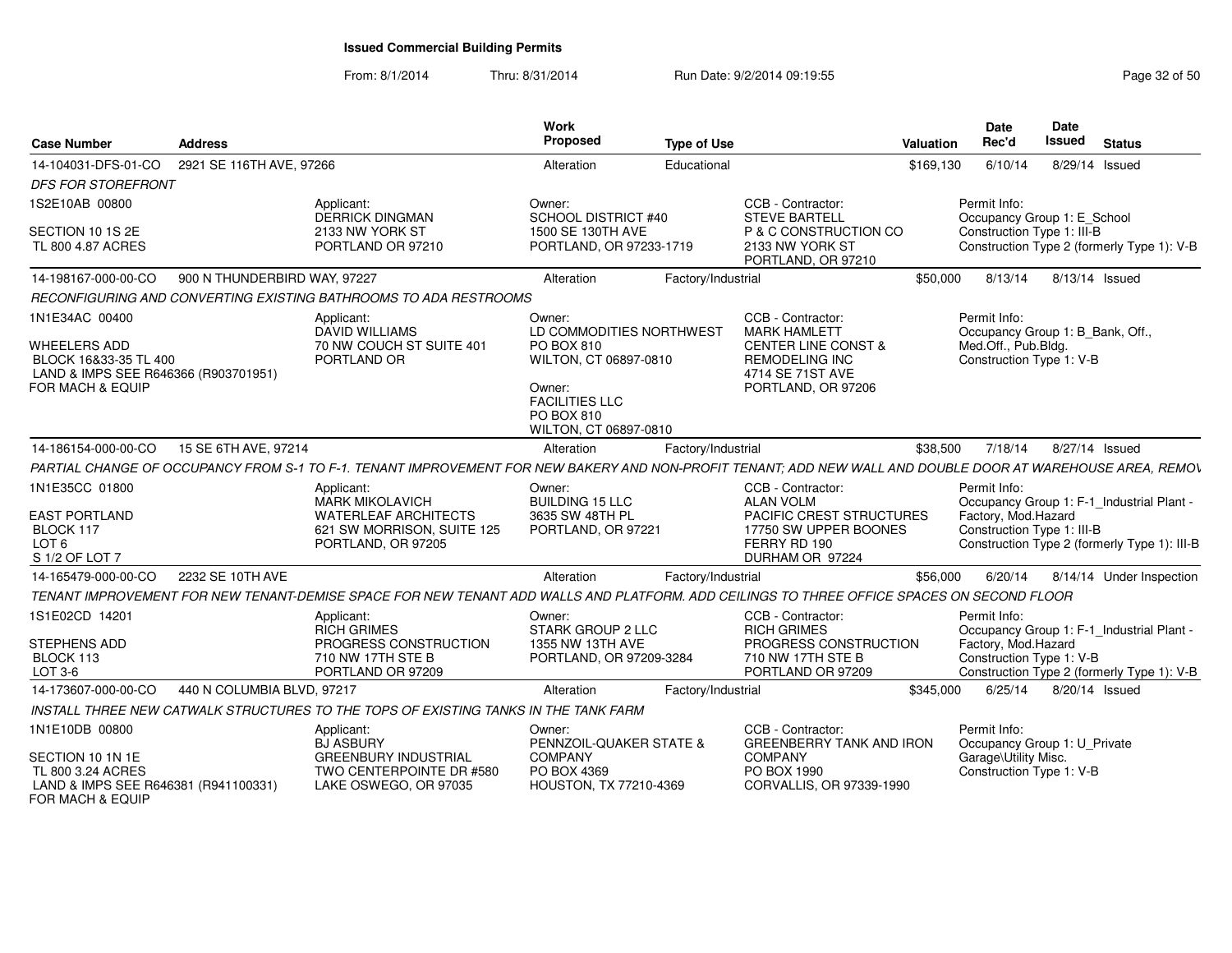| <b>Case Number</b>                                                                                      | <b>Address</b>               |                                                                                                                                                                                                                        | Work<br><b>Proposed</b>                                                                                                                          | <b>Type of Use</b> |                                                                                                                                      | <b>Valuation</b> | Date<br>Rec'd                                         | Date<br>Issued | <b>Status</b>                         |
|---------------------------------------------------------------------------------------------------------|------------------------------|------------------------------------------------------------------------------------------------------------------------------------------------------------------------------------------------------------------------|--------------------------------------------------------------------------------------------------------------------------------------------------|--------------------|--------------------------------------------------------------------------------------------------------------------------------------|------------------|-------------------------------------------------------|----------------|---------------------------------------|
| 14-189736-000-00-CO                                                                                     | 8524 SE 17TH AVE             |                                                                                                                                                                                                                        | Alteration                                                                                                                                       | Factory/Industrial |                                                                                                                                      | \$20,000         | 8/6/14                                                |                | $8/6/14$ Issued                       |
|                                                                                                         |                              | TI FOR NEW TENANT; REPLACE WINDOW WITH GARAGE DOOR, ADD NEW INTERIOR ACCESSIBLE RAMP, NEW STAIRS, NEW HALF WALLS TO BE USED AS COUNTERS                                                                                |                                                                                                                                                  |                    |                                                                                                                                      |                  |                                                       |                |                                       |
| 1S1E26AB 00500                                                                                          |                              | Applicant:<br>ENGAGING ENVIRONMENTS LLC<br>15626 SE MARTINS ST<br>PORTLAND, OR 97236                                                                                                                                   | Owner:<br><b>CLYDE V BRUMMELL LLC</b><br>PO BOX 221228<br>ANCHORAGE, AK 99522                                                                    |                    | CCB - Contractor:<br><b>ENGAGING ENVIRONMENTS LLC</b><br>15626 SE MARTINS ST<br>PORTLAND, OR 97236                                   |                  | Permit Info:<br>Station<br>Construction Type 1: V-B   |                | Occupancy Group 1: M Store, Service   |
|                                                                                                         |                              |                                                                                                                                                                                                                        | Owner:<br>E MARGARET BRUMMELL LLC<br>PO BOX 221228<br>ANCHORAGE, AK 99522                                                                        |                    |                                                                                                                                      |                  |                                                       |                |                                       |
| 14-172350-000-00-CO                                                                                     | 8301 SE DIVISION ST, 97216   |                                                                                                                                                                                                                        | Alteration                                                                                                                                       | Hazardous          |                                                                                                                                      | \$1,512          | 8/7/14                                                |                | 8/7/14 Issued                         |
|                                                                                                         |                              | <b>INSTALLATION OF NEW PAINT BOOTH IN EXISTING AUTO BODY SHOP</b>                                                                                                                                                      |                                                                                                                                                  |                    |                                                                                                                                      |                  |                                                       |                |                                       |
| 1S2E04CC 07200                                                                                          |                              | Applicant:<br>SUMMIT INDUSTRIES INC                                                                                                                                                                                    | Owner:<br><b>OUY N TRAN</b>                                                                                                                      |                    | CCB - Contractor:<br>SUMMIT INDUSTRIES INC                                                                                           |                  | Permit Info:                                          |                | Occupancy Group 1: S-2_Storage - Low  |
| SECTION 04 1S 2E<br>TL 7200 0.69 ACRES                                                                  |                              | PO BOX 10345<br>PORTLAND, OR 972960345                                                                                                                                                                                 | 1745 NW 38TH AVE<br>CAMAS, WA 98607                                                                                                              |                    | PO BOX 10345<br>PORTLAND, OR 972960345                                                                                               |                  | Hazard, Parking Garage<br>Construction Type 1: V-B    |                |                                       |
| 14-190482-000-00-CO                                                                                     | 431 NE MULTNOMAH ST, 97232   |                                                                                                                                                                                                                        | Alteration                                                                                                                                       | Hotel/Motel        |                                                                                                                                      | \$12,000         | 8/1/14                                                |                | $8/1/14$ Issued                       |
| REPLACE EXTERIOR HANDRAILS AND GUARDRAILS                                                               |                              |                                                                                                                                                                                                                        |                                                                                                                                                  |                    |                                                                                                                                      |                  |                                                       |                |                                       |
| 1N1E35BB 02100<br>HOLLADAYS ADD<br>BLOCK 71<br>LOT 1-3 EXC PT IN ST<br>LOT 4&5 EXC PT IN STS<br>LOT 6-8 |                              | Applicant:<br>RAYFORD THOMPSON SR<br>14125 SE 11TH ST<br>VANCOUVER, WA 98683                                                                                                                                           | Owner:<br>LNF PROPERTIES INC<br>720 SW WASHINGTON ST #310<br>PORTLAND, OR 97205-3521<br>Owner:<br>WBL INVESTMENT CO<br>720 SW WASHINGTON ST #310 |                    | CCB - Contractor:<br>RAYFORD THOMPSON SR<br>14125 SE 11TH ST<br>VANCOUVER, WA 98683                                                  |                  | Permit Info:<br>Construction Type 1: V-B              |                | Occupancy Group 1: R-1_Hotel or Motel |
|                                                                                                         |                              |                                                                                                                                                                                                                        | PORTLAND, OR 97205-3521                                                                                                                          |                    |                                                                                                                                      |                  |                                                       |                |                                       |
| 14-125945-000-00-CO                                                                                     | 2170 NW RALEIGH ST, 97210    |                                                                                                                                                                                                                        | Alteration                                                                                                                                       | Mercantile         |                                                                                                                                      | \$2,591,109      | 4/7/14                                                |                | 8/11/14 Under Inspection              |
|                                                                                                         |                              | Renovation of an existing tilt up concrete warehouse into a grocery store and retail building with renovation of the existing 20' wide parking strip on NW 22nd to new parking, landscaped area and exterior terrace a |                                                                                                                                                  |                    |                                                                                                                                      |                  |                                                       |                |                                       |
| 1N1E28CD 02600<br>COUCHS ADD<br>BLOCK 296<br>LOT 11-18                                                  |                              | Applicant:<br><b>BRUCE BROWN</b><br><b>GBD ARCHITECTS</b><br>1120 NW Couch St. Ste 300<br>Portland OR 97209                                                                                                            | Owner:<br><b>MILLIKAN PROPERTIES LLC</b><br>1701 SE COLUMBIA RIVER DR<br>VANCOUVER, WA 98661-8078                                                |                    | CCB - Contractor:<br><b>JOHN RESIDENTIAL</b><br><b>CONSTRUCTION GROUP LLC</b><br>1701 SE COLUMBIA RIVER DRIVE<br>VANCOUVER, WA 98661 |                  | Permit Info:<br>Station<br>Construction Type 1: III-B |                | Occupancy Group 1: M_Store, Service   |
| 14-193926-000-00-CO                                                                                     | 320 NW 10TH AVE - Unit RU106 |                                                                                                                                                                                                                        | Alteration                                                                                                                                       | Mercantile         |                                                                                                                                      | \$6,000          | 8/5/14                                                |                | 8/5/14 Issued                         |
|                                                                                                         |                              | REMOVE INTERIOR WALLS AND CREATE SHELL IN UNITS 105 AND 106                                                                                                                                                            |                                                                                                                                                  |                    |                                                                                                                                      |                  |                                                       |                |                                       |
| 1N1E34CB 99121<br>ELIZABETH LOFTS CONDOMINIUMS                                                          |                              | Applicant:<br>EPIC CONSTRUCTION &<br><b>REMODELING LLC</b>                                                                                                                                                             | Owner:<br><b>WEST TENTH LLC</b><br>155 SANSOME ST #850                                                                                           |                    | CCB - Contractor:<br>EPIC CONSTRUCTION &<br><b>REMODELING LLC</b>                                                                    |                  | Permit Info:<br>Station                               |                | Occupancy Group 1: M_Store, Service   |
| <b>LOT RU-106</b>                                                                                       |                              | 15655 SW PERIDOT WAY<br>BEAVERTON, OR 97007                                                                                                                                                                            | SAN FRANCISCO, CA 94104-3610                                                                                                                     |                    | 15655 SW PERIDOT WAY<br>BEAVERTON, OR 97007                                                                                          |                  | Construction Type 1: I-A                              |                |                                       |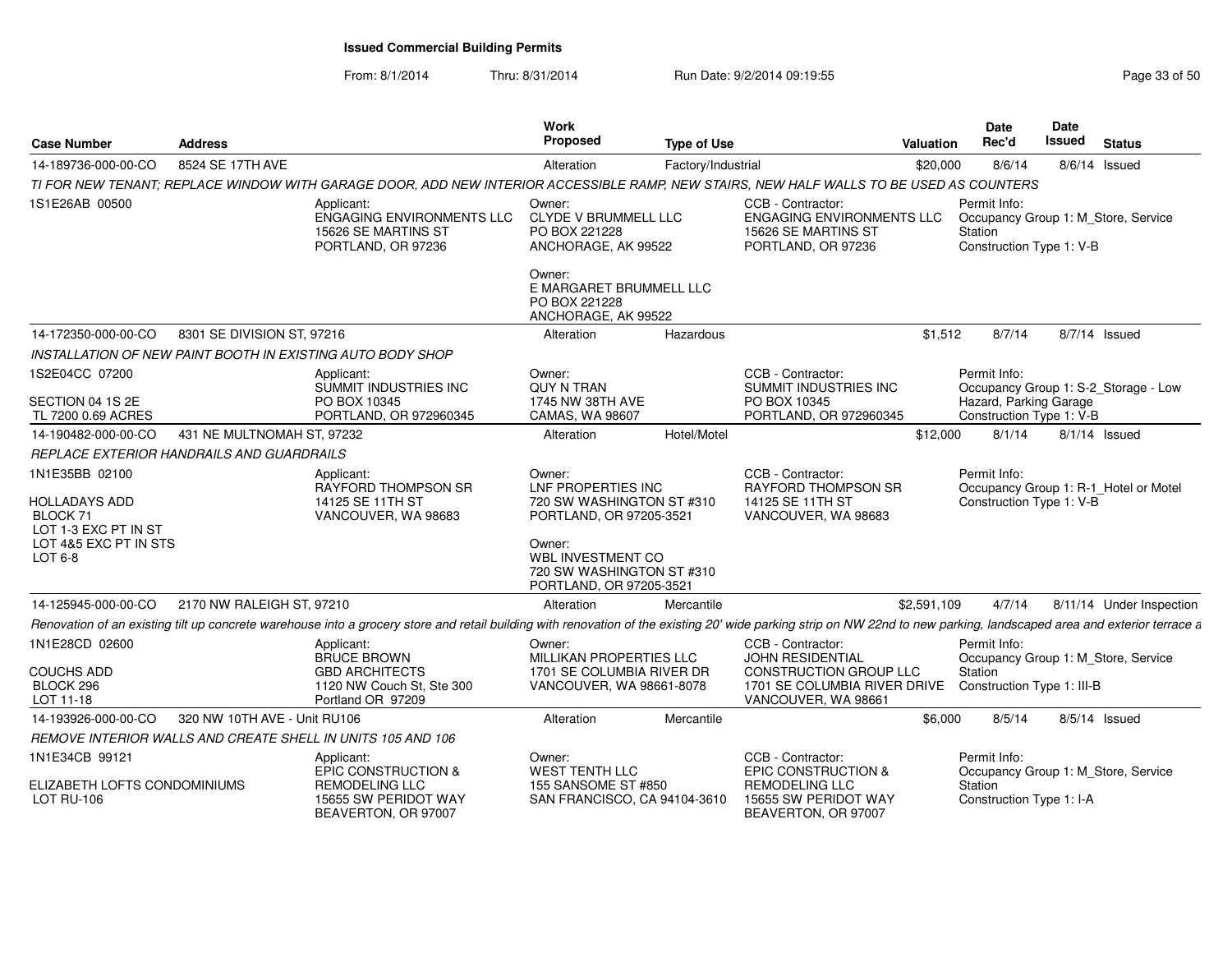| <b>Case Number</b>                                  | <b>Address</b>                                                                                                                                                    | Work<br><b>Proposed</b>                                                                                                                                   | <b>Type of Use</b>                                                                                                                | Valuation | Date<br>Rec'd                                                                                       | <b>Date</b><br><b>Issued</b> | <b>Status</b>                       |
|-----------------------------------------------------|-------------------------------------------------------------------------------------------------------------------------------------------------------------------|-----------------------------------------------------------------------------------------------------------------------------------------------------------|-----------------------------------------------------------------------------------------------------------------------------------|-----------|-----------------------------------------------------------------------------------------------------|------------------------------|-------------------------------------|
| 14-203926-000-00-CO                                 | 2234 NW LOVEJOY ST, 97210                                                                                                                                         | Alteration                                                                                                                                                | Mercantile                                                                                                                        | \$100,000 | 8/29/14                                                                                             |                              | 8/29/14 Issued                      |
|                                                     | TI FOR FIRST TIME TENANT - BUILD OUT FOR NEW COFFEE SHOP                                                                                                          |                                                                                                                                                           |                                                                                                                                   |           |                                                                                                     |                              |                                     |
| 1N1E33BD 13700                                      | Applicant:<br><b>BRYAN DESGROSELLIER</b><br>JAMES E JOHN CONSTRUCTION<br>1701 SE COLUMBIA RIVER DR<br>VANCOUVER, WA 98661                                         |                                                                                                                                                           | CCB - Contractor:<br>JAMES E JOHN CONSTRUCTION<br>CO INC<br>1701 SE COLUMBIA RIVER DR<br>VANCOUVER, WA 98661                      |           | Permit Info:<br>Station<br>Construction Type 1: I-A                                                 |                              | Occupancy Group 1: M Store, Service |
| 14-191769-000-00-CO                                 | 4016 N MISSISSIPPI AVE, 97227                                                                                                                                     | Alteration                                                                                                                                                | Mercantile                                                                                                                        | \$12,000  | 8/1/14                                                                                              |                              | 8/1/14 Under Inspection             |
|                                                     | TENANT IMPROVEMENT FOR FIRST TIME TENANT; CHANGE OF OCCUPANCY FROM B TO M AND S-1                                                                                 |                                                                                                                                                           |                                                                                                                                   |           |                                                                                                     |                              |                                     |
| 1N1E22CA 14000                                      | Applicant:<br><b>DAVID MULLENS</b><br>URBAN DEVELOPMENT GROUP<br>735 SW 158TH AVENUE<br>BEAVERTON, OR 97006                                                       | Owner:<br><b>UDG MISSISSIPPI LLC</b><br>735 SW 158TH AVE<br>BEAVERTON, OR 97006                                                                           | CCB - Contractor:<br>SK HOFF CONSTRUCTION LLC<br>735 SW 158TH AVE<br>BEAVERTON, OR 97006                                          |           | Permit Info:<br>Station<br>Construction Type 1: V-A                                                 |                              | Occupancy Group 1: M Store, Service |
| 14-206010-000-00-CO                                 | 1005 W BURNSIDE ST, 97209                                                                                                                                         | Alteration                                                                                                                                                | Mercantile                                                                                                                        | \$12,000  | 8/29/14                                                                                             |                              | 8/29/14 Issued                      |
|                                                     | RACKING PERMIT FOR BOOKSHELVES IN NE QUAD PORTION OF BUILDING ON 2ND FLOOR                                                                                        |                                                                                                                                                           |                                                                                                                                   |           |                                                                                                     |                              |                                     |
| 1N1E34CB 11500<br><b>COUCHS ADD</b><br>BLOCK 68     | Applicant:<br><b>JENN PECENKA</b><br><b>ERNEST R MUNCH</b><br>111 SW OAK ST, STE 300                                                                              | Owner:<br><b>POWELL FAMILY REAL ESTATE &amp;</b><br><b>COMPANY LLC</b><br>7 NW 9TH AVE                                                                    |                                                                                                                                   |           | Permit Info:<br>Station<br>Construction Type 1: III-B                                               |                              | Occupancy Group 1: M Store, Service |
| LOT 1&4                                             | PORTLAND, OR 97204                                                                                                                                                | PORTLAND, OR 97209-3301                                                                                                                                   |                                                                                                                                   |           |                                                                                                     |                              |                                     |
| 14-205148-000-00-CO                                 | 411 SE 80TH AVE, 97215                                                                                                                                            | Alteration<br>Mercantile                                                                                                                                  |                                                                                                                                   | \$15,000  | 8/29/14                                                                                             |                              | 8/29/14 Issued                      |
|                                                     | ACCESSIBILITY UPGRADES ONLY - REMODEL EXISTING SPACE FOR FUTURE TENANT - NOT A CHANGE OF OCCUPANCY: ADD COMPLIANT HANDRAILS AT STAIRS TO MEZZANINE. INFILL WALL I |                                                                                                                                                           |                                                                                                                                   |           |                                                                                                     |                              |                                     |
| 1N2E32DD 13600                                      | Applicant:<br><b>BARRY EASTWOOD</b><br>BARRY EASTWOOD & ASSOC<br>9230 N SAINT LOUIS AVE<br>PORTLAND OR 97203                                                      | Owner:<br><b>RAYMOND A SALVI</b><br>3908 SW BRITTANY DR<br>GRESHAM, OR 97080<br>Owner:<br><b>JEAN C SALVI</b><br>3908 SW BRITTANY DR<br>GRESHAM, OR 97080 | CCB - Contractor:<br><b>SUZANNE RUTH HAMOR &amp;</b><br><b>STEVEN MICHAEL SARGENT</b><br>14360 SE SHALIMAR AVE<br>SANDY, OR 97055 |           | Permit Info:<br>Construction Type 1: V-B                                                            |                              | Occupancy Group 1: A-2 Restaurant   |
| 14-205359-000-00-CO                                 | 6100 SE 111TH AVE, 97266                                                                                                                                          | Alteration                                                                                                                                                | Mercantile                                                                                                                        | \$8,500   | 8/28/14                                                                                             |                              | 8/28/14 Issued                      |
|                                                     | REPLACE BEAM AND WING WALL AT FRONT ELEVATION OF BUILDING. NOT CHANGING SIZE OF OPENING.                                                                          |                                                                                                                                                           |                                                                                                                                   |           |                                                                                                     |                              |                                     |
| 1S2E15DC 00500                                      | Applicant:<br><b>STAN ANDERSON</b>                                                                                                                                | Owner:<br>DEH LLC                                                                                                                                         | CCB - Contractor:<br><b>STAN ANDERSON</b>                                                                                         |           | Permit Info:<br>Occupancy Group 1: S-1 Storage -                                                    |                              |                                     |
| <b>GARBADE</b><br><b>BLOCK1</b><br>LOT 11-13 TL 500 | STAN ANDERSON BUILDERS LLC<br>3560 SW ALICE ST<br>PORTLAND OR 97219                                                                                               | 20575 SE HIGH RIDGE CT<br>DAMASCUS, OR 97089                                                                                                              | STAN ANDERSON BUILDERS LLC<br>3560 SW ALICE ST<br>PORTLAND OR 97219                                                               |           | Moderate Hazard, Warehouse                                                                          |                              |                                     |
| 14-200443-000-00-CO                                 | 3739 SW BOND AVE, 97201                                                                                                                                           | Alteration                                                                                                                                                | Mercantile                                                                                                                        | \$26,000  | 8/28/14                                                                                             |                              | 8/28/14 Issued                      |
|                                                     | SHELL ONLY NO OCCCUPANCY SEPARATE PERMIT REQUIRED FOR TENANT IMPROVEMENT FOR FUTURE TENANT, ADDITION OF NEW RESTROOM                                              |                                                                                                                                                           |                                                                                                                                   |           |                                                                                                     |                              |                                     |
| 1S1E10DB 00900                                      | Applicant:<br><b>DARIN BOUSKA</b><br>NW PRECISION DESIGN<br>22605 SW PINEHURST CT<br>SHERWOOD, OR 97140                                                           | Owner:<br>RIVA PORTLAND LLC<br>1 FINANCIAL PLZ #1700<br>HARTFORD, CT 06103-2604                                                                           | CCB - Contractor:<br>BNK CONSTRUCTION INC<br>45 82nd dr. ste 53b<br>gladstone, or 97027                                           |           | Permit Info:<br>Occupancy Group 1: B_Bank, Off.,<br>Med.Off., Pub.Bldg.<br>Construction Type 1: I-A |                              |                                     |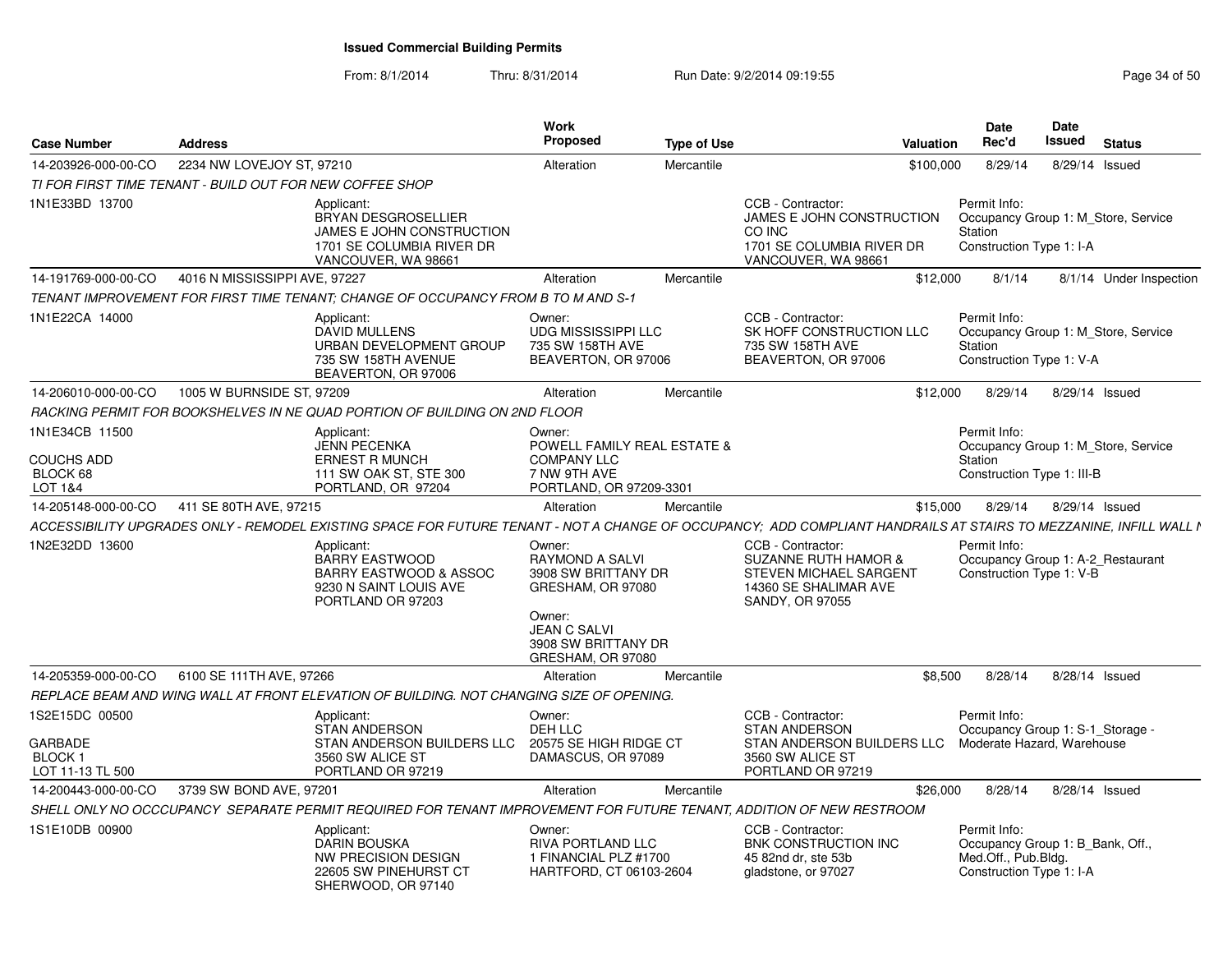| <b>Case Number</b>                                                  | <b>Address</b>                                    |                                                                                                                                   | Work<br><b>Proposed</b>                                                                | <b>Type of Use</b> |                                                                                                                     | Valuation | <b>Date</b><br>Rec'd                                                                                | <b>Date</b><br>Issued | <b>Status</b>                       |
|---------------------------------------------------------------------|---------------------------------------------------|-----------------------------------------------------------------------------------------------------------------------------------|----------------------------------------------------------------------------------------|--------------------|---------------------------------------------------------------------------------------------------------------------|-----------|-----------------------------------------------------------------------------------------------------|-----------------------|-------------------------------------|
| 14-197154-000-00-CO                                                 | 3745 SW BOND AVE, 97201                           |                                                                                                                                   | Alteration                                                                             | Mercantile         |                                                                                                                     | \$303,359 | 8/28/14                                                                                             |                       | 8/28/14 Issued                      |
|                                                                     |                                                   | SHELL ONLY NO OCCUPANCY THIS PERMITADD NEW RESTROOM FOR FUTURE TENANT AND INTERIOR WALL FINISHES.                                 |                                                                                        |                    |                                                                                                                     |           |                                                                                                     |                       |                                     |
| 1S1E10DB 00900                                                      |                                                   | Applicant:<br><b>DARIN BOUSKA</b><br><b>NW PRECISION DESIGN</b><br>22605 SW PINEHURST CT<br>SHERWOOD, OR 97140                    | Owner:<br>RIVA PORTLAND LLC<br>1 FINANCIAL PLZ #1700<br>HARTFORD, CT 06103-2604        |                    | CCB - Contractor:<br>BNK CONSTRUCTION INC<br>45 82nd dr. ste 53b<br>gladstone, or 97027                             |           | Permit Info:<br>Occupancy Group 1: B_Bank, Off.,<br>Med.Off., Pub.Bldg.<br>Construction Type 1: I-A |                       |                                     |
| 14-204476-000-00-CO                                                 | 6144 SE FOSTER RD, 97206                          |                                                                                                                                   | Alteration                                                                             | Mercantile         |                                                                                                                     | \$35,000  | 8/27/14                                                                                             |                       | 8/27/14 Issued                      |
|                                                                     | INSTALL 2 WALK IN COOLERS AND ONE WALK IN FREEZER |                                                                                                                                   |                                                                                        |                    |                                                                                                                     |           |                                                                                                     |                       |                                     |
| 1S2E07DD 06900<br>J F LYNDS ADD<br>BLOCK 1<br>LOT 1-10              |                                                   | Applicant:<br><b>PATRICK LEAMY</b><br>AMERICAN COLD STORAGE INC<br>POB 621<br>WELCHES, OR 97067                                   | Owner:<br><b>WINSON INTERNATIONAL LLC</b><br>6512 GOLD DUST ST<br>EASTVALE, CA 92880   |                    | CCB - Contractor:<br><b>PATRICK LEAMY</b><br>AMERICAN COLD STORAGE INC<br>POB 621<br>WELCHES, OR 97067              |           | Permit Info:<br>Station<br>Construction Type 1: V-B                                                 |                       | Occupancy Group 1: M Store, Service |
| 14-201506-000-00-CO                                                 | 4849 NE 138TH AVE, 97230                          |                                                                                                                                   | Alteration                                                                             | Mercantile         |                                                                                                                     | \$45,000  | 8/21/14                                                                                             |                       | 8/21/14 Issued                      |
|                                                                     | NEW WALK-IN COOLER AND CEILING TILE AND GRID      |                                                                                                                                   |                                                                                        |                    |                                                                                                                     |           |                                                                                                     |                       |                                     |
| 1N2E23A 00600<br>SPACE INDUSTRIAL PK<br><b>BLOCK 3&amp;8 TL 600</b> |                                                   | Applicant:<br><b>KEY MECHANICAL CO OF</b><br><b>WASHINGTON</b><br>19430 68TH AVE SO<br><b>KENT, WA 98032</b>                      | Owner:<br><b>COSTCO WHOLESALE CORP</b><br>999 LAKE DR<br>ISSAQUAH, WA 98027            |                    | CCB - Contractor:<br><b>KEY MECHANICAL CO OF</b><br><b>WASHINGTON</b><br>19430 68TH AVE SO<br><b>KENT, WA 98032</b> |           | Permit Info:<br>Station<br>Construction Type 1: III-B                                               |                       | Occupancy Group 1: M Store, Service |
| 14-160700-000-00-CO                                                 | 205 SW 9TH AVE, 97205                             |                                                                                                                                   | Alteration                                                                             | Mercantile         |                                                                                                                     | \$36,000  | 6/5/14                                                                                              |                       | 8/20/14 Under Inspection            |
|                                                                     |                                                   | ADD DEMISING WALL AND EXTERIOR DOOR TO CREATE TWO TENANT SPACES.                                                                  |                                                                                        |                    | REMOVE BATHROOM FROM MEZZANINE, REDUCE MEZZANINE IN SPACE 203, AND ADD TWO BATHROOMS TO                             |           |                                                                                                     |                       |                                     |
| 1N1E34CC 01800                                                      |                                                   | Applicant:<br><b>JOSEPH BEER</b><br><b>FOSLER PORTLAND</b><br><b>ARCHITECTURE LLC</b><br>1930 NW LOVEJOY ST<br>PORTLAND, OR 97209 | Owner:<br>917 OAK LIMITED PARTNERSHIP<br>906 NW 23RD AVE<br>PORTLAND, OR 97210-3006    |                    | CCB - Contractor:<br>JEFFERY L KRATER<br>5024 SE FLAVEL DR<br>PORTLAND, OR 97206                                    |           | Permit Info:<br>Station<br>Construction Type 1: III-B                                               |                       | Occupancy Group 1: M_Store, Service |
| 13-230182-DFS-01-CO                                                 | 3210 NE BROADWAY, 97232                           |                                                                                                                                   | Alteration                                                                             | Mercantile         |                                                                                                                     | \$45,000  | 7/25/14                                                                                             |                       | 8/18/14 Issued                      |
| DFS FOR ACOUSTICAL CEILINGS                                         |                                                   |                                                                                                                                   |                                                                                        |                    |                                                                                                                     |           |                                                                                                     |                       |                                     |
| 1N1E25CD 11900                                                      |                                                   | Applicant:<br>Calista Fitzgerald<br><b>LRS Architects</b><br>720 NW Davis<br>Portland, OR 97209                                   | Owner:<br><b>GRANT PARK VILLAGE LLC</b><br>1015 NW 11TH AVE<br>PORTLAND, OR 97209-3496 |                    | CCB - Contractor:<br>R & H CONSTRUCTION<br>1530 SW TAYLOR STREET<br>PORTLAND, OR 97205                              |           | Permit Info:<br>Station<br>Construction Type 1: I-A                                                 |                       | Occupancy Group 1: M_Store, Service |
| 14-113603-REV-02-CO                                                 | 6919 SE 82ND AVE, 97206                           |                                                                                                                                   | Alteration                                                                             | Mercantile         |                                                                                                                     |           | 3/20/14<br>\$                                                                                       | 8/15/14 Final         |                                     |
|                                                                     |                                                   | REVISION TO CLARIFY FLOOR SYSTEM PER INSPECTOR PONCE'S REQUEST, SPACE ABOVE TENANT TO BE USED AS ATTIC/STORAGE SPACE              |                                                                                        |                    |                                                                                                                     |           |                                                                                                     |                       |                                     |
| 1S2E20AA 08800                                                      |                                                   | Applicant:<br><b>BOB SCHATZ</b>                                                                                                   | Owner:<br>NGUYEN-BUI ENTERPRISES LLC                                                   |                    |                                                                                                                     |           | Permit Info:                                                                                        |                       | Occupancy Group 1: M_Store, Service |
| SECTION 20 1S 2E<br>TL 8800 0.21 ACRES                              |                                                   | <b>ALLUSA ARCHICTECTURE</b><br>2118 SE DIVISION ST<br>PORTLAND, OR 97202                                                          | 1775 SUNBURST TER NW<br><b>SALEM, OR 97304</b>                                         |                    |                                                                                                                     |           | Station<br>Construction Type 1: V-B                                                                 |                       |                                     |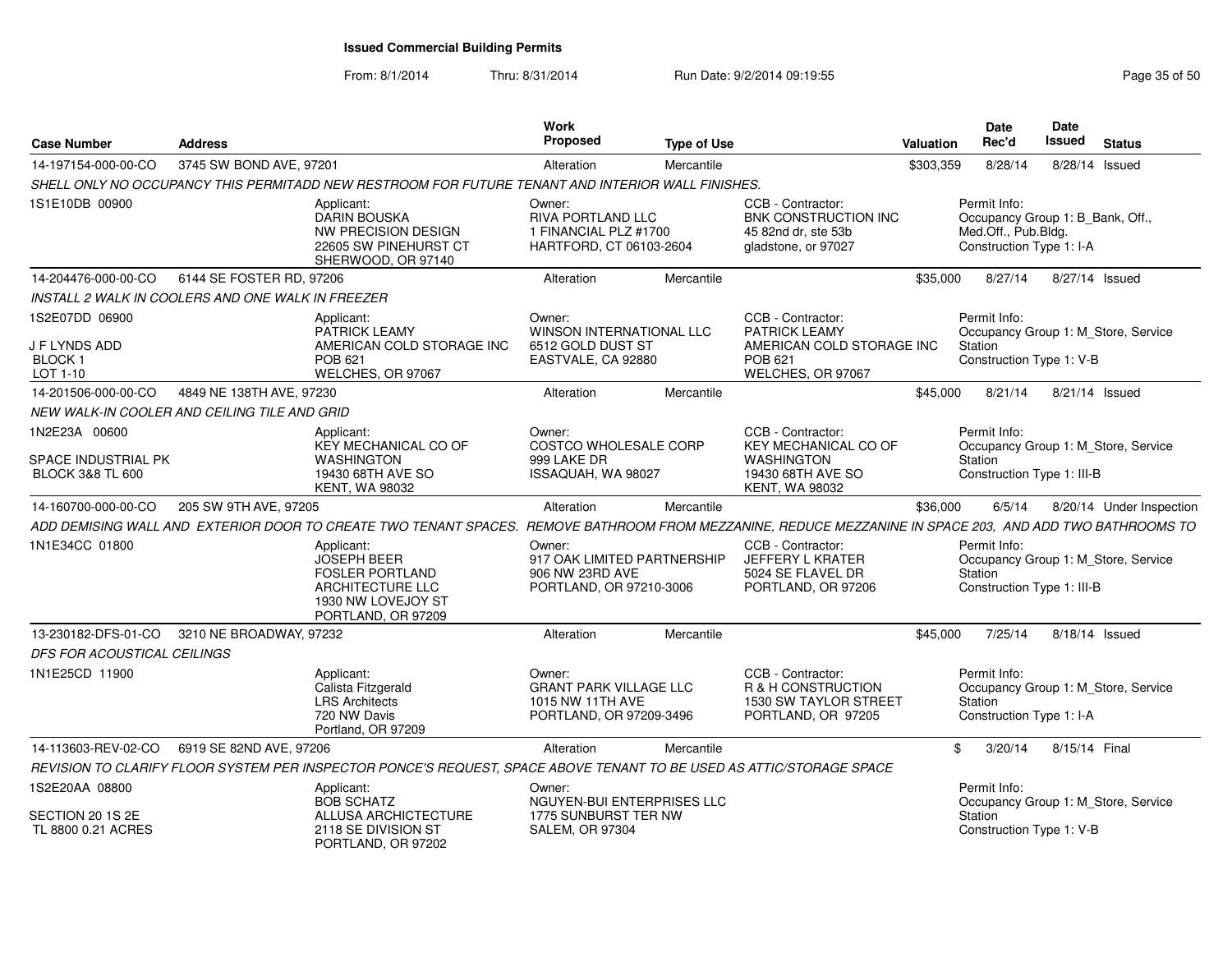| <b>Case Number</b>                                                                                                                                                        | <b>Address</b>                                    |                                                                                                                               | Work<br>Proposed                                                                         | <b>Type of Use</b>  |                                                                                                                                                                   | Valuation | Date<br>Rec'd                                                                                                | <b>Date</b><br><b>Issued</b> | <b>Status</b> |
|---------------------------------------------------------------------------------------------------------------------------------------------------------------------------|---------------------------------------------------|-------------------------------------------------------------------------------------------------------------------------------|------------------------------------------------------------------------------------------|---------------------|-------------------------------------------------------------------------------------------------------------------------------------------------------------------|-----------|--------------------------------------------------------------------------------------------------------------|------------------------------|---------------|
| 14-188787-000-00-CO                                                                                                                                                       | 2545 NE FLANDERS ST, 97232                        |                                                                                                                               | Alteration                                                                               | Special Residential |                                                                                                                                                                   | \$72,201  | 7/24/14                                                                                                      | 8/20/14 Issued               |               |
|                                                                                                                                                                           |                                                   | NEW STORMWATER MANAGEMENT FOR LOWER LEVEL PLAY AREA: NEW SURFACE MATERIAL                                                     |                                                                                          |                     |                                                                                                                                                                   |           |                                                                                                              |                              |               |
| 1N1E36CB 11400<br>SANDY ROAD PL<br>BLOCK <sub>3</sub><br>LOT 1 EXC PT IN ST<br>E 20' OF LOT 2 EXC PT IN ST<br>E 20' OF LOT 15; LOT 16; POTENTIAL<br><b>ADDITIONAL TAX</b> |                                                   | Applicant:<br><b>WENDY KLEIN</b><br>CENTRAL CITY CONCERN<br>232 NW 6TH AVE<br>PORTLAND, OR 97209                              | Owner:<br><b>CENTRAL CITY CONCERN</b><br>232 NW 6TH AVE<br>PORTLAND, OR 97209-3609       |                     | CCB - Contractor:<br>LORENTZ BRUUN CO INC<br>3611 SE 20TH ST, STE 300<br>PORTLAND OR 97202                                                                        |           |                                                                                                              |                              |               |
| 13-164734-000-00-CO                                                                                                                                                       | 11601 SE FOSTER RD, 97266                         |                                                                                                                               | Alteration                                                                               | Storage             |                                                                                                                                                                   | \$176,000 | 6/7/13                                                                                                       | 8/20/14 Issued               |               |
|                                                                                                                                                                           |                                                   | INSTALLATION OF PALLET RACKING ONLY. No change to building egress, no aisle length exceeds 75'                                |                                                                                          |                     |                                                                                                                                                                   |           |                                                                                                              |                              |               |
| 1S2E15DC 01000                                                                                                                                                            |                                                   | Applicant:<br>Mike Coyle<br><b>Faster Permits</b><br>14334 NW EAGLERIDGE LANE<br>PORTLAND, OR 97229                           | Owner:<br><b>IIT FOSTER CC LLC</b><br>18818 TELLER AVE #277<br>IRVINE, CA 92612          |                     | CCB - Contractor:<br><b>DAVID LITTLE</b><br>ENGINEERED PRODUCTS A PAPE Moderate Hazard, Warehouse<br><b>COMPANY</b><br><b>PO BOX 407</b><br>EUGENE, OR 97440-0407 |           | Permit Info:<br>Occupancy Group 1: S-1_Storage -<br>Construction Type 1: V-B                                 |                              |               |
| 14-205303-000-00-CO                                                                                                                                                       | 6525 N LOMBARD ST - BLDG A, 97203                 |                                                                                                                               | Alteration                                                                               | Storage             |                                                                                                                                                                   | \$13,000  | 8/28/14                                                                                                      | 8/28/14 Issued               |               |
|                                                                                                                                                                           |                                                   | OVERLAY EXISTING MINERAL SURFACE ROOF ON BLDG W/PVC MEMBRANE                                                                  |                                                                                          |                     |                                                                                                                                                                   |           |                                                                                                              |                              |               |
| 1N1E07B 00200<br>NORTHERN HILL ADD<br><b>BLOCK 6&amp;7 TL 200</b>                                                                                                         |                                                   | Applicant:<br><b>VARICK APLAND</b><br>ROOF TOPPERS INC<br>5709 NE 88TH ST<br>VANCOUVER, WA 98665                              | Owner:<br>PUBLIC STORAGE PROPERTIES<br>VI INC<br>PO BOX 25025<br>GLENDALE, CA 91201-5025 |                     | CCB - Contractor:<br><b>VARICK APLAND</b><br>ROOF TOPPERS INC<br>5709 NE 88TH ST<br>VANCOUVER, WA 98665                                                           |           | Permit Info:<br>Occupancy Group 1: S-1_Storage -<br>Moderate Hazard, Warehouse<br>Construction Type 1: III-B |                              |               |
| 14-173250-000-00-CO                                                                                                                                                       | 15943 NE CAMERON BLVD - Bldg 2, 97230             |                                                                                                                               | Alteration                                                                               | Storage             |                                                                                                                                                                   | \$15,564  | 7/7/14                                                                                                       | 8/19/14 Final                |               |
|                                                                                                                                                                           |                                                   | NEW TENANT IN EXISTING WAREHOUSE BUILDING - INSTALL PALLET RACKING FOR STORAGE                                                |                                                                                          |                     |                                                                                                                                                                   |           |                                                                                                              |                              |               |
| 1N2E24AA 00300                                                                                                                                                            |                                                   | Applicant:<br><b>DAVID LESLIE</b><br>NORLIFT OF OREGON<br>7373 SE MILWAUKIE EXPRESSWA HOUSTON, TX 77056<br>PORTLAND, OR 97268 | Owner:<br>WALTON CWOR COMMERCE<br>PO BOX 460169                                          |                     | CCB - Contractor:<br><b>SUPERIOR QUALITY</b><br><b>INSTALLATION INC</b><br>18650 SE FOSTER RD<br>DAMASCUS, OR 97089                                               |           | Permit Info:<br>Occupancy Group 1: S-1 Storage -<br>Moderate Hazard, Warehouse<br>Construction Type 1: II-B  |                              |               |
| 14-191909-000-00-CO                                                                                                                                                       | 8900 N VANCOUVER AVE, 97217                       |                                                                                                                               | Alteration                                                                               | Storage             |                                                                                                                                                                   | \$1,000   | 8/1/14                                                                                                       |                              | 8/1/14 Issued |
|                                                                                                                                                                           |                                                   | STRUCTURAL ATTACHMENT OF COMPRESSOR UNIT IN NW CORNER OF BUILDING - SEE FOLDER COMMENT                                        |                                                                                          |                     |                                                                                                                                                                   |           |                                                                                                              |                              |               |
| 1N1E10AD 01100<br>SECTION 10 1N 1E<br>TL 1100 2.67 ACRES                                                                                                                  |                                                   | Applicant:<br><b>ROB HUMPHREY</b><br><b>FASTER PERMITS</b><br>14334 NW EAGLERIDGE LANE<br>PORTLAND, OR 97229                  | Owner:<br>BESSARAB PROPERTIES LLC<br>201 NE MIDDLEFIELD RD<br>PORTLAND, OR 97211-1237    |                     | CCB - Contractor:<br>AMERIDREAM CONSTRUCTION LL Occupancy Group 1: S-1_Storage -<br>201 NE MIDDLE FIELD RD<br>PORTLAND, OR 97211                                  |           | Permit Info:<br>Moderate Hazard, Warehouse<br>Construction Type 1: V-B                                       |                              |               |
| 14-186241-000-00-CO                                                                                                                                                       | 4950 N BASIN AVE, 97217                           |                                                                                                                               | Alteration                                                                               | Storage             |                                                                                                                                                                   | \$350,000 | 8/18/14                                                                                                      | 8/18/14 Issued               |               |
|                                                                                                                                                                           | RE-ROOF 50,000 SQUARE FEET OF DISTRIBUTION CENTER |                                                                                                                               |                                                                                          |                     |                                                                                                                                                                   |           |                                                                                                              |                              |               |
| 1N1E21BC 00100                                                                                                                                                            |                                                   | Applicant:<br><b>KELLY SHERRELL</b><br>1128 12th Ave<br>Longview, WA 98632                                                    | Owner:<br>FRED MEYER INC<br>1014 VINE ST 7TH FLOOR<br>CINCINNATI, OH 45202-1141          |                     | CCB - Contractor:<br>WEATHERGUARD INC A CORP OF Occupancy Group 1: S-1_Storage -<br><b>WASHING*</b><br>1112 12TH AVE<br>LONGVIEW, WA 98632                        |           | Permit Info:<br>Moderate Hazard. Warehouse<br>Construction Type 1: III-B                                     |                              |               |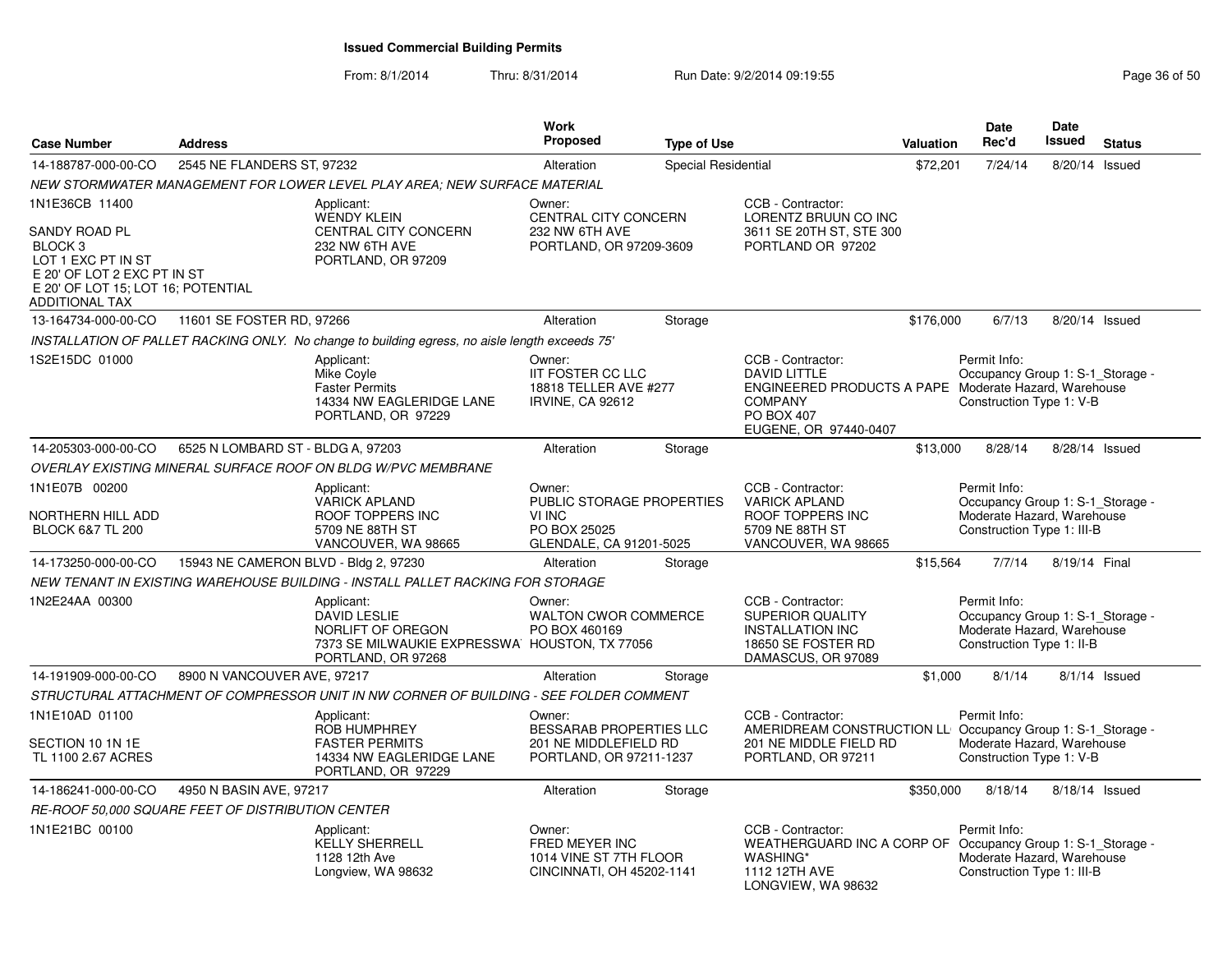| <b>Case Number</b>                                              | <b>Address</b>                                     |                                                                                                                                                                 | Work<br>Proposed                                                                                                                                                           | <b>Type of Use</b> |                                                                                                                       | <b>Valuation</b> | <b>Date</b><br>Rec'd                                                                                | Date<br><b>Issued</b> | <b>Status</b>                        |
|-----------------------------------------------------------------|----------------------------------------------------|-----------------------------------------------------------------------------------------------------------------------------------------------------------------|----------------------------------------------------------------------------------------------------------------------------------------------------------------------------|--------------------|-----------------------------------------------------------------------------------------------------------------------|------------------|-----------------------------------------------------------------------------------------------------|-----------------------|--------------------------------------|
| 14-194302-000-00-CO                                             | 3232 NW INDUSTRIAL ST                              |                                                                                                                                                                 | Alteration                                                                                                                                                                 | Storage            |                                                                                                                       | \$36,400         | 8/6/14                                                                                              |                       | 8/6/14 Under Inspection              |
|                                                                 |                                                    | TI FOR EXISTING TENANT - ADD NEW INTERIOR PARTITION WALLS AND REPLACE GLASS WINDOWS WITH ROLL UP DOORS, EXTERIOR FENCE                                          |                                                                                                                                                                            |                    |                                                                                                                       |                  |                                                                                                     |                       |                                      |
| 1N1E29CA 00901                                                  |                                                    | Applicant:<br><b>DARIN BOUSKA</b>                                                                                                                               | Owner:<br>ELLINGSON BROTHERS LLC                                                                                                                                           |                    | CCB - Contractor:<br>BNK CONSTRUCTION INC                                                                             |                  | Permit Info:                                                                                        |                       | Occupancy Group 1: S-2_Storage - Low |
| PARTITION PLAT 2003-112<br>LOT <sub>1</sub>                     |                                                    | NW PRECISION DESIGN<br>22605 SW PINEHURST CT<br>SHERWOOD, OR 97140                                                                                              | 6626 TACOMA MALL BLVD<br>TACOMA, WA 98409                                                                                                                                  |                    | 45 82nd dr, ste 53b<br>gladstone, or 97027                                                                            |                  | Hazard, Parking Garage<br>Construction Type 1: V-B                                                  |                       |                                      |
| 12-124680-REV-01-CO                                             | 12135 SE LINCOLN ST, 97216                         |                                                                                                                                                                 | Alteration                                                                                                                                                                 | Storage            |                                                                                                                       | \$               | 8/4/14                                                                                              | 8/19/14 Issued        |                                      |
|                                                                 | <b>REVISION: NEW RAILING ATTACHMENT AND DETAIL</b> |                                                                                                                                                                 |                                                                                                                                                                            |                    |                                                                                                                       |                  |                                                                                                     |                       |                                      |
| 1S2E03DA 03800                                                  |                                                    | Applicant:<br>RUTH WU<br>2830 NW WESTOVER<br>PORTLAND, OR 97210                                                                                                 | Owner:<br>PORFIRIO B JR LUMAPAS<br>16030 SE BEL AIR DR<br>DAMASCUS, OR 97089-8817<br>Owner:<br><b>TERESITA G LUMAPAS</b><br>16030 SE BEL AIR DR<br>DAMASCUS, OR 97089-8817 |                    | CCB - Contractor:<br>JW GLISSON CONSTRUCTION LLC Occupancy Group 1: B_Bank, Off.,<br>PO BOX 1057<br>GRESHAM, OR 97030 |                  | Permit Info:<br>Med.Off., Pub.Bldg.<br>Construction Type 1: V-B                                     |                       |                                      |
| 14-175119-000-00-CO                                             | 3615 NW ST HELENS RD, 97210                        |                                                                                                                                                                 | Alteration                                                                                                                                                                 | Storage            |                                                                                                                       | \$136,000        | 7/2/14                                                                                              |                       | 8/8/14 Issued                        |
|                                                                 |                                                    | TENANT IMPROVEMENT FOR EXISTING TENANT; CUT IN NEW WINDOW, INFILL EXISTING ROLL UP DOOR, NEW STOREFRONT; EXPAND MEZZANINE TO CREATE NEW OFFICES, OPEN UP OFFICE |                                                                                                                                                                            |                    |                                                                                                                       |                  |                                                                                                     |                       |                                      |
| 1N1E30AA 00400<br><b>REGENT HTS</b><br><b>BLOCK1</b><br>LOT 2-9 |                                                    | Applicant:<br><b>DON SNAIR</b><br>D & B COMPANY<br>2037 SE OCHOCO<br>PORTLAND, OR 97222                                                                         | Owner:<br><b>WHOLESALER'S PROPERTY</b><br><b>COMPANY LLC</b><br>6644 E BASELINE RD #101<br>MESA, AZ 85206                                                                  |                    | CCB - Contractor:<br><b>DON SNAIR</b><br>D & B COMPANY<br>2037 SE OCHOCO<br>PORTLAND, OR 97222                        |                  | Permit Info:<br>Occupancy Group 1: B_Bank, Off.,<br>Med.Off., Pub.Bldg.<br>Construction Type 1: V-B |                       |                                      |
| 14-203495-000-00-CO                                             | 5620 SW RIVERSIDE LN - Unit 1                      |                                                                                                                                                                 | Alteration                                                                                                                                                                 | Storage            |                                                                                                                       | \$45,000         | 8/25/14                                                                                             | 8/25/14 Issued        |                                      |
|                                                                 | REROOF EXISTING DECK OVER DETACHED GARAGE          |                                                                                                                                                                 |                                                                                                                                                                            |                    |                                                                                                                       |                  |                                                                                                     |                       |                                      |
| 1S1E15CA 90016<br>WILLAMETTE SHORES CONDOMINIUM<br>LOT 60       |                                                    | Applicant:<br>SPIKE BUILDERS INC<br>PO BOX 823130<br>VANCOUVER, WA 98682                                                                                        | Owner:<br><b>MARK R FRANZKE</b><br>5620 SW RIVERSIDE LN #1<br>PORTLAND, OR 97239                                                                                           |                    | CCB - Contractor:<br>SPIKE BUILDERS INC<br>PO BOX 823130<br>VANCOUVER, WA 98682                                       |                  | Permit Info:<br>Occupancy Group 1: U_Private<br>Garage\Utility Misc.<br>Construction Type 1: V-B    |                       |                                      |
|                                                                 |                                                    |                                                                                                                                                                 | Owner:<br><b>GAIL L FRANZKE</b><br>5620 SW RIVERSIDE LN #1<br>PORTLAND, OR 97239                                                                                           |                    |                                                                                                                       |                  |                                                                                                     |                       |                                      |
| 14-199198-000-00-CO                                             | 319 SW WASHINGTON ST, 97204                        |                                                                                                                                                                 | Alteration                                                                                                                                                                 | Utility            |                                                                                                                       | \$5,685          | 8/19/14                                                                                             | 8/19/14 Issued        |                                      |
|                                                                 |                                                    | SCAFFOLDING IN RIGHT OF WAY, PEDESTRIAN TUNNEL, 20 FT LONG                                                                                                      |                                                                                                                                                                            |                    |                                                                                                                       |                  |                                                                                                     |                       |                                      |
| 1N1E34CD 07800                                                  |                                                    | Applicant:<br>CHRIS PETERSON<br><b>LANECO INC</b><br>4720 SE 26TH AVE<br>PORTLAND OR 97220                                                                      | Owner:<br>THREE NINETEEN WASHINGTON<br><b>LLC</b><br>PO BOX 416<br>MANCHESTER, VT 05254                                                                                    |                    | CCB - Contractor:<br><b>CHRIS PETERSON</b><br>LANECO INC<br>4720 SE 26TH AVE<br>PORTLAND OR 97220                     |                  | Permit Info:<br>Occupancy Group 1: U_Private<br>Garage\Utility Misc.<br>Construction Type 1: V-B    |                       |                                      |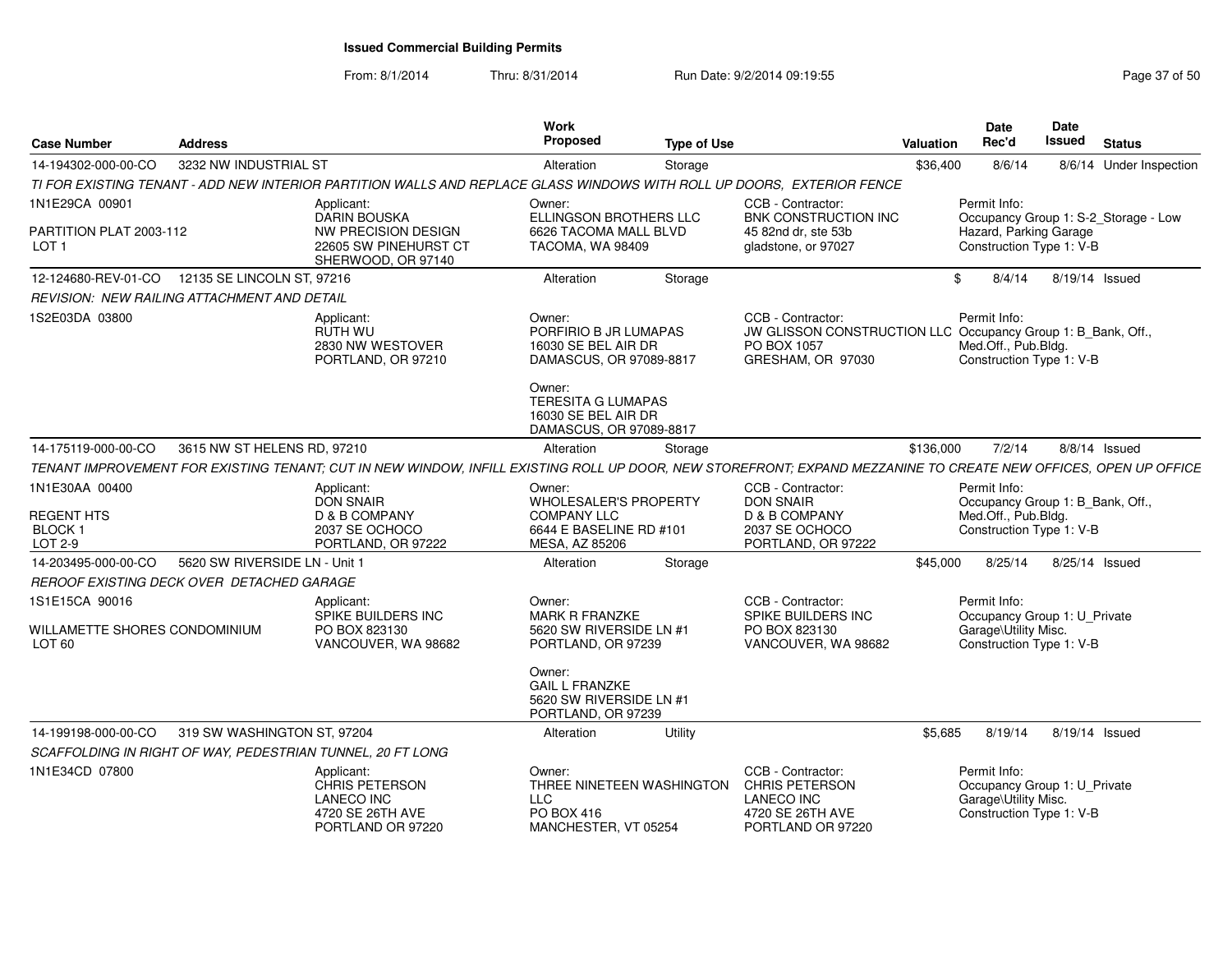| <b>Case Number</b>                                                | <b>Address</b>              |                                                                                                                                       | Work<br>Proposed                                                                         | <b>Type of Use</b> |                                                                                                           | Valuation | Date<br>Rec'd                                                                                    | <b>Date</b><br>Issued | <b>Status</b>                                                 |
|-------------------------------------------------------------------|-----------------------------|---------------------------------------------------------------------------------------------------------------------------------------|------------------------------------------------------------------------------------------|--------------------|-----------------------------------------------------------------------------------------------------------|-----------|--------------------------------------------------------------------------------------------------|-----------------------|---------------------------------------------------------------|
| 14-198363-000-00-CO                                               | 3521 SW PATTON RD, 97221    |                                                                                                                                       | Alteration                                                                               | Utility            |                                                                                                           | \$10,000  | 8/14/14                                                                                          |                       | 8/14/14 Under Inspection                                      |
|                                                                   |                             | REPLACE DAMAGED COLUMN AT NE CORNER OF COVERED PLAY STRUCTURE. THIS IS SAME COLUMN AS REPLACED UNDER 14-11177-CO.                     |                                                                                          |                    |                                                                                                           |           |                                                                                                  |                       |                                                               |
| 1S1E08BA 01900                                                    |                             | Applicant:<br><b>DON RUE</b><br><b>JHC COMMERCIAL</b><br>11125 SW BARBUR BLVD<br>PORTLAND OR 97219                                    | Owner:<br>ST THOMAS MORE CATHOLIC<br>3525 SW PATTON RD<br>PORTLAND, OR 97221-4124        |                    | CCB - Contractor:<br><b>DON RUE</b><br><b>JHC COMMERCIAL</b><br>11125 SW BARBUR BLVD<br>PORTLAND OR 97219 |           | Permit Info:<br>General<br>Construction Type 1: II-B                                             |                       | Occupancy Group 1: A-3_Assembly -                             |
|                                                                   |                             |                                                                                                                                       | Owner:<br>CHURCH PORTLAND OREGON<br>3525 SW PATTON RD<br>PORTLAND, OR 97221-4124         |                    |                                                                                                           |           |                                                                                                  |                       |                                                               |
| 14-201262-000-00-CO                                               | ,97266                      |                                                                                                                                       | Alteration                                                                               | Utility            |                                                                                                           | \$450     | 8/20/14                                                                                          | 8/20/14 Final         |                                                               |
|                                                                   |                             | ADD BARBED WIRE ON TOP OF EXISTING 6' FENCE AROUND PERIMETER OF PROPERTY, RESPONSE TO VI CASE 13-134910                               |                                                                                          |                    |                                                                                                           |           |                                                                                                  |                       |                                                               |
| 1S2E16CB 13700<br><b>EVELYN</b><br>BLOCK 10<br>LOT <sub>9</sub>   |                             | Applicant:<br><b>TODD A SPARKS</b><br>38966 PROCTOR BLVD<br><b>SANDY, OR 97055</b>                                                    | Owner:<br><b>TODD A SPARKS</b><br>38966 PROCTOR BLVD<br><b>SANDY, OR 97055</b>           |                    |                                                                                                           |           | Permit Info:<br>Occupancy Group 1: U_Private<br>Garage\Utility Misc.<br>Construction Type 1: V-B |                       |                                                               |
| Total # of CO Alteration permits issued: 156                      |                             |                                                                                                                                       |                                                                                          |                    |                                                                                                           |           |                                                                                                  |                       | Total valuation of CO Alteration permits issued: \$13,347,370 |
| 14-170355-000-00-CO                                               | 1139 SW JEFFERSON ST, 97205 |                                                                                                                                       | Demolition                                                                               |                    | Apartments/Condos (3 or more units)                                                                       | \$1       | 6/30/14                                                                                          | 8/14/14 Issued        |                                                               |
| Demo existing building                                            |                             |                                                                                                                                       |                                                                                          |                    |                                                                                                           |           |                                                                                                  |                       |                                                               |
| 1S1E04AA 05300<br><b>PORTLAND</b><br>BLOCK 263<br>LOT 3-6 TL 5300 |                             | Applicant:<br><b>STEVE POLAND</b><br>ANKROM MOISON ASSOCIATED<br><b>ARCHITECTS</b><br>6720 SW MACADAM, SUITE 100<br>PORTLAND OR 97219 | Owner:<br>PH PORTLAND JEFFERSON LLC<br>100 N CITY PKWY #1700<br>LAS VEGAS, NV 89106-4614 |                    | CCB - Contractor:<br>ABSHER CONSTRUCTION CO<br><b>PO BOX 280</b><br>PUYALLUP, WA 28058-7900               |           |                                                                                                  |                       |                                                               |
| 14-170357-000-00-CO                                               | 1101 SW JEFFERSON ST, 97205 |                                                                                                                                       | Demolition                                                                               |                    | Apartments/Condos (3 or more units)                                                                       | \$1       | 6/30/14                                                                                          |                       | 8/14/14 Under Inspection                                      |
| Demo existing building                                            |                             |                                                                                                                                       |                                                                                          |                    |                                                                                                           |           |                                                                                                  |                       |                                                               |
| 1S1E04AA 05300                                                    |                             | Applicant:<br><b>STEVE POLAND</b><br>ANKROM MOISON ASSOCIATED<br><b>ARCHITECTS</b><br>6720 SW MACADAM, SUITE 100<br>PORTLAND OR 97219 |                                                                                          |                    | CCB - Contractor:<br>ABSHER CONSTRUCTION CO<br><b>PO BOX 280</b><br>PUYALLUP, WA 28058-7900               |           |                                                                                                  |                       |                                                               |
| 14-203343-000-00-CO                                               | 4949 SW LANDING DR          |                                                                                                                                       | Demolition                                                                               | Assembly           |                                                                                                           | \$99,000  | 8/25/14                                                                                          | 8/25/14 Issued        |                                                               |
|                                                                   |                             | DEMOLISH EXISTING 2 STORY ATHLETIC CLUB, REMOVE ALL DEBRIS                                                                            |                                                                                          |                    |                                                                                                           |           |                                                                                                  |                       |                                                               |
| 1S1E15BA 00601                                                    |                             | Applicant:<br>ANDERSEN CONSTRUCTION                                                                                                   | Owner:<br><b>MACADAM LANDING</b>                                                         |                    | CCB - Contractor:<br>ANDERSEN CONSTRUCTION                                                                |           | Permit Info:                                                                                     |                       | Occupancy Group 1: A-3_Assembly -                             |
| PARTITION PLAT 2003-77<br>LOT <sub>1</sub>                        |                             | <b>COMPANY</b><br>PO BOX 6712<br>PORTLAND, OR 97228-6712                                                                              | <b>APARTMENTS LLC</b><br>710 NW 14TH AVE 2ND FLOOR<br>PORTLAND, OR 97209                 |                    | <b>COMPANY</b><br>PO BOX 6712<br>PORTLAND, OR 97228-6712                                                  |           | General<br>Construction Type 1: II-B                                                             |                       |                                                               |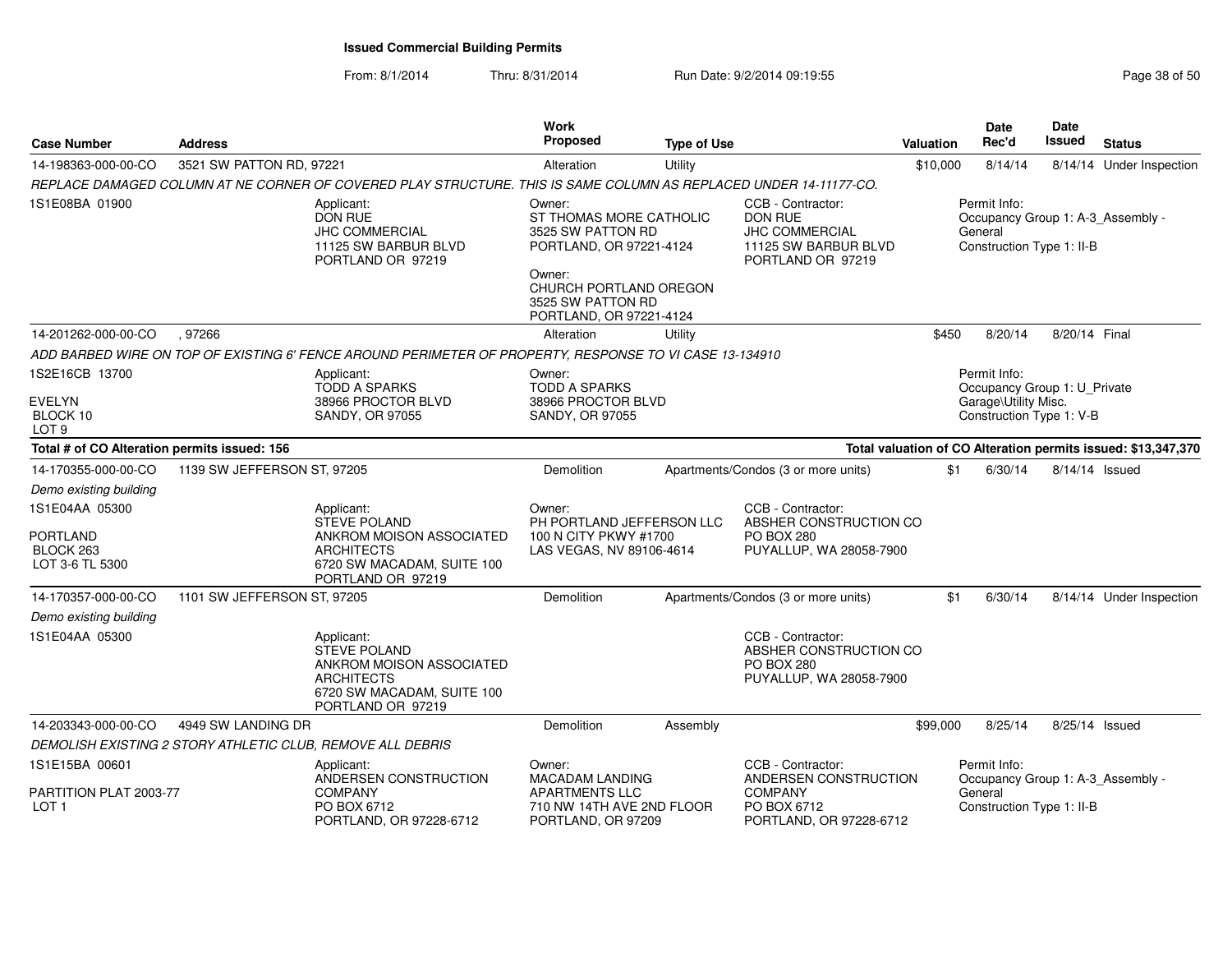| <b>Case Number</b>                                                       | <b>Address</b>                               |                                                                                                     | Work<br>Proposed                                                            | <b>Type of Use</b> | <b>Valuation</b>                                                                | <b>Date</b><br>Rec'd                             | <b>Date</b><br><b>Issued</b><br><b>Status</b> |
|--------------------------------------------------------------------------|----------------------------------------------|-----------------------------------------------------------------------------------------------------|-----------------------------------------------------------------------------|--------------------|---------------------------------------------------------------------------------|--------------------------------------------------|-----------------------------------------------|
| 14-203355-000-00-CO                                                      | 4134 N VANCOUVER AVE, 97217                  |                                                                                                     | Demolition                                                                  | Assembly           | \$55,000                                                                        | 8/25/14                                          | 8/25/14 Issued                                |
|                                                                          |                                              | DEMOLISH EXISTING, SINGLE STORY, CMU BUILDING, REMOVE ALL DEBRIS                                    |                                                                             |                    |                                                                                 |                                                  |                                               |
| 1N1E22DB 12600                                                           |                                              | Applicant:<br>ANDERSEN CONSTRUCTION                                                                 | Owner:<br><b>SP WILLIAMS LLC</b>                                            |                    | CCB - Contractor:<br>ANDERSEN CONSTRUCTION                                      | Permit Info:                                     | Occupancy Group 1: B Bank, Off.,              |
| <b>ALBINA HMSTD</b><br><b>BLOCK 26 TL 12600</b>                          |                                              | <b>COMPANY</b><br>PO BOX 6712<br>PORTLAND, OR 97228-6712                                            | 1201 3RD AVE #5400<br>SEATTLE, WA 98101-3277                                |                    | <b>COMPANY</b><br>PO BOX 6712<br>PORTLAND, OR 97228-6712                        | Med.Off., Pub.Bldg.<br>Construction Type 1: II-B |                                               |
| 14-194869-000-00-CO                                                      | 5414 SE DUKE ST                              |                                                                                                     | Demolition                                                                  | <b>Business</b>    | \$1,000                                                                         | 8/7/14                                           | 8/7/14 Issued                                 |
|                                                                          |                                              | DEMOLISH 938 SF OLD LAUNDRY/RESTROOM BUILDING, REMOVE ALL DEBRIS                                    |                                                                             |                    |                                                                                 |                                                  |                                               |
| 1S2E19AB 03101                                                           |                                              | Applicant:<br>CLIFFORD PAULSEN                                                                      | Owner:<br>APOSTOLIC FAITH MISSION                                           |                    |                                                                                 | Permit Info:                                     | Occupancy Group 1: B Bank, Off.,              |
| APOSTOLIC FAITH CAMPUS<br>LOT 1 EXC PT IN ST<br>POTENTIAL ADDITIONAL TAX |                                              | APOSTOLIC FAITH CHURCH<br>6615 SE 52ND AVE<br>PORTLAND, OR 97206-7660                               | 6615 SE 52ND AVE<br>PORTLAND, OR 97206-7660                                 |                    |                                                                                 | Med.Off., Pub.Bldg.<br>Construction Type 1: V-B  |                                               |
|                                                                          |                                              |                                                                                                     | Owner:<br>OF PORTLAND OREGON<br>6615 SE 52ND AVE<br>PORTLAND, OR 97206-7660 |                    |                                                                                 |                                                  |                                               |
| 14-197527-000-00-CO                                                      | 1313 NW 19TH AVE, 97209                      |                                                                                                     | <b>Demolition</b>                                                           | <b>Business</b>    | \$35,000                                                                        | 8/13/14                                          | 8/13/14 Issued                                |
|                                                                          | <b>DEMO ONE-STORY BUILDING WITH BASEMENT</b> |                                                                                                     |                                                                             |                    |                                                                                 |                                                  |                                               |
| 1N1E33AB 09700                                                           |                                              | Applicant:<br>AUGSTIN ENRIQUEZ                                                                      | Owner:<br>NW 19TH LLC                                                       |                    | CCB - Contractor:<br>R & H CONSTRUCTION                                         | Permit Info:                                     | Occupancy Group 1: B_Bank, Off.,              |
| <b>COUCHS ADD</b><br>BLOCK 265<br>LOT 3&4                                |                                              | <b>GBD ARCHITECTS</b><br>1120 NW COUCH STREET SUITE<br>300<br>PORTLAND OR 97209                     | 851 SW 6TH AVE #1900<br>PORTLAND, OR 97204                                  |                    | 1530 SW TAYLOR STREET<br>PORTLAND, OR 97205                                     | Med.Off., Pub.Bldg.<br>Construction Type 1: V-B  |                                               |
| 13-217902-000-00-CO                                                      | 725 NE WEIDLER ST, 97232                     |                                                                                                     | Demolition                                                                  | <b>Business</b>    | \$28,250                                                                        | 8/14/14                                          | 8/14/14 Issued                                |
|                                                                          |                                              | DEMO INTERIOR AND EXTERIOR ELEMENTS OF BUILDING, CAP SEWER, REMOVE ALL DEBRIS                       |                                                                             |                    |                                                                                 |                                                  |                                               |
| 1N1E26CC 11400                                                           |                                              | Applicant:<br>MIKE COYLE                                                                            | Owner:<br>ALTA HOME PROPERTIES LLC                                          |                    | CCB - Contractor:<br><b>DICK TAYLOR</b>                                         | Permit Info:                                     | Occupancy Group 1: A-2_Restaurant             |
| <b>HOLLADAYS ADD</b><br>BLOCK 220<br>LOT 5-7 & LOT 8 EXC PT IN ST        |                                              | <b>FASTER PERMITS</b><br>14334 NW EAGLERIDGE LANE<br>PORTLAND, OR 97229                             | 4047 SW GREENHILLS WAY<br>PORTLAND, OR 97221                                |                    | MASTER CONSTRUCTION CORP<br>OF WA<br>5307 4TH AVE SO B-184<br>SEATTLE, WA 98108 | Construction Type 1: V-B                         |                                               |
| 14-194732-000-00-CO                                                      | 4560 SE WOODSTOCK BLVD, 97206                |                                                                                                     | Demolition                                                                  | <b>Business</b>    | \$50,000                                                                        | 8/6/14                                           | 8/6/14 Under Inspection                       |
|                                                                          |                                              | Non residential comp plan designation, not subject to demo delayDEMO 2 STORY BUILDING WITH BASEMENT |                                                                             |                    |                                                                                 |                                                  |                                               |
| 1S2E18CC 00200                                                           |                                              | Applicant:<br><b>Brian Wing</b>                                                                     | Owner:<br>WOODSTOCK RETAIL II LLC                                           |                    | CCB - Contractor:<br>R & H CONSTRUCTION                                         | Permit Info:                                     | Occupancy Group 1: M_Store, Service           |
| <b>WOODSTOCK</b><br>BLOCK 22<br>W 1/2 OF LOT 1<br>E 1/2 OF LOT 4         |                                              | R&H CONSTRUCTION<br>1530 SW Taylor<br>Portland, OR 97205                                            | 8129 LAKE BALLINGER WAY #104<br>EDMONDS, WA 98026-9182                      |                    | 1530 SW TAYLOR STREET<br>PORTLAND, OR 97205                                     | Station<br>Construction Type 1: V-B              |                                               |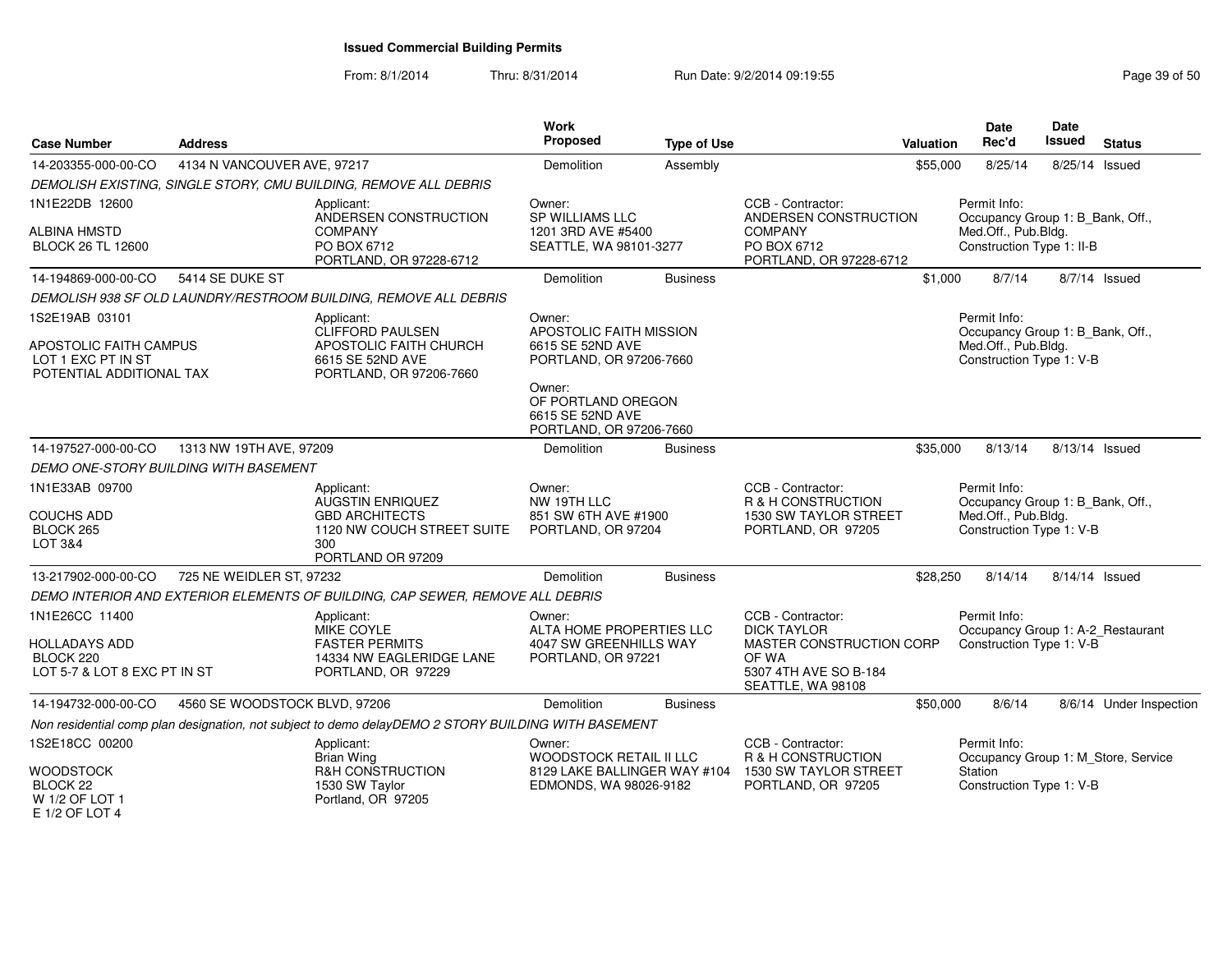| <b>Case Number</b>                     | <b>Address</b>                           |                                                                                                                                                                                                                      | Work<br>Proposed                                                                              | <b>Type of Use</b> |                                                                                           | <b>Valuation</b> | <b>Date</b><br>Rec'd                                                                                  | <b>Date</b><br><b>Issued</b> | <b>Status</b>                       |
|----------------------------------------|------------------------------------------|----------------------------------------------------------------------------------------------------------------------------------------------------------------------------------------------------------------------|-----------------------------------------------------------------------------------------------|--------------------|-------------------------------------------------------------------------------------------|------------------|-------------------------------------------------------------------------------------------------------|------------------------------|-------------------------------------|
| 14-194720-000-00-CO                    | 4500 SE WOODSTOCK BLVD, 97206            |                                                                                                                                                                                                                      | Demolition                                                                                    | <b>Business</b>    |                                                                                           | \$50,000         | 8/6/14                                                                                                |                              | 8/6/14 Issued                       |
|                                        |                                          | Non residential comp plan designation, not subject to demo delayDEMO 2 STORY BUILDING WITH BASEMENT                                                                                                                  |                                                                                               |                    |                                                                                           |                  |                                                                                                       |                              |                                     |
| 1S2E18CC 00300                         |                                          | Applicant:<br><b>Brian Wing</b><br>R&H CONSTRUCTION<br>1530 SW Taylor<br>Portland, OR 97205                                                                                                                          | Owner:<br>WOODSTOCK RETAIL II LLC<br>8129 LAKE BALLINGER WAY #104<br>EDMONDS, WA 98026-9182   |                    | CCB - Contractor:<br>R & H CONSTRUCTION<br>1530 SW TAYLOR STREET<br>PORTLAND, OR 97205    |                  | Permit Info:<br>Station<br>Construction Type 1: V-B                                                   |                              | Occupancy Group 1: M Store, Service |
| 14-193149-000-00-CO                    | 10177 SE POWELL BLVD, 97266              |                                                                                                                                                                                                                      | Demolition                                                                                    | <b>Business</b>    |                                                                                           | \$5,000          | 8/6/14                                                                                                |                              | $8/6/14$ Issued                     |
| <b>DEMOLITION OF OFFICE BUILDING</b>   |                                          |                                                                                                                                                                                                                      |                                                                                               |                    |                                                                                           |                  |                                                                                                       |                              |                                     |
| 1S2E09DA 00200                         |                                          | Applicant:<br><b>CHRIS WALKER</b><br><b>CIDA</b><br>4445 SW BARBUR BLVD, STE 200<br>PORTLAND, OR 97239                                                                                                               | Owner:<br><b>CARLENE H SCHRIEVER</b><br>10177 SE POWELL BLVD<br>PORTLAND, OR 97266-1812       |                    | CCB - Contractor:<br><b>JCW INC</b><br>6521 SE CROSSWHITE WAY<br>PORTLAND, OR 97206       |                  | Permit Info:<br>Occupancy Group 1: B_Bank, Off.,<br>Med.Off., Pub.Bldg.<br>Construction Type 1: III-B |                              |                                     |
| 14-173628-000-00-CO                    | 1500 SW 12TH AVE, 97201                  |                                                                                                                                                                                                                      | Demolition                                                                                    | <b>Business</b>    |                                                                                           | \$35,000         | 6/27/14                                                                                               |                              | 8/29/14 Issued                      |
|                                        |                                          | Demo existing 2 story office building, 8500 sq ft above grade and 500 sf below grade. Entire building will be removed, Remove all foundations and debris, Compacted fill per Title 24 standards, Soils special inspe |                                                                                               |                    |                                                                                           |                  |                                                                                                       |                              |                                     |
| 1S1E04AD 04900                         |                                          | Applicant:<br>MIKE COYLE<br><b>FASTER PERMITS</b><br>14334 NW EAGLERIDGE LANE<br>PORTLAND, OR 97229                                                                                                                  | Owner:<br><b>CLAY STREET ASSOCIATES LLC</b><br>5125 SW MACADAM AVE #125<br>PORTLAND, OR 97239 |                    | CCB - Contractor:<br><b>BREMIK CONSTRUCTION</b><br>1026 SE STARK ST<br>PORTLAND, OR 97214 |                  | Permit Info:<br>Occupancy Group 1: B_Bank, Off.,<br>Med.Off., Pub.Bldg.                               |                              |                                     |
| 14-193142-000-00-CO                    | 10177 SE POWELL BLVD, 97266              |                                                                                                                                                                                                                      | Demolition                                                                                    | <b>Business</b>    |                                                                                           | \$5,000          | 8/6/14                                                                                                |                              | $8/6/14$ Issued                     |
| <b>DEMOLITION OF OFFICE BUILDING</b>   |                                          |                                                                                                                                                                                                                      |                                                                                               |                    |                                                                                           |                  |                                                                                                       |                              |                                     |
| 1S2E09DA 00200                         |                                          | Applicant:<br><b>CHRIS WALKER</b><br><b>CIDA</b><br>4445 SW BARBUR BLVD, STE 200 PORTLAND, OR 97266-1812<br>PORTLAND, OR 97239                                                                                       | Owner:<br><b>CARLENE H SCHRIEVER</b><br>10177 SE POWELL BLVD                                  |                    | CCB - Contractor:<br><b>JCW INC</b><br>6521 SE CROSSWHITE WAY<br>PORTLAND, OR 97206       |                  | Permit Info:<br>Occupancy Group 1: B_Bank, Off.,<br>Med.Off., Pub.Bldg.<br>Construction Type 1: III-B |                              |                                     |
| 13-200845-000-00-CO                    | 6700 NE KILLINGSWORTH ST, 97218          |                                                                                                                                                                                                                      | Demolition                                                                                    | <b>Business</b>    |                                                                                           | \$1,250          | 8/29/14                                                                                               |                              | 8/29/14 Issued                      |
|                                        |                                          | DEMOLITION OF 1 STORY COMMERCIAL OFFICE BUILDING Septic Decommissioning Required. Call for Inspection 842.                                                                                                           |                                                                                               |                    |                                                                                           |                  |                                                                                                       |                              |                                     |
| 1N2E20BA 00800                         |                                          | Applicant:<br>RYAN YOSHIDA                                                                                                                                                                                           | Owner:<br><b>HACIENDA COMMUNITY</b>                                                           |                    | CCB - Contractor:<br>COLAS CONSTRUCTION INC                                               |                  |                                                                                                       |                              |                                     |
| SECTION 20 1N 2E<br>TL 800 0.32 ACRES  |                                          | 2525 E BURNSIDE<br>PORTLAND, OR 97214                                                                                                                                                                                | 5136 NE 42ND AVE<br>PORTLAND, OR 97218                                                        |                    | 5319 SW WESTGATE DR., STE 207<br>PORTLAND OR 97229-7542                                   |                  |                                                                                                       |                              |                                     |
|                                        |                                          |                                                                                                                                                                                                                      | Owner:<br>DEVELOPMENT CORPORATION<br>5136 NE 42ND AVE<br>PORTLAND, OR 97218                   |                    |                                                                                           |                  |                                                                                                       |                              |                                     |
|                                        |                                          | 14-154864-REV-01-CO 3460 SW US VETERANS HOSPITAL RD, 97201                                                                                                                                                           | Demolition                                                                                    | <b>Business</b>    |                                                                                           | \$2,500          | 8/26/14                                                                                               |                              | 8/26/14 Issued                      |
|                                        | ADDED VALUE REVISION TO ADD TREE REMOVAL |                                                                                                                                                                                                                      |                                                                                               |                    |                                                                                           |                  |                                                                                                       |                              |                                     |
| 1S1E09AC 08200                         |                                          | Applicant:<br><b>CALISTA FITZGERALD</b>                                                                                                                                                                              | Owner:<br>3440 USV LLC                                                                        |                    | CCB - Contractor:<br><b>TOM MITCHELL</b>                                                  |                  |                                                                                                       |                              |                                     |
| SECTION 09 1S 1E<br>TL 8200 0.31 ACRES |                                          | <b>LRS ARCHITECTS</b><br>720 NW DAVIS STE 300<br>PORTLAND, OR 97209                                                                                                                                                  | 413 SW 13TH AVE #300<br>PORTLAND, OR 97205-2305                                               |                    | WALSH CONSTRUCTION CO<br>2905 SW 1ST AV<br>PORTLAND, OR 97201                             |                  |                                                                                                       |                              |                                     |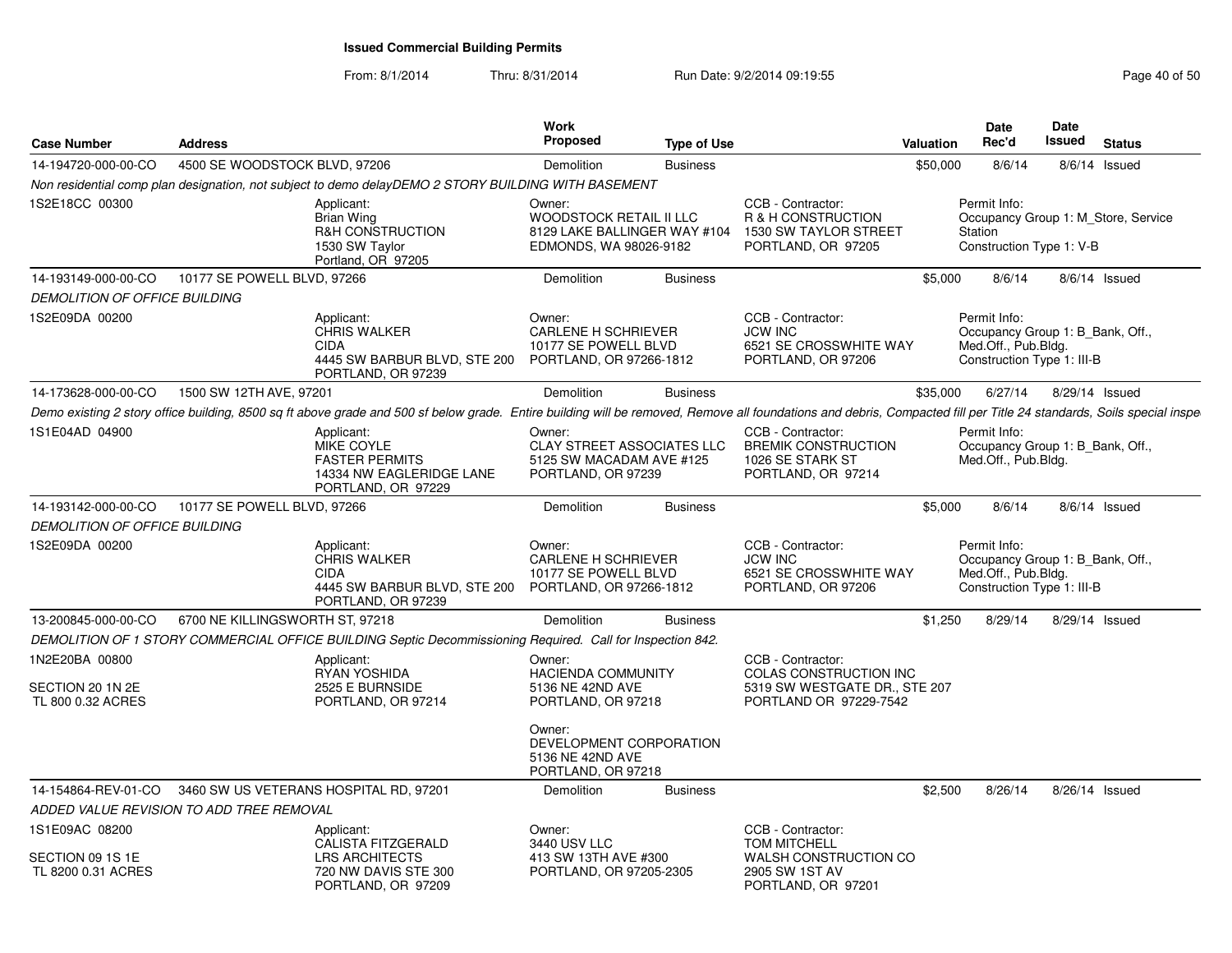| <b>Case Number</b>                                                             | <b>Address</b>              |                                                                                                        | Work<br>Proposed                                                           | <b>Type of Use</b> |                                                                                                               | <b>Valuation</b> | <b>Date</b><br>Rec'd                                                           | <b>Date</b><br><b>Issued</b> | <b>Status</b>                                              |
|--------------------------------------------------------------------------------|-----------------------------|--------------------------------------------------------------------------------------------------------|----------------------------------------------------------------------------|--------------------|---------------------------------------------------------------------------------------------------------------|------------------|--------------------------------------------------------------------------------|------------------------------|------------------------------------------------------------|
| 14-204128-000-00-CO                                                            | 2100 SE BELMONT ST, 97214   |                                                                                                        | Demolition                                                                 | Mercantile         |                                                                                                               | \$26,000         | 8/26/14                                                                        | 8/26/14 Issued               |                                                            |
|                                                                                |                             | DEMOLISH SINGLE STORY FEED STORE, CAP SEWER, REMOVE ALL DEBRIS*RESPONSE TO DB 14-124250DB*             |                                                                            |                    |                                                                                                               |                  |                                                                                |                              |                                                            |
| 1S1E02AA 08900                                                                 |                             | Applicant:<br>SK HOFF CONSTRUCTION LLC                                                                 | Owner:<br><b>JEANNE MEHAN</b>                                              |                    | CCB - Contractor:<br>SK HOFF CONSTRUCTION LLC                                                                 |                  | Permit Info:<br>Occupancy Group 1: M_Store, Service                            |                              |                                                            |
| <b>TILTONS ADD</b><br><b>BLOCK 4</b><br>LOT 11&12                              |                             | 735 SW 158TH AVE<br>BEAVERTON, OR 97006                                                                | PO BOX 2341<br>SEASIDE, OR 97138-2341                                      |                    | 735 SW 158TH AVE<br>BEAVERTON, OR 97006                                                                       |                  | Station<br>Construction Type 1: V-B                                            |                              |                                                            |
| 14-205568-000-00-CO                                                            | 1255 N COLUMBIA BLVD, 97217 |                                                                                                        | Demolition                                                                 | Storage            |                                                                                                               | \$30,000         | 8/29/14                                                                        | 8/29/14 Issued               |                                                            |
| <b>DEMO OF EXISTING BUILDING</b>                                               |                             |                                                                                                        |                                                                            |                    |                                                                                                               |                  |                                                                                |                              |                                                            |
|                                                                                |                             | Applicant:<br><b>JEFF</b><br>ELDER DEMOLITION INC<br>6400 SE 101TH AVE, SUITE 201<br>PORTLAND OR 97266 | Owner:<br>ALSCO INC<br>505 E SOUTH TEMPLE<br>SALT LAKE CITY, UT 84102-1004 |                    | CCB - Contractor:<br><b>JEFF</b><br>ELDER DEMOLITION INC<br>6400 SE 101TH AVE, SUITE 201<br>PORTLAND OR 97266 |                  | Permit Info:<br>Occupancy Group 1: S-1_Storage -<br>Moderate Hazard, Warehouse |                              |                                                            |
| 14-194236-000-00-CO                                                            | 1438 SE DIVISION ST, 97202  |                                                                                                        | Demolition                                                                 | Storage            |                                                                                                               | \$500            | 8/6/14                                                                         |                              | 8/6/14 Issued                                              |
| <b>DEMOLITION OF STORAGE BUILDING</b>                                          |                             |                                                                                                        |                                                                            |                    |                                                                                                               |                  |                                                                                |                              |                                                            |
| 1S1E11AB 07100                                                                 |                             | Applicant:<br><b>MICHAEL FLOWERS</b>                                                                   | Owner:<br>NATIVE AMERICAN REHAB ASSN                                       |                    |                                                                                                               |                  | Permit Info:<br>Occupancy Group 1: U_Private                                   |                              |                                                            |
| <b>TIBBETTS ADD</b><br>BLOCK <sub>3</sub><br>LOT <sub>5</sub><br>N 9' OF LOT 6 |                             | MICHAEL FLOWERS ARCHITECT<br>PO BOX 5303<br>PORTLAND OR 97228                                          | OF NW INC<br>PO BOX 1569<br>PORTLAND, OR 97207-1569                        |                    |                                                                                                               |                  | Garage\Utility Misc.<br>Construction Type 1: V-B                               |                              |                                                            |
| Total # of CO Demolition permits issued: 17                                    |                             |                                                                                                        |                                                                            |                    |                                                                                                               |                  |                                                                                |                              | Total valuation of CO Demolition permits issued: \$423,502 |
| 13-141492-DFS-02-CO                                                            | 1950 NE COUCH ST, 97232     |                                                                                                        | <b>New Construction</b>                                                    |                    | Apartments/Condos (3 or more units)                                                                           | \$18,000         | 7/1/14                                                                         | 8/4/14 Final                 |                                                            |
| <b>DFS FOR TRUSSES</b>                                                         |                             |                                                                                                        |                                                                            |                    |                                                                                                               |                  |                                                                                |                              |                                                            |
| 1N1E35DA 16200                                                                 |                             | Applicant:<br>DAVID MULLENS                                                                            | Owner:<br><b>UDG COUCH LLC</b>                                             |                    | CCB - Contractor:<br>SK HOFF CONSTRUCTION LLC                                                                 |                  | Permit Info:<br>Occupancy Group 1: R-2 Residential                             |                              |                                                            |
| <b>BUCKMANS 2ND ADD</b><br><b>BLOCK7</b><br>LOT 1&2<br>E 10' OF LOT 3          |                             | SK HOFF CONSTRUCTION<br>735 SW 158TH AVE<br>BEAVERTON, OR 97006                                        | 735 SW 158TH AVE<br>BEAVERTON, OR 97006                                    |                    | 735 SW 158TH AVE<br>BEAVERTON, OR 97006                                                                       |                  | Multi-family<br>Construction Type 1: V-A                                       |                              |                                                            |
| 13-141492-DFS-03-CO                                                            | 1950 NE COUCH ST, 97232     |                                                                                                        | New Construction                                                           |                    | Apartments/Condos (3 or more units)                                                                           | \$26,000         | 7/1/14                                                                         | 8/4/14 Final                 |                                                            |
| DFS FOR ENGINEERED FLOOR JOISTS                                                |                             |                                                                                                        |                                                                            |                    |                                                                                                               |                  |                                                                                |                              |                                                            |
| 1N1E35DA 16200                                                                 |                             | Applicant:<br><b>DAVID MULLENS</b>                                                                     | Owner:<br><b>UDG COUCH LLC</b>                                             |                    | CCB - Contractor:<br>SK HOFF CONSTRUCTION LLC                                                                 |                  | Permit Info:<br>Occupancy Group 1: R-2_Residential                             |                              |                                                            |
| <b>BUCKMANS 2ND ADD</b><br><b>BLOCK7</b><br>LOT 1&2<br>E 10' OF LOT 3          |                             | SK HOFF CONSTRUCTION<br>735 SW 158TH AVE<br>BEAVERTON, OR 97006                                        | 735 SW 158TH AVE<br>BEAVERTON, OR 97006                                    |                    | 735 SW 158TH AVE<br>BEAVERTON, OR 97006                                                                       |                  | Multi-family<br>Construction Type 1: V-A                                       |                              |                                                            |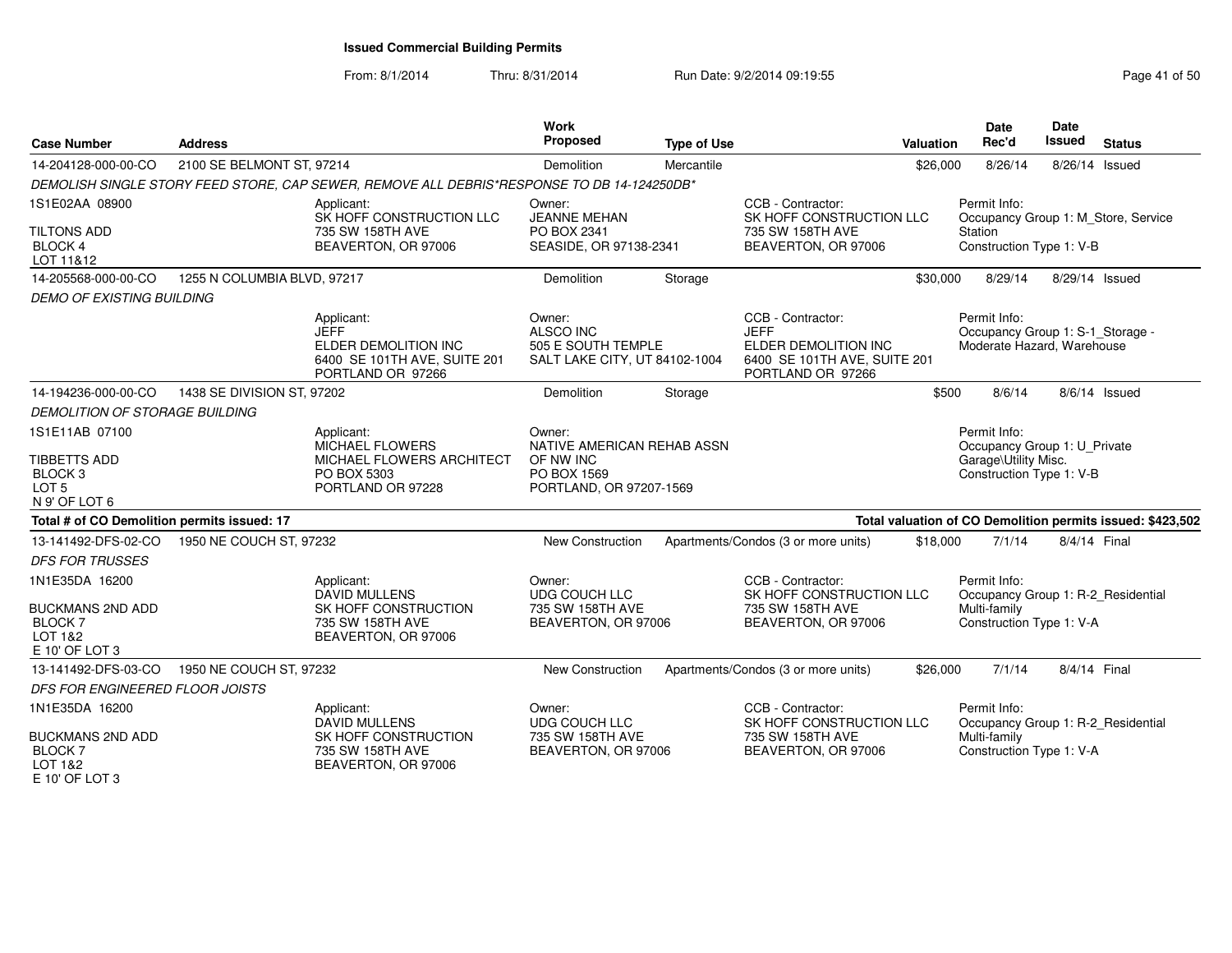### From: 8/1/2014Thru: 8/31/2014 Run Date: 9/2/2014 09:19:55 Rage 42 of 50 of 50 of 50 of 50 of 50 of 50 of 50 of 50 of 50 of 50

| Page 42 of 50 |  |  |  |  |
|---------------|--|--|--|--|
|---------------|--|--|--|--|

| <b>Case Number</b>                                                   | <b>Address</b>               |                                                                                                                                                                                       | Work<br><b>Proposed</b>                                                                    | <b>Type of Use</b> |                                                                                                             | <b>Valuation</b> | Date<br>Rec'd                                                                                                                                   | Date<br><b>Issued</b> | <b>Status</b>                              |
|----------------------------------------------------------------------|------------------------------|---------------------------------------------------------------------------------------------------------------------------------------------------------------------------------------|--------------------------------------------------------------------------------------------|--------------------|-------------------------------------------------------------------------------------------------------------|------------------|-------------------------------------------------------------------------------------------------------------------------------------------------|-----------------------|--------------------------------------------|
| 14-147628-000-00-CO                                                  | 2640 SE ANKENY ST, 97214     |                                                                                                                                                                                       | <b>New Construction</b>                                                                    |                    | Apartments/Condos (3 or more units)                                                                         | \$6,200,000      | 4/24/14                                                                                                                                         | 8/28/14 Issued        |                                            |
|                                                                      |                              | NEW APARTMENT BUILDING, 5 STORIES, 50 UNITS; LOWEST LEVEL INCLUDES PARKING, BIKE PARKING, UTILITY ROOM, TRASH AREA, 2 LIVING UNITS; REMAINING LEVELS INCLUDE LIVING UNIT              |                                                                                            |                    |                                                                                                             |                  |                                                                                                                                                 |                       |                                            |
| 1N1E36CC 16200                                                       |                              | Applicant:<br>David Mullens<br><b>UDG Couch LLC</b><br>735 SW 158th Avenue<br>Beaverton, OR 97006                                                                                     | Owner:<br><b>UDG ANKENY LLC</b><br>735 SW 158TH AVE<br>BEAVERTON, OR 97006-4952            |                    | CCB - Contractor:<br>SK HOFF CONSTRUCTION LLC<br>735 SW 158TH AVE<br>BEAVERTON, OR 97006                    |                  | Permit Info:<br>Occupancy Group 1: R-2_Residential<br>Multi-family<br>Construction Type 1: V-A<br>Total Square Footage - Display Only:<br>39501 |                       | Construction Type 2 (formerly Type 1): I-A |
| 13-171810-DFS-01-CO                                                  | 3850 SW MOODY AVE, 97201     |                                                                                                                                                                                       | New Construction                                                                           |                    | Apartments/Condos (3 or more units)                                                                         | \$132,720        | 8/1/14                                                                                                                                          | 8/27/14 Issued        |                                            |
|                                                                      |                              | *** DFS 1: P1, L1 & L2 PTs***MIXED USE, 5/1, 2 levels subgrade parking, 199 unitts residential, 1,470 SF retail                                                                       |                                                                                            |                    |                                                                                                             |                  |                                                                                                                                                 |                       |                                            |
| 1S1E10DB 00700                                                       |                              | Applicant:<br>Tony Jensen<br><b>R&amp;H Construction</b>                                                                                                                              | Owner:<br>2808 FAIRMOUNT ST #200<br>DALLAS, TX 75201-1375                                  |                    | CCB - Contractor:<br>ALAMO MANHATTAN BLOCK 43 LL R&H CONSTRUCTION<br>1530 SW TAYLOR ST<br>PORTLAND OR 97205 |                  | Permit Info:<br>Occupancy Group 1: R-2_Residential<br>Multi-family<br>Construction Type 1: III-A                                                |                       | Construction Type 2 (formerly Type 1): I-A |
| 13-114642-DFS-14-CO                                                  | 3215 NE WEIDLER ST, 97232    |                                                                                                                                                                                       | New Construction                                                                           |                    | Apartments/Condos (3 or more units)                                                                         | \$45,000         | 6/9/14                                                                                                                                          | 8/26/14 Issued        |                                            |
| DFS FOR GLASS RAILING AND PICKET RAILING                             |                              |                                                                                                                                                                                       |                                                                                            |                    |                                                                                                             |                  |                                                                                                                                                 |                       |                                            |
| 1N1E25CD 11900                                                       |                              | Applicant:<br>D MICHAEL JONES<br>LRS ARCHITECTS, INC,<br>1121 SW SALMON ST, STE 100<br>PORTLAND, OR 97205<br>Applicant:<br>Erika Wier<br><b>Walsh Construction</b><br>2905 SW 1st Ave | Owner:<br><b>GRANT PARK VILLAGE LLC</b><br>1015 NW 11TH AVE<br>PORTLAND, OR 97209-3496     |                    | CCB - Contractor:<br>WALSH CONSTRUCTION CO<br>2905 SW 1ST AVE<br>PORTLAND, OR 972014707                     |                  | Permit Info:<br>Occupancy Group 1: R-2_Residential<br>Multi-family<br>Construction Type 1: V-A                                                  |                       | Construction Type 2 (formerly Type 1): I-A |
|                                                                      |                              | Portland, OR 97239                                                                                                                                                                    |                                                                                            |                    |                                                                                                             |                  |                                                                                                                                                 |                       |                                            |
| 12-144528-REV-05-CO                                                  | 3035 NE M L KING BLVD, 97212 |                                                                                                                                                                                       | New Construction                                                                           |                    | Apartments/Condos (3 or more units)                                                                         |                  | 8/25/14<br>\$                                                                                                                                   | 8/25/14 Issued        |                                            |
|                                                                      |                              | REVISION TO CHANGE THE TYPE OF COLUMN WRAP TO BE THINNER, THE END RESULT IS A 19' - 11" CLEAR DIMENSION BETWEEN COLUNMS                                                               |                                                                                            |                    |                                                                                                             |                  |                                                                                                                                                 |                       |                                            |
| 1N1E27AA 19000                                                       |                              | Applicant:                                                                                                                                                                            | Owner:                                                                                     |                    | CCB - Contractor:                                                                                           |                  | Permit Info:                                                                                                                                    |                       |                                            |
| <b>WILLIAMS AVE ADD</b><br>BLOCK 11<br>LOT 14&15 EXC PT IN ST        |                              | RALPH TAHRAN<br><b>TAHRAN ARCHITECTURE &amp;</b><br><b>PLANNING LLC</b><br>2333 SW STEPHENSON ST<br>PORTLAND, OR 97219                                                                | MIDWAY OFFICES LLC<br>35530 SUNNY HILL LN<br>PLEASANT HILL, OR 97455                       |                    | PAVILION PROPERTIES LLC<br>6720 SW MACADAM AVE, STE 310<br>PORTLAND, OR 97219                               |                  | Occupancy Group 1: R-2 Residential<br>Multi-family<br>Construction Type 1: III-A                                                                |                       |                                            |
| 13-128934-REV-07-CO 1100 SE 12TH AVE, 97214                          |                              |                                                                                                                                                                                       | New Construction                                                                           |                    | Apartments/Condos (3 or more units)                                                                         | \$3,000          | 7/25/14                                                                                                                                         | 8/25/14 Issued        |                                            |
|                                                                      |                              | REV 7- Add a W flange beam along gridline A between grids 2 and 4 for additional support at the adjacent eyebrow                                                                      |                                                                                            |                    |                                                                                                             |                  |                                                                                                                                                 |                       |                                            |
| 1S1E02BD 03300<br><b>HAWTHORNE PK</b><br><b>BLOCK 255</b><br>LOT 1-4 |                              | Applicant:<br><b>JOSHUA LUPKIN</b><br><b>SERA ARCHITECTS</b><br>338 NW 5TH AVE<br>PORTLAND OR 97209                                                                                   | Owner:<br>TAYLOR STREET LOFTS LLC<br>4200 SE COLUMBIA WAY #300<br>VANCOUVER, WA 98661-5572 |                    | CCB - Contractor:<br>Jordan Gaither<br><b>GAITHER &amp; SONS</b><br>CONSTRUCTION CO<br>7101 NE 109TH ST     |                  | Permit Info:<br>Occupancy Group 1: R-2_Residential<br>Multi-family<br>Construction Type 1: V-A                                                  |                       | Construction Type 2 (formerly Type 1): V-A |
|                                                                      |                              |                                                                                                                                                                                       |                                                                                            |                    | VANCOUVER, WA 98686                                                                                         |                  |                                                                                                                                                 |                       |                                            |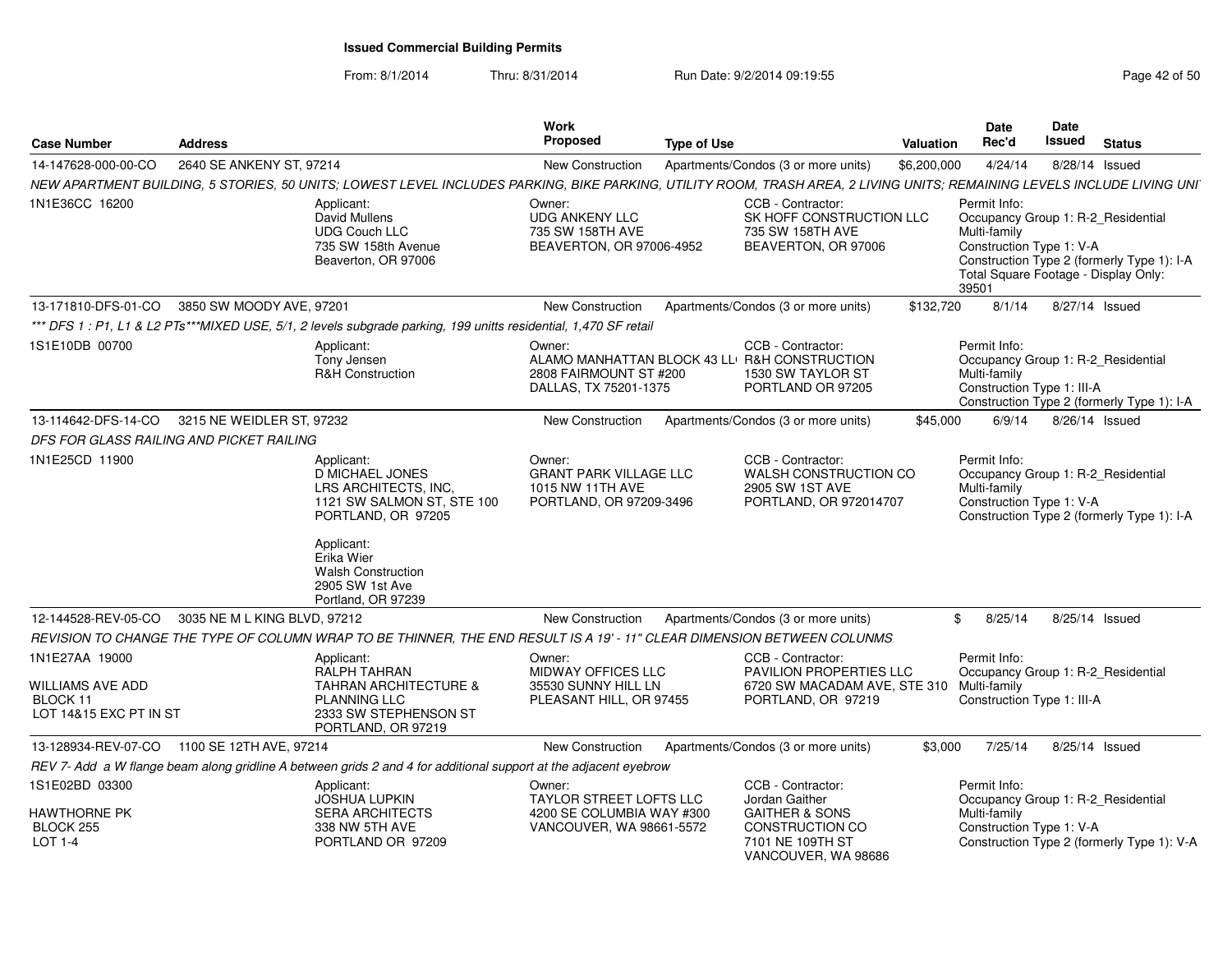| <b>Case Number</b>                                             | <b>Address</b>          |                                                                                                                                                    | Work<br><b>Proposed</b>                                                                                                                              | <b>Type of Use</b> |                                                                                                                                      | Valuation   | Date<br>Rec'd                                                                                                                                   | Date<br>Issued | <b>Status</b>                                                                      |
|----------------------------------------------------------------|-------------------------|----------------------------------------------------------------------------------------------------------------------------------------------------|------------------------------------------------------------------------------------------------------------------------------------------------------|--------------------|--------------------------------------------------------------------------------------------------------------------------------------|-------------|-------------------------------------------------------------------------------------------------------------------------------------------------|----------------|------------------------------------------------------------------------------------|
| 13-132335-DFS-01-CO 11530 NE YACHT HARBOR DR, 97217            |                         |                                                                                                                                                    | New Construction                                                                                                                                     |                    | Apartments/Condos (3 or more units)                                                                                                  | \$50,000    | 7/22/14                                                                                                                                         | 8/22/14        | Issued                                                                             |
| DFS FOR POST TENSION CABLES.                                   |                         |                                                                                                                                                    |                                                                                                                                                      |                    |                                                                                                                                      |             |                                                                                                                                                 |                |                                                                                    |
| 2N1E35 00200                                                   |                         | Applicant:<br><b>MIKE DEFREES</b><br>Gateway National Corp<br>2501 NE 134TH ST<br>VANCOUVER WA 98686                                               | Owner:<br>YACHT HARBOR LLC<br>2501 NE 134TH ST #300<br>VANCOUVER, WA 98686-3030                                                                      |                    | CCB - Contractor:<br><b>GATEWAY NATIONAL</b><br>CORPORATION<br>2501 NE 134TH ST<br>VANCOUVER WA 98686                                |             | Permit Info:<br>Occupancy Group 1: R-2 Residential<br>Multi-family<br>Construction Type 1: III-B                                                |                | Construction Type 2 (formerly Type 1): III-B                                       |
| 13-211977-DFS-06-CO 1315 NW 11TH AVE                           |                         |                                                                                                                                                    | <b>New Construction</b>                                                                                                                              |                    | Apartments/Condos (3 or more units)                                                                                                  | \$29,000    | 8/1/14                                                                                                                                          | 8/19/14 Issued |                                                                                    |
| FABRICATED WOOD TRUSS DRAWINGS AND CALCULATIONS                |                         |                                                                                                                                                    |                                                                                                                                                      |                    |                                                                                                                                      |             |                                                                                                                                                 |                |                                                                                    |
| 1N1E34BB 02630                                                 |                         | Applicant:                                                                                                                                         | Owner:                                                                                                                                               |                    | CCB - Contractor:                                                                                                                    |             | Permit Info:                                                                                                                                    |                |                                                                                    |
| <b>HOYT STREET YARDS NO 2</b><br>LOT 25-28                     |                         | <b>CANDICE SUND</b><br>ANDERSEN CONSTRUCTION<br>1161 NW OVERTON ST<br>PORTLAND, OR 97209                                                           | BLOCK 17 HOLDINGS LLC<br>1420 5TH AVE #3670<br>SEATTLE, WA 98101                                                                                     |                    | ANDERSEN CONSTRUCTION<br><b>COMPANY</b><br>PO BOX 6712<br>PORTLAND, OR 97228-6712                                                    |             | Hazard, Parking Garage<br>Construction Type 1: I-A                                                                                              |                | Occupancy Group 1: S-2_Storage - Low<br>Construction Type 2 (formerly Type 1): I-A |
| 14-103800-DFS-01-CO  4717 SE HAWTHORNE BLVD, 97215             |                         |                                                                                                                                                    | <b>New Construction</b>                                                                                                                              |                    | Apartments/Condos (3 or more units)                                                                                                  | \$7,500     | 7/17/14                                                                                                                                         | 8/15/14 Issued |                                                                                    |
| DFS FOR AUTO TIGHT HOLD DOWN SYSTEM                            |                         |                                                                                                                                                    |                                                                                                                                                      |                    |                                                                                                                                      |             |                                                                                                                                                 |                |                                                                                    |
| 1S2E06BD 27500                                                 |                         | Applicant:<br><b>MIKE COYLE</b><br><b>FASTER PERMITS</b><br>14334 NW EAGLERIDGE LANE<br>PORTLAND, OR 97229                                         | Owner:<br><b>LLC</b><br>7371 SE 92ND AVE<br>PORTLAND, OR 97266-5513                                                                                  |                    | CCB - Contractor:<br>4707 HAWTHORNE INVESTMENTS PATH CONSTRUCTION<br>5331 SW MACADAM AVE #258-110 Multi-family<br>PORTLAND, OR 97239 |             | Permit Info:<br>Occupancy Group 1: R-2_Residential<br>Construction Type 1: V-A                                                                  |                | Construction Type 2 (formerly Type 1): V-A                                         |
| 14-152153-000-00-CO                                            | 1475 SE 15TH AVE, 97214 |                                                                                                                                                    | New Construction                                                                                                                                     |                    | Apartments/Condos (3 or more units)                                                                                                  | \$2,796,000 | 5/2/14                                                                                                                                          |                | 8/13/14 Under Inspection                                                           |
|                                                                |                         | NEW FOUR STORY, 30 UNIT APARTMENT BUILDING WITH RETAIL SPACE ON GROUND LEVEL WITH APARTMENT LOBBY AND TRASH STORAGE. ASSOCIATED SITE WORK INCLUDED |                                                                                                                                                      |                    |                                                                                                                                      |             |                                                                                                                                                 |                |                                                                                    |
| 1S1E02AC 17600                                                 |                         | Applicant:<br><b>CARRIE STRICKLAND</b><br><b>WORKS PARTNERSHIP</b><br><b>ARCHITECTURE</b><br>524 E BURNSIDE ST. SUITE 320<br>PORTLAND OR 97214     | Owner:<br>AINALEM SULTESSA<br>1435 SE HAWTHORNE BLVD<br>PORTLAND, OR 97214<br>Owner:<br>PETROS JARRA<br>1435 SE HAWTHORNE BLVD<br>PORTLAND, OR 97214 |                    | CCB - Contractor:<br>Rob Yorke<br><b>RJD INC</b><br>4480 SW 101ST AVE<br>BEAVERTON OR 97005                                          |             | Permit Info:<br>Occupancy Group 1: R-2 Residential<br>Multi-family<br>Construction Type 1: V-A<br>Total Square Footage - Display Only:<br>21910 |                | Construction Type 2 (formerly Type 1): V-A                                         |
| 12-186422-DFS-02-CO  4330 SE DIVISION ST, 97206                |                         |                                                                                                                                                    | New Construction                                                                                                                                     |                    | Apartments/Condos (3 or more units)                                                                                                  | \$100,000   | 5/5/14                                                                                                                                          | 8/12/14 Issued |                                                                                    |
| DFS FOR ALUMINUM STOREFRONT                                    |                         |                                                                                                                                                    |                                                                                                                                                      |                    |                                                                                                                                      |             |                                                                                                                                                 |                |                                                                                    |
| 1S2E06CC 20400<br>MCMAHONS ADD<br><b>BLOCK 2</b><br>LOT 6&7    |                         | Applicant:<br><b>CARRIE STRICKLAND</b><br><b>WORKS PARTNERSHIP</b><br><b>ARCHITECTURE</b><br>524 E BURNSIDE ST. SUITE 320<br>PORTLAND OR 97214     | Owner:<br>43RD & DIVISION LLC<br>3611 SE 20TH AVE #300<br>PORTLAND, OR 97202                                                                         |                    | CCB - Contractor:<br>LORENTZ BRUUN CO INC<br>3611 SE 20TH ST, STE 300<br>PORTLAND OR 97202                                           |             | Permit Info:<br>Occupancy Group 1: R-2 Residential<br>Multi-family<br>Construction Type 1: V-A                                                  |                | Construction Type 2 (formerly Type 1): V-A                                         |
| 13-238879-REV-01-CO 5734 N MONTANA AVE, 97217                  |                         |                                                                                                                                                    | New Construction                                                                                                                                     |                    | Apartments/Condos (3 or more units)                                                                                                  | \$          | 8/8/14                                                                                                                                          |                | 8/8/14 Issued                                                                      |
|                                                                |                         | REVISION TO SHOW NO FIRE WALL AT NORTH ELEVATION, THIS IS A CORNER LOT AND WALL IS FACING THE STREET, FIRE WALL NOT REQUIRED                       |                                                                                                                                                      |                    |                                                                                                                                      |             |                                                                                                                                                 |                |                                                                                    |
| 1N1E15CC 09100<br>NORTH ALBINA<br>BLOCK 13<br>LOT <sub>1</sub> |                         | Applicant:<br><b>ADRIAN VASILE</b><br>AV PACIFIC, LLC<br>14475 SE MICAH ST<br>HAPPY VALLEY, OR 97086                                               | Owner:<br>OVERLOOK CENTRAL GROUP LLC ADRIAN VASILE<br>14475 SE MICAH ST<br>HAPPY VALLEY, OR 97086-6585                                               |                    | CCB - Contractor:<br>14475 SE MICAH ST<br>HAPPY VALLEY, OR 97086-6585                                                                |             | Permit Info:<br>Occupancy Group 1: R-2_Residential<br>Multi-family<br>Construction Type 1: V-B                                                  |                |                                                                                    |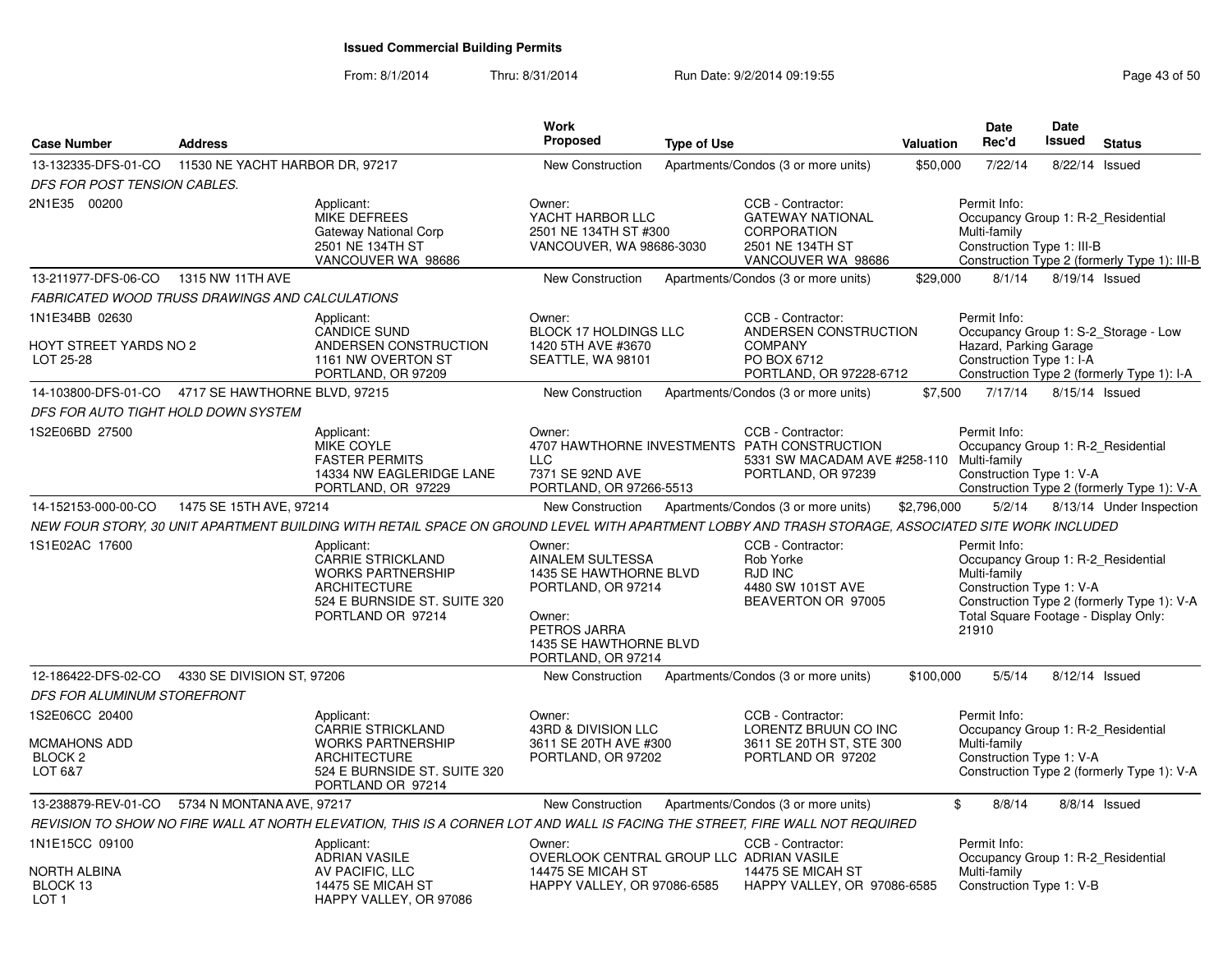| <b>Case Number</b>                                       | <b>Address</b>                 |                                                                                                                                | <b>Work</b><br>Proposed                                                                                             | <b>Type of Use</b> |                                                                                                                                        | Valuation | <b>Date</b><br>Rec'd                                                                           | <b>Date</b><br><b>Issued</b> | <b>Status</b>                                                                      |
|----------------------------------------------------------|--------------------------------|--------------------------------------------------------------------------------------------------------------------------------|---------------------------------------------------------------------------------------------------------------------|--------------------|----------------------------------------------------------------------------------------------------------------------------------------|-----------|------------------------------------------------------------------------------------------------|------------------------------|------------------------------------------------------------------------------------|
| 12-218141-REV-04-CO                                      | 8150 SE 23RD AVE, 97202        |                                                                                                                                | New Construction                                                                                                    |                    | Apartments/Condos (3 or more units)                                                                                                    | \$50,000  | 8/5/14                                                                                         |                              | 8/5/14 Issued                                                                      |
|                                                          |                                | VALUE ADDED REVISION TO REINFORCE FRAMING AT OFFSET BEARING WALLS ON 2ND FLOOR, CENTER-EAST PORTION OF BUILDING NEAR ELEVATORS |                                                                                                                     |                    |                                                                                                                                        |           |                                                                                                |                              |                                                                                    |
| 1S1E23DD 03000<br>SECTION 23 1S 1E<br>TL 3000 0.78 ACRES |                                | Applicant:<br>MILDRED WHITE<br><b>BAMA DESIGN</b><br>1631 NE BROADWAY #754<br>PORTLAND, OR 97232                               | Owner:<br><b>MORELAND STATION</b><br>8150 SE 23RD AVE<br>PORTLAND, OR 97202-6810<br>Owner:<br><b>APARTMENTS LLC</b> |                    | CCB - Contractor:<br>PAVILION CONSTRUCTION NW LL( Occupancy Group 1: R-2 Residential<br>6720 SW MACADAM AVE #310<br>PORTLAND, OR 97219 |           | Permit Info:<br>Multi-family<br>Construction Type 1: V-A                                       |                              |                                                                                    |
|                                                          |                                |                                                                                                                                | 8150 SE 23RD AVE<br>PORTLAND, OR 97202-6810                                                                         |                    |                                                                                                                                        |           |                                                                                                |                              |                                                                                    |
| 12-198803-DFS-06-CO                                      | 7227 N PHILADELPHIA AVE, 97203 |                                                                                                                                | <b>New Construction</b>                                                                                             |                    | Apartments/Condos (3 or more units)                                                                                                    | \$95,000  | 5/27/14                                                                                        |                              | 8/5/14 Issued                                                                      |
| DFS FOR ALUMINUM FRAMED STOREFRONT                       |                                |                                                                                                                                |                                                                                                                     |                    |                                                                                                                                        |           |                                                                                                |                              |                                                                                    |
| 1N1W12BA 05900                                           |                                | Applicant:<br><b>ANDY MORRIS</b><br><b>WALSH CONSTRUCTION</b><br>2905 SW 1st Ave<br>Portland OR 97201                          | Owner:<br><b>PAT KESSI</b><br>ST JOHNS IVANHOE LLC<br>3330 NW YEON AVE #210                                         |                    | CCB - Contractor:<br>WALSH CONSTRUCTION CO<br>2905 SW 1ST AVE<br>PORTLAND, OR 972014707                                                |           | Permit Info:<br>Occupancy Group 1: R-2 Residential<br>Multi-family<br>Construction Type 1: V-A |                              | Construction Type 2 (formerly Type 1): V-A                                         |
| 12-198803-DFS-07-CO 7227 N PHILADELPHIA AVE, 97203       |                                |                                                                                                                                | <b>New Construction</b>                                                                                             |                    | Apartments/Condos (3 or more units)                                                                                                    | \$300,000 | 6/20/14                                                                                        |                              | 8/5/14 Issued                                                                      |
| DFS FOR EXTERIOR SKIN (CEMENTITIOUS WALL PANEL)          |                                |                                                                                                                                |                                                                                                                     |                    |                                                                                                                                        |           |                                                                                                |                              |                                                                                    |
| 1N1W12BA 05900                                           |                                | Applicant:<br><b>ANDY MORRIS</b><br><b>WALSH CONSTRUCTION</b><br>2905 SW 1ST AVE<br>PORTLAND, OR 97201                         | Owner:<br><b>PAT KESSI</b><br>ST JOHNS IVANHOE LLC<br>3330 NW YEON AVE #210                                         |                    | CCB - Contractor:<br>WALSH CONSTRUCTION CO<br>2905 SW 1ST AVE<br>PORTLAND, OR 972014707                                                |           | Permit Info:<br>Occupancy Group 1: R-2_Residential<br>Multi-family<br>Construction Type 1: V-A |                              | Construction Type 2 (formerly Type 1): V-A                                         |
| 13-211977-DFS-04-CO                                      | 1315 NW 11TH AVE               |                                                                                                                                | <b>New Construction</b>                                                                                             |                    | Apartments/Condos (3 or more units)                                                                                                    | \$252,830 | 6/24/14                                                                                        |                              | 8/4/14 Issued                                                                      |
| DFS FOR STEEL STAIRS                                     |                                |                                                                                                                                |                                                                                                                     |                    |                                                                                                                                        |           |                                                                                                |                              |                                                                                    |
| 1N1E34BB 02630                                           |                                | Applicant:                                                                                                                     | Owner:                                                                                                              |                    | CCB - Contractor:                                                                                                                      |           | Permit Info:                                                                                   |                              |                                                                                    |
| HOYT STREET YARDS NO 2<br>LOT 25-28                      |                                | ANDERSEN CONSTRUCTION<br><b>COMPANY</b><br>PO BOX 6712<br>PORTLAND, OR 97228-6712                                              | BLOCK 17 HOLDINGS LLC<br>1420 5TH AVE #3670<br>SEATTLE, WA 98101                                                    |                    | ANDERSEN CONSTRUCTION<br><b>COMPANY</b><br>PO BOX 6712<br>PORTLAND, OR 97228-6712                                                      |           | Hazard, Parking Garage<br>Construction Type 1: I-A                                             |                              | Occupancy Group 1: S-2_Storage - Low<br>Construction Type 2 (formerly Type 1): I-A |
| 13-114642-REV-05-CO                                      | 3215 NE WEIDLER ST, 97232      |                                                                                                                                | <b>New Construction</b>                                                                                             |                    | Apartments/Condos (3 or more units)                                                                                                    | \$        | 6/6/14                                                                                         |                              | 8/4/14 Issued                                                                      |
|                                                          |                                | *** Revision to DFS 12 (trusses) as called out on check sheet for framing changes below the truss***                           |                                                                                                                     |                    |                                                                                                                                        |           |                                                                                                |                              |                                                                                    |
| 1N1E25CD 11900                                           |                                | Applicant:<br><b>MATT JOHNSON</b><br><b>KPFF</b><br>111 SW 5TH AVE, STE 2500<br>PORTLAND OR 97204                              | Owner:<br><b>GRANT PARK VILLAGE LLC</b><br>1015 NW 11TH AVE<br>PORTLAND, OR 97209-3496                              |                    | CCB - Contractor:<br>WALSH CONSTRUCTION CO<br>2905 SW 1ST AVE<br>PORTLAND, OR 972014707                                                |           | Permit Info:<br>Occupancy Group 1: R-2_Residential<br>Multi-family<br>Construction Type 1: V-A |                              | Construction Type 2 (formerly Type 1): I-A                                         |
| 13-173450-DFS-02-CO                                      | 1405 NW 14TH AVE, 97209        |                                                                                                                                | <b>New Construction</b>                                                                                             | Assembly           |                                                                                                                                        | \$50,000  | 2/12/14                                                                                        | 8/13/14 Issued               |                                                                                    |
| DFS FOR LIGHTING COMPLIANCE, OREGON ENERGY CODE          |                                |                                                                                                                                |                                                                                                                     |                    |                                                                                                                                        |           |                                                                                                |                              |                                                                                    |
| 1N1E33AA 00600<br><b>COUCHS ADD</b>                      |                                | Applicant:<br>James Scheh<br><b>Planet Granite Belmont LLC</b>                                                                 | Owner:<br>EPPHAVEN PROPERTY LLC<br>924 MASON ST                                                                     |                    | CCB - Contractor:<br>PLANET GRANITE PORTLAND LLC Occupancy Group 1: A-3_Assembly -<br>924 MASON ST                                     |           | Permit Info:<br>General                                                                        |                              |                                                                                    |
| BLOCK 238<br><b>LOT 1-4</b>                              |                                | 924 Mason St<br>SF, CA 94129                                                                                                   | SAN FRANCISCO, CA 94129-1602                                                                                        |                    | SAN FRANCISCO, CA 94129                                                                                                                |           | Construction Type 1: II-B                                                                      |                              |                                                                                    |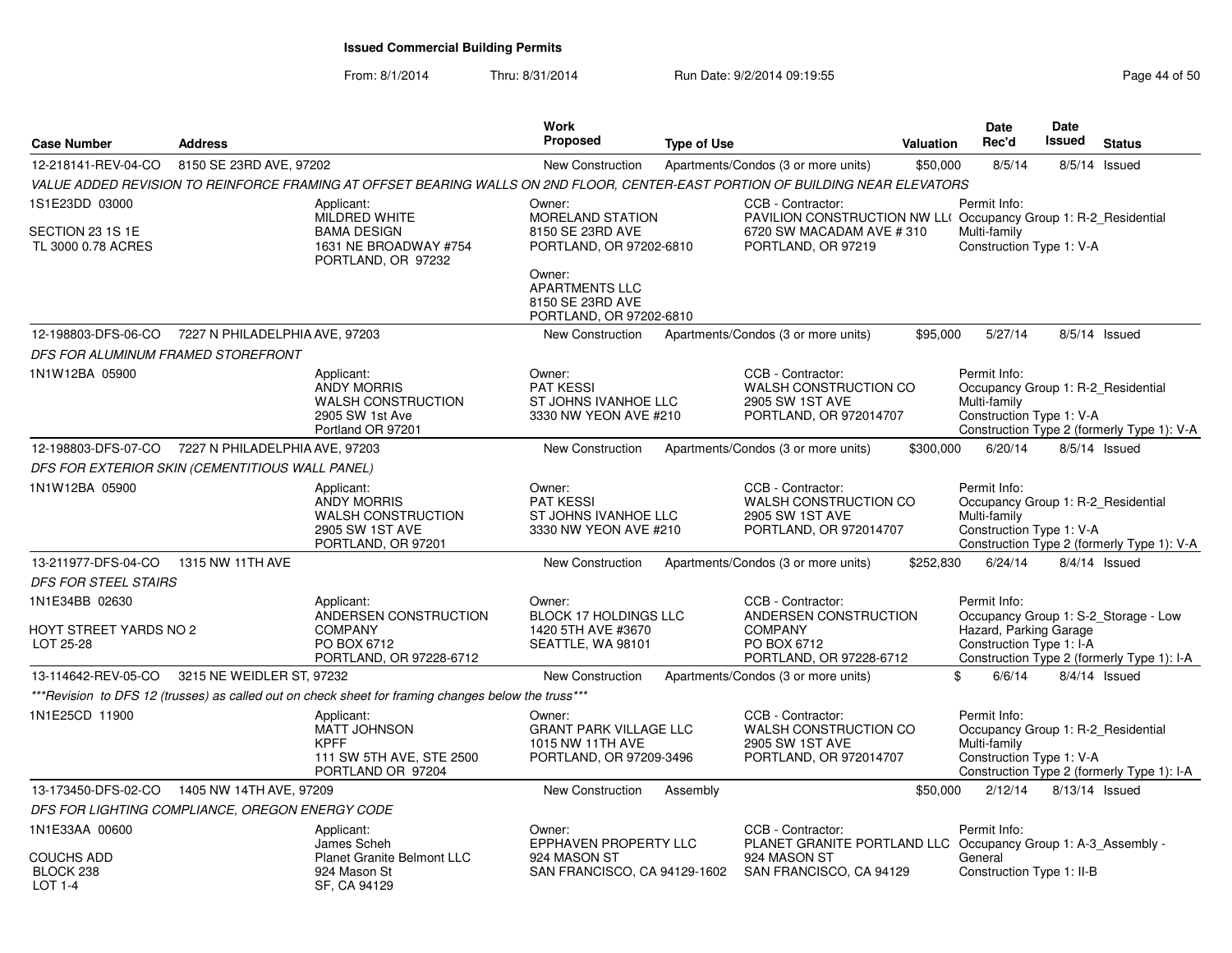### From: 8/1/2014Thru: 8/31/2014 Run Date: 9/2/2014 09:19:55 Research 2010 12:00 Page 45 of 50

| <b>Case Number</b>                          | <b>Address</b>                  |                                                                                                                                                                         | <b>Work</b><br><b>Proposed</b>                                                                | <b>Type of Use</b> |                                                                                                                            | <b>Valuation</b> | <b>Date</b><br>Rec'd                                                                  | Date<br><b>Issued</b> | <b>Status</b>                                                                                                                |
|---------------------------------------------|---------------------------------|-------------------------------------------------------------------------------------------------------------------------------------------------------------------------|-----------------------------------------------------------------------------------------------|--------------------|----------------------------------------------------------------------------------------------------------------------------|------------------|---------------------------------------------------------------------------------------|-----------------------|------------------------------------------------------------------------------------------------------------------------------|
| 13-173450-DFS-04-CO                         | 1405 NW 14TH AVE, 97209         |                                                                                                                                                                         | New Construction                                                                              | Assembly           |                                                                                                                            | \$110,000        | 7/16/14                                                                               |                       | 8/13/14 Issued                                                                                                               |
| DFS - STAIRWAYS, RAILS AND BALCONY RAILINGS |                                 |                                                                                                                                                                         |                                                                                               |                    |                                                                                                                            |                  |                                                                                       |                       |                                                                                                                              |
| 1N1E33AA 00600                              |                                 | Applicant:<br><b>TOM LARSON</b>                                                                                                                                         | Owner:<br>EPPHAVEN PROPERTY LLC                                                               |                    | CCB - Contractor:<br>Tom Severson                                                                                          |                  | Permit Info:                                                                          |                       | Occupancy Group 1: A-3 Assembly -                                                                                            |
| <b>COUCHS ADD</b><br>BLOCK 238<br>LOT 1-4   |                                 | CENTREX CONSTRUCTION<br>8250 SW HUNZIKER RD<br><b>TIGARD, OR 97223</b>                                                                                                  | 924 MASON ST<br>SAN FRANCISCO, CA 94129-1602                                                  |                    | CENTREX CONSTRUCTION INC<br>8250 SW HUNZIKER RD<br>TIGARD, OR 972238260                                                    |                  | General<br>Construction Type 1: II-B                                                  |                       |                                                                                                                              |
| 13-172620-REV-01-CO                         | 8500 NE SISKIYOU ST, 97220      |                                                                                                                                                                         | New Construction                                                                              | Assembly           |                                                                                                                            | \$55,000         | 8/29/14                                                                               |                       | 8/29/14 Issued                                                                                                               |
|                                             |                                 | VALUE ADDED REVISION TO CHANGE FROM GRAVITY TO PUMPED SANITARY SEWER SYSTEM                                                                                             |                                                                                               |                    |                                                                                                                            |                  |                                                                                       |                       |                                                                                                                              |
| 1N2E28BC 00100                              |                                 | Applicant:<br>MICHAEL HOWELLS<br><b>HOWELLS ARCHITECTURE</b><br>4133 SE 34TH AVENUE<br>PORTLAND, OR 97202                                                               | Owner:<br>PO BOX 13325<br>PORTLAND, OR 97213-0325                                             |                    | CCB - Contractor:<br>M HASHEM LIMITED PARTNERSHII VERIDIS CONSTRUCTION INC<br>4244 NE ALBERTA ST<br>PORTLAND, OR 97218     |                  | Permit Info:<br>General<br>Construction Type 1: V-B                                   |                       | Occupancy Group 1: A-3 Assembly -<br>Construction Type 2 (formerly Type 1): V-B                                              |
| 13-172620-000-00-CO                         | 8500 NE SISKIYOU ST, 97220      |                                                                                                                                                                         | New Construction                                                                              | Assembly           |                                                                                                                            | \$1,180,000      | 6/28/13                                                                               |                       | 8/12/14 Under Inspection                                                                                                     |
|                                             |                                 | NEW SINGLE STORY RELIGIOUS ASSEMBLY BUILDING WITH MEDITATION ROOM. RESTROOMS. DINING AREA AND KITCHEN: ASSOCIATED SITE. UTILITIES. LANDSCAPE AND PARKING WITH DRI       |                                                                                               |                    |                                                                                                                            |                  |                                                                                       |                       |                                                                                                                              |
| 1N2E28BC 00100                              |                                 | Applicant:<br><b>MICHAEL HOWELLS</b><br>HOWELLS ARCHITECTURE<br>4133 SE 34TH AVENUE<br>PORTLAND, OR 97202                                                               | Owner:<br>PO BOX 13325<br>PORTLAND, OR 97213-0325                                             |                    | CCB - Contractor:<br>M HASHEM LIMITED PARTNERSHII VERIDIS CONSTRUCTION INC<br>4244 NE ALBERTA ST<br>PORTLAND, OR 97218     |                  | Permit Info:<br>General<br>Construction Type 1: V-B                                   |                       | Occupancy Group 1: A-3_Assembly -<br>Construction Type 2 (formerly Type 1): V-B<br>Total Square Footage - Display Only: 6402 |
| 13-164353-REV-05-CO                         | 3530 N VANCOUVER AVE, 97227     |                                                                                                                                                                         | New Construction                                                                              | <b>Business</b>    |                                                                                                                            | \$50,000         | 7/29/14                                                                               |                       | 8/5/14 Issued                                                                                                                |
|                                             |                                 | VALUE ADDED REVISION - ELIMINATE BIO SWALE AND ADD INFILITRATION GALLERY FOR PROPOSED FUTURE STORMWATER DISPOSAL FOR ADJACENT LOT (14-186937)                           |                                                                                               |                    |                                                                                                                            |                  |                                                                                       |                       |                                                                                                                              |
| 1N1E22DC 14300<br>ALBINA HMSTD<br>BLOCK 30  |                                 | Applicant:<br><b>JEFF VINCENT</b><br>PATH ARCHITECTURE<br>5229 N MLK JR BLVD                                                                                            | Owner:<br><b>DECO DINER LLC</b><br>5229 NE M L KING BLVD<br>PORTLAND, OR 97211                |                    | CCB - Contractor:<br>KAISER GROUP LLC<br>5229 NE M L KING JR BLVD. STE<br>101                                              |                  | Permit Info:<br>Construction Type 1: III-A                                            |                       | Occupancy Group 1: A-2 Restaurant<br>Construction Type 2 (formerly Type 1): III-A                                            |
| LOT 11&12                                   |                                 | PORTLAND, OR 97217                                                                                                                                                      |                                                                                               |                    | PORTLAND OR 97211                                                                                                          |                  |                                                                                       |                       |                                                                                                                              |
| 13-171122-DFS-06-CO                         | 4001 SW CANYON RD, 97221        |                                                                                                                                                                         | New Construction                                                                              | <b>Business</b>    |                                                                                                                            | \$70,000         | 7/21/14                                                                               |                       | 8/26/14 Issued                                                                                                               |
| <b>DFS FOR SKYLIGHTS</b>                    |                                 |                                                                                                                                                                         |                                                                                               |                    |                                                                                                                            |                  |                                                                                       |                       |                                                                                                                              |
| 1S1E05 01400<br>SECTION 05 1S 1E            |                                 | Applicant:<br><b>CRAIG ROBINS</b><br><b>DEAMOR ASSOCIATES INC</b>                                                                                                       | Owner:<br><b>METRO</b><br>600 NE GRAND AVE                                                    |                    |                                                                                                                            |                  | Permit Info:<br>Occupancy Group 1: B_Bank, Off.,<br>Med.Off., Pub.Bldg.               |                       |                                                                                                                              |
| TL 1400 60.69 ACRES                         |                                 | 14010-A NE 3RD COURT, SUITE 10: PORTLAND, OR 97232-2736<br>VANCOUVER WA 98685                                                                                           |                                                                                               |                    |                                                                                                                            |                  | Construction Type 1: V-B                                                              |                       | Construction Type 2 (formerly Type 1): V-B                                                                                   |
| 13-129484-000-00-CO                         | 6700 NE KILLINGSWORTH ST, 97218 |                                                                                                                                                                         | New Construction                                                                              | <b>Business</b>    |                                                                                                                            | \$1,245,460      | 3/19/13                                                                               |                       | 8/19/14 Issued                                                                                                               |
|                                             |                                 | NEW 2 STORY OFFICE BUILDING WITH PARKING LOT IMPROVEMENTS, LANDSCAPING, STORMATER FACILITIES;and Separate Retail tenant space SEE 13-129496-CO FOR TRASH/BIKE ENCLOSURE |                                                                                               |                    |                                                                                                                            |                  |                                                                                       |                       |                                                                                                                              |
| 1N2E20BA 00800                              |                                 | Applicant:<br>RYAN YOSHIDA<br>SCOTT/EDWARDS ARCHITECTURI HACIENDA<br>2525 E BURNSIDE ST<br>PORTLAND, OR 97214                                                           | Owner:<br>VILLA DE CLARA VISTA L P (LSD<br>8532 SW ST HELENS DR #201<br>WILSONVILLE, OR 97070 |                    | CCB - Contractor:<br>COLAS CONSTRUCTION INC<br>5319 SW WESTGATE DR., STE 207 Med.Off., Pub.Bldg.<br>PORTLAND OR 97229-7542 |                  | Permit Info:<br>Occupancy Group 1: B_Bank, Off.,<br>Construction Type 1: V-B<br>11280 |                       | Construction Type 2 (formerly Type 1): V-B<br>Total Square Footage - Display Only:                                           |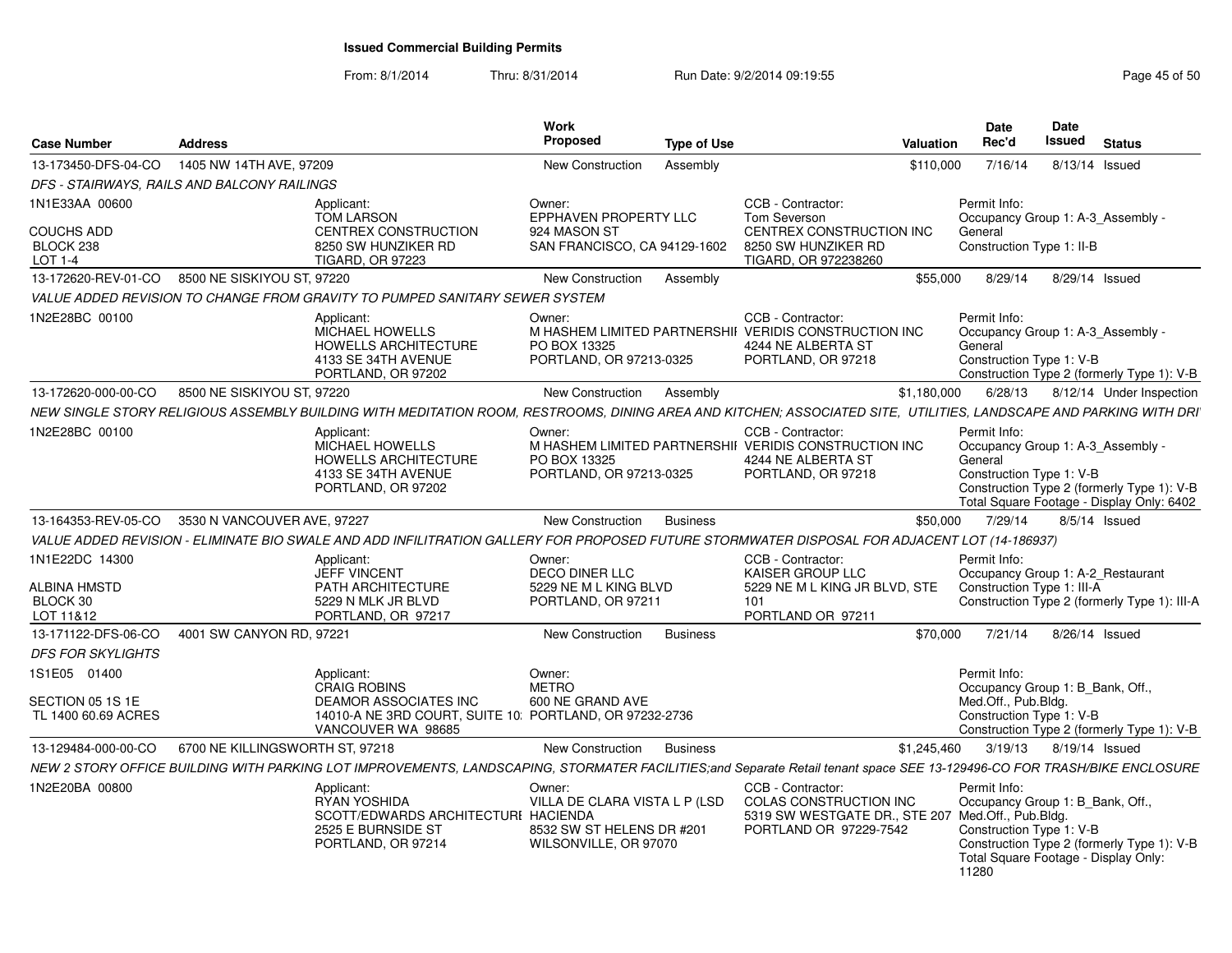| <b>Case Number</b>                           | <b>Address</b>                                                                                  |                                                                                                          | Work<br><b>Proposed</b>                                                                        | <b>Type of Use</b> | Valuation                                                                                                                                                                                                | <b>Date</b><br>Rec'd                               | Date<br>Issued | <b>Status</b>                              |
|----------------------------------------------|-------------------------------------------------------------------------------------------------|----------------------------------------------------------------------------------------------------------|------------------------------------------------------------------------------------------------|--------------------|----------------------------------------------------------------------------------------------------------------------------------------------------------------------------------------------------------|----------------------------------------------------|----------------|--------------------------------------------|
| 13-137297-DFS-09-CO                          | 5 SE MADISON ST, 97214                                                                          |                                                                                                          | New Construction                                                                               | <b>Business</b>    | \$500                                                                                                                                                                                                    | 8/5/14                                             |                | 8/28/14 Issued                             |
| <b>TRANSFORMER ANCHORAGE</b>                 |                                                                                                 |                                                                                                          |                                                                                                |                    |                                                                                                                                                                                                          |                                                    |                |                                            |
| 1S1E03AD 03900                               |                                                                                                 | Applicant:<br><b>TIM PHAM</b>                                                                            | Owner:<br>PORTLAND CITY OF                                                                     |                    | CCB - Contractor:<br><b>SKANSKA USA</b>                                                                                                                                                                  | Permit Info:<br>Occupancy Group 1: R-2 Residential |                |                                            |
| <b>EAST PORTLAND</b><br>BLOCK 10&11 TL 3900  |                                                                                                 | Skanska<br>5 SE MADISON ST<br>PORTLAND OR 97214                                                          | 55 SW ASH ST<br>PORTLAND, OR 97204-3509                                                        |                    | 222 SW Columbia St., Suite 300<br>Portland, OR 97201                                                                                                                                                     | Multi-family<br>Construction Type 1: V-B           |                | Construction Type 2 (formerly Type 1): V-B |
| 13-214481-DFS-01-CO                          | 2875 SE POWELL BLVD, 97202                                                                      |                                                                                                          | New Construction                                                                               | <b>Business</b>    | \$21,330                                                                                                                                                                                                 | 7/30/14                                            |                | 8/12/14 Issued                             |
| <b>DFS FOR ROOF JOISTS</b>                   |                                                                                                 |                                                                                                          |                                                                                                |                    |                                                                                                                                                                                                          |                                                    |                |                                            |
| 1S1E12BC 07000                               |                                                                                                 | Applicant:<br>NOLAN KNOX                                                                                 | Owner:<br><b>JEMA PROPERTIES LLC</b>                                                           |                    | CCB - Contractor:<br>RICH DUNCAN CONSTRUCTION                                                                                                                                                            | Permit Info:<br>Occupancy Group 1: A-2_Restaurant  |                |                                            |
| <b>WAVERLEIGH HTS</b>                        |                                                                                                 | RICH DUNCAN CONSTRUCTION                                                                                 | P O BOX 90608                                                                                  |                    | <b>INC</b>                                                                                                                                                                                               | Construction Type 1: V-B                           |                |                                            |
| BLOCK 10<br>LOT 1-7 EXC PT IN ST<br>LOT 8-11 |                                                                                                 | 2295 RURAL AVE SE<br><b>SALEM, OR 97302</b>                                                              | PORTLAND, OR 97290                                                                             |                    | PO BOX 21183<br>KEIZER OR 97307                                                                                                                                                                          |                                                    |                |                                            |
| 13-101210-DFS-03-CO                          | 1900 N INTERSTATE AVE, 97227                                                                    |                                                                                                          | New Construction                                                                               | <b>Business</b>    | \$223,000                                                                                                                                                                                                | 7/3/14                                             |                | 8/22/14 Issued                             |
| <b>DFS - STOREFRONT GLAZING</b>              |                                                                                                 |                                                                                                          |                                                                                                |                    |                                                                                                                                                                                                          |                                                    |                |                                            |
| 1N1E27CD 00200                               |                                                                                                 | Applicant:                                                                                               | Owner:                                                                                         |                    | CCB - Contractor:                                                                                                                                                                                        | Permit Info:                                       |                |                                            |
| ALBINA<br><b>BLOCK 94 TL 200</b>             | <b>GRANT ELDRIDGE</b><br>HOFFMAN CONSTRUCTION<br>1900 N INTERSTATE AVENUE<br>PORTLAND, OR 97227 |                                                                                                          | PORTLAND CITY OF<br>1120 SW 5TH AVE #609<br>PORTLAND, OR 97204-1912                            |                    | <b>THOMAS SMITH</b><br>Occupancy Group 1: B Bank, Off.,<br>Med.Off., Pub.Bldg.<br>HOFFMAN CONSTRUCTION CO<br>Construction Type 1: III-B<br>OF OREGON<br>805 SW BROADWAY SUITE 2100<br>PORTLAND, OR 97205 |                                                    |                |                                            |
| 13-171122-DFS-05-CO                          | 4001 SW CANYON RD, 97221                                                                        |                                                                                                          | New Construction                                                                               | <b>Business</b>    | \$360,000                                                                                                                                                                                                | 7/2/14                                             |                | 8/8/14 Issued                              |
| DFS -POOL WALL, BOTTOM SHOT CRETE            |                                                                                                 |                                                                                                          |                                                                                                |                    |                                                                                                                                                                                                          |                                                    |                |                                            |
| 1S1E05 01400                                 |                                                                                                 | Applicant:<br><b>EMILY DAWSON</b>                                                                        | Owner:<br><b>METRO</b>                                                                         |                    |                                                                                                                                                                                                          | Permit Info:<br>Occupancy Group 1: B_Bank, Off.,   |                |                                            |
| SECTION 05 1S 1E<br>TL 1400 60.69 ACRES      |                                                                                                 | <b>SRG PARTNERSHIP</b><br>621 SW MORRISON, SUITE 200<br>PORTLAND, OR 97201                               | 600 NE GRAND AVE<br>PORTLAND, OR 97232-2736                                                    |                    |                                                                                                                                                                                                          | Med.Off., Pub.Bldg.<br>Construction Type 1: V-B    |                | Construction Type 2 (formerly Type 1): V-B |
| 14-153330-FND-02-CO                          | 4645 N CHANNEL AVE                                                                              |                                                                                                          | <b>New Construction</b>                                                                        | <b>Business</b>    | \$922,000                                                                                                                                                                                                | 8/8/14                                             |                | 8/8/14 Under Inspection                    |
|                                              | partial - sanitary, storm and water utility piping and stone columns                            |                                                                                                          |                                                                                                |                    |                                                                                                                                                                                                          |                                                    |                |                                            |
| 1N1E20 00110                                 |                                                                                                 | Applicant:<br><b>KARL SCHULZ</b><br>inici Group, Inc.<br>3030 SW MOODY AVE, STE 104<br>PORTLAND OR 97201 | Owner:<br>PORT OF PORTLAND (LEASED<br>PO BOX 3820<br>PORTLAND, OR 97208-3849                   |                    |                                                                                                                                                                                                          |                                                    |                |                                            |
|                                              |                                                                                                 |                                                                                                          | Owner:<br>DAIMLER TRUCKS NORTH<br><b>AMERICA LLC</b><br>PO BOX 3820<br>PORTLAND, OR 97208-3849 |                    |                                                                                                                                                                                                          |                                                    |                |                                            |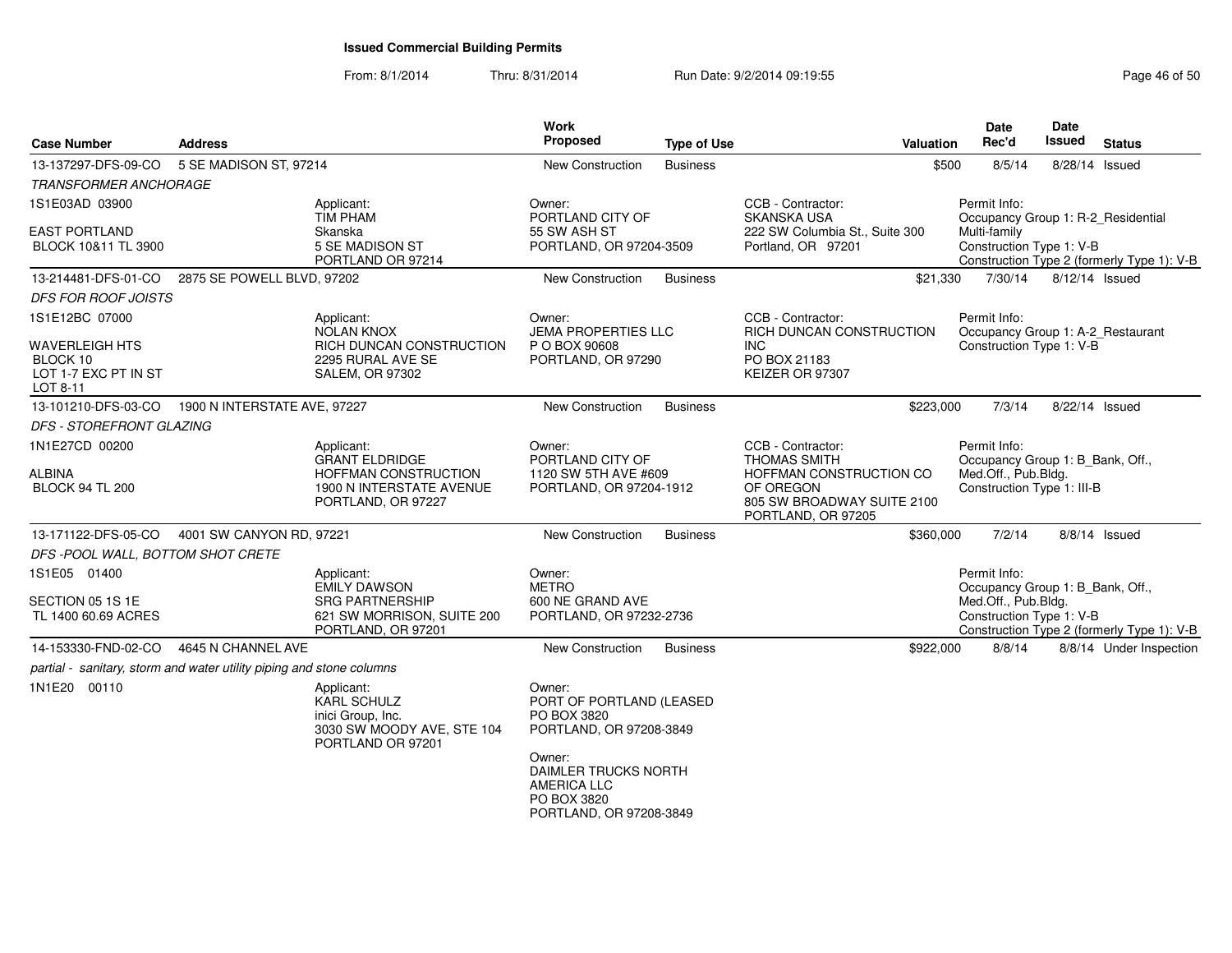| <b>Case Number</b>                           | <b>Address</b>               |                                                                                                                                                                 | Work<br><b>Proposed</b>                                                     | <b>Type of Use</b> |                                                                                                        | <b>Valuation</b> | Date<br>Rec'd                                                                                       | <b>Date</b><br><b>Issued</b> | <b>Status</b>                                                                           |
|----------------------------------------------|------------------------------|-----------------------------------------------------------------------------------------------------------------------------------------------------------------|-----------------------------------------------------------------------------|--------------------|--------------------------------------------------------------------------------------------------------|------------------|-----------------------------------------------------------------------------------------------------|------------------------------|-----------------------------------------------------------------------------------------|
| 13-101210-DFS-02-CO                          | 1900 N INTERSTATE AVE, 97227 |                                                                                                                                                                 | New Construction                                                            | <b>Business</b>    |                                                                                                        | \$100,000        | 6/19/14                                                                                             |                              | 8/22/14 Issued                                                                          |
| DFS FOR STEEL STAIRS AND GUARDRAILS          |                              |                                                                                                                                                                 |                                                                             |                    |                                                                                                        |                  |                                                                                                     |                              |                                                                                         |
| 1N1E27CD 00200                               |                              | Applicant:<br><b>DAVID GRAY</b>                                                                                                                                 | Owner:<br>PORTLAND CITY OF                                                  |                    | CCB - Contractor:<br><b>THOMAS SMITH</b>                                                               |                  | Permit Info:<br>Occupancy Group 1: B_Bank, Off.,                                                    |                              |                                                                                         |
| ALBINA<br><b>BLOCK 94 TL 200</b>             |                              | CITY OF PORTLAND WATER<br><b>BUREAU</b><br>1120 SW 5TH, room 600<br>PORTLAND OR 97204-1926                                                                      | 1120 SW 5TH AVE #609<br>PORTLAND, OR 97204-1912                             |                    | HOFFMAN CONSTRUCTION CO<br>OF OREGON<br>805 SW BROADWAY SUITE 2100<br>PORTLAND, OR 97205               |                  | Med.Off., Pub.Bldg.<br>Construction Type 1: III-B                                                   |                              |                                                                                         |
| 14-108226-DFS-01-CO                          | 3529 N WILLIAMS AVE, 97227   |                                                                                                                                                                 | New Construction                                                            | <b>Business</b>    |                                                                                                        | \$20,000         | 7/14/14                                                                                             |                              | 8/13/14 Issued                                                                          |
| DFS FOR POST TENSION CONCRETE, ELEVATED DECK |                              |                                                                                                                                                                 |                                                                             |                    |                                                                                                        |                  |                                                                                                     |                              |                                                                                         |
| 1N1E22DC 14100                               |                              | Applicant:<br><b>CASSIDY BOLGER</b><br>HOLST ARCHITECTURE<br><b>110 SE 8TH AVE</b><br>PORTLAND, OR 97214                                                        | Owner:<br>KARUNA PROPERTIES II LLC<br>3013 NE 9TH AVE<br>PORTLAND, OR 97212 |                    | CCB - Contractor:<br>R & H CONSTRUCTION<br>1530 SW TAYLOR STREET<br>PORTLAND, OR 97205                 |                  | Permit Info:<br>General<br>Construction Type 1: I-A                                                 |                              | Occupancy Group 1: A-3 Assembly -<br>Construction Type 2 (formerly Type 1): I-A         |
| 14-147752-000-00-CO                          | 40 SE 24TH AVE, 97214        |                                                                                                                                                                 | New Construction                                                            | <b>Business</b>    |                                                                                                        | \$208,967        | 4/24/14                                                                                             |                              | 8/19/14 Issued                                                                          |
|                                              |                              | NEW CONSTRUCTION OF A 960 SF FOOTPRINT, 2 STORY OFFICE WITH ATTACHED SINGLE CAR GARGE AT THE REAR OF PROPERTY BEHIND AN EXISTING DUPLEX.                        |                                                                             |                    |                                                                                                        |                  |                                                                                                     |                              |                                                                                         |
| 1N1E36CC 18600                               |                              | Applicant:<br><b>Brett Schulz</b><br>1111 E BURNSIDE SREET, STE. 30 PO BOX 14488<br>PORTLAND OR 97214                                                           | Owner:<br>18-20 SE 24TH AVENUE LLC<br>PORTLAND, OR 97293                    |                    | CCB - Contractor:<br>K WITT EXCAVATING LLC<br>13250 VIEWCREST DR<br>BEAVERTON, OR 97005                |                  | Permit Info:<br>Occupancy Group 1: B_Bank, Off.,<br>Med.Off., Pub.Bldg.<br>Construction Type 1: V-B |                              | Construction Type 2 (formerly Type 1): V-B<br>Total Square Footage - Display Only: 1920 |
| 13-205678-DFS-04-CO                          | 2250 NW 22ND AVE, 97210      |                                                                                                                                                                 | New Construction                                                            | Factory/Industrial |                                                                                                        | \$75,000         | 6/4/14                                                                                              |                              | 8/13/14 Issued                                                                          |
| DFS FOR SUSPENDED CEILING SYSTEMS            |                              |                                                                                                                                                                 |                                                                             |                    |                                                                                                        |                  |                                                                                                     |                              |                                                                                         |
| 1N1E28CA 02500                               |                              | Applicant:<br>PATRICK DESIMONE<br>2250 NW 22ND AVE<br>PORLTAND, OR 97210                                                                                        | Owner:<br><b>ROSAN INC</b><br>PO BOX 6712<br>PORTLAND, OR 97228-6712        |                    | CCB - Contractor:<br>ANDERSEN CONSTRUCTION<br><b>COMPANY</b><br>PO BOX 6712<br>PORTLAND, OR 97228-6712 |                  | Permit Info:<br>Factory, Mod.Hazard<br>Construction Type 1: I-B                                     |                              | Occupancy Group 1: F-1_Industrial Plant -<br>Construction Type 2 (formerly Type 1): I-B |
| 13-205678-REV-02-CO 2250 NW 22ND AVE, 97210  |                              |                                                                                                                                                                 | New Construction                                                            | Factory/Industrial |                                                                                                        | \$20,000         | 6/12/14                                                                                             |                              | 8/13/14 Issued                                                                          |
|                                              |                              | ADDED VALUE REVISION TO ADD 2000SQ FT OF SUSPENDED CEILING IN LOBBIES AND PARKING AREA                                                                          |                                                                             |                    |                                                                                                        |                  |                                                                                                     |                              |                                                                                         |
| 1N1E28CA 02500                               |                              | Applicant:<br><b>BRIAN MELTON</b><br>DILORETO ARCHITECTURE<br>200 NE 20th AVE; SUITE 200<br>PORTLAND, OR 97232                                                  | Owner:<br><b>ROSAN INC</b><br>PO BOX 6712<br>PORTLAND, OR 97228-6712        |                    | <b>Primary Contractor:</b><br><b>TO BID</b>                                                            |                  | Permit Info:<br>Factory, Mod.Hazard<br>Construction Type 1: I-B                                     |                              | Occupancy Group 1: F-1_Industrial Plant -<br>Construction Type 2 (formerly Type 1): I-B |
| 13-205678-REV-01-CO                          | 2250 NW 22ND AVE, 97210      |                                                                                                                                                                 | New Construction                                                            | Factory/Industrial |                                                                                                        | \$5.000          | 5/20/14                                                                                             |                              | 8/13/14 Issued                                                                          |
|                                              |                              | VALUE ADDED REVISION TO ADD A DOCK LEVELER AT THE LOADING ZONE AREA; REVISED PAVING RESPECTIVE TO THE NEW DOCK AREA LAYOUT; MOVING STORM WATER PLANTER TO THE L |                                                                             |                    |                                                                                                        |                  |                                                                                                     |                              |                                                                                         |
| 1N1E28CA 02500                               |                              | Applicant:<br><b>BRIAN MELTON</b><br>DILORETO ARCHITECTURE<br>200 NE 20th AVE; SUITE 200<br>PORTLAND, OR 97232                                                  | Owner:<br><b>ROSAN INC</b><br>PO BOX 6712<br>PORTLAND, OR 97228-6712        |                    | CCB - Contractor:<br>ANDERSEN CONSTRUCTION<br><b>COMPANY</b><br>PO BOX 6712<br>PORTLAND, OR 97228-6712 |                  | Permit Info:<br>Factory, Mod.Hazard<br>Construction Type 1: I-B                                     |                              | Occupancy Group 1: F-1_Industrial Plant -<br>Construction Type 2 (formerly Type 1): I-B |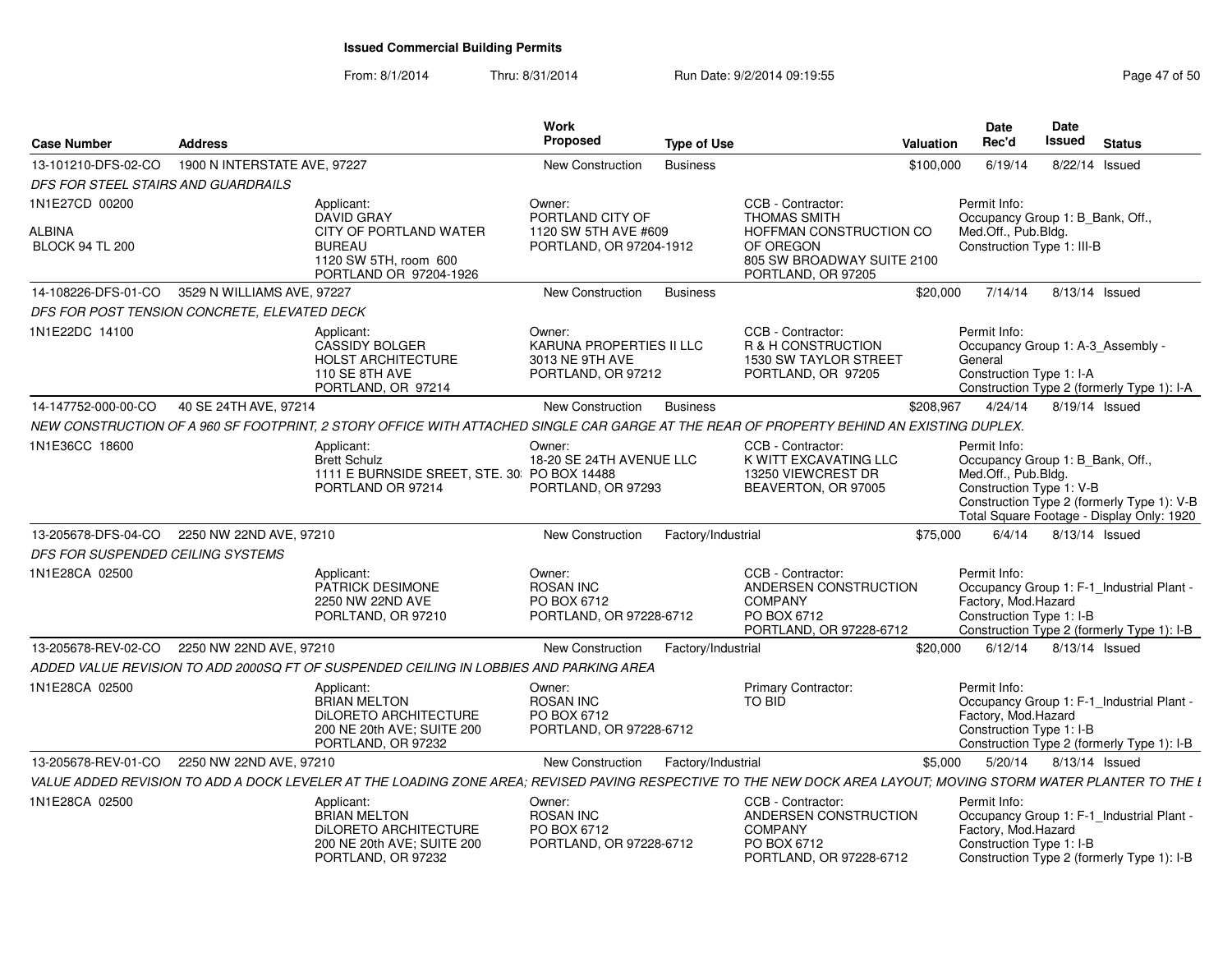| <b>Case Number</b>                                                     | <b>Address</b>                                    |                                                                                                                                      | Work<br><b>Proposed</b>                                                       | <b>Type of Use</b> |                                                                                                                        | <b>Valuation</b>                                       | Date<br>Rec'd                                                                                    | <b>Date</b><br><b>Issued</b> | <b>Status</b>                            |
|------------------------------------------------------------------------|---------------------------------------------------|--------------------------------------------------------------------------------------------------------------------------------------|-------------------------------------------------------------------------------|--------------------|------------------------------------------------------------------------------------------------------------------------|--------------------------------------------------------|--------------------------------------------------------------------------------------------------|------------------------------|------------------------------------------|
| 13-240730-000-00-CO                                                    | 4718 SE 82ND AVE, 97266                           |                                                                                                                                      | <b>New Construction</b>                                                       | Storage            |                                                                                                                        | \$21,607                                               | 12/26/13                                                                                         |                              | 8/28/14 Under Inspection                 |
|                                                                        | NEW DETACHED TRASH ENCLOSURE AND STORAGE BUILDING |                                                                                                                                      |                                                                               |                    |                                                                                                                        |                                                        |                                                                                                  |                              |                                          |
| 1S2E16BB 13900                                                         |                                                   | Applicant:<br><b>JAMES COOMBES</b>                                                                                                   | Owner:<br>FRED MEYER STORES INC                                               |                    |                                                                                                                        |                                                        | Permit Info:<br>Occupancy Group 1: S-1_Storage -                                                 |                              |                                          |
| <b>ELMIRA</b><br><b>BLOCK 1 TL 13900</b>                               |                                                   | FRED MEYER STORES INC<br>3800 SE 22ND AVE<br>PORTLAND OR 97202                                                                       | 1014 VINE ST #1000<br>CINCINNATI, OH 45202-1119                               |                    |                                                                                                                        | Moderate Hazard, Warehouse<br>Construction Type 1: V-B | Total Square Footage - Display Only: 392                                                         |                              |                                          |
|                                                                        |                                                   | Applicant:<br><b>JAKE TATE</b><br><b>GREAT BASIN ENGINEERING</b><br><b>SOUTH</b><br>2010 NORTH REDWOOD RD<br>SALT LAKE CITY UT 84116 |                                                                               |                    |                                                                                                                        |                                                        |                                                                                                  |                              |                                          |
| 13-172630-000-00-CO                                                    | 8500 NE SISKIYOU ST, 97220                        |                                                                                                                                      | <b>New Construction</b>                                                       | Storage            |                                                                                                                        | \$20,000                                               | 8/12/14                                                                                          | 8/12/14 Issued               |                                          |
|                                                                        |                                                   | NEW TRASH ENCLOSURE - see 13-172620 for main bldg permit and site/utilites                                                           |                                                                               |                    |                                                                                                                        |                                                        |                                                                                                  |                              |                                          |
| 1N2E28BC 00100                                                         |                                                   | Applicant:<br>MICHAEL HOWELLS<br>HOWELLS ARCHITECTURE<br>4133 SE 34TH AVENUE<br>PORTLAND, OR 97202                                   | Owner:<br>PO BOX 13325<br>PORTLAND, OR 97213-0325                             |                    | CCB - Contractor:<br>M HASHEM LIMITED PARTNERSHII VERIDIS CONSTRUCTION INC<br>4244 NE ALBERTA ST<br>PORTLAND, OR 97218 |                                                        | Permit Info:<br>Occupancy Group 1: U_Private<br>Garage\Utility Misc.<br>Construction Type 1: V-B |                              | Total Square Footage - Display Only: 180 |
| 14-197253-000-00-CO                                                    | 3275 NW 29TH AVE - Bldg 10, 97210                 |                                                                                                                                      | New Construction                                                              | Storage            |                                                                                                                        | \$13,941                                               | 8/12/14                                                                                          | 8/12/14 Issued               |                                          |
|                                                                        |                                                   | CONSTRUCT NEW 220 SF CANOPY STRUCTURE OVER EXISTING TRASH ENCLOSURE                                                                  |                                                                               |                    |                                                                                                                        |                                                        |                                                                                                  |                              |                                          |
| 1N1E29AB 00500                                                         |                                                   | Applicant:<br>ANDREW SPEARING                                                                                                        | Owner:<br>CSHV NWCP PORTLAND LLC                                              |                    | CCB - Contractor:<br><b>ANDREW SPEARING</b>                                                                            |                                                        | Permit Info:<br>Occupancy Group 1: U_Private                                                     |                              |                                          |
| SECTION 29 1N 1E<br>TL 500 0.72 ACRES                                  |                                                   | PIKE AWNING CO<br>7300 SW LANDMARK LN<br>PORTLAND, OR 972248029                                                                      | 1915 NW AMBERGLEN PKWY #365 PIKE AWNING CO<br>BEAVERTON, OR 97006-6968        |                    | 7300 SW LANDMARK LN<br>PORTLAND, OR 972248029                                                                          |                                                        | Garage\Utility Misc.<br>Construction Type 1: II-B                                                |                              | Total Square Footage - Display Only: 220 |
|                                                                        |                                                   | Applicant:<br><b>CAMERON DUTZ</b><br>12365 SW MARION<br><b>TIGARD, OR 97223</b>                                                      |                                                                               |                    |                                                                                                                        |                                                        |                                                                                                  |                              |                                          |
| 14-142956-000-00-CO                                                    | 7238 SE FOSTER RD, 97206                          |                                                                                                                                      | <b>New Construction</b>                                                       | Storage            |                                                                                                                        | \$6,075                                                | 4/18/14                                                                                          | 8/19/14 Issued               |                                          |
| <b>TRASH ENCLOSURE-143SF</b>                                           |                                                   |                                                                                                                                      |                                                                               |                    |                                                                                                                        |                                                        |                                                                                                  |                              |                                          |
| 1S2E17AC 05200                                                         |                                                   | Applicant:<br>LISA MCCLELLAN                                                                                                         | Owner:<br>PORTLAND CITY OF (PORTLAND                                          |                    | CCB - Contractor:<br><b>BREMIK CONSTRUCTION</b>                                                                        |                                                        | Permit Info:<br>Occupancy Group 1: U_Private                                                     |                              |                                          |
| ANNA MARIE PK<br>INC PT VAC ALLEY LOT 8-10&29<br>EXC PT IN ST LOT 6&30 |                                                   | SCOTT EDWARDS ARCHITECTURI 222 NW 5TH AVE<br>1630 SW MORRISON ST #210<br>PORTLAND OR 97205                                           | 1026 SE STARK ST<br>PORTLAND, OR 97209-3812<br>PORTLAND, OR 97214             |                    |                                                                                                                        |                                                        | Garage\Utility Misc.<br>Construction Type 1: V-B<br>Total Square Footage - Display Only: 149     |                              |                                          |
| EXC PT IN ST INC PT VAC ALLEY LOT 7&31                                 |                                                   |                                                                                                                                      | Owner:<br>DEVELOPMENT COMMISSION<br>222 NW 5TH AVE<br>PORTLAND, OR 97209-3812 |                    |                                                                                                                        |                                                        |                                                                                                  |                              |                                          |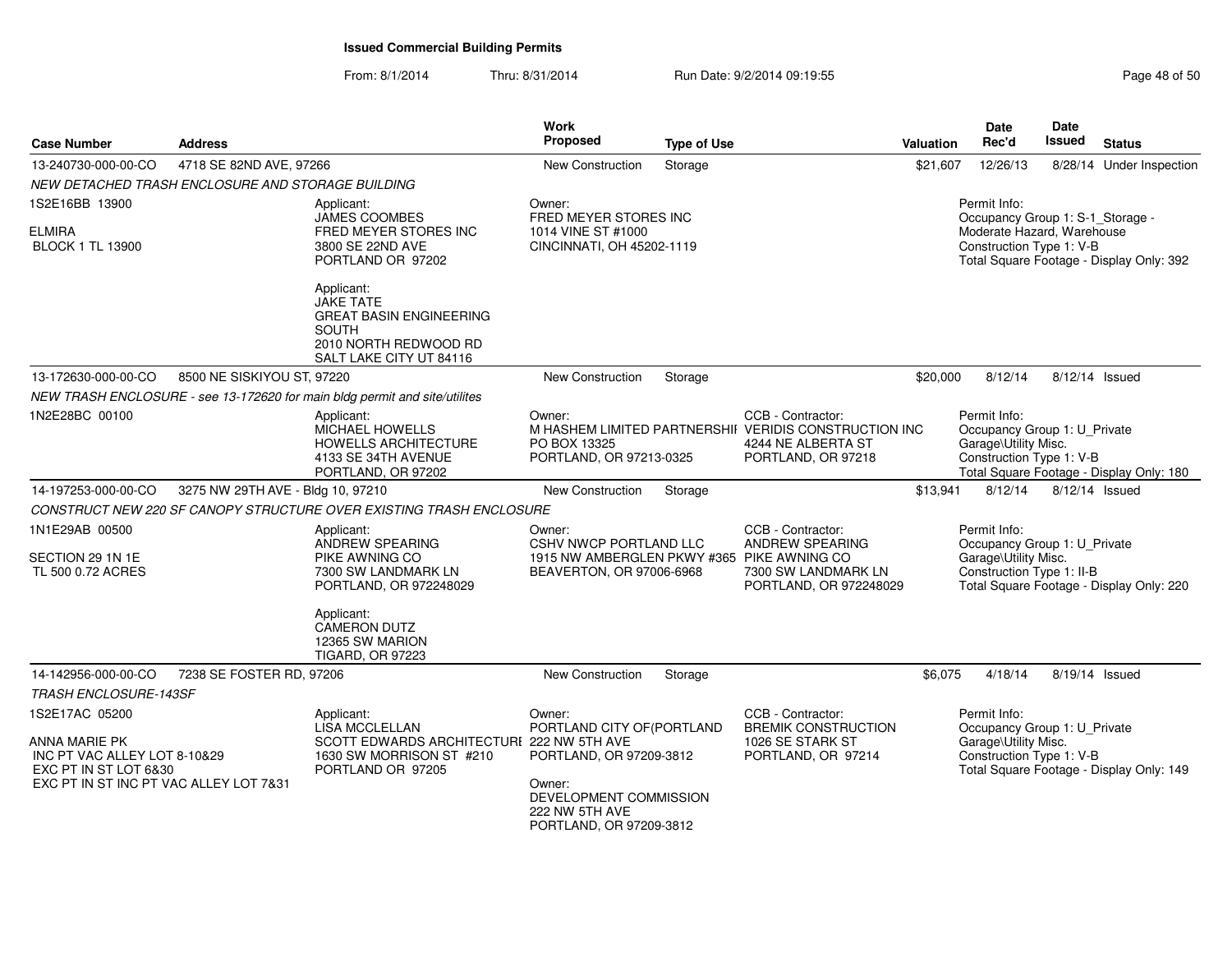| <b>Case Number</b>                                                                                                                                             | <b>Address</b>                                                                                                |                                                                                                                   | <b>Work</b><br>Proposed                                                                                                                                      | <b>Type of Use</b> | <b>Valuation</b>                                                                                                            | <b>Date</b><br>Rec'd                                                                                                 | <b>Date</b><br><b>Issued</b> | <b>Status</b>                             |  |
|----------------------------------------------------------------------------------------------------------------------------------------------------------------|---------------------------------------------------------------------------------------------------------------|-------------------------------------------------------------------------------------------------------------------|--------------------------------------------------------------------------------------------------------------------------------------------------------------|--------------------|-----------------------------------------------------------------------------------------------------------------------------|----------------------------------------------------------------------------------------------------------------------|------------------------------|-------------------------------------------|--|
| 13-129496-000-00-CO                                                                                                                                            | 6700 NE KILLINGSWORTH ST, 97218                                                                               |                                                                                                                   | <b>New Construction</b>                                                                                                                                      | Storage            | \$14,672                                                                                                                    | 3/19/13                                                                                                              |                              | 8/19/14 Issued                            |  |
| NEW TRASH /BICYCLE ENCLOSURE FOR NEW OFFICE BUILDING                                                                                                           |                                                                                                               |                                                                                                                   |                                                                                                                                                              |                    |                                                                                                                             |                                                                                                                      |                              |                                           |  |
| 1N2E20BA 00800                                                                                                                                                 | Applicant:<br>RYAN YOSHIDA<br>SCOTT/EDWARDS ARCHITECTURI HACIENDA<br>2525 E BURNSIDE ST<br>PORTLAND, OR 97214 |                                                                                                                   | Owner:<br>VILLA DE CLARA VISTA L P (LSD<br>8532 SW ST HELENS DR #201<br>WILSONVILLE, OR 97070                                                                |                    | CCB - Contractor:<br>COLAS CONSTRUCTION INC<br>5319 SW WESTGATE DR., STE 207 Garage\Utility Misc.<br>PORTLAND OR 97229-7542 | Permit Info:<br>Occupancy Group 1: U_Private<br>Construction Type 1: V-B<br>Total Square Footage - Display Only: 372 |                              |                                           |  |
| 14-104402-000-00-CO                                                                                                                                            | 705 N KILLINGSWORTH ST. 97217                                                                                 |                                                                                                                   | New Construction                                                                                                                                             | Storage            | \$8,327                                                                                                                     | 1/16/14                                                                                                              |                              | 8/26/14 Under Inspection                  |  |
| <b>CONSTRUCT APPROXIMATELY 205 SF COVERED BIKE SHELTER</b>                                                                                                     |                                                                                                               |                                                                                                                   |                                                                                                                                                              |                    |                                                                                                                             |                                                                                                                      |                              |                                           |  |
| 1N1E15CD 12000                                                                                                                                                 |                                                                                                               | Applicant:                                                                                                        | Owner:                                                                                                                                                       |                    | CCB - Contractor:                                                                                                           | Permit Info:                                                                                                         |                              |                                           |  |
| WEST PIEDMONT<br><b>BLOCK 4 TL 12000</b>                                                                                                                       |                                                                                                               | <b>JEFF BRANDT</b><br><b>PCC</b><br>12000 SW 49TH AVE CSB 314<br>PORTLAND, OR 97219                               | PORTLAND COMMUNITY<br><b>COLLEGE DIST</b><br>PO BOX 6119<br>ALOHA, OR 97007-0119                                                                             |                    | TS GRAY CONSTRUCTION LLC<br>5300 MEADOWS STE 200<br>LAKE OSWEGO, OR 97034                                                   | Occupancy Group 1: U_Private<br>Garage\Utility Misc.<br>Construction Type 1: V-B                                     |                              | Total Square Footage - Display Only: 205  |  |
|                                                                                                                                                                |                                                                                                               |                                                                                                                   | Owner:<br>PROCUREMENT AND RISK SVCS<br>PO BOX 6119<br>ALOHA, OR 97007-0119                                                                                   |                    |                                                                                                                             |                                                                                                                      |                              |                                           |  |
| 14-149494-REV-01-CO                                                                                                                                            | 4900 NW FRONT AVE, 97210                                                                                      |                                                                                                                   | New Construction                                                                                                                                             | Storage            |                                                                                                                             | \$<br>8/5/14                                                                                                         |                              | 8/5/14 Issued                             |  |
| REVISION TO ADD MAN DOOR TO WEST SIDE OF BUILDING                                                                                                              |                                                                                                               |                                                                                                                   |                                                                                                                                                              |                    |                                                                                                                             |                                                                                                                      |                              |                                           |  |
| 1N1E19A 00800<br>SECTION 19 1N 1E<br>TL 800 2.27 ACRES DEPT OF REVENUE                                                                                         |                                                                                                               | Applicant:<br>WILSHIRE CONSTRUCTION LLC<br>14845 SW MURRAY SCHOLLS DR<br>STE 110 #324<br>BEAVERTON, OR 97007      | Owner:<br>SHAVER TRANSPORTATION CO<br>4900 NW FRONT AVE<br>PORTLAND, OR 97210-1104                                                                           |                    | CCB - Contractor:<br>WILSHIRE CONSTRUCTION LLC<br>14845 SW MURRAY SCHOLLS DR<br>STE 110 #324<br>BEAVERTON, OR 97007         | Permit Info:<br>Occupancy Group 1: S-1_Storage -<br>Moderate Hazard, Warehouse<br>Construction Type 1: V-B           |                              |                                           |  |
| 13-185445-DFS-01-CO  15300 NE KLICKITAT ST, 97230                                                                                                              |                                                                                                               |                                                                                                                   | New Construction                                                                                                                                             | Utility            | \$30                                                                                                                        | 6/30/14                                                                                                              |                              | 8/14/14 Issued                            |  |
| DFS FOR FIBER REINFORCED BRIDGE BEARING PAD                                                                                                                    |                                                                                                               |                                                                                                                   |                                                                                                                                                              |                    |                                                                                                                             |                                                                                                                      |                              |                                           |  |
| 1N2E25 00200<br>SECTION 25 1N 2E<br><b>TL 200</b><br>20.66 ACRES<br><b>FARM DISQUAL</b><br>2006-2010; 19.66 ACRES; \$114;232.5<br><b>ADDITIONAL TAX</b>        |                                                                                                               | Applicant:<br>FRED MACGREGOR<br>CITY OF PORTLAND BES<br>1120 SW 5TH AVE ROOM 1000<br>PORTLAND OR 97204            | Owner:<br><b>METRO</b><br>1120 SW 5TH AVE #1302<br>PORTLAND, OR 97204-1912<br>Owner:<br>PORTLAND CITY OF<br>1120 SW 5TH AVE #1302<br>PORTLAND, OR 97204-1912 |                    | CCB - Contractor:<br>KEVIN COOPER EXCAVATING INC<br>15800 SE 322 Ave<br><b>BORING, OR 97009</b>                             |                                                                                                                      |                              |                                           |  |
| 14-199009-000-00-CO                                                                                                                                            | 5325 NE SKYPORT WAY, 97218                                                                                    |                                                                                                                   | <b>New Construction</b>                                                                                                                                      | Utility            | \$27,500                                                                                                                    | 8/15/14                                                                                                              |                              | 8/15/14 Issued                            |  |
|                                                                                                                                                                |                                                                                                               | REMOVE EXISTING ASPHALT AND INSTALL A 1,512 SF CONCRETE PAD AT EXTERIOR OF WAREHOUSE, ANCHOR EQUIPMENT TO NEW PAD |                                                                                                                                                              |                    |                                                                                                                             |                                                                                                                      |                              |                                           |  |
| 1N2E18AB 00300<br>SECTION 18 1 N 2 E<br>TL 300 3.46 ACRES<br>LAND & IMPS SEE R317609 (R942183192)<br>FOR OTHER IMPS & R646258 (R942183197)<br>FOR MACH & EQUIP |                                                                                                               | Applicant:<br>AMY TALLENT<br>3933 SW KELLY AVE<br>PORTLAND OR 97239                                               | Owner:<br><b>SAPA PROFILES INC</b><br>AIRPORT OFFICE PARK BLDG #2<br>400 ROUSER<br>MOON TOWNSHIP, PA 15108                                                   |                    | CCB - Contractor:<br>J H KELLY LLC<br>821 3RD AVE<br><b>BOX 2038</b><br>LONGVIEW WA 98632                                   | Permit Info:<br>Occupancy Group 1: U_Private<br>Garage\Utility Misc.<br>Construction Type 1: V-B                     |                              | Total Square Footage - Display Only: 1512 |  |